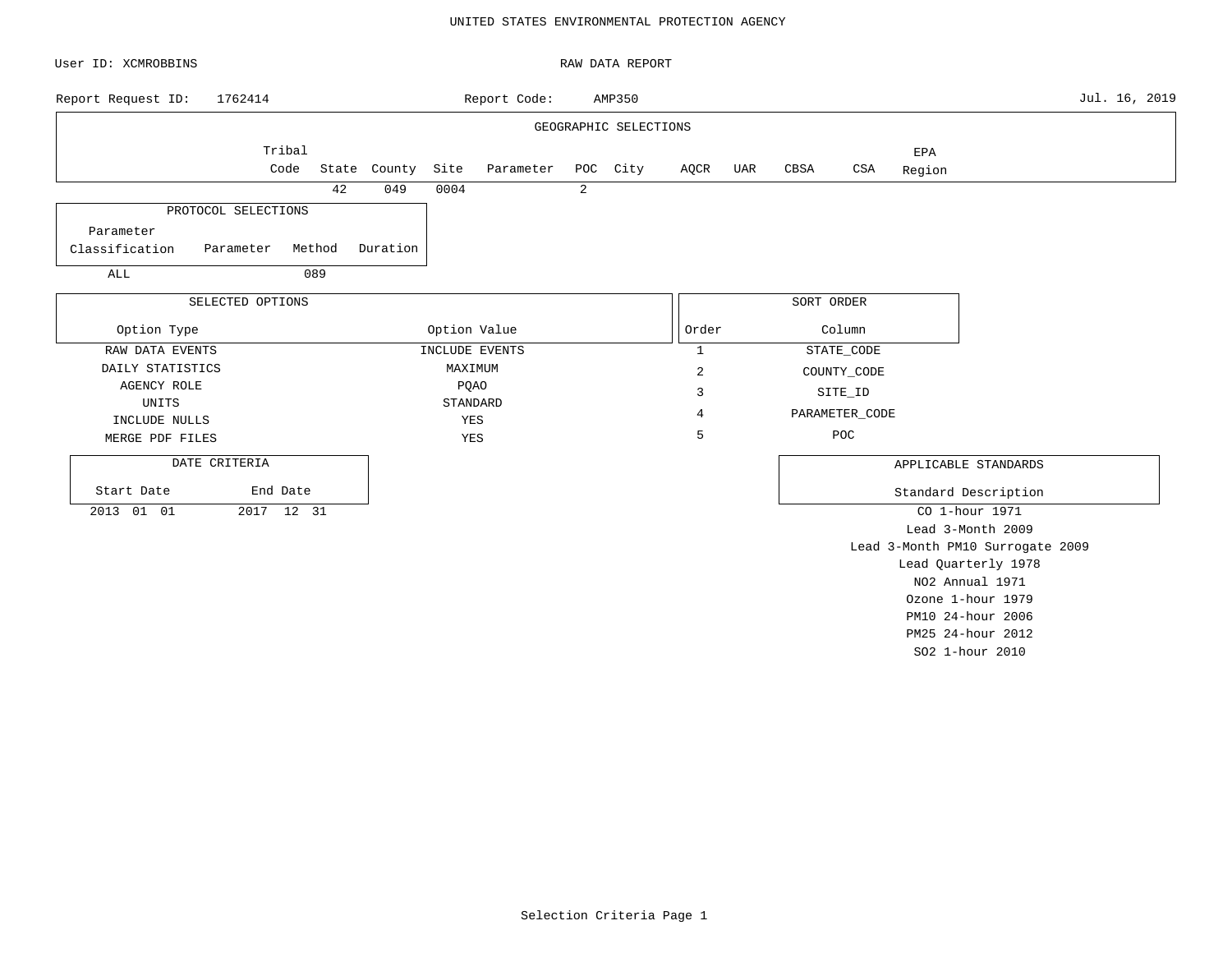|                 |                                                                                                                    |            |                                                      |                                                                            |             |               | RAW DATA REPORT | Rosmers nenses                                                                                |                                                         |                        |                        |                                                                                                              | Jul. 16, 2019                              |
|-----------------|--------------------------------------------------------------------------------------------------------------------|------------|------------------------------------------------------|----------------------------------------------------------------------------|-------------|---------------|-----------------|-----------------------------------------------------------------------------------------------|---------------------------------------------------------|------------------------|------------------------|--------------------------------------------------------------------------------------------------------------|--------------------------------------------|
|                 | (12103) Arsenic (TSP) STP                                                                                          |            |                                                      |                                                                            |             |               |                 |                                                                                               |                                                         |                        |                        | CAS NUMBER:                                                                                                  | $7440 - 38 - 2$                            |
|                 | SITE ID: 42-049-0004<br>COUNTY: (049) Erie<br>CITY: (24000) Erie<br>SITE COMMENTS: Toxic Site<br>MONITOR COMMENTS: | POC: 2     | SITE ADDRESS: Presque Isle State Park, Erie PA 16505 |                                                                            |             |               | STATE:<br>AQCR: | (42) Pennsylvania<br>URBANIZED AREA: (2360) ERIE, PA<br>LAND USE: FOREST<br>LOCATION SETTING: | (178) NORTHWEST PENNSYLVANIA-YOUNGSTOWN<br><b>RURAL</b> |                        |                        | LATITUDE:<br>LONGITUDE:<br>UTM ZONE:<br>UTM NORTHING:<br>UTM EASTING:<br>ELEVATION-MSL: 170<br>PROBE HEIGHT: | 42.155833<br>$-80.11333$<br>$\overline{3}$ |
|                 |                                                                                                                    |            |                                                      | SUPPORT AGENCY: (0851) Pennsylvania Department Of Environmental Protection |             |               |                 |                                                                                               |                                                         |                        |                        | DURATION: 24 HOUR                                                                                            |                                            |
|                 | MONITOR TYPE: OTHER                                                                                                |            |                                                      | COLLECTION AND ANALYSIS METHOD: (089) HI-VOL ICP/MS W/QUARTZ FILTER        |             |               |                 | 2013<br>REPORT FOR:                                                                           |                                                         |                        |                        | UNITS: Micrograms/cubic meter (25 C)                                                                         |                                            |
| PQAO:           |                                                                                                                    |            |                                                      | (0851) Pennsylvania Department Of Environmental Protection                 |             |               |                 |                                                                                               |                                                         |                        | MIN DETECTABLE:        |                                                                                                              |                                            |
|                 | MONTH                                                                                                              |            |                                                      |                                                                            |             |               |                 |                                                                                               |                                                         |                        |                        |                                                                                                              |                                            |
| Day             | <b>JANUARY</b>                                                                                                     | FEBRUARY   | $\tt {MARCH}$                                        | APRIL                                                                      | MAY         | $_{\rm JUNE}$ | JULY            | <b>AUGUST</b>                                                                                 | SEPTEMBER                                               | OCTOBER                | <b>NOVEMBER</b>        | DECEMBER                                                                                                     |                                            |
| $\mathbf{1}$    |                                                                                                                    |            |                                                      |                                                                            |             |               |                 |                                                                                               | $.004$ 5                                                | .001                   |                        |                                                                                                              |                                            |
| $\overline{a}$  |                                                                                                                    |            |                                                      |                                                                            |             |               |                 | .001                                                                                          |                                                         |                        |                        |                                                                                                              |                                            |
| 3               |                                                                                                                    | $.000$ ND  |                                                      |                                                                            |             | $.000$ ND     | .002            |                                                                                               |                                                         |                        |                        |                                                                                                              |                                            |
| $\overline{4}$  | $.000$ ND                                                                                                          |            |                                                      | $.000$ ND                                                                  | .001        |               |                 |                                                                                               |                                                         |                        |                        |                                                                                                              |                                            |
| $\overline{5}$  |                                                                                                                    |            | $.000$ ND                                            |                                                                            |             |               |                 |                                                                                               |                                                         |                        |                        |                                                                                                              |                                            |
| $\epsilon$      |                                                                                                                    |            |                                                      |                                                                            |             |               |                 |                                                                                               |                                                         |                        | .001                   | $.000$ ND                                                                                                    |                                            |
| $7\phantom{.0}$ |                                                                                                                    |            |                                                      |                                                                            |             |               |                 |                                                                                               | .002                                                    | AF                     |                        |                                                                                                              |                                            |
| 8               |                                                                                                                    |            |                                                      |                                                                            |             |               |                 | .001                                                                                          |                                                         |                        |                        |                                                                                                              |                                            |
| 9               |                                                                                                                    | $.000$ ND  |                                                      |                                                                            |             | .002          | .001            |                                                                                               |                                                         |                        |                        |                                                                                                              |                                            |
| 10<br>11        | $.000$ ND                                                                                                          |            | .001                                                 | $.000$ ND                                                                  | .001        |               |                 |                                                                                               |                                                         |                        |                        |                                                                                                              |                                            |
| 12              |                                                                                                                    |            |                                                      |                                                                            |             |               |                 |                                                                                               |                                                         |                        | $.000$ ND              | $.000$ ND                                                                                                    |                                            |
| 13              |                                                                                                                    |            |                                                      |                                                                            |             |               |                 |                                                                                               | $.000$ ND                                               | .001                   |                        |                                                                                                              |                                            |
| 14              |                                                                                                                    |            |                                                      |                                                                            |             |               |                 | $.000$ ND                                                                                     |                                                         |                        |                        |                                                                                                              |                                            |
| 15              |                                                                                                                    | $.000$ ND  |                                                      |                                                                            |             | .001          | .002            |                                                                                               |                                                         |                        |                        |                                                                                                              |                                            |
| 16              | .001                                                                                                               |            |                                                      | $.000$ ND                                                                  | .001        |               |                 |                                                                                               |                                                         |                        |                        |                                                                                                              |                                            |
| 17              |                                                                                                                    |            | $.000$ ND                                            |                                                                            |             |               |                 |                                                                                               |                                                         |                        |                        |                                                                                                              |                                            |
| 18              |                                                                                                                    |            |                                                      |                                                                            |             |               |                 |                                                                                               |                                                         |                        | $.000$ ND              | $.000$ ND                                                                                                    |                                            |
| 19              |                                                                                                                    |            |                                                      |                                                                            |             |               |                 |                                                                                               | .001                                                    | .001                   |                        |                                                                                                              |                                            |
| 20              |                                                                                                                    |            |                                                      |                                                                            |             |               |                 | .002                                                                                          |                                                         |                        |                        |                                                                                                              |                                            |
| 21              |                                                                                                                    | $.000$ ND  |                                                      |                                                                            |             | .002          | .001            |                                                                                               |                                                         |                        |                        |                                                                                                              |                                            |
| 22              | $.000$ ND                                                                                                          |            |                                                      | $\rm AF$                                                                   | .002        |               |                 |                                                                                               |                                                         |                        |                        |                                                                                                              |                                            |
| 23              |                                                                                                                    |            | $.000$ ND                                            |                                                                            |             |               |                 |                                                                                               |                                                         |                        |                        |                                                                                                              |                                            |
| 24              |                                                                                                                    |            |                                                      |                                                                            |             |               |                 |                                                                                               |                                                         |                        | $\rm{AF}$              | $.000$ ND                                                                                                    |                                            |
| 25<br>26        |                                                                                                                    |            |                                                      |                                                                            |             |               |                 | .001                                                                                          | .001                                                    | AM                     |                        |                                                                                                              |                                            |
| 27              |                                                                                                                    | $.000$ ND  |                                                      |                                                                            |             | .001          | .003            |                                                                                               |                                                         |                        |                        |                                                                                                              |                                            |
| 28              | .001                                                                                                               |            |                                                      | .002                                                                       | .002        |               |                 |                                                                                               |                                                         |                        |                        |                                                                                                              |                                            |
| 29              |                                                                                                                    |            | .001                                                 |                                                                            |             |               |                 |                                                                                               |                                                         |                        |                        |                                                                                                              |                                            |
| 30              |                                                                                                                    |            |                                                      |                                                                            |             |               |                 |                                                                                               |                                                         |                        | $.000$ ND              | $.000$ ND                                                                                                    |                                            |
| 31              |                                                                                                                    |            |                                                      |                                                                            |             |               |                 |                                                                                               |                                                         | .001                   |                        |                                                                                                              |                                            |
|                 |                                                                                                                    |            |                                                      |                                                                            |             |               |                 |                                                                                               |                                                         |                        |                        |                                                                                                              |                                            |
| NO.:<br>MAX:    | 5<br>.001                                                                                                          | 5<br>0.000 | 5<br>.001                                            | $\overline{4}$<br>.002                                                     | 5<br>.002   | 5<br>.002     | 5<br>.003       | 5<br>.002                                                                                     | $\overline{5}$<br>.004                                  | $\overline{4}$<br>.001 | $\overline{4}$<br>.001 | 5<br>0.000                                                                                                   |                                            |
| MEAN:           | .0004                                                                                                              | 0.0000     | .0004                                                | .0005                                                                      | .0014       | .0012         | .0018           | .0010                                                                                         | .0016                                                   | .0010                  | .0003                  | 0.0000                                                                                                       |                                            |
|                 | ANNUAL OBSERVATIONS:                                                                                               |            |                                                      |                                                                            | ANNUAL MAX: | .004          |                 |                                                                                               |                                                         |                        |                        |                                                                                                              |                                            |
|                 |                                                                                                                    | 57         | ANNUAL MEAN:                                         | .0008                                                                      |             |               |                 |                                                                                               |                                                         |                        |                        |                                                                                                              |                                            |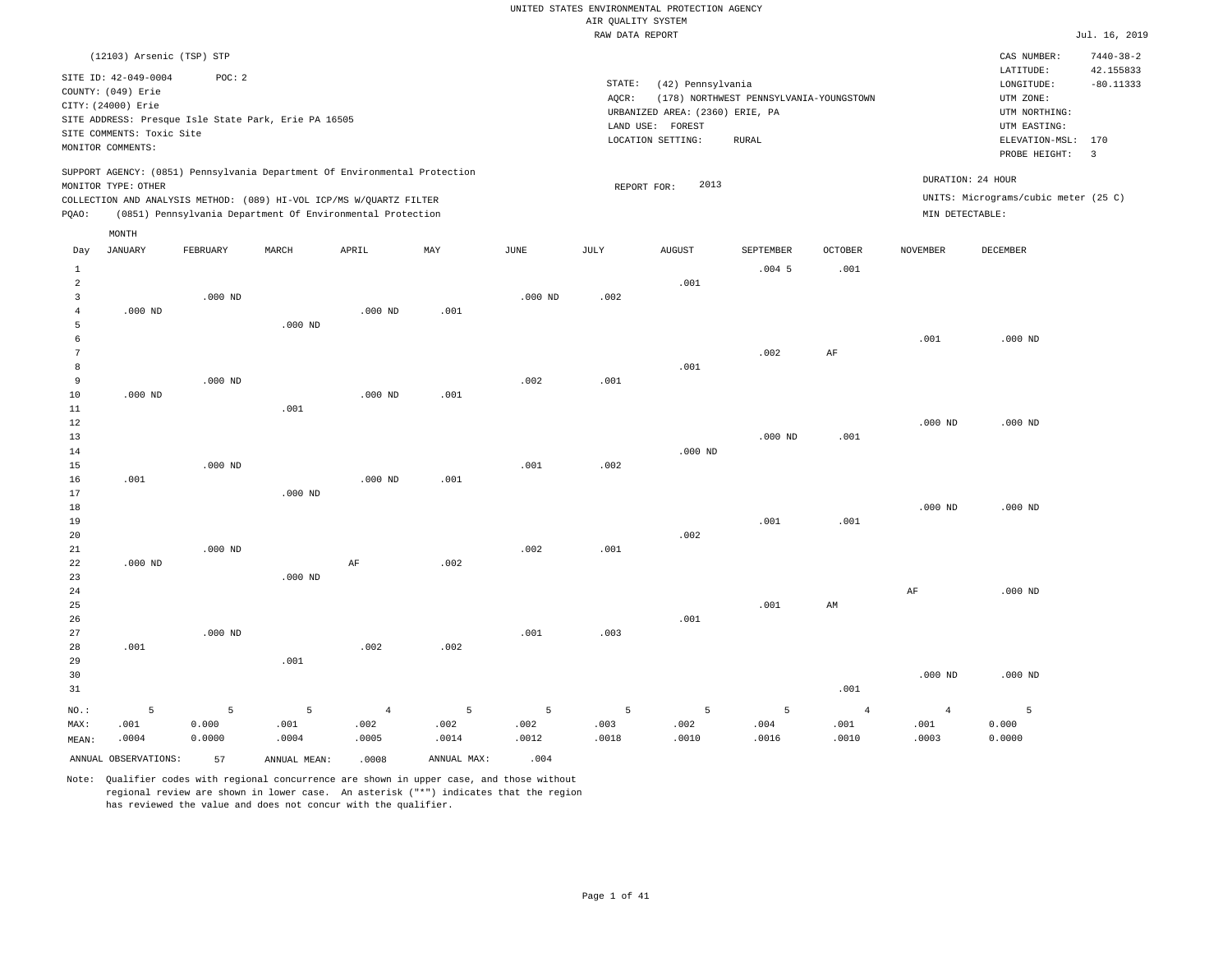|                |                           |           |                                                                            |           |                        |                        | RAW DATA REPORT        |                                 |                                         |                        |                 |                                      | Jul. 16, 2019           |
|----------------|---------------------------|-----------|----------------------------------------------------------------------------|-----------|------------------------|------------------------|------------------------|---------------------------------|-----------------------------------------|------------------------|-----------------|--------------------------------------|-------------------------|
|                | (12103) Arsenic (TSP) STP |           |                                                                            |           |                        |                        |                        |                                 |                                         |                        |                 | CAS NUMBER:                          | $7440 - 38 - 2$         |
|                |                           |           |                                                                            |           |                        |                        |                        |                                 |                                         |                        |                 | LATITUDE:                            | 42.155833               |
|                | SITE ID: 42-049-0004      | POC: 2    |                                                                            |           |                        |                        | STATE:                 | (42) Pennsylvania               |                                         |                        |                 | LONGITUDE:                           | $-80.11333$             |
|                | COUNTY: (049) Erie        |           |                                                                            |           |                        |                        | AQCR:                  |                                 | (178) NORTHWEST PENNSYLVANIA-YOUNGSTOWN |                        |                 | UTM ZONE:                            |                         |
|                | CITY: (24000) Erie        |           |                                                                            |           |                        |                        |                        | URBANIZED AREA: (2360) ERIE, PA |                                         |                        |                 | UTM NORTHING:                        |                         |
|                |                           |           | SITE ADDRESS: Presque Isle State Park, Erie PA 16505                       |           |                        |                        |                        | LAND USE: FOREST                |                                         |                        |                 | UTM EASTING:                         |                         |
|                | SITE COMMENTS: Toxic Site |           |                                                                            |           |                        |                        |                        | LOCATION SETTING:               | RURAL                                   |                        |                 | ELEVATION-MSL: 170                   |                         |
|                | MONITOR COMMENTS:         |           |                                                                            |           |                        |                        |                        |                                 |                                         |                        |                 | PROBE HEIGHT:                        | $\overline{\mathbf{3}}$ |
|                |                           |           | SUPPORT AGENCY: (0851) Pennsylvania Department Of Environmental Protection |           |                        |                        |                        |                                 |                                         |                        |                 |                                      |                         |
|                | MONITOR TYPE: OTHER       |           |                                                                            |           |                        |                        | REPORT FOR:            | 2014                            |                                         |                        |                 | DURATION: 24 HOUR                    |                         |
|                |                           |           | COLLECTION AND ANALYSIS METHOD: (089) HI-VOL ICP/MS W/QUARTZ FILTER        |           |                        |                        |                        |                                 |                                         |                        |                 | UNITS: Micrograms/cubic meter (25 C) |                         |
| PQAO:          |                           |           | (0851) Pennsylvania Department Of Environmental Protection                 |           |                        |                        |                        |                                 |                                         |                        | MIN DETECTABLE: |                                      |                         |
|                | MONTH                     |           |                                                                            |           |                        |                        |                        |                                 |                                         |                        |                 |                                      |                         |
| Day            | JANUARY                   | FEBRUARY  | MARCH                                                                      | APRIL     | MAY                    | <b>JUNE</b>            | JULY                   | <b>AUGUST</b>                   | SEPTEMBER                               | <b>OCTOBER</b>         | <b>NOVEMBER</b> | DECEMBER                             |                         |
| $1\,$          |                           |           |                                                                            |           |                        |                        |                        |                                 |                                         |                        | $.000$ ND       | $.000$ ND                            |                         |
| $\overline{a}$ |                           |           |                                                                            |           |                        |                        |                        |                                 | .001                                    | $.000$ ND              |                 |                                      |                         |
| 3              |                           |           |                                                                            |           |                        |                        |                        | AF                              |                                         |                        |                 |                                      |                         |
| $\overline{4}$ |                           | $.000$ ND |                                                                            |           |                        | .001                   | .001                   |                                 |                                         |                        |                 |                                      |                         |
| 5              | .001                      |           |                                                                            | $.000$ ND | .001                   |                        |                        |                                 |                                         |                        |                 |                                      |                         |
| 6              |                           |           | .001                                                                       |           |                        |                        |                        |                                 |                                         |                        |                 |                                      |                         |
| 7              |                           |           |                                                                            |           |                        |                        |                        |                                 |                                         |                        | $.000$ ND       | $.000$ ND                            |                         |
| 8              |                           |           |                                                                            |           |                        |                        |                        |                                 | $.000$ ND                               | .001                   |                 |                                      |                         |
| 9              |                           |           |                                                                            |           |                        |                        |                        | .002                            |                                         |                        |                 |                                      |                         |
| 10             |                           | $.000$ ND |                                                                            |           |                        | AF                     | .001                   |                                 |                                         |                        |                 |                                      |                         |
| 11             | .001                      |           |                                                                            | .002      | .001                   |                        |                        |                                 |                                         |                        |                 |                                      |                         |
| 12             |                           |           | .001                                                                       |           |                        |                        |                        |                                 |                                         |                        |                 |                                      |                         |
| 13             |                           |           |                                                                            |           |                        |                        |                        |                                 |                                         |                        | $.000$ ND       | .001                                 |                         |
| 14<br>15       |                           |           |                                                                            |           |                        |                        |                        | $\rm AF$                        | $.000$ ND                               | $.000$ ND              |                 |                                      |                         |
| 16             |                           | $.000$ ND |                                                                            |           |                        | .001                   | $.000$ ND              |                                 |                                         |                        |                 |                                      |                         |
| 17             | $.000$ ND                 |           |                                                                            | .001      | .001                   |                        |                        |                                 |                                         |                        |                 |                                      |                         |
| 18             |                           |           | $.000$ ND                                                                  |           |                        |                        |                        |                                 |                                         |                        |                 |                                      |                         |
| 19             |                           |           |                                                                            |           |                        |                        |                        |                                 |                                         |                        | $.000$ ND       | .001                                 |                         |
| 20             |                           |           |                                                                            |           |                        |                        |                        |                                 | $.000$ ND                               | $.000$ ND              |                 |                                      |                         |
| 21             |                           |           |                                                                            |           |                        |                        |                        | .001                            |                                         |                        |                 |                                      |                         |
| 22             |                           | .001      |                                                                            |           |                        | .001                   | .001                   |                                 |                                         |                        |                 |                                      |                         |
| 23             | $.000$ ND                 |           |                                                                            | $.000$ ND | .003                   |                        |                        |                                 |                                         |                        |                 |                                      |                         |
| 24             |                           |           | $.000$ ND                                                                  |           |                        |                        |                        |                                 |                                         |                        |                 |                                      |                         |
| 25             |                           |           |                                                                            |           |                        |                        |                        |                                 |                                         |                        | $.000$ ND       | .001                                 |                         |
| 26             |                           |           |                                                                            |           |                        |                        |                        |                                 | $.004$ 5                                | AF                     |                 |                                      |                         |
| 27             |                           |           |                                                                            |           |                        |                        |                        | $.000$ ND                       |                                         |                        |                 |                                      |                         |
| 28             |                           | $.000$ ND |                                                                            |           |                        | $\rm{AF}$              | $\rm{AF}$              |                                 |                                         |                        |                 |                                      |                         |
| 29             | $.000$ ND                 |           |                                                                            | $.000$ ND | AF                     |                        |                        |                                 |                                         |                        |                 |                                      |                         |
| 30             |                           |           | $.000$ ND                                                                  |           |                        |                        |                        |                                 |                                         |                        |                 |                                      |                         |
| 31             |                           |           |                                                                            |           |                        |                        |                        |                                 |                                         |                        |                 | AF                                   |                         |
|                |                           |           |                                                                            |           |                        |                        |                        |                                 |                                         |                        |                 |                                      |                         |
| NO.:           | 5<br>.001                 | 5<br>.001 | 5<br>.001                                                                  | 5<br>.002 | $\overline{4}$<br>.003 | $\overline{3}$<br>.001 | $\overline{4}$<br>.001 | $\overline{3}$<br>.002          | 5<br>.004                               | $\overline{4}$<br>.001 | 5<br>0.000      | 5<br>.001                            |                         |
| MAX:<br>MEAN:  | .0004                     | .0002     | .0004                                                                      | .0006     | .0015                  | .0010                  | .0008                  | .0010                           | .0010                                   | .0003                  | 0.0000          | .0006                                |                         |
|                |                           |           |                                                                            |           |                        |                        |                        |                                 |                                         |                        |                 |                                      |                         |
|                | ANNUAL OBSERVATIONS:      | 53        | ANNUAL MEAN:                                                               | .0006     | ANNUAL MAX:            | .004                   |                        |                                 |                                         |                        |                 |                                      |                         |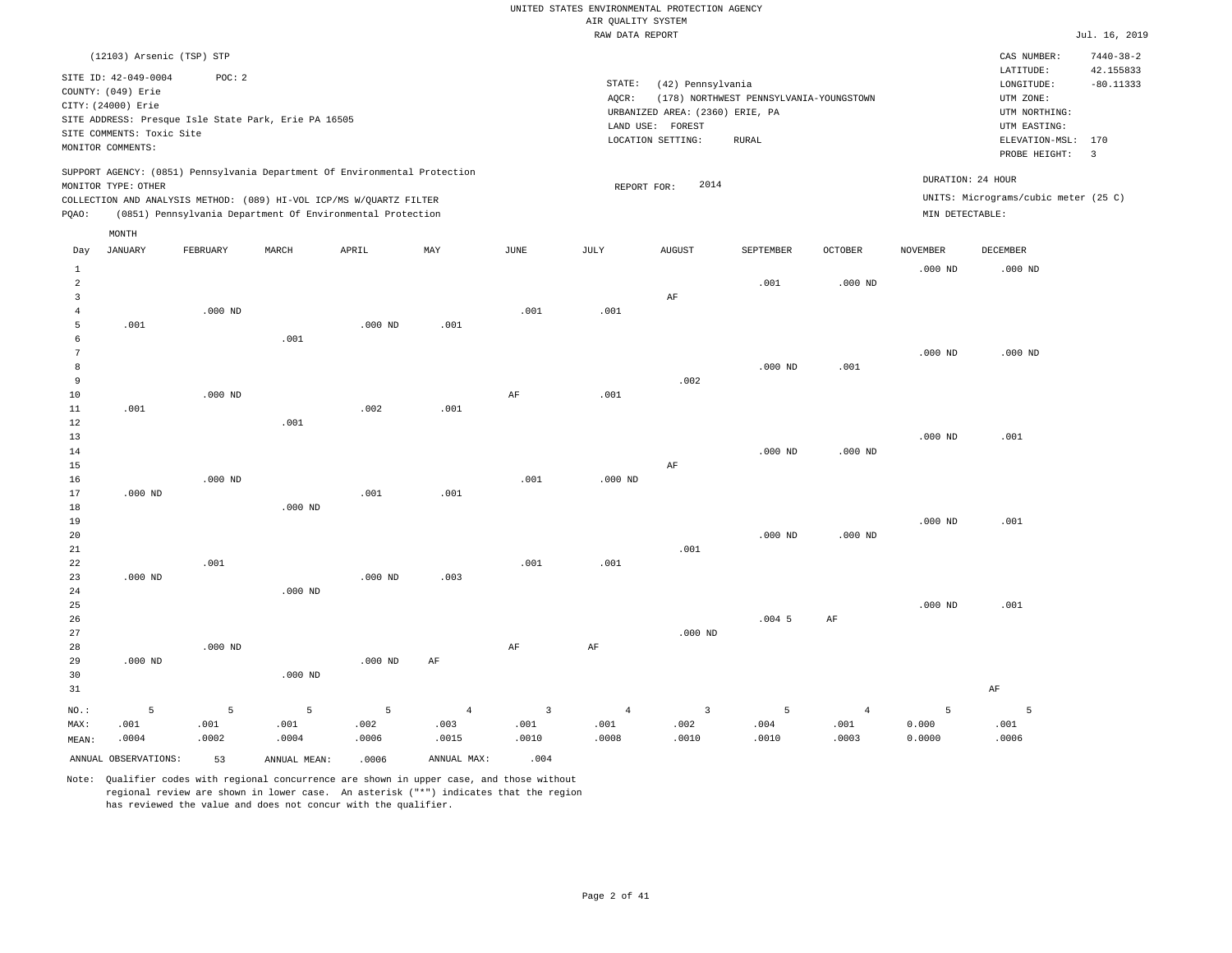| uin gommini bibim: |  |               |
|--------------------|--|---------------|
| RAW DATA REPORT    |  | Jul. 16, 2019 |
|                    |  |               |

|                                                | (12103) Arsenic (TSP) STP                                        |                 |                                                                                                                                                                                                                 |               |               |               |                 |                                                      |                                         |                |                                      | CAS NUMBER:                                           | $7440 - 38 - 2$                |
|------------------------------------------------|------------------------------------------------------------------|-----------------|-----------------------------------------------------------------------------------------------------------------------------------------------------------------------------------------------------------------|---------------|---------------|---------------|-----------------|------------------------------------------------------|-----------------------------------------|----------------|--------------------------------------|-------------------------------------------------------|--------------------------------|
|                                                | SITE ID: 42-049-0004<br>COUNTY: (049) Erie<br>CITY: (24000) Erie | POC: 2          |                                                                                                                                                                                                                 |               |               |               | STATE:<br>AQCR: | (42) Pennsylvania<br>URBANIZED AREA: (2360) ERIE, PA | (178) NORTHWEST PENNSYLVANIA-YOUNGSTOWN |                |                                      | LATITUDE:<br>LONGITUDE:<br>UTM ZONE:<br>UTM NORTHING: | 42.155833<br>$-80.11333$       |
|                                                | SITE COMMENTS: Toxic Site<br>MONITOR COMMENTS:                   |                 | SITE ADDRESS: Presque Isle State Park, Erie PA 16505                                                                                                                                                            |               |               |               |                 | LAND USE: FOREST<br>LOCATION SETTING:                | <b>RURAL</b>                            |                |                                      | UTM EASTING:<br>ELEVATION-MSL:<br>PROBE HEIGHT:       | 170<br>$\overline{\mathbf{3}}$ |
| PQAO:                                          | MONITOR TYPE: OTHER                                              |                 | SUPPORT AGENCY: (0851) Pennsylvania Department Of Environmental Protection<br>COLLECTION AND ANALYSIS METHOD: (089) HI-VOL ICP/MS W/QUARTZ FILTER<br>(0851) Pennsylvania Department Of Environmental Protection |               |               |               | REPORT FOR:     | 2015                                                 |                                         |                | DURATION: 24 HOUR<br>MIN DETECTABLE: | UNITS: Micrograms/cubic meter (25 C)                  |                                |
|                                                | MONTH                                                            |                 |                                                                                                                                                                                                                 |               |               |               |                 |                                                      |                                         |                |                                      |                                                       |                                |
| Day                                            | <b>JANUARY</b>                                                   | FEBRUARY        | MARCH                                                                                                                                                                                                           | APRIL         | MAY           | JUNE          | JULY            | <b>AUGUST</b>                                        | SEPTEMBER                               | <b>OCTOBER</b> | <b>NOVEMBER</b>                      | <b>DECEMBER</b>                                       |                                |
| $\mathbf{1}$<br>$\overline{a}$<br>$\mathbf{3}$ |                                                                  |                 | .001                                                                                                                                                                                                            |               |               |               |                 |                                                      | .001                                    | $.000$ ND      | .002                                 | $.000$ ND                                             |                                |
| $\bf{4}$<br>5<br>6                             | AF                                                               | $.000$ ND       |                                                                                                                                                                                                                 | $.000$ ND     | .001          | .001          | $.004$ 5        | $.000$ ND                                            |                                         |                |                                      |                                                       |                                |
| $7\phantom{.0}$<br>8                           |                                                                  |                 | $.000$ ND                                                                                                                                                                                                       |               |               |               |                 |                                                      |                                         |                | $.000$ ND                            | .001                                                  |                                |
| 9<br>10                                        |                                                                  |                 |                                                                                                                                                                                                                 |               |               |               |                 | .003                                                 | $.000$ ND                               | $.000$ ND      |                                      |                                                       |                                |
| 11<br>$1\,2$                                   | $\rm AF$                                                         | $.000$ ND       |                                                                                                                                                                                                                 | .002          | $.000$ ND     | .001          | .0035           |                                                      |                                         |                |                                      |                                                       |                                |
| 13<br>14                                       |                                                                  |                 | .001                                                                                                                                                                                                            |               |               |               |                 |                                                      |                                         |                | .001                                 | $.000$ ND                                             |                                |
| 15<br>16<br>17                                 |                                                                  |                 |                                                                                                                                                                                                                 |               |               |               |                 | .0055                                                | $.000$ ND                               | $.000$ ND      |                                      |                                                       |                                |
| $1\,8$<br>19                                   | $.000$ ND                                                        | $.000$ ND       | $.000$ ND                                                                                                                                                                                                       | .002          | .001          | .001          | .001            |                                                      |                                         |                |                                      |                                                       |                                |
| 20<br>21                                       |                                                                  |                 |                                                                                                                                                                                                                 |               |               |               |                 |                                                      | $\rm AF$                                | .001           | $.000$ ND                            | AF                                                    |                                |
| 22<br>23                                       |                                                                  | $.000$ ND       |                                                                                                                                                                                                                 |               |               | $.000$ ND     | $\rm{AF}$       | .0065                                                |                                         |                |                                      |                                                       |                                |
| 24<br>25                                       | $.000$ ND                                                        |                 | $.000$ ND                                                                                                                                                                                                       | .001          | .002          |               |                 |                                                      |                                         |                |                                      |                                                       |                                |
| 26<br>27                                       |                                                                  |                 |                                                                                                                                                                                                                 |               |               |               |                 |                                                      | $.000$ ND                               | $.000$ ND      | AF                                   | AM                                                    |                                |
| 28<br>29<br>30<br>31                           | $.000$ ND                                                        |                 | AF                                                                                                                                                                                                              | $.000$ ND     | $.000$ ND     | $.000$ ND     | $.004$ 5        | .002                                                 |                                         |                |                                      |                                                       |                                |
| NO.:                                           | $\overline{\mathbf{3}}$                                          | $\overline{4}$  | 5                                                                                                                                                                                                               | 5             | 5             | 5             | $\overline{4}$  | 5                                                    | $\overline{4}$                          | 5              | $\overline{4}$                       | $\overline{3}$                                        |                                |
| MAX:<br>MEAN:                                  | 0.000<br>0.0000                                                  | 0.000<br>0.0000 | .001<br>.0004                                                                                                                                                                                                   | .002<br>.0010 | .002<br>.0008 | .001<br>.0006 | .004<br>.0030   | .006<br>.0032                                        | .001<br>.0003                           | .001<br>.0002  | .002<br>.0008                        | .001<br>.0003                                         |                                |
|                                                | ANNUAL OBSERVATIONS:                                             | 52              | ANNUAL MEAN:                                                                                                                                                                                                    | .0009         | ANNUAL MAX:   | .006          |                 |                                                      |                                         |                |                                      |                                                       |                                |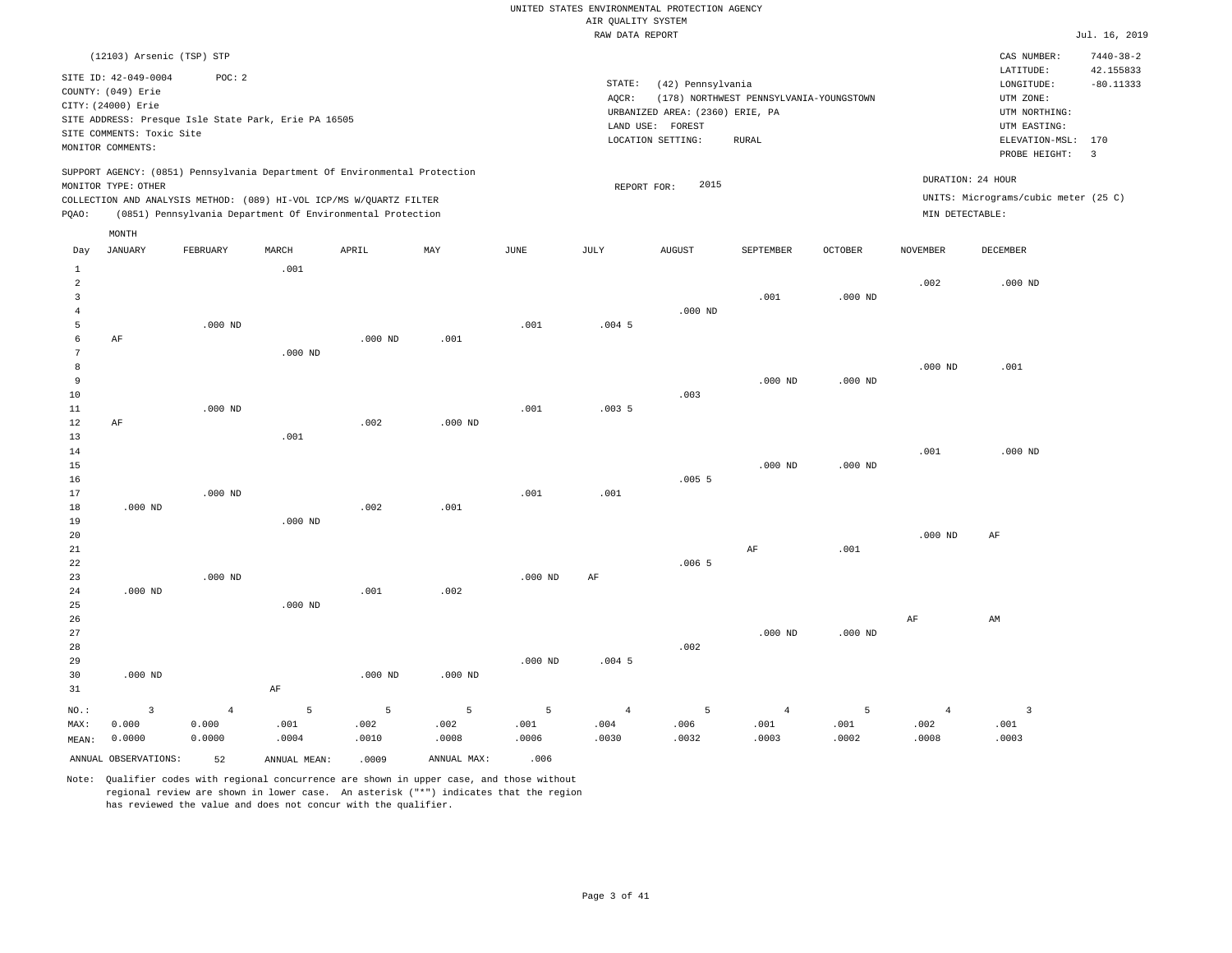|                                       |                                                                                               |                                                                                                                                   |                |           |                |                | RAW DATA REPORT |                                                                          |                                         |                |                 |                                                                      | Jul. 16, 2019                |
|---------------------------------------|-----------------------------------------------------------------------------------------------|-----------------------------------------------------------------------------------------------------------------------------------|----------------|-----------|----------------|----------------|-----------------|--------------------------------------------------------------------------|-----------------------------------------|----------------|-----------------|----------------------------------------------------------------------|------------------------------|
|                                       |                                                                                               | (12103) Arsenic (TSP) STP                                                                                                         |                |           |                |                |                 |                                                                          |                                         |                |                 | CAS NUMBER:<br>LATITUDE:                                             | $7440 - 38 - 2$<br>42.155833 |
|                                       | SITE ID: 42-049-0004<br>COUNTY: (049) Erie<br>CITY: (24000) Erie<br>SITE COMMENTS: Toxic Site | POC: 2<br>SITE ADDRESS: Presque Isle State Park, Erie PA 16505                                                                    |                |           |                |                | STATE:<br>AOCR: | (42) Pennsylvania<br>URBANIZED AREA: (2360) ERIE, PA<br>LAND USE: FOREST | (178) NORTHWEST PENNSYLVANIA-YOUNGSTOWN |                |                 | $\texttt{LONGITUDE}$ :<br>UTM ZONE:<br>UTM NORTHING:<br>UTM EASTING: | $-80.11333$                  |
|                                       | MONITOR COMMENTS:                                                                             |                                                                                                                                   |                |           |                |                |                 | LOCATION SETTING:                                                        | ${\tt RURAL}$                           |                |                 | ELEVATION-MSL:                                                       | 170                          |
|                                       |                                                                                               |                                                                                                                                   |                |           |                |                |                 |                                                                          |                                         |                |                 | PROBE HEIGHT:                                                        | $\overline{\mathbf{3}}$      |
|                                       | MONITOR TYPE: OTHER                                                                           | SUPPORT AGENCY: (0851) Pennsylvania Department Of Environmental Protection                                                        |                |           |                |                | REPORT FOR:     | 2016                                                                     |                                         |                |                 | DURATION: 24 HOUR                                                    |                              |
| PQAO:                                 |                                                                                               | COLLECTION AND ANALYSIS METHOD: (089) HI-VOL ICP/MS W/QUARTZ FILTER<br>(0851) Pennsylvania Department Of Environmental Protection |                |           |                |                |                 |                                                                          |                                         |                | MIN DETECTABLE: | UNITS: Micrograms/cubic meter (25 C)                                 |                              |
|                                       | MONTH                                                                                         |                                                                                                                                   |                |           |                |                |                 |                                                                          |                                         |                |                 |                                                                      |                              |
| Day                                   | <b>JANUARY</b>                                                                                | FEBRUARY                                                                                                                          | MARCH          | APRIL     | MAY            | $_{\rm JUNE}$  | JULY            | <b>AUGUST</b>                                                            | SEPTEMBER                               | OCTOBER        | <b>NOVEMBER</b> | DECEMBER                                                             |                              |
| 1<br>$\overline{a}$<br>$\overline{3}$ | AF                                                                                            |                                                                                                                                   | AM             |           |                |                |                 |                                                                          | $.000$ ND                               | AF             | .001            | $.000$ ND                                                            |                              |
| $\overline{4}$                        |                                                                                               |                                                                                                                                   |                |           |                |                |                 | .001                                                                     |                                         |                |                 |                                                                      |                              |
| 5                                     |                                                                                               |                                                                                                                                   |                |           |                | ${\rm F\,I}$   | .002            |                                                                          |                                         |                |                 |                                                                      |                              |
| 6                                     |                                                                                               | AM                                                                                                                                |                | $.000$ ND | $.000$ ND      |                |                 |                                                                          |                                         |                |                 |                                                                      |                              |
| $\overline{7}$<br>8                   | AF                                                                                            |                                                                                                                                   | AM             |           |                |                |                 |                                                                          |                                         |                | $\,\mathrm{AV}$ | ${\rm FT}$                                                           |                              |
| 9                                     |                                                                                               |                                                                                                                                   |                |           |                |                |                 |                                                                          | ${\rm F\,I}$                            | $.000$ ND      |                 |                                                                      |                              |
| 10                                    |                                                                                               |                                                                                                                                   |                |           |                |                |                 | $_{\rm AG}$                                                              |                                         |                |                 |                                                                      |                              |
| 11                                    |                                                                                               |                                                                                                                                   |                |           |                | $.000$ ND      | $.000$ ND       |                                                                          |                                         |                |                 |                                                                      |                              |
| 12<br>13                              | AF                                                                                            | $.000$ ND                                                                                                                         | $.000$ ND      | $.000$ ND | .001           |                |                 |                                                                          |                                         |                |                 |                                                                      |                              |
| 14                                    |                                                                                               |                                                                                                                                   |                |           |                |                |                 |                                                                          |                                         |                | AM              | $.000$ ND                                                            |                              |
| 15                                    |                                                                                               |                                                                                                                                   |                |           |                |                |                 |                                                                          | $.000$ ND                               | .001           |                 |                                                                      |                              |
| 16                                    |                                                                                               |                                                                                                                                   |                |           |                |                | .001            | $_{\rm AG}$                                                              |                                         |                |                 |                                                                      |                              |
| 17<br>18                              |                                                                                               | $.000$ ND                                                                                                                         |                | .002      | $.000$ ND      | .002           |                 |                                                                          |                                         |                |                 |                                                                      |                              |
| 19                                    | AF                                                                                            |                                                                                                                                   | $.000$ ND      |           |                |                |                 |                                                                          |                                         |                |                 |                                                                      |                              |
| 20                                    |                                                                                               |                                                                                                                                   |                |           |                |                |                 |                                                                          |                                         |                | $.000$ ND       | $.000$ ND                                                            |                              |
| 21<br>22                              |                                                                                               |                                                                                                                                   |                |           |                |                |                 | $.000$ ND                                                                | .001                                    | $.000$ ND      |                 |                                                                      |                              |
| 23                                    |                                                                                               |                                                                                                                                   |                |           |                | $.000$ ND      | $.000$ ND       |                                                                          |                                         |                |                 |                                                                      |                              |
| 24                                    |                                                                                               | AM                                                                                                                                |                | .001      | .001           |                |                 |                                                                          |                                         |                |                 |                                                                      |                              |
| 25                                    | AF                                                                                            |                                                                                                                                   | $.000$ ND      |           |                |                |                 |                                                                          |                                         |                |                 |                                                                      |                              |
| 26<br>27                              |                                                                                               |                                                                                                                                   |                |           |                |                |                 |                                                                          | $.000$ ND                               | $.000$ ND      | $.000$ ND       | $.000$ ND                                                            |                              |
| 28                                    |                                                                                               |                                                                                                                                   |                |           |                |                |                 | .001                                                                     |                                         |                |                 |                                                                      |                              |
| 29                                    |                                                                                               |                                                                                                                                   |                |           |                | $.000$ ND      | .001            |                                                                          |                                         |                |                 |                                                                      |                              |
| 30<br>31                              | AF                                                                                            |                                                                                                                                   | $.000$ ND      | .001      | AM             |                |                 |                                                                          |                                         | AM             |                 |                                                                      |                              |
| $NO.$ :                               | $\mathsf{O}$                                                                                  | 2                                                                                                                                 | $\overline{4}$ | 5         | $\overline{4}$ | $\overline{4}$ | 5               | $\overline{3}$                                                           | $\overline{4}$                          | $\overline{4}$ | 3               | $\overline{4}$                                                       |                              |
|                                       |                                                                                               |                                                                                                                                   |                |           |                |                |                 |                                                                          |                                         |                |                 |                                                                      |                              |

MAX: MEAN: 0.000 0.0000 0.000 0.0000 .002 .0008 .001 .0005 .002 .0005 .002 .0008 .001 .0007 .001 .0003 .001 .0003 .001 .0003 0.000 0.0000 ANNUAL OBSERVATIONS:  $42$  ANNUAL MEAN: .0004 ANNUAL MAX: .002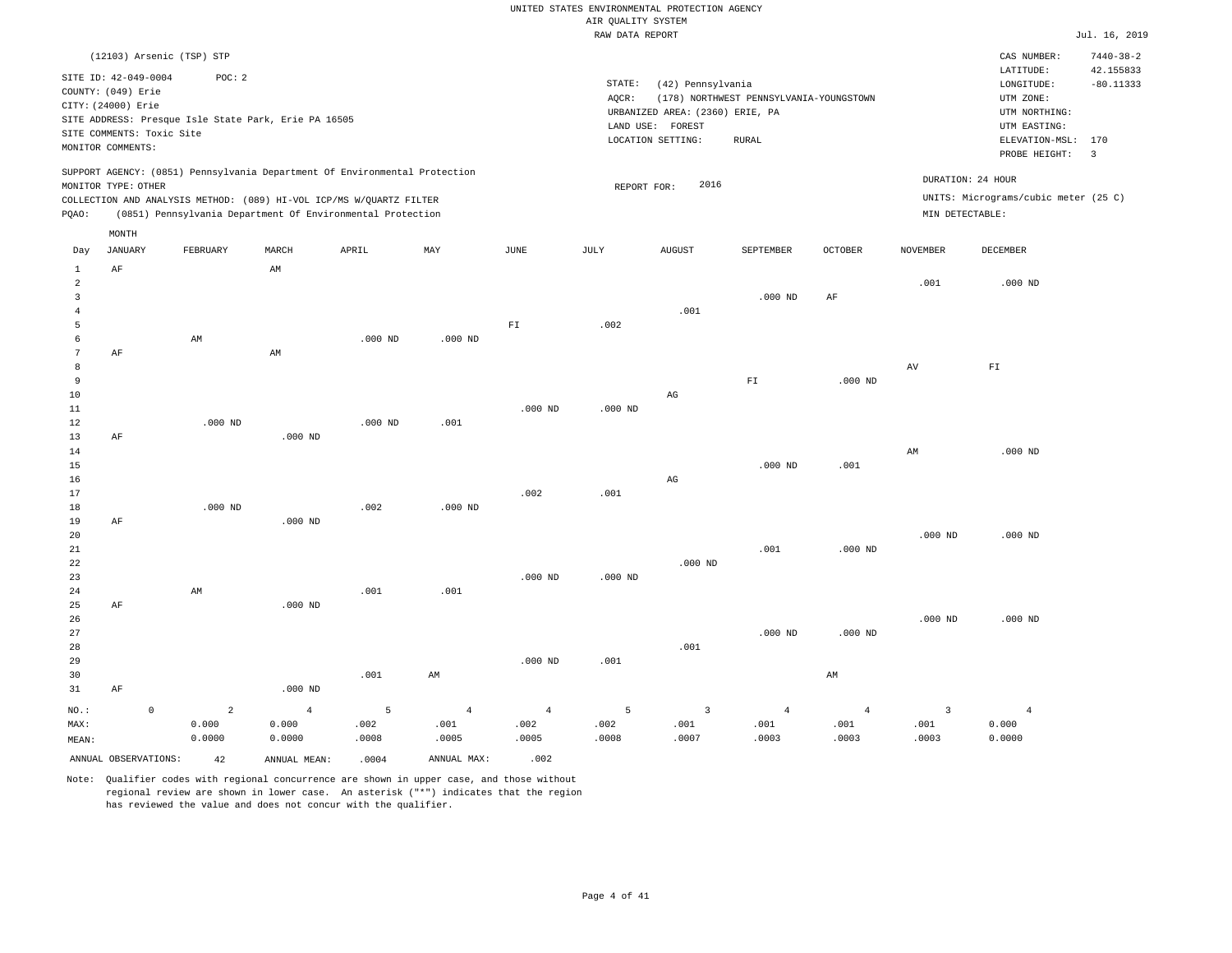|                |                           |                                                                            |              |                |           |                | RAW DATA REPORT |                                 |                                         |                |                     |                                      | Jul. 16, 2019           |
|----------------|---------------------------|----------------------------------------------------------------------------|--------------|----------------|-----------|----------------|-----------------|---------------------------------|-----------------------------------------|----------------|---------------------|--------------------------------------|-------------------------|
|                | (12103) Arsenic (TSP) STP |                                                                            |              |                |           |                |                 |                                 |                                         |                |                     | CAS NUMBER:                          | $7440 - 38 - 2$         |
|                |                           |                                                                            |              |                |           |                |                 |                                 |                                         |                |                     | LATITUDE:                            | 42.155833               |
|                | SITE ID: 42-049-0004      | POC: 2                                                                     |              |                |           |                | STATE:          | (42) Pennsylvania               |                                         |                |                     | LONGITUDE:                           | $-80.11333$             |
|                | COUNTY: (049) Erie        |                                                                            |              |                |           |                | AQCR:           |                                 | (178) NORTHWEST PENNSYLVANIA-YOUNGSTOWN |                |                     | UTM ZONE:                            |                         |
|                | CITY: (24000) Erie        |                                                                            |              |                |           |                |                 | URBANIZED AREA: (2360) ERIE, PA |                                         |                |                     | UTM NORTHING:                        |                         |
|                |                           | SITE ADDRESS: Presque Isle State Park, Erie PA 16505                       |              |                |           |                |                 | LAND USE: FOREST                |                                         |                |                     | UTM EASTING:                         |                         |
|                | SITE COMMENTS: Toxic Site |                                                                            |              |                |           |                |                 | LOCATION SETTING:               | RURAL                                   |                |                     | ELEVATION-MSL:                       | 170                     |
|                | MONITOR COMMENTS:         |                                                                            |              |                |           |                |                 |                                 |                                         |                |                     | PROBE HEIGHT:                        | $\overline{\mathbf{3}}$ |
|                |                           | SUPPORT AGENCY: (0851) Pennsylvania Department Of Environmental Protection |              |                |           |                |                 |                                 |                                         |                |                     |                                      |                         |
|                | MONITOR TYPE: OTHER       |                                                                            |              |                |           |                |                 | 2017<br>REPORT FOR:             |                                         |                |                     | DURATION: 24 HOUR                    |                         |
|                |                           | COLLECTION AND ANALYSIS METHOD: (089) HI-VOL ICP/MS W/QUARTZ FILTER        |              |                |           |                |                 |                                 |                                         |                |                     | UNITS: Micrograms/cubic meter (25 C) |                         |
| PQAO:          |                           | (0851) Pennsylvania Department Of Environmental Protection                 |              |                |           |                |                 |                                 |                                         |                |                     | MIN DETECTABLE:                      |                         |
|                | $\texttt{MONTH}$          |                                                                            |              |                |           |                |                 |                                 |                                         |                |                     |                                      |                         |
| Day            | <b>JANUARY</b>            | FEBRUARY                                                                   | MARCH        | APRIL          | MAY       | JUNE           | JULY            | <b>AUGUST</b>                   | SEPTEMBER                               | <b>OCTOBER</b> | <b>NOVEMBER</b>     | DECEMBER                             |                         |
| $\mathbf{1}$   | AF                        |                                                                            |              | $.000$ ND      | $.000$ ND |                |                 |                                 |                                         |                |                     |                                      |                         |
| $\overline{a}$ |                           |                                                                            | $.000$ ND    |                |           |                |                 |                                 |                                         |                |                     |                                      |                         |
| 3              |                           |                                                                            |              |                |           |                |                 |                                 |                                         |                |                     |                                      |                         |
| $\overline{4}$ |                           |                                                                            |              |                |           |                |                 |                                 |                                         |                |                     |                                      |                         |
| 5              |                           |                                                                            |              |                |           |                |                 |                                 |                                         |                |                     |                                      |                         |
| 6              |                           | $.000$ ND                                                                  |              |                |           | $.000$ ND      |                 |                                 |                                         |                |                     |                                      |                         |
| 7              | AF                        |                                                                            |              | ${\rm F\,I}$   | $.000$ ND |                |                 |                                 |                                         |                |                     |                                      |                         |
| 8              |                           |                                                                            | $.000$ ND    |                |           |                |                 |                                 |                                         |                |                     |                                      |                         |
| 9              |                           |                                                                            |              |                |           |                |                 |                                 |                                         |                |                     |                                      |                         |
| 10             |                           |                                                                            |              |                |           |                |                 |                                 |                                         |                |                     |                                      |                         |
| 11             |                           |                                                                            |              |                |           |                |                 |                                 |                                         |                |                     |                                      |                         |
| 12             |                           | $.000$ ND                                                                  |              |                |           | $.000$ ND      |                 |                                 |                                         |                |                     |                                      |                         |
| 13             | $.000$ ND                 |                                                                            |              | .001           | $.000$ ND |                |                 |                                 |                                         |                |                     |                                      |                         |
| 14             |                           |                                                                            | ${\rm F\,I}$ |                |           |                |                 |                                 |                                         |                |                     |                                      |                         |
| 15             |                           |                                                                            |              |                |           |                |                 |                                 |                                         |                |                     |                                      |                         |
| 16<br>17       |                           |                                                                            |              |                |           |                |                 |                                 |                                         |                |                     |                                      |                         |
| 18             |                           | $_{\rm TS}$                                                                |              |                |           | $.000$ ND      |                 |                                 |                                         |                |                     |                                      |                         |
| 19             | AF                        |                                                                            |              | AF             | $.000$ ND |                |                 |                                 |                                         |                |                     |                                      |                         |
| 20             |                           |                                                                            | $\rm{AF}$    |                |           |                |                 |                                 |                                         |                |                     |                                      |                         |
| 21             |                           |                                                                            |              |                |           |                |                 |                                 |                                         |                |                     |                                      |                         |
| 22             |                           |                                                                            |              |                |           |                |                 |                                 |                                         |                |                     |                                      |                         |
| 23             |                           |                                                                            |              |                |           |                |                 |                                 |                                         |                |                     |                                      |                         |
| 24             |                           | $\rm{AF}$                                                                  |              |                |           | $.000$ ND      |                 |                                 |                                         |                |                     |                                      |                         |
| 25             | $.000$ ND                 |                                                                            |              | ${\rm F\,I}$   | $.000$ ND |                |                 |                                 |                                         |                |                     |                                      |                         |
| 26             |                           |                                                                            | $\rm AF$     |                |           |                |                 |                                 |                                         |                |                     |                                      |                         |
| 27             |                           |                                                                            |              |                |           |                |                 |                                 |                                         |                |                     |                                      |                         |
| 28             |                           |                                                                            |              |                |           |                |                 |                                 |                                         |                |                     |                                      |                         |
| 29             |                           |                                                                            |              |                |           |                |                 |                                 |                                         |                |                     |                                      |                         |
| 30             |                           |                                                                            |              |                |           | AM             |                 |                                 |                                         |                |                     |                                      |                         |
| 31             | AM                        |                                                                            |              |                | $.000$ ND |                |                 |                                 |                                         |                |                     |                                      |                         |
| NO.:           | 2                         | $\overline{a}$                                                             | 2            | $\overline{2}$ | 6         | $\overline{4}$ | $\mathbb O$     | $\mathsf{O}$                    | $\mathsf{O}$                            | $\circ$        | $\mathsf{O}\xspace$ | $\mathbb O$                          |                         |
| MAX:           | 0.000                     | 0.000                                                                      | 0.000        | .001           | 0.000     | 0.000          |                 |                                 |                                         |                |                     |                                      |                         |
| MEAN:          | 0.0000                    | 0.0000                                                                     | 0.0000       | .0005          | 0.0000    | 0.0000         |                 |                                 |                                         |                |                     |                                      |                         |

Note: Qualifier codes with regional concurrence are shown in upper case, and those without regional review are shown in lower case. An asterisk ("\*") indicates that the region has reviewed the value and does not concur with the qualifier.

ANNUAL OBSERVATIONS:  $18$  ANNUAL MEAN: .0001 ANNUAL MAX: .001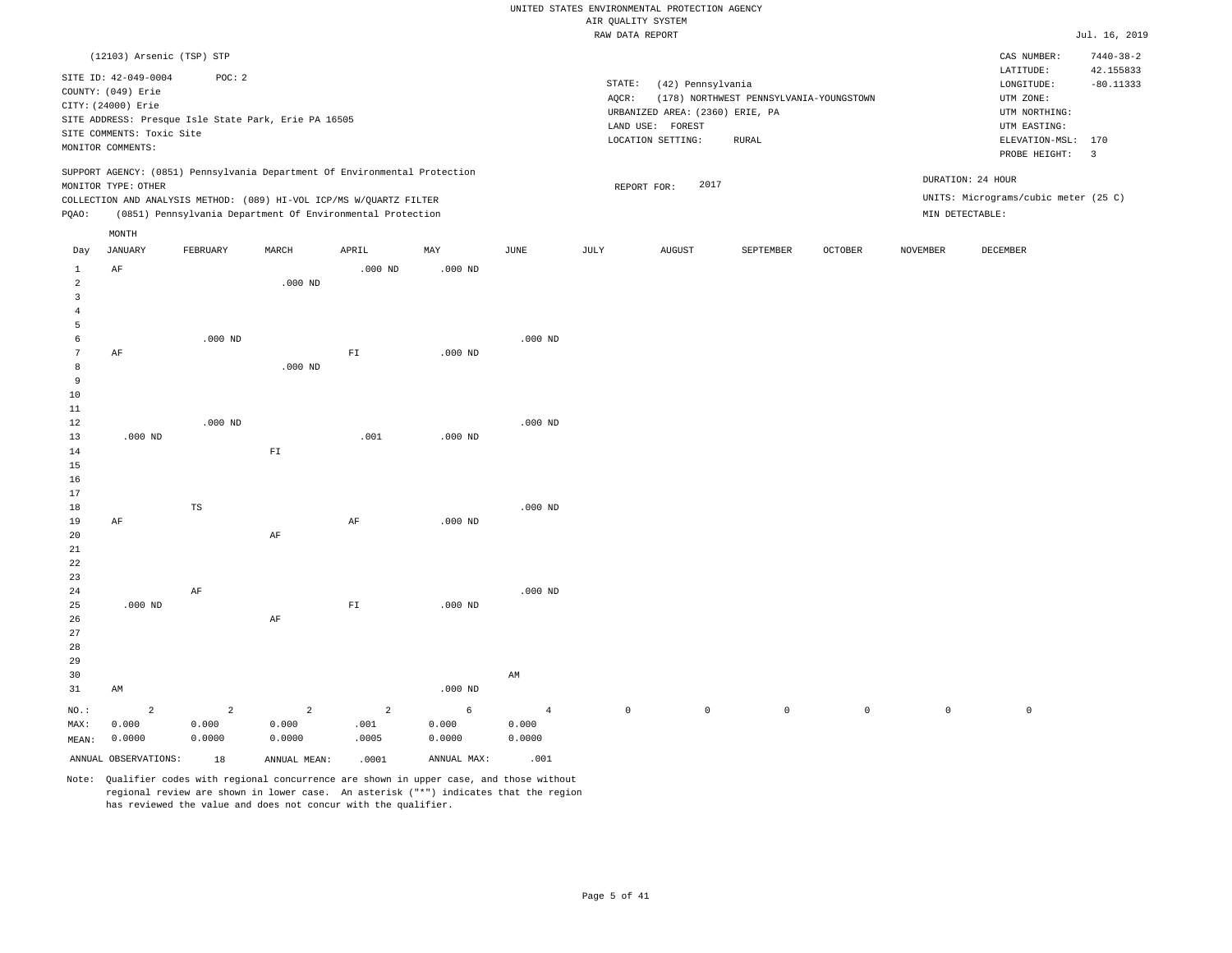|                     |                                                                                                                                                       |                 |                 |                                                                                                                                   |                 |                 | 1111: goineir bible<br>RAW DATA REPORT |                                                                          |                                         |                 |                   |                                                                       | Jul. 16, 2019            |
|---------------------|-------------------------------------------------------------------------------------------------------------------------------------------------------|-----------------|-----------------|-----------------------------------------------------------------------------------------------------------------------------------|-----------------|-----------------|----------------------------------------|--------------------------------------------------------------------------|-----------------------------------------|-----------------|-------------------|-----------------------------------------------------------------------|--------------------------|
|                     | (12105) Beryllium (TSP) STP                                                                                                                           |                 |                 |                                                                                                                                   |                 |                 |                                        |                                                                          |                                         |                 |                   | CAS NUMBER:                                                           | $7440 - 41 - 7$          |
|                     | SITE ID: 42-049-0004<br>COUNTY: (049) Erie<br>CITY: (24000) Erie<br>SITE ADDRESS: Presque Isle State Park, Erie PA 16505<br>SITE COMMENTS: Toxic Site | POC: 2          |                 |                                                                                                                                   |                 |                 | STATE:<br>AQCR:                        | (42) Pennsylvania<br>URBANIZED AREA: (2360) ERIE, PA<br>LAND USE: FOREST | (178) NORTHWEST PENNSYLVANIA-YOUNGSTOWN |                 |                   | LATITUDE:<br>LONGITUDE:<br>UTM ZONE:<br>UTM NORTHING:<br>UTM EASTING: | 42.155833<br>$-80.11333$ |
|                     | MONITOR COMMENTS:                                                                                                                                     |                 |                 |                                                                                                                                   |                 |                 |                                        | LOCATION SETTING:                                                        | <b>RURAL</b>                            |                 |                   | ELEVATION-MSL:<br>PROBE HEIGHT:                                       | 170<br>$\overline{3}$    |
|                     | MONITOR TYPE: OTHER                                                                                                                                   |                 |                 | SUPPORT AGENCY: (0851) Pennsylvania Department Of Environmental Protection                                                        |                 |                 | REPORT FOR:                            | 2013                                                                     |                                         |                 | DURATION: 24 HOUR |                                                                       |                          |
| PQAO:               |                                                                                                                                                       |                 |                 | COLLECTION AND ANALYSIS METHOD: (089) HI-VOL ICP/MS W/QUARTZ FILTER<br>(0851) Pennsylvania Department Of Environmental Protection |                 |                 |                                        |                                                                          |                                         |                 | MIN DETECTABLE:   | UNITS: Nanograms/cubic meter (25 C)                                   |                          |
|                     | MONTH                                                                                                                                                 |                 |                 |                                                                                                                                   |                 |                 |                                        |                                                                          |                                         |                 |                   |                                                                       |                          |
| Day                 | <b>JANUARY</b>                                                                                                                                        | FEBRUARY        | MARCH           | APRIL                                                                                                                             | MAY             | JUNE            | JULY                                   | <b>AUGUST</b>                                                            | SEPTEMBER                               | <b>OCTOBER</b>  | <b>NOVEMBER</b>   | DECEMBER                                                              |                          |
| $\mathbf{1}$<br>2   |                                                                                                                                                       |                 |                 |                                                                                                                                   |                 |                 |                                        | $.000$ ND                                                                | $.000$ ND                               | $.000$ ND       |                   |                                                                       |                          |
| 3                   |                                                                                                                                                       | $.000$ ND       |                 |                                                                                                                                   |                 | $.000$ ND       | $.000$ ND                              |                                                                          |                                         |                 |                   |                                                                       |                          |
| $\overline{4}$<br>5 | $.000$ ND                                                                                                                                             |                 | $.000$ ND       | $.000$ ND                                                                                                                         | $.000$ ND       |                 |                                        |                                                                          |                                         |                 |                   |                                                                       |                          |
| 6                   |                                                                                                                                                       |                 |                 |                                                                                                                                   |                 |                 |                                        |                                                                          |                                         |                 | $.000$ ND         | $.000$ ND                                                             |                          |
| 7<br>8              |                                                                                                                                                       |                 |                 |                                                                                                                                   |                 |                 |                                        | $.000$ ND                                                                | $.000$ ND                               | AF              |                   |                                                                       |                          |
| 9                   |                                                                                                                                                       | $.000$ ND       |                 |                                                                                                                                   |                 | $.000$ ND       | $.000$ ND                              |                                                                          |                                         |                 |                   |                                                                       |                          |
| 10<br>11            | $.000$ ND                                                                                                                                             |                 | $.000$ ND       | $.000$ ND                                                                                                                         | $.000$ ND       |                 |                                        |                                                                          |                                         |                 |                   |                                                                       |                          |
| 12                  |                                                                                                                                                       |                 |                 |                                                                                                                                   |                 |                 |                                        |                                                                          |                                         |                 | $.000$ ND         | $.000$ ND                                                             |                          |
| 13<br>14            |                                                                                                                                                       |                 |                 |                                                                                                                                   |                 |                 |                                        | $.000$ ND                                                                | $.000$ ND                               | $.000$ ND       |                   |                                                                       |                          |
| 15                  |                                                                                                                                                       | $.000$ ND       |                 |                                                                                                                                   |                 | $.000$ ND       | $.000$ ND                              |                                                                          |                                         |                 |                   |                                                                       |                          |
| 16<br>17            | $.000$ ND                                                                                                                                             |                 | $.000$ ND       | $.000$ ND                                                                                                                         | $.000$ ND       |                 |                                        |                                                                          |                                         |                 |                   |                                                                       |                          |
| 18                  |                                                                                                                                                       |                 |                 |                                                                                                                                   |                 |                 |                                        |                                                                          |                                         |                 | $.000$ ND         | $.000$ ND                                                             |                          |
| 19                  |                                                                                                                                                       |                 |                 |                                                                                                                                   |                 |                 |                                        | $.000$ ND                                                                | $.000$ ND                               | $.000$ ND       |                   |                                                                       |                          |
| 20<br>21            |                                                                                                                                                       | $.000$ ND       |                 |                                                                                                                                   |                 | $.000$ ND       | $.000$ ND                              |                                                                          |                                         |                 |                   |                                                                       |                          |
| 22                  | $.000$ ND                                                                                                                                             |                 |                 | $\rm AF$                                                                                                                          | $.000$ ND       |                 |                                        |                                                                          |                                         |                 |                   |                                                                       |                          |
| 23<br>24            |                                                                                                                                                       |                 | $.000$ ND       |                                                                                                                                   |                 |                 |                                        |                                                                          |                                         |                 | AF                | $.000$ ND                                                             |                          |
| 25                  |                                                                                                                                                       |                 |                 |                                                                                                                                   |                 |                 |                                        |                                                                          | $.000$ ND                               | AM              |                   |                                                                       |                          |
| 26<br>27            |                                                                                                                                                       | $.000$ ND       |                 |                                                                                                                                   |                 | $.000$ ND       | $.000$ ND                              | $.000$ ND                                                                |                                         |                 |                   |                                                                       |                          |
| 28                  | $.000$ ND                                                                                                                                             |                 |                 | $.000$ ND                                                                                                                         | $.000$ ND       |                 |                                        |                                                                          |                                         |                 |                   |                                                                       |                          |
| 29<br>30            |                                                                                                                                                       |                 | $.000$ ND       |                                                                                                                                   |                 |                 |                                        |                                                                          |                                         |                 | $.000$ ND         | $.000$ ND                                                             |                          |
| 31                  |                                                                                                                                                       |                 |                 |                                                                                                                                   |                 |                 |                                        |                                                                          |                                         | $.000$ ND       |                   |                                                                       |                          |
| NO.:                | 5                                                                                                                                                     | 5               | 5               | $\overline{4}$                                                                                                                    | 5               | 5               | 5                                      | 5                                                                        | 5                                       | $\overline{4}$  | $\overline{4}$    | 5                                                                     |                          |
| MAX:<br>MEAN:       | 0.000<br>0.0000                                                                                                                                       | 0.000<br>0.0000 | 0.000<br>0.0000 | 0.000<br>0.0000                                                                                                                   | 0.000<br>0.0000 | 0.000<br>0.0000 | 0.000<br>0.0000                        | 0.000<br>0.0000                                                          | 0.000<br>0.0000                         | 0.000<br>0.0000 | 0.000<br>0.0000   | 0.000<br>0.0000                                                       |                          |
|                     | ANNUAL OBSERVATIONS:                                                                                                                                  | 57              | ANNUAL MEAN:    | 0.0000                                                                                                                            | ANNUAL MAX:     | 0.000           |                                        |                                                                          |                                         |                 |                   |                                                                       |                          |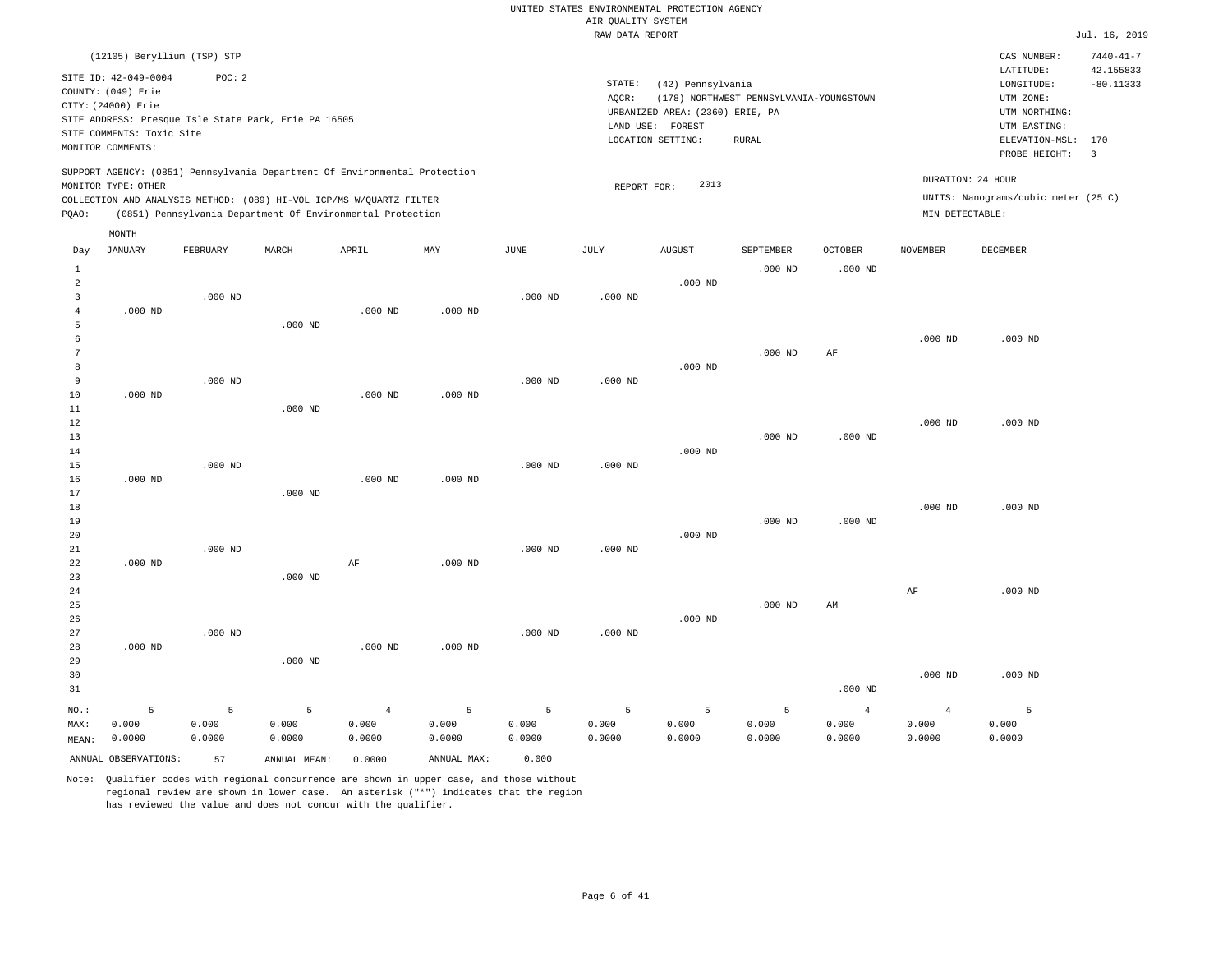|                 |                             |            |                                                                            |            |                         |                         | RAW DATA REPORT         |                                  |                                         |                         |                 |                                     | Jul. 16, 2019   |
|-----------------|-----------------------------|------------|----------------------------------------------------------------------------|------------|-------------------------|-------------------------|-------------------------|----------------------------------|-----------------------------------------|-------------------------|-----------------|-------------------------------------|-----------------|
|                 | (12105) Beryllium (TSP) STP |            |                                                                            |            |                         |                         |                         |                                  |                                         |                         |                 | CAS NUMBER:                         | $7440 - 41 - 7$ |
|                 | SITE ID: 42-049-0004        | POC: 2     |                                                                            |            |                         |                         |                         |                                  |                                         |                         |                 | LATITUDE:                           | 42.155833       |
|                 | COUNTY: (049) Erie          |            |                                                                            |            |                         |                         | STATE:                  | (42) Pennsylvania                |                                         |                         |                 | LONGITUDE:                          | $-80.11333$     |
|                 | CITY: (24000) Erie          |            |                                                                            |            |                         |                         | AOCR:                   |                                  | (178) NORTHWEST PENNSYLVANIA-YOUNGSTOWN |                         |                 | UTM ZONE:                           |                 |
|                 |                             |            |                                                                            |            |                         |                         |                         | URBANIZED AREA: (2360) ERIE, PA  |                                         |                         |                 | UTM NORTHING:                       |                 |
|                 |                             |            | SITE ADDRESS: Presque Isle State Park, Erie PA 16505                       |            |                         |                         |                         | LAND USE: FOREST                 |                                         |                         |                 | UTM EASTING:                        |                 |
|                 | SITE COMMENTS: Toxic Site   |            |                                                                            |            |                         |                         |                         | LOCATION SETTING:                | <b>RURAL</b>                            |                         |                 | ELEVATION-MSL: 170                  |                 |
|                 | MONITOR COMMENTS:           |            |                                                                            |            |                         |                         |                         |                                  |                                         |                         |                 | PROBE HEIGHT:                       | $\overline{3}$  |
|                 |                             |            | SUPPORT AGENCY: (0851) Pennsylvania Department Of Environmental Protection |            |                         |                         |                         |                                  |                                         |                         |                 | DURATION: 24 HOUR                   |                 |
|                 | MONITOR TYPE: OTHER         |            |                                                                            |            |                         |                         | REPORT FOR:             | 2014                             |                                         |                         |                 |                                     |                 |
|                 |                             |            | COLLECTION AND ANALYSIS METHOD: (089) HI-VOL ICP/MS W/QUARTZ FILTER        |            |                         |                         |                         |                                  |                                         |                         |                 | UNITS: Nanograms/cubic meter (25 C) |                 |
| PQAO:           |                             |            | (0851) Pennsylvania Department Of Environmental Protection                 |            |                         |                         |                         |                                  |                                         |                         | MIN DETECTABLE: |                                     |                 |
|                 | MONTH                       |            |                                                                            |            |                         |                         |                         |                                  |                                         |                         |                 |                                     |                 |
| Day             | JANUARY                     | FEBRUARY   | MARCH                                                                      | APRIL      | MAY                     | JUNE                    | JULY                    | <b>AUGUST</b>                    | SEPTEMBER                               | OCTOBER                 | <b>NOVEMBER</b> | DECEMBER                            |                 |
| $\mathbf{1}$    |                             |            |                                                                            |            |                         |                         |                         |                                  |                                         |                         | $.000$ ND       | $.000$ ND                           |                 |
| $\overline{2}$  |                             |            |                                                                            |            |                         |                         |                         |                                  | $.000$ ND                               | $.000$ ND               |                 |                                     |                 |
| 3               |                             |            |                                                                            |            |                         |                         |                         | AF                               |                                         |                         |                 |                                     |                 |
| $\overline{4}$  |                             | $.000$ ND  |                                                                            |            |                         | $.000$ ND               | $.000$ ND               |                                  |                                         |                         |                 |                                     |                 |
| 5               | $.000$ ND                   |            |                                                                            | $.000$ ND  | $.000$ ND               |                         |                         |                                  |                                         |                         |                 |                                     |                 |
| 6               |                             |            | $.000$ ND                                                                  |            |                         |                         |                         |                                  |                                         |                         |                 |                                     |                 |
| $7\phantom{.0}$ |                             |            |                                                                            |            |                         |                         |                         |                                  |                                         |                         | $.000$ ND       | $.000$ ND                           |                 |
| 8               |                             |            |                                                                            |            |                         |                         |                         |                                  | $.000$ ND                               | $.000$ ND               |                 |                                     |                 |
| 9               |                             |            |                                                                            |            |                         |                         |                         | $.000$ ND                        |                                         |                         |                 |                                     |                 |
| 10              |                             | $.000$ ND  |                                                                            |            |                         | AF                      | $.000$ ND               |                                  |                                         |                         |                 |                                     |                 |
| 11              | $.000$ ND                   |            |                                                                            | $.000$ ND  | $.000$ ND               |                         |                         |                                  |                                         |                         |                 |                                     |                 |
| 12              |                             |            | $.000$ ND                                                                  |            |                         |                         |                         |                                  |                                         |                         |                 |                                     |                 |
| 13              |                             |            |                                                                            |            |                         |                         |                         |                                  |                                         |                         | $.000$ ND       | $.000$ ND                           |                 |
| 14              |                             |            |                                                                            |            |                         |                         |                         |                                  | $.000$ ND                               | $.000$ ND               |                 |                                     |                 |
| 15              |                             |            |                                                                            |            |                         |                         |                         | AF                               |                                         |                         |                 |                                     |                 |
| 16<br>17        | $.000$ ND                   | $.000$ ND  |                                                                            | $.000$ ND  | $.000$ ND               | $.000$ ND               | $.000$ ND               |                                  |                                         |                         |                 |                                     |                 |
| 18              |                             |            | $.000$ ND                                                                  |            |                         |                         |                         |                                  |                                         |                         |                 |                                     |                 |
| 19              |                             |            |                                                                            |            |                         |                         |                         |                                  |                                         |                         | $.000$ ND       | $.000$ ND                           |                 |
| 20              |                             |            |                                                                            |            |                         |                         |                         |                                  | $.000$ ND                               | $.000$ ND               |                 |                                     |                 |
| 21              |                             |            |                                                                            |            |                         |                         |                         | $.000$ ND                        |                                         |                         |                 |                                     |                 |
| 22              |                             | $.000$ ND  |                                                                            |            |                         | $.000$ ND               | $.000$ ND               |                                  |                                         |                         |                 |                                     |                 |
| 23              | $.000$ ND                   |            |                                                                            | $.000$ ND  | $.000$ ND               |                         |                         |                                  |                                         |                         |                 |                                     |                 |
| 24              |                             |            | $.000$ ND                                                                  |            |                         |                         |                         |                                  |                                         |                         |                 |                                     |                 |
| 25              |                             |            |                                                                            |            |                         |                         |                         |                                  |                                         |                         | $.000$ ND       | $.000$ ND                           |                 |
| 26              |                             |            |                                                                            |            |                         |                         |                         |                                  | $.000$ ND                               | AF                      |                 |                                     |                 |
| 27              |                             |            |                                                                            |            |                         |                         |                         | $.000$ ND                        |                                         |                         |                 |                                     |                 |
| 28              |                             | $.000$ ND  |                                                                            |            |                         | AF                      | AF                      |                                  |                                         |                         |                 |                                     |                 |
| 29              | $.000$ ND                   |            |                                                                            | $.000$ ND  | AF                      |                         |                         |                                  |                                         |                         |                 |                                     |                 |
| 30              |                             |            | $.000$ ND                                                                  |            |                         |                         |                         |                                  |                                         |                         |                 |                                     |                 |
| 31              |                             |            |                                                                            |            |                         |                         |                         |                                  |                                         |                         |                 | AF                                  |                 |
|                 |                             |            |                                                                            |            |                         |                         |                         |                                  |                                         |                         |                 |                                     |                 |
| NO.:            | $\overline{5}$<br>0.000     | 5<br>0.000 | 5<br>0.000                                                                 | 5<br>0.000 | $\overline{4}$<br>0.000 | $\overline{3}$<br>0.000 | $\overline{4}$<br>0.000 | $\overline{\mathbf{3}}$<br>0.000 | 5<br>0.000                              | $\overline{4}$<br>0.000 | 5<br>0.000      | 5<br>0.000                          |                 |
| MAX:            |                             |            |                                                                            |            |                         | 0.0000                  | 0.0000                  |                                  | 0.0000                                  |                         | 0.0000          |                                     |                 |
| MEAN:           | 0.0000                      | 0.0000     | 0.0000                                                                     | 0.0000     | 0.0000                  |                         |                         | 0.0000                           |                                         | 0.0000                  |                 | 0.0000                              |                 |
|                 | ANNUAL OBSERVATIONS:        | 53         | ANNUAL MEAN:                                                               | 0.0000     | ANNUAL MAX:             | 0.000                   |                         |                                  |                                         |                         |                 |                                     |                 |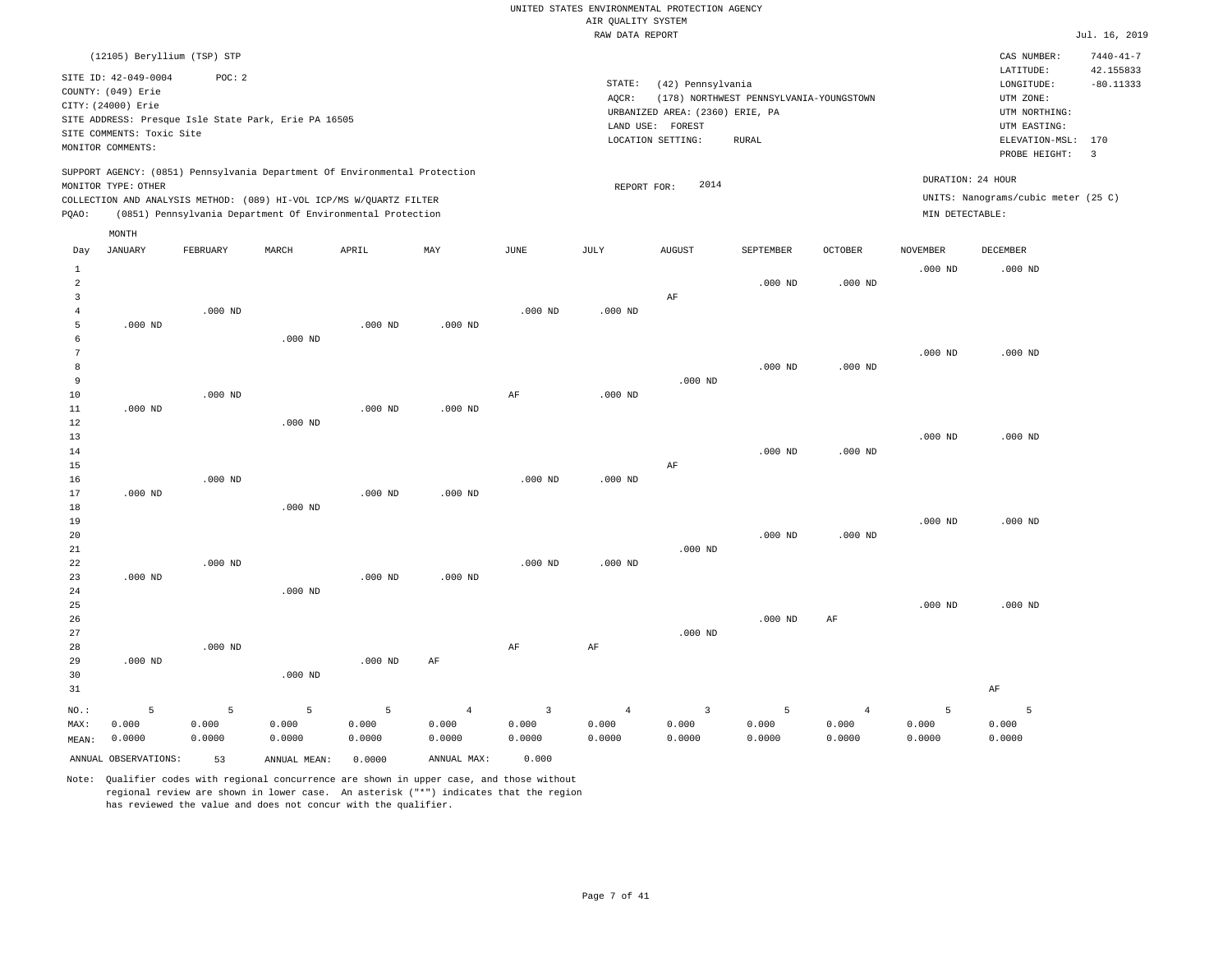LOCATION SETTING: RURAL

| AIR OUALITY SYSTEM                               |               |                 |
|--------------------------------------------------|---------------|-----------------|
| RAW DATA REPORT                                  |               | Jul. 16, 2019   |
|                                                  | CAS NUMBER:   | $7440 - 41 - 7$ |
|                                                  | LATITUDE:     | 42.155833       |
| STATE:<br>(42) Pennsylvania                      | LONGITUDE:    | $-80.11333$     |
| (178) NORTHWEST PENNSYLVANIA-YOUNGSTOWN<br>AOCR: | UTM ZONE:     |                 |
| URBANIZED AREA: (2360) ERIE, PA                  | UTM NORTHING: |                 |
| LAND USE:<br>FOREST                              | UTM EASTING:  |                 |

PROBE HEIGHT: 3 ELEVATION-MSL: 170

DURATION: 24 HOUR

SUPPORT AGENCY: (0851) Pennsylvania Department Of Environmental Protection MONITOR TYPE: OTHER

(12105) Beryllium (TSP) STP

SITE ADDRESS: Presque Isle State Park, Erie PA 16505

SITE ID: 42-049-0004 POC: 2

COUNTY: (049) Erie CITY: (24000) Erie

SITE COMMENTS: Toxic Site MONITOR COMMENTS:

MONTH

COLLECTION AND ANALYSIS METHOD: (089) HI-VOL ICP/MS W/QUARTZ FILTER REPORT FOR: 2015 UNITS: Nanograms/cubic meter (25 C) PQAO: (0851) Pennsylvania Department Of Environmental Protection MIN DETECTABLE:

| Day                           | <b>JANUARY</b>                                                     | FEBRUARY                                | MARCH                                | APRIL                          | MAY                                 | $\operatorname{JUNE}$         | JULY                              | <b>AUGUST</b>        | SEPTEMBER                         | <b>OCTOBER</b>       | <b>NOVEMBER</b>                   | DECEMBER                          |
|-------------------------------|--------------------------------------------------------------------|-----------------------------------------|--------------------------------------|--------------------------------|-------------------------------------|-------------------------------|-----------------------------------|----------------------|-----------------------------------|----------------------|-----------------------------------|-----------------------------------|
| 1<br>2<br>3<br>$\overline{4}$ |                                                                    |                                         | $.000$ ND                            |                                |                                     |                               |                                   | $.000$ ND            | $.000$ ND                         | $.000$ ND            | $.000$ ND                         | $.000$ ND                         |
| 5<br>6<br>7<br>8              | AF                                                                 | $.000$ ND                               | $.000$ ND                            | $.000$ ND                      | $.000$ ND                           | $.000$ ND                     | $.000$ ND                         |                      |                                   |                      | $.000$ ND                         | $.000$ ND                         |
| 9<br>10<br>11<br>12           | AF                                                                 | $.000$ ND                               |                                      | $.000$ ND                      | $.000$ ND                           | $.000$ ND                     | $.000$ ND                         | $.000$ ND            | $.000$ ND                         | $.000$ ND            |                                   |                                   |
| 13<br>14<br>15<br>16          |                                                                    |                                         | $.000$ ND                            |                                |                                     |                               |                                   | $.000$ ND            | $.000$ ND                         | $.000$ ND            | $.000$ ND                         | $.000$ ND                         |
| 17<br>18<br>19<br>20          | $.000$ ND                                                          | $.000$ ND                               | $.000$ ND                            | $.000$ ND                      | $.000$ ND                           | $.000$ ND                     | $.000$ ND                         |                      |                                   |                      | $.000$ ND                         | AF                                |
| 21<br>22<br>23<br>24          | $.000$ ND                                                          | $.000$ ND                               |                                      | $.000$ ND                      | $.000$ ND                           | $.000$ ND                     | $\rm AF$                          | $.000$ ND            | AF                                | $.000$ ND            |                                   |                                   |
| 25<br>26<br>27<br>28          |                                                                    |                                         | $.000$ ND                            |                                |                                     |                               |                                   | $.000$ ND            | $.000$ ND                         | $.000$ ND            | AF                                | AM                                |
| 29<br>30<br>31                | $.000$ ND                                                          |                                         | $\rm AF$                             | $.000$ ND                      | $.000$ ND                           | $.000$ ND                     | $.000$ ND                         |                      |                                   |                      |                                   |                                   |
| $NO.$ :<br>MAX:<br>MEAN:      | $\overline{\mathbf{3}}$<br>0.000<br>0.0000<br>ANNUAL OBSERVATIONS: | $\overline{4}$<br>0.000<br>0.0000<br>52 | 5<br>0.000<br>0.0000<br>ANNUAL MEAN: | 5<br>0.000<br>0.0000<br>0.0000 | 5<br>0.000<br>0.0000<br>ANNUAL MAX: | 5<br>0.000<br>0.0000<br>0.000 | $\overline{4}$<br>0.000<br>0.0000 | 5<br>0.000<br>0.0000 | $\overline{4}$<br>0.000<br>0.0000 | 5<br>0.000<br>0.0000 | $\overline{4}$<br>0.000<br>0.0000 | $\overline{3}$<br>0.000<br>0.0000 |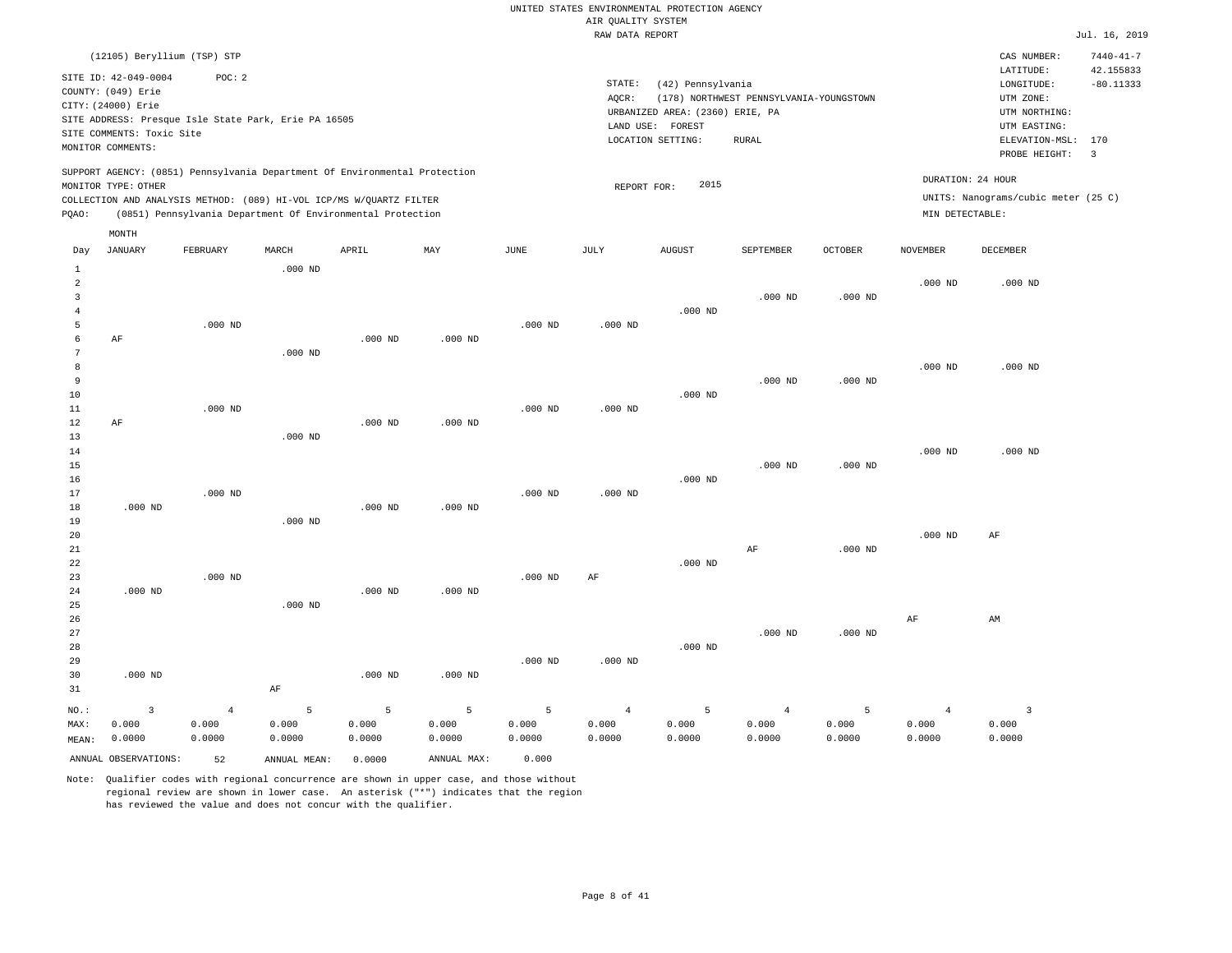|                |                           |                     |                             |                                                                            |           |                |                | RAW DATA REPORT |                                 |                                         |                |                         |                                     | Jul. 16, 2019   |
|----------------|---------------------------|---------------------|-----------------------------|----------------------------------------------------------------------------|-----------|----------------|----------------|-----------------|---------------------------------|-----------------------------------------|----------------|-------------------------|-------------------------------------|-----------------|
|                |                           |                     | (12105) Beryllium (TSP) STP |                                                                            |           |                |                |                 |                                 |                                         |                |                         | CAS NUMBER:                         | $7440 - 41 - 7$ |
|                | SITE ID: 42-049-0004      |                     | POC: 2                      |                                                                            |           |                |                |                 |                                 |                                         |                |                         | LATITUDE:                           | 42.155833       |
|                | COUNTY: (049) Erie        |                     |                             |                                                                            |           |                |                | STATE:          | (42) Pennsylvania               |                                         |                |                         | LONGITUDE:                          | $-80.11333$     |
|                | CITY: (24000) Erie        |                     |                             |                                                                            |           |                |                | AQCR:           |                                 | (178) NORTHWEST PENNSYLVANIA-YOUNGSTOWN |                |                         | UTM ZONE:                           |                 |
|                |                           |                     |                             | SITE ADDRESS: Presque Isle State Park, Erie PA 16505                       |           |                |                |                 | URBANIZED AREA: (2360) ERIE, PA |                                         |                |                         | UTM NORTHING:                       |                 |
|                | SITE COMMENTS: Toxic Site |                     |                             |                                                                            |           |                |                |                 | LAND USE: FOREST                |                                         |                |                         | UTM EASTING:                        |                 |
|                | MONITOR COMMENTS:         |                     |                             |                                                                            |           |                |                |                 | LOCATION SETTING:               | RURAL                                   |                |                         | ELEVATION-MSL:                      | 170             |
|                |                           |                     |                             |                                                                            |           |                |                |                 |                                 |                                         |                |                         | PROBE HEIGHT:                       | 3               |
|                |                           |                     |                             | SUPPORT AGENCY: (0851) Pennsylvania Department Of Environmental Protection |           |                |                |                 |                                 |                                         |                |                         | DURATION: 24 HOUR                   |                 |
|                | MONITOR TYPE: OTHER       |                     |                             |                                                                            |           |                |                | REPORT FOR:     | 2016                            |                                         |                |                         |                                     |                 |
|                |                           |                     |                             | COLLECTION AND ANALYSIS METHOD: (089) HI-VOL ICP/MS W/QUARTZ FILTER        |           |                |                |                 |                                 |                                         |                |                         | UNITS: Nanograms/cubic meter (25 C) |                 |
| PQAO:          |                           |                     |                             | (0851) Pennsylvania Department Of Environmental Protection                 |           |                |                |                 |                                 |                                         |                | MIN DETECTABLE:         |                                     |                 |
|                | MONTH                     |                     |                             |                                                                            |           |                |                |                 |                                 |                                         |                |                         |                                     |                 |
| Day            | <b>JANUARY</b>            |                     | FEBRUARY                    | MARCH                                                                      | APRIL     | MAY            | JUNE           | JULY            | <b>AUGUST</b>                   | SEPTEMBER                               | OCTOBER        | <b>NOVEMBER</b>         | DECEMBER                            |                 |
| $\mathbf{1}$   | $\rm AF$                  |                     |                             | AM                                                                         |           |                |                |                 |                                 |                                         |                |                         |                                     |                 |
| $\overline{a}$ |                           |                     |                             |                                                                            |           |                |                |                 |                                 |                                         |                | $.000$ ND               | $.000$ ND                           |                 |
| 3              |                           |                     |                             |                                                                            |           |                |                |                 |                                 | $.000$ ND                               | AF             |                         |                                     |                 |
| 4              |                           |                     |                             |                                                                            |           |                |                |                 | $.000$ ND                       |                                         |                |                         |                                     |                 |
| 5              |                           |                     |                             |                                                                            |           |                | ${\rm F\,I}$   | $.000$ ND       |                                 |                                         |                |                         |                                     |                 |
| 6              |                           |                     | AM                          |                                                                            | $.000$ ND | $.000$ ND      |                |                 |                                 |                                         |                |                         |                                     |                 |
| $\overline{7}$ | AF                        |                     |                             | AM                                                                         |           |                |                |                 |                                 |                                         |                |                         |                                     |                 |
| 8              |                           |                     |                             |                                                                            |           |                |                |                 |                                 |                                         |                | AV                      | ${\tt F1}$                          |                 |
| 9              |                           |                     |                             |                                                                            |           |                |                |                 |                                 | ${\rm F\,I}$                            | $.000$ ND      |                         |                                     |                 |
| 10             |                           |                     |                             |                                                                            |           |                |                |                 | $_{\rm AG}$                     |                                         |                |                         |                                     |                 |
| 11             |                           |                     |                             |                                                                            |           |                | $.000$ ND      | $.000$ ND       |                                 |                                         |                |                         |                                     |                 |
| 12<br>13       |                           |                     | $.000$ ND                   |                                                                            | $.000$ ND | $.000$ ND      |                |                 |                                 |                                         |                |                         |                                     |                 |
| 14             | $\rm AF$                  |                     |                             | $.000$ ND                                                                  |           |                |                |                 |                                 |                                         |                | AM                      | $.000$ ND                           |                 |
| 15             |                           |                     |                             |                                                                            |           |                |                |                 |                                 | $.000$ ND                               | $.000$ ND      |                         |                                     |                 |
| 16             |                           |                     |                             |                                                                            |           |                |                |                 | $\mathbb{A}\mathbb{G}$          |                                         |                |                         |                                     |                 |
| 17             |                           |                     |                             |                                                                            |           |                | $.000$ ND      | $.000$ ND       |                                 |                                         |                |                         |                                     |                 |
| 18             |                           |                     | $.000$ ND                   |                                                                            | $.000$ ND | $.000$ ND      |                |                 |                                 |                                         |                |                         |                                     |                 |
| 19             | AF                        |                     |                             | $.000$ ND                                                                  |           |                |                |                 |                                 |                                         |                |                         |                                     |                 |
| 20             |                           |                     |                             |                                                                            |           |                |                |                 |                                 |                                         |                | $.000$ ND               | $.000$ ND                           |                 |
| 21             |                           |                     |                             |                                                                            |           |                |                |                 |                                 | $.000$ ND                               | $.000$ ND      |                         |                                     |                 |
| 22             |                           |                     |                             |                                                                            |           |                |                |                 | $.000$ ND                       |                                         |                |                         |                                     |                 |
| 23             |                           |                     |                             |                                                                            |           |                | $.000$ ND      | $.000$ ND       |                                 |                                         |                |                         |                                     |                 |
| 24             |                           |                     | AM                          |                                                                            | $.000$ ND | $.000$ ND      |                |                 |                                 |                                         |                |                         |                                     |                 |
| 25             | AF                        |                     |                             | $.000$ ND                                                                  |           |                |                |                 |                                 |                                         |                |                         |                                     |                 |
| 26             |                           |                     |                             |                                                                            |           |                |                |                 |                                 |                                         |                | $.000$ ND               | $.000$ ND                           |                 |
| 27             |                           |                     |                             |                                                                            |           |                |                |                 |                                 | $.000$ ND                               | $.000$ ND      |                         |                                     |                 |
| 28             |                           |                     |                             |                                                                            |           |                |                |                 | $.000$ ND                       |                                         |                |                         |                                     |                 |
| 29             |                           |                     |                             |                                                                            |           |                | $.000$ ND      | $.000$ ND       |                                 |                                         |                |                         |                                     |                 |
| 30             |                           |                     |                             |                                                                            | $.000$ ND | AM             |                |                 |                                 |                                         | AM             |                         |                                     |                 |
| 31             | AF                        |                     |                             | $.000$ ND                                                                  |           |                |                |                 |                                 |                                         |                |                         |                                     |                 |
| NO.:           |                           | $\mathsf{O}\xspace$ | $\overline{a}$              | $\overline{4}$                                                             | 5         | $\overline{4}$ | $\overline{4}$ | 5               | $\overline{\mathbf{3}}$         | $\overline{4}$                          | $\overline{4}$ | $\overline{\mathbf{3}}$ | $\overline{4}$                      |                 |
| MAX:           |                           |                     | 0.000                       | 0.000                                                                      | 0.000     | 0.000          | 0.000          | 0.000           | 0.000                           | 0.000                                   | 0.000          | 0.000                   | 0.000                               |                 |
| MEAN:          |                           |                     | 0.0000                      | 0.0000                                                                     | 0.0000    | 0.0000         | 0.0000         | 0.0000          | 0.0000                          | 0.0000                                  | 0.0000         | 0.0000                  | 0.0000                              |                 |
|                | ANNUAL OBSERVATIONS:      |                     | 42                          | ANNUAL MEAN:                                                               | 0.0000    | ANNUAL MAX:    | 0.000          |                 |                                 |                                         |                |                         |                                     |                 |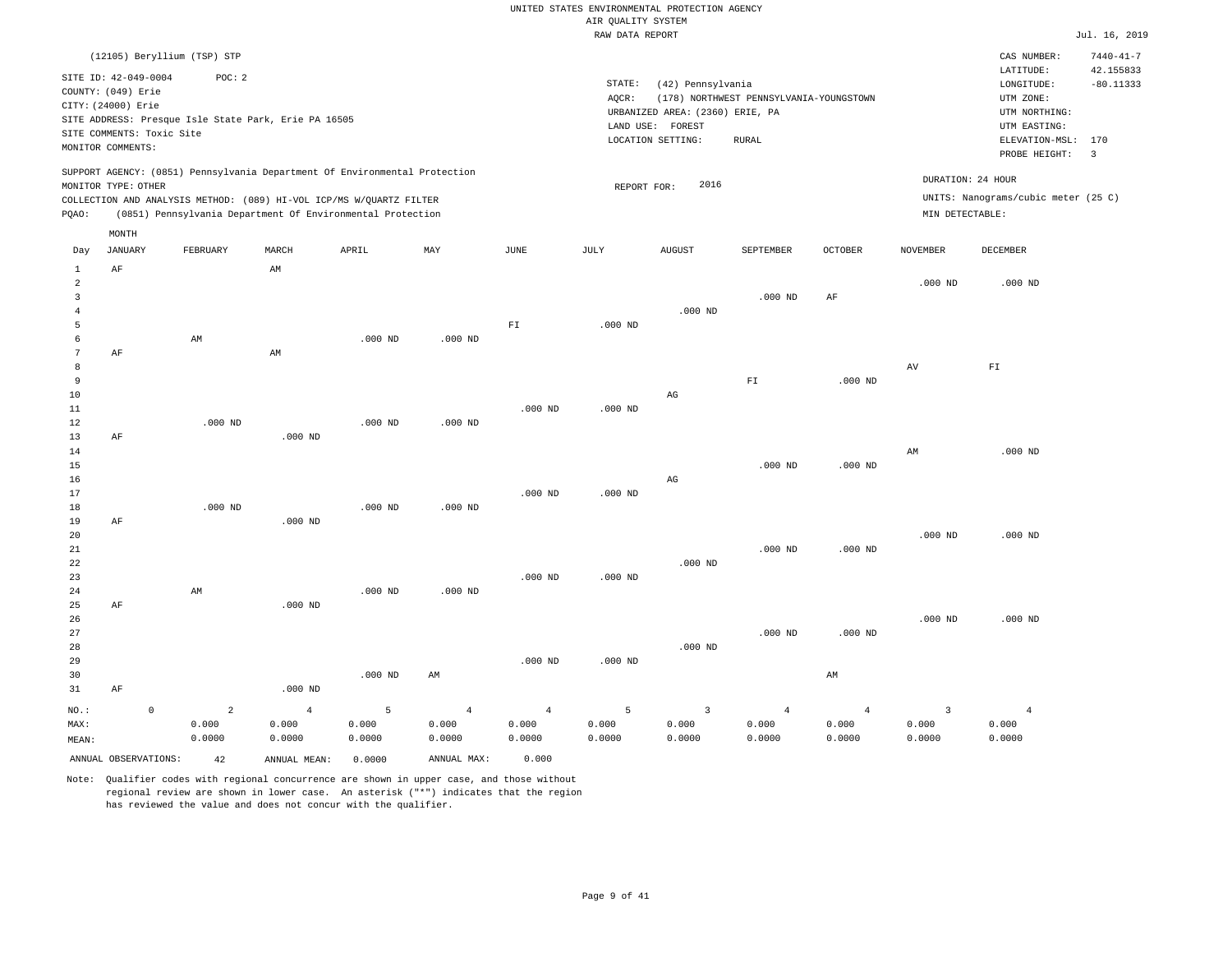|                |                             |                |                                                                            |                |             |                | RAW DATA REPORT |                                 |                                         |                |          |                                     | Jul. 16, 2019   |
|----------------|-----------------------------|----------------|----------------------------------------------------------------------------|----------------|-------------|----------------|-----------------|---------------------------------|-----------------------------------------|----------------|----------|-------------------------------------|-----------------|
|                | (12105) Beryllium (TSP) STP |                |                                                                            |                |             |                |                 |                                 |                                         |                |          | CAS NUMBER:                         | $7440 - 41 - 7$ |
|                |                             |                |                                                                            |                |             |                |                 |                                 |                                         |                |          | LATITUDE:                           | 42.155833       |
|                | SITE ID: 42-049-0004        | POC: 2         |                                                                            |                |             |                | STATE:          | (42) Pennsylvania               |                                         |                |          | LONGITUDE:                          | $-80.11333$     |
|                | COUNTY: (049) Erie          |                |                                                                            |                |             |                | AQCR:           |                                 | (178) NORTHWEST PENNSYLVANIA-YOUNGSTOWN |                |          | UTM ZONE:                           |                 |
|                | CITY: (24000) Erie          |                |                                                                            |                |             |                |                 | URBANIZED AREA: (2360) ERIE, PA |                                         |                |          | UTM NORTHING:                       |                 |
|                |                             |                | SITE ADDRESS: Presque Isle State Park, Erie PA 16505                       |                |             |                |                 | LAND USE: FOREST                |                                         |                |          | UTM EASTING:                        |                 |
|                | SITE COMMENTS: Toxic Site   |                |                                                                            |                |             |                |                 | LOCATION SETTING:               | <b>RURAL</b>                            |                |          | ELEVATION-MSL:                      | 170             |
|                | MONITOR COMMENTS:           |                |                                                                            |                |             |                |                 |                                 |                                         |                |          | PROBE HEIGHT:                       | $\overline{3}$  |
|                |                             |                | SUPPORT AGENCY: (0851) Pennsylvania Department Of Environmental Protection |                |             |                |                 |                                 |                                         |                |          | DURATION: 24 HOUR                   |                 |
|                | MONITOR TYPE: OTHER         |                |                                                                            |                |             |                |                 | 2017<br>REPORT FOR:             |                                         |                |          |                                     |                 |
|                |                             |                | COLLECTION AND ANALYSIS METHOD: (089) HI-VOL ICP/MS W/QUARTZ FILTER        |                |             |                |                 |                                 |                                         |                |          | UNITS: Nanograms/cubic meter (25 C) |                 |
| PQAO:          |                             |                | (0851) Pennsylvania Department Of Environmental Protection                 |                |             |                |                 |                                 |                                         |                |          | MIN DETECTABLE:                     |                 |
|                | MONTH                       |                |                                                                            |                |             |                |                 |                                 |                                         |                |          |                                     |                 |
| Day            | JANUARY                     | FEBRUARY       | MARCH                                                                      | APRIL          | MAY         | <b>JUNE</b>    | JULY            | <b>AUGUST</b>                   | SEPTEMBER                               | <b>OCTOBER</b> | NOVEMBER | DECEMBER                            |                 |
| $\mathbf{1}$   | AF                          |                |                                                                            | $.000$ ND      | $.000$ ND   |                |                 |                                 |                                         |                |          |                                     |                 |
| $\overline{a}$ |                             |                | $.000$ ND                                                                  |                |             |                |                 |                                 |                                         |                |          |                                     |                 |
| $\overline{3}$ |                             |                |                                                                            |                |             |                |                 |                                 |                                         |                |          |                                     |                 |
| $\overline{4}$ |                             |                |                                                                            |                |             |                |                 |                                 |                                         |                |          |                                     |                 |
| 5              |                             |                |                                                                            |                |             | $.000$ ND      |                 |                                 |                                         |                |          |                                     |                 |
| 6<br>7         | AF                          | $.000$ ND      |                                                                            | FT             | $.000$ ND   |                |                 |                                 |                                         |                |          |                                     |                 |
| 8              |                             |                | $.000$ ND                                                                  |                |             |                |                 |                                 |                                         |                |          |                                     |                 |
| $\overline{9}$ |                             |                |                                                                            |                |             |                |                 |                                 |                                         |                |          |                                     |                 |
| $10$           |                             |                |                                                                            |                |             |                |                 |                                 |                                         |                |          |                                     |                 |
| 11             |                             |                |                                                                            |                |             |                |                 |                                 |                                         |                |          |                                     |                 |
| 12             |                             | $.000$ ND      |                                                                            |                |             | $.000$ ND      |                 |                                 |                                         |                |          |                                     |                 |
| 13             | $.000$ ND                   |                |                                                                            | $.000$ ND      | $.000$ ND   |                |                 |                                 |                                         |                |          |                                     |                 |
| 14             |                             |                | $\mathbb{F} \, \mathbb{I}$                                                 |                |             |                |                 |                                 |                                         |                |          |                                     |                 |
| 15             |                             |                |                                                                            |                |             |                |                 |                                 |                                         |                |          |                                     |                 |
| 16             |                             |                |                                                                            |                |             |                |                 |                                 |                                         |                |          |                                     |                 |
| 17             |                             |                |                                                                            |                |             |                |                 |                                 |                                         |                |          |                                     |                 |
| 18             |                             | TS             |                                                                            |                |             | $.000$ ND      |                 |                                 |                                         |                |          |                                     |                 |
| 19             | AF                          |                |                                                                            | $\rm AF$       | $.000$ ND   |                |                 |                                 |                                         |                |          |                                     |                 |
| 20             |                             |                | $\rm AF$                                                                   |                |             |                |                 |                                 |                                         |                |          |                                     |                 |
| $21\,$         |                             |                |                                                                            |                |             |                |                 |                                 |                                         |                |          |                                     |                 |
| 22<br>23       |                             |                |                                                                            |                |             |                |                 |                                 |                                         |                |          |                                     |                 |
| 24             |                             | AF             |                                                                            |                |             | $.000$ ND      |                 |                                 |                                         |                |          |                                     |                 |
| 25             | $.000$ ND                   |                |                                                                            | ${\rm F\,I}$   | $.000$ ND   |                |                 |                                 |                                         |                |          |                                     |                 |
| 26             |                             |                | AF                                                                         |                |             |                |                 |                                 |                                         |                |          |                                     |                 |
| 27             |                             |                |                                                                            |                |             |                |                 |                                 |                                         |                |          |                                     |                 |
| 28             |                             |                |                                                                            |                |             |                |                 |                                 |                                         |                |          |                                     |                 |
| 29             |                             |                |                                                                            |                |             |                |                 |                                 |                                         |                |          |                                     |                 |
| 30             |                             |                |                                                                            |                |             | AM             |                 |                                 |                                         |                |          |                                     |                 |
| 31             | AM                          |                |                                                                            |                | $.000$ ND   |                |                 |                                 |                                         |                |          |                                     |                 |
| $NO.$ :        | $\overline{c}$              | $\overline{a}$ | $\overline{c}$                                                             | $\overline{a}$ | 6           | $\overline{4}$ | $\mathbb O$     | $\mathsf{O}\xspace$             | $\mathsf 0$                             | $\mathsf{O}$   | $\circ$  | $\mathbb O$                         |                 |
| MAX:           | 0.000                       | 0.000          | 0.000                                                                      | 0.000          | 0.000       | 0.000          |                 |                                 |                                         |                |          |                                     |                 |
| MEAN:          | 0.0000                      | 0.0000         | 0.0000                                                                     | 0.0000         | 0.0000      | 0.0000         |                 |                                 |                                         |                |          |                                     |                 |
|                |                             |                |                                                                            |                |             |                |                 |                                 |                                         |                |          |                                     |                 |
|                | ANNUAL OBSERVATIONS:        | 18             | ANNUAL MEAN:                                                               | 0.0000         | ANNUAL MAX: | 0.000          |                 |                                 |                                         |                |          |                                     |                 |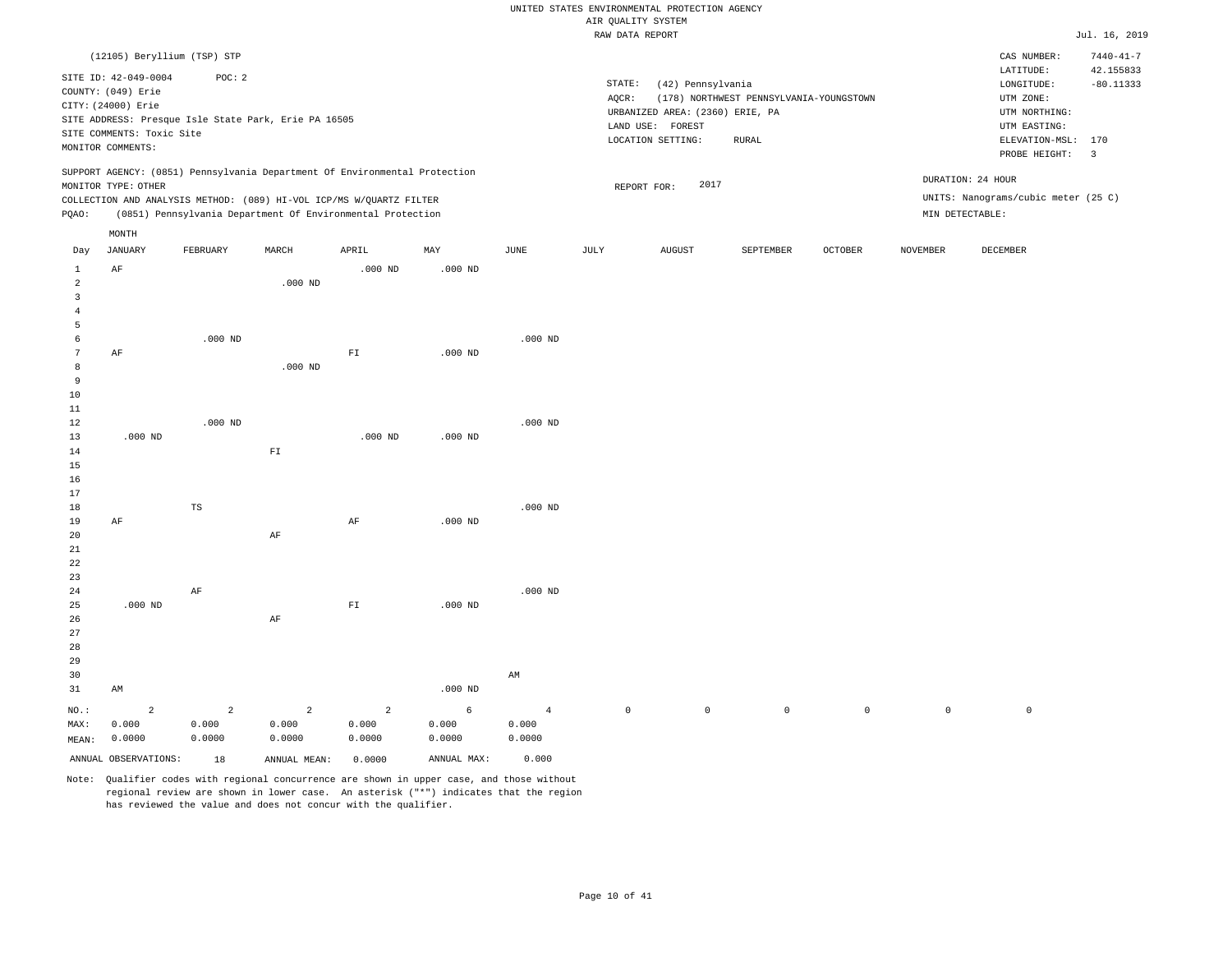|                |                                                      |           |              |                                                                            |             |                       | RAW DATA REPORT |                                 |                                         |                |                 |                                      | Jul. 16, 2019   |
|----------------|------------------------------------------------------|-----------|--------------|----------------------------------------------------------------------------|-------------|-----------------------|-----------------|---------------------------------|-----------------------------------------|----------------|-----------------|--------------------------------------|-----------------|
|                | (12110) Cadmium (TSP) STP                            |           |              |                                                                            |             |                       |                 |                                 |                                         |                |                 | CAS NUMBER:                          | $7440 - 43 - 9$ |
|                | SITE ID: 42-049-0004                                 | POC: 2    |              |                                                                            |             |                       |                 |                                 |                                         |                |                 | LATITUDE:                            | 42.155833       |
|                | COUNTY: (049) Erie                                   |           |              |                                                                            |             |                       | STATE:          | (42) Pennsylvania               |                                         |                |                 | LONGITUDE:                           | $-80.11333$     |
|                | CITY: (24000) Erie                                   |           |              |                                                                            |             |                       | AQCR:           |                                 | (178) NORTHWEST PENNSYLVANIA-YOUNGSTOWN |                |                 | UTM ZONE:                            |                 |
|                | SITE ADDRESS: Presque Isle State Park, Erie PA 16505 |           |              |                                                                            |             |                       |                 | URBANIZED AREA: (2360) ERIE, PA |                                         |                |                 | UTM NORTHING:                        |                 |
|                | SITE COMMENTS: Toxic Site                            |           |              |                                                                            |             |                       |                 | LAND USE: FOREST                |                                         |                |                 | UTM EASTING:                         |                 |
|                | MONITOR COMMENTS:                                    |           |              |                                                                            |             |                       |                 | LOCATION SETTING:               | <b>RURAL</b>                            |                |                 | ELEVATION-MSL: 170                   |                 |
|                |                                                      |           |              |                                                                            |             |                       |                 |                                 |                                         |                |                 | PROBE HEIGHT:                        | $\overline{3}$  |
|                | MONITOR TYPE: OTHER                                  |           |              | SUPPORT AGENCY: (0851) Pennsylvania Department Of Environmental Protection |             |                       | REPORT FOR:     | 2013                            |                                         |                |                 | DURATION: 24 HOUR                    |                 |
|                |                                                      |           |              | COLLECTION AND ANALYSIS METHOD: (089) HI-VOL ICP/MS W/QUARTZ FILTER        |             |                       |                 |                                 |                                         |                |                 | UNITS: Micrograms/cubic meter (25 C) |                 |
| PQAO:          |                                                      |           |              | (0851) Pennsylvania Department Of Environmental Protection                 |             |                       |                 |                                 |                                         |                | MIN DETECTABLE: |                                      |                 |
|                | MONTH                                                |           |              |                                                                            |             |                       |                 |                                 |                                         |                |                 |                                      |                 |
| Day            | <b>JANUARY</b>                                       | FEBRUARY  | MARCH        | APRIL                                                                      | MAY         | $\operatorname{JUNE}$ | JULY            | ${\tt AUGUST}$                  | SEPTEMBER                               | OCTOBER        | <b>NOVEMBER</b> | DECEMBER                             |                 |
| $\mathbf{1}$   |                                                      |           |              |                                                                            |             |                       |                 |                                 | $.000$ ND                               | $.000$ ND      |                 |                                      |                 |
| 2              |                                                      |           |              |                                                                            |             |                       |                 | $.000$ ND                       |                                         |                |                 |                                      |                 |
| 3              |                                                      | $.000$ ND |              |                                                                            |             | $.000$ ND             | $.000$ ND       |                                 |                                         |                |                 |                                      |                 |
| $\overline{4}$ | $.000$ ND                                            |           |              | $.000$ ND                                                                  | $.000$ ND   |                       |                 |                                 |                                         |                |                 |                                      |                 |
| 5              |                                                      |           | $.000$ ND    |                                                                            |             |                       |                 |                                 |                                         |                |                 |                                      |                 |
| 6              |                                                      |           |              |                                                                            |             |                       |                 |                                 |                                         |                | $.000$ ND       | $.000$ ND                            |                 |
| 7              |                                                      |           |              |                                                                            |             |                       |                 |                                 | $.000$ ND                               | AF             |                 |                                      |                 |
| 8              |                                                      |           |              |                                                                            |             |                       |                 | $.000$ ND                       |                                         |                |                 |                                      |                 |
| 9              |                                                      | $.000$ ND |              |                                                                            |             | $.000$ ND             | $.000$ ND       |                                 |                                         |                |                 |                                      |                 |
| 10             | $.000$ ND                                            |           |              | $.000$ ND                                                                  | $.000$ ND   |                       |                 |                                 |                                         |                |                 |                                      |                 |
| 11             |                                                      |           | $.000$ ND    |                                                                            |             |                       |                 |                                 |                                         |                |                 |                                      |                 |
| 12             |                                                      |           |              |                                                                            |             |                       |                 |                                 |                                         |                | $.000$ ND       | $.000$ ND                            |                 |
| 13             |                                                      |           |              |                                                                            |             |                       |                 |                                 | $.000$ ND                               | $.000$ ND      |                 |                                      |                 |
| 14             |                                                      |           |              |                                                                            |             |                       |                 | $.000$ ND                       |                                         |                |                 |                                      |                 |
| 15             |                                                      | $.000$ ND |              |                                                                            |             | $.000$ ND             | $.000$ ND       |                                 |                                         |                |                 |                                      |                 |
| 16             | $.000$ ND                                            |           |              | $.000$ ND                                                                  | $.000$ ND   |                       |                 |                                 |                                         |                |                 |                                      |                 |
| 17             |                                                      |           | $.000$ ND    |                                                                            |             |                       |                 |                                 |                                         |                |                 |                                      |                 |
| 18             |                                                      |           |              |                                                                            |             |                       |                 |                                 |                                         |                | $.000$ ND       | $.000$ ND                            |                 |
| 19             |                                                      |           |              |                                                                            |             |                       |                 |                                 | .000                                    | .000           |                 |                                      |                 |
| 20             |                                                      |           |              |                                                                            |             |                       |                 | $.000$ ND                       |                                         |                |                 |                                      |                 |
| 21             |                                                      | $.000$ ND |              |                                                                            |             | $.000$ ND             | $.000$ ND       |                                 |                                         |                |                 |                                      |                 |
| 22<br>23       | $.000$ ND                                            |           | $.000$ ND    | $\rm AF$                                                                   | $.000$ ND   |                       |                 |                                 |                                         |                |                 |                                      |                 |
| 24             |                                                      |           |              |                                                                            |             |                       |                 |                                 |                                         |                | $\rm{AF}$       | $.000$ ND                            |                 |
| 25             |                                                      |           |              |                                                                            |             |                       |                 |                                 | .000                                    | AM             |                 |                                      |                 |
| 26             |                                                      |           |              |                                                                            |             |                       |                 | $.000$ ND                       |                                         |                |                 |                                      |                 |
| 27             |                                                      | $.000$ ND |              |                                                                            |             | .000                  | .000.           |                                 |                                         |                |                 |                                      |                 |
| 28             | $.000$ ND                                            |           |              | $.000$ ND                                                                  | $.000$ ND   |                       |                 |                                 |                                         |                |                 |                                      |                 |
| 29             |                                                      |           | $.000$ ND    |                                                                            |             |                       |                 |                                 |                                         |                |                 |                                      |                 |
| 30             |                                                      |           |              |                                                                            |             |                       |                 |                                 |                                         |                | $.000$ ND       | $.000$ ND                            |                 |
| 31             |                                                      |           |              |                                                                            |             |                       |                 |                                 |                                         | .000           |                 |                                      |                 |
|                |                                                      |           |              |                                                                            |             |                       |                 |                                 |                                         |                |                 |                                      |                 |
| NO.:           | 5                                                    | 5         | 5            | $\overline{4}$                                                             | 5           | 5                     | 5               | 5                               | 5                                       | $\overline{4}$ | $\overline{4}$  | 5                                    |                 |
| MAX:           | 0.000                                                | 0.000     | 0.000        | 0.000                                                                      | 0.000       | 0.000                 | 0.000           | 0.000                           | 0.000                                   | 0.000          | 0.000           | 0.000                                |                 |
| MEAN:          | 0.0000                                               | 0.0000    | 0.0000       | 0.0000                                                                     | 0.0000      | 0.0000                | 0.0000          | 0.0000                          | 0.0000                                  | 0.0000         | 0.0000          | 0.0000                               |                 |
|                | ANNUAL OBSERVATIONS:                                 | 57        | ANNUAL MEAN: | 0.0000                                                                     | ANNUAL MAX: | 0.000                 |                 |                                 |                                         |                |                 |                                      |                 |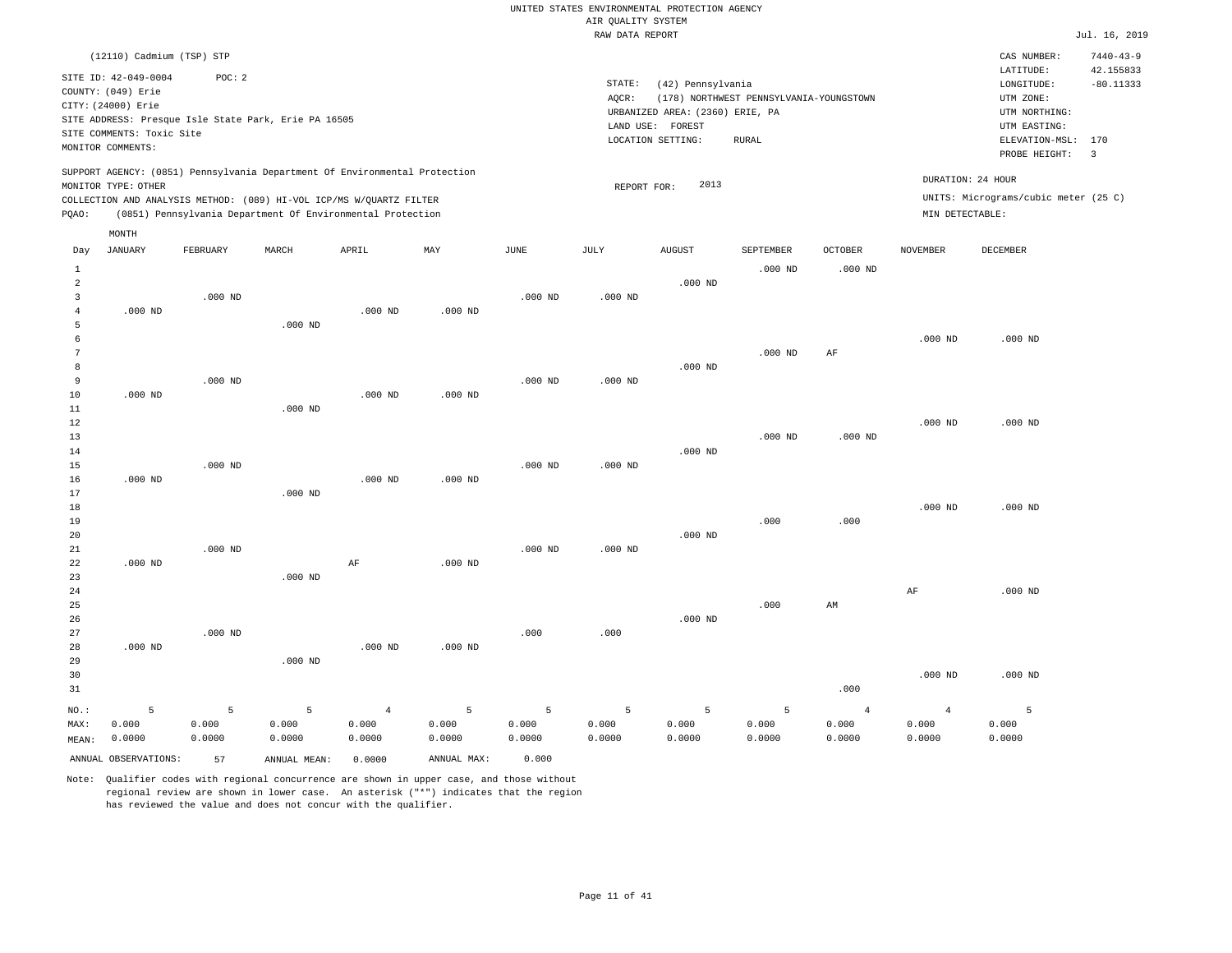|                |                                                                                            |           |                                                            |           |                |                | RAW DATA REPORT |                                 |                                         |                |                 |                                      | Jul. 16, 2019   |
|----------------|--------------------------------------------------------------------------------------------|-----------|------------------------------------------------------------|-----------|----------------|----------------|-----------------|---------------------------------|-----------------------------------------|----------------|-----------------|--------------------------------------|-----------------|
|                | (12110) Cadmium (TSP) STP                                                                  |           |                                                            |           |                |                |                 |                                 |                                         |                |                 | CAS NUMBER:                          | $7440 - 43 - 9$ |
|                | SITE ID: 42-049-0004                                                                       | POC: 2    |                                                            |           |                |                |                 |                                 |                                         |                |                 | LATITUDE:                            | 42.155833       |
|                | COUNTY: (049) Erie                                                                         |           |                                                            |           |                |                | STATE:          | (42) Pennsylvania               |                                         |                |                 | LONGITUDE:                           | $-80.11333$     |
|                | CITY: (24000) Erie                                                                         |           |                                                            |           |                |                | AQCR:           |                                 | (178) NORTHWEST PENNSYLVANIA-YOUNGSTOWN |                |                 | UTM ZONE:                            |                 |
|                | SITE ADDRESS: Presque Isle State Park, Erie PA 16505                                       |           |                                                            |           |                |                |                 | URBANIZED AREA: (2360) ERIE, PA |                                         |                |                 | UTM NORTHING:                        |                 |
|                | SITE COMMENTS: Toxic Site                                                                  |           |                                                            |           |                |                |                 | LAND USE: FOREST                |                                         |                |                 | UTM EASTING:                         |                 |
|                |                                                                                            |           |                                                            |           |                |                |                 | LOCATION SETTING:               | RURAL                                   |                |                 | ELEVATION-MSL:                       | 170             |
|                | MONITOR COMMENTS:                                                                          |           |                                                            |           |                |                |                 |                                 |                                         |                |                 | PROBE HEIGHT:                        | $\overline{3}$  |
|                | SUPPORT AGENCY: (0851) Pennsylvania Department Of Environmental Protection                 |           |                                                            |           |                |                |                 |                                 |                                         |                |                 | DURATION: 24 HOUR                    |                 |
|                | MONITOR TYPE: OTHER<br>COLLECTION AND ANALYSIS METHOD: (089) HI-VOL ICP/MS W/QUARTZ FILTER |           |                                                            |           |                |                | REPORT FOR:     | 2014                            |                                         |                |                 | UNITS: Micrograms/cubic meter (25 C) |                 |
| PQAO:          |                                                                                            |           | (0851) Pennsylvania Department Of Environmental Protection |           |                |                |                 |                                 |                                         |                | MIN DETECTABLE: |                                      |                 |
|                | MONTH                                                                                      |           |                                                            |           |                |                |                 |                                 |                                         |                |                 |                                      |                 |
| Day            | <b>JANUARY</b>                                                                             | FEBRUARY  | MARCH                                                      | APRIL     | MAY            | JUNE           | JULY            | <b>AUGUST</b>                   | SEPTEMBER                               | <b>OCTOBER</b> | <b>NOVEMBER</b> | <b>DECEMBER</b>                      |                 |
| $\mathbf{1}$   |                                                                                            |           |                                                            |           |                |                |                 |                                 |                                         |                | $.000$ ND       | $.000$ ND                            |                 |
| $\overline{2}$ |                                                                                            |           |                                                            |           |                |                |                 |                                 | $.000$ ND                               | $.000$ ND      |                 |                                      |                 |
| 3              |                                                                                            |           |                                                            |           |                |                |                 | AF                              |                                         |                |                 |                                      |                 |
| $\overline{4}$ |                                                                                            | $.000$ ND |                                                            |           |                | $.000$ ND      | $.000$ ND       |                                 |                                         |                |                 |                                      |                 |
| 5              | $.000$ ND                                                                                  |           |                                                            | $.000$ ND | $.000$ ND      |                |                 |                                 |                                         |                |                 |                                      |                 |
| 6              |                                                                                            |           | $.000$ ND                                                  |           |                |                |                 |                                 |                                         |                |                 |                                      |                 |
| 7              |                                                                                            |           |                                                            |           |                |                |                 |                                 |                                         |                | $.000$ ND       | $.000$ ND                            |                 |
| 8              |                                                                                            |           |                                                            |           |                |                |                 |                                 | $.000$ ND                               | $.000$ ND      |                 |                                      |                 |
| $\overline{9}$ |                                                                                            |           |                                                            |           |                |                |                 | $.000$ ND                       |                                         |                |                 |                                      |                 |
| 10             |                                                                                            | $.000$ ND |                                                            |           |                | AF             | $.000$ ND       |                                 |                                         |                |                 |                                      |                 |
| 11             | $.000$ ND                                                                                  |           |                                                            | .000      | $.000$ ND      |                |                 |                                 |                                         |                |                 |                                      |                 |
| 12             |                                                                                            |           | $.000$ ND                                                  |           |                |                |                 |                                 |                                         |                |                 |                                      |                 |
| 13             |                                                                                            |           |                                                            |           |                |                |                 |                                 |                                         |                | $.000$ ND       | $.000$ ND                            |                 |
| 14             |                                                                                            |           |                                                            |           |                |                |                 |                                 | $.000$ ND                               | $.000$ ND      |                 |                                      |                 |
| 15             |                                                                                            |           |                                                            |           |                |                |                 | AF                              |                                         |                |                 |                                      |                 |
| 16             |                                                                                            | $.000$ ND |                                                            |           |                | $.000$ ND      | $.000$ ND       |                                 |                                         |                |                 |                                      |                 |
| 17             | $.000$ ND                                                                                  |           |                                                            | $.000$ ND | $.000$ ND      |                |                 |                                 |                                         |                |                 |                                      |                 |
| 18             |                                                                                            |           | $.000$ ND                                                  |           |                |                |                 |                                 |                                         |                |                 |                                      |                 |
| 19             |                                                                                            |           |                                                            |           |                |                |                 |                                 |                                         |                | $.000$ ND       | $.000$ ND                            |                 |
| 20             |                                                                                            |           |                                                            |           |                |                |                 |                                 | $.000$ ND                               | $.000$ ND      |                 |                                      |                 |
| 21             |                                                                                            |           |                                                            |           |                |                |                 | $.000$ ND                       |                                         |                |                 |                                      |                 |
| 22             |                                                                                            | .000      |                                                            |           |                | $.000$ ND      | $.000$ ND       |                                 |                                         |                |                 |                                      |                 |
| 23             | $.000$ ND                                                                                  |           |                                                            | $.000$ ND | $.000$ ND      |                |                 |                                 |                                         |                |                 |                                      |                 |
| 24             |                                                                                            |           | $.000$ ND                                                  |           |                |                |                 |                                 |                                         |                |                 |                                      |                 |
| 25             |                                                                                            |           |                                                            |           |                |                |                 |                                 |                                         |                | $.000$ ND       | $.000$ ND                            |                 |
| 26             |                                                                                            |           |                                                            |           |                |                |                 |                                 | .000                                    | $\rm{AF}$      |                 |                                      |                 |
| 27             |                                                                                            |           |                                                            |           |                |                |                 | $.000$ ND                       |                                         |                |                 |                                      |                 |
| 28             |                                                                                            | $.000$ ND |                                                            |           |                | AF             | AF              |                                 |                                         |                |                 |                                      |                 |
| 29             | $.000$ ND                                                                                  |           |                                                            | $.000$ ND | AF             |                |                 |                                 |                                         |                |                 |                                      |                 |
| 30             |                                                                                            |           | $.000$ ND                                                  |           |                |                |                 |                                 |                                         |                |                 |                                      |                 |
| 31             |                                                                                            |           |                                                            |           |                |                |                 |                                 |                                         |                |                 | AF                                   |                 |
| NO.:           | 5                                                                                          | 5         | 5                                                          | 5         | $\overline{4}$ | $\overline{3}$ | $\overline{4}$  | $\overline{\mathbf{3}}$         | 5                                       | $\overline{4}$ | 5               | $\overline{5}$                       |                 |
| MAX:           | 0.000                                                                                      | 0.000     | 0.000                                                      | 0.000     | 0.000          | 0.000          | 0.000           | 0.000                           | 0.000                                   | 0.000          | 0.000           | 0.000                                |                 |
| MEAN:          | 0.0000                                                                                     | 0.0000    | 0.0000                                                     | 0.0000    | 0.0000         | 0.0000         | 0.0000          | 0.0000                          | 0.0000                                  | 0.0000         | 0.0000          | 0.0000                               |                 |
|                |                                                                                            |           |                                                            |           |                |                |                 |                                 |                                         |                |                 |                                      |                 |
|                | ANNUAL OBSERVATIONS:                                                                       | 53        | ANNUAL MEAN:                                               | 0.0000    | ANNUAL MAX:    | 0.000          |                 |                                 |                                         |                |                 |                                      |                 |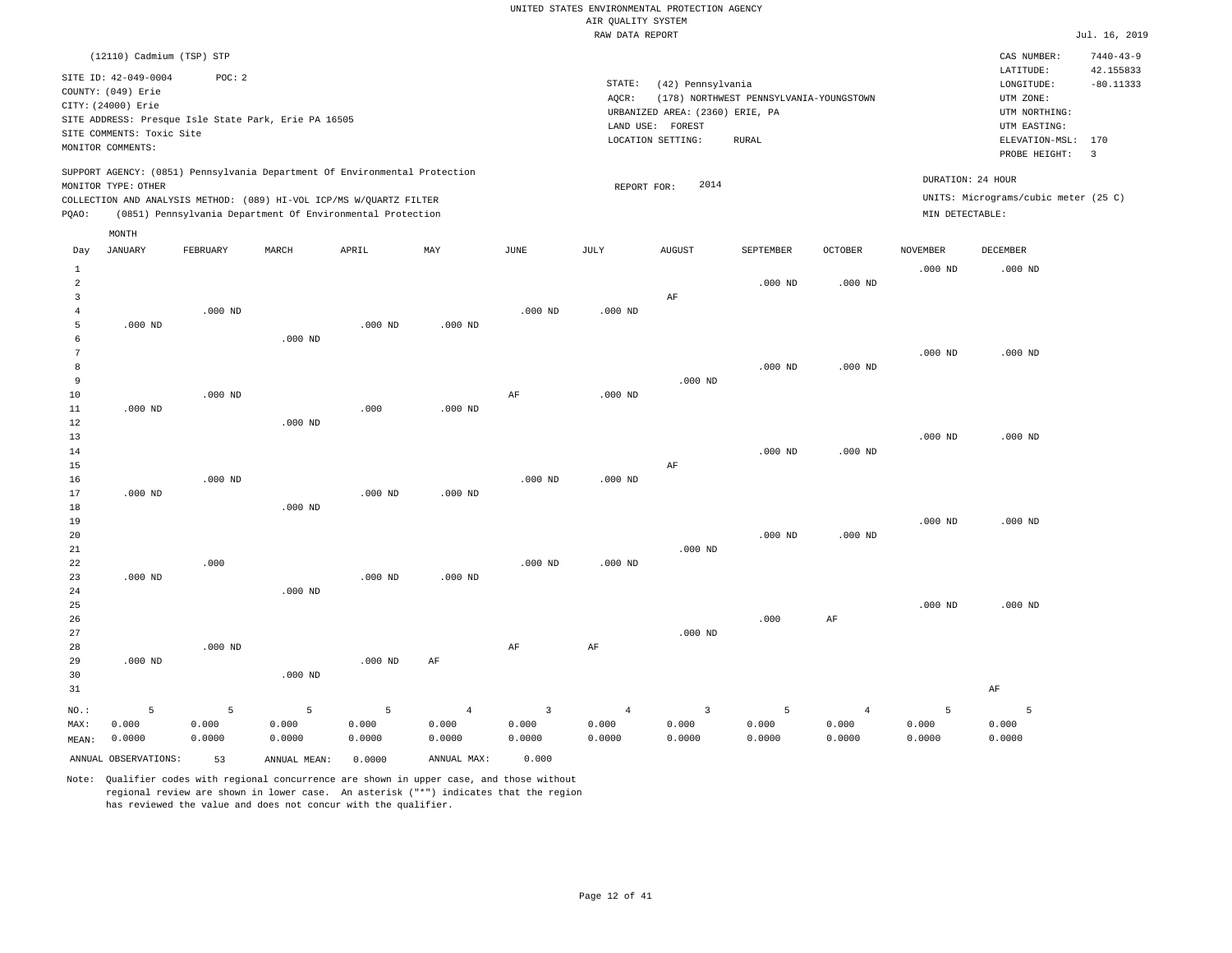|                                                                                                                                                                                                                                                 | vu                                                                                                                                                                      |                                                                                                                                                  |
|-------------------------------------------------------------------------------------------------------------------------------------------------------------------------------------------------------------------------------------------------|-------------------------------------------------------------------------------------------------------------------------------------------------------------------------|--------------------------------------------------------------------------------------------------------------------------------------------------|
|                                                                                                                                                                                                                                                 | RAW DATA REPORT                                                                                                                                                         | Jul. 16, 2019                                                                                                                                    |
| (12110) Cadmium (TSP) STP                                                                                                                                                                                                                       |                                                                                                                                                                         | $7440 - 43 - 9$<br>CAS NUMBER:                                                                                                                   |
| SITE ID: 42-049-0004<br>POC: 2<br>COUNTY: (049) Erie<br>CITY: (24000) Erie<br>SITE ADDRESS: Presque Isle State Park, Erie PA 16505<br>SITE COMMENTS: Toxic Site<br>MONITOR COMMENTS:                                                            | STATE:<br>(42) Pennsylvania<br>(178) NORTHWEST PENNSYLVANIA-YOUNGSTOWN<br>AOCR:<br>URBANIZED AREA: (2360) ERIE, PA<br>FOREST<br>LAND USE:<br>LOCATION SETTING:<br>RURAL | 42.155833<br>LATITUDE:<br>$-80.11333$<br>LONGITUDE:<br>UTM ZONE:<br>UTM NORTHING:<br>UTM EASTING:<br>ELEVATION-MSL:<br>170<br>PROBE HEIGHT:<br>3 |
| SUPPORT AGENCY: (0851) Pennsylvania Department Of Environmental Protection<br>MONITOR TYPE: OTHER<br>COLLECTION AND ANALYSIS METHOD: (089) HI-VOL ICP/MS W/OUARTZ FILTER<br>(0851) Pennsylvania Department Of Environmental Protection<br>POAO: | 2015<br>REPORT FOR:                                                                                                                                                     | DURATION: 24 HOUR<br>UNITS: Micrograms/cubic meter (25 C)<br>MIN DETECTABLE:                                                                     |
| MONTH<br>MAY<br>JANUARY<br>FEBRUARY<br>MARCH<br>APRIL<br>JUNE<br>Day                                                                                                                                                                            | JULY<br><b>AUGUST</b><br>SEPTEMBER<br><b>OCTOBER</b>                                                                                                                    | <b>NOVEMBER</b><br>DECEMBER                                                                                                                      |

| $\mathbf{1}$            |              |                | $.000$ ND |           |           |           |                |           |                |           |                   |                |
|-------------------------|--------------|----------------|-----------|-----------|-----------|-----------|----------------|-----------|----------------|-----------|-------------------|----------------|
| $\overline{a}$          |              |                |           |           |           |           |                |           |                |           | .000              | $.000$ ND      |
| $\overline{\mathbf{3}}$ |              |                |           |           |           |           |                |           | $.000$ ND      | $.000$ ND |                   |                |
| $\overline{4}$          |              |                |           |           |           |           |                | $.000$ ND |                |           |                   |                |
| 5                       |              | $.000$ ND      |           |           |           | .001      | $.000$ ND      |           |                |           |                   |                |
| 6                       | $\rm AF$     |                |           | $.000$ ND | $.000$ ND |           |                |           |                |           |                   |                |
| 7                       |              |                | $.000$ ND |           |           |           |                |           |                |           |                   |                |
| 8                       |              |                |           |           |           |           |                |           |                |           | .010 <sub>5</sub> | .000           |
| 9                       |              |                |           |           |           |           |                |           | $.000$ ND      | $.000$ ND |                   |                |
| $10$                    |              |                |           |           |           |           |                | .000      |                |           |                   |                |
| 11                      |              | $.000$ ND      |           |           |           | $.000$ ND | $.000$ ND      |           |                |           |                   |                |
| 12                      | AF           |                |           | $.000$ ND | $.000$ ND |           |                |           |                |           |                   |                |
| 13                      |              |                | $.000$ ND |           |           |           |                |           |                |           |                   |                |
| 14                      |              |                |           |           |           |           |                |           |                |           | $.000$ ND         | $.000$ ND      |
| 15                      |              |                |           |           |           |           |                |           | $.000$ ND      | $.000$ ND |                   |                |
| $16\,$                  |              |                |           |           |           |           |                | .000      |                |           |                   |                |
| 17                      |              | $.000$ ND      |           |           |           | .000      | $.000$ ND      |           |                |           |                   |                |
| 18                      | $.000$ ND    |                |           | $.000$ ND | $.000$ ND |           |                |           |                |           |                   |                |
| 19                      |              |                | $.000$ ND |           |           |           |                |           |                |           |                   |                |
| 20                      |              |                |           |           |           |           |                |           |                |           | $.000$ ND         | AF             |
| $2\sqrt{1}$             |              |                |           |           |           |           |                |           | $\rm AF$       | $.000$ ND |                   |                |
| 22                      |              |                |           |           |           |           |                | $.000$ ND |                |           |                   |                |
| 23                      |              | $.000$ ND      |           |           |           | $.000$ ND | $\rm{AF}$      |           |                |           |                   |                |
| 24                      | $.000$ ND    |                |           | $.000$ ND | $.000$ ND |           |                |           |                |           |                   |                |
| 25                      |              |                | $.000$ ND |           |           |           |                |           |                |           |                   |                |
| 26                      |              |                |           |           |           |           |                |           |                |           | $\rm{AF}$         | AM             |
| 27                      |              |                |           |           |           |           |                |           | $.000$ ND      | $.000$ ND |                   |                |
| 28                      |              |                |           |           |           |           |                | .000      |                |           |                   |                |
| 29                      |              |                |           |           |           | $.000$ ND | .000           |           |                |           |                   |                |
| 30                      | $.000$ ND    |                |           | $.000$ ND | $.000$ ND |           |                |           |                |           |                   |                |
| 31                      |              |                | $\rm AF$  |           |           |           |                |           |                |           |                   |                |
| $NO.$ :                 | $\mathbf{3}$ | $\overline{4}$ | 5         | 5         | 5         | 5         | $\overline{4}$ | 5         | $\overline{4}$ | 5         | $\overline{4}$    | $\overline{3}$ |
| MAX:                    | 0.000        | 0.000          | 0.000     | 0.000     | 0.000     | .001      | 0.000          | 0.000     | 0.000          | 0.000     | .010              | 0.000          |
| MEAN:                   | 0.0000       | 0.0000         | 0.0000    | 0.0000    | 0.0000    | .0002     | 0.0000         | 0.0000    | 0.0000         | 0.0000    | .0025             | 0.0000         |
|                         |              |                |           |           |           |           |                |           |                |           |                   |                |

ANNUAL OBSERVATIONS: 52 ANNUAL MEAN: .0002 ANNUAL MAX: .010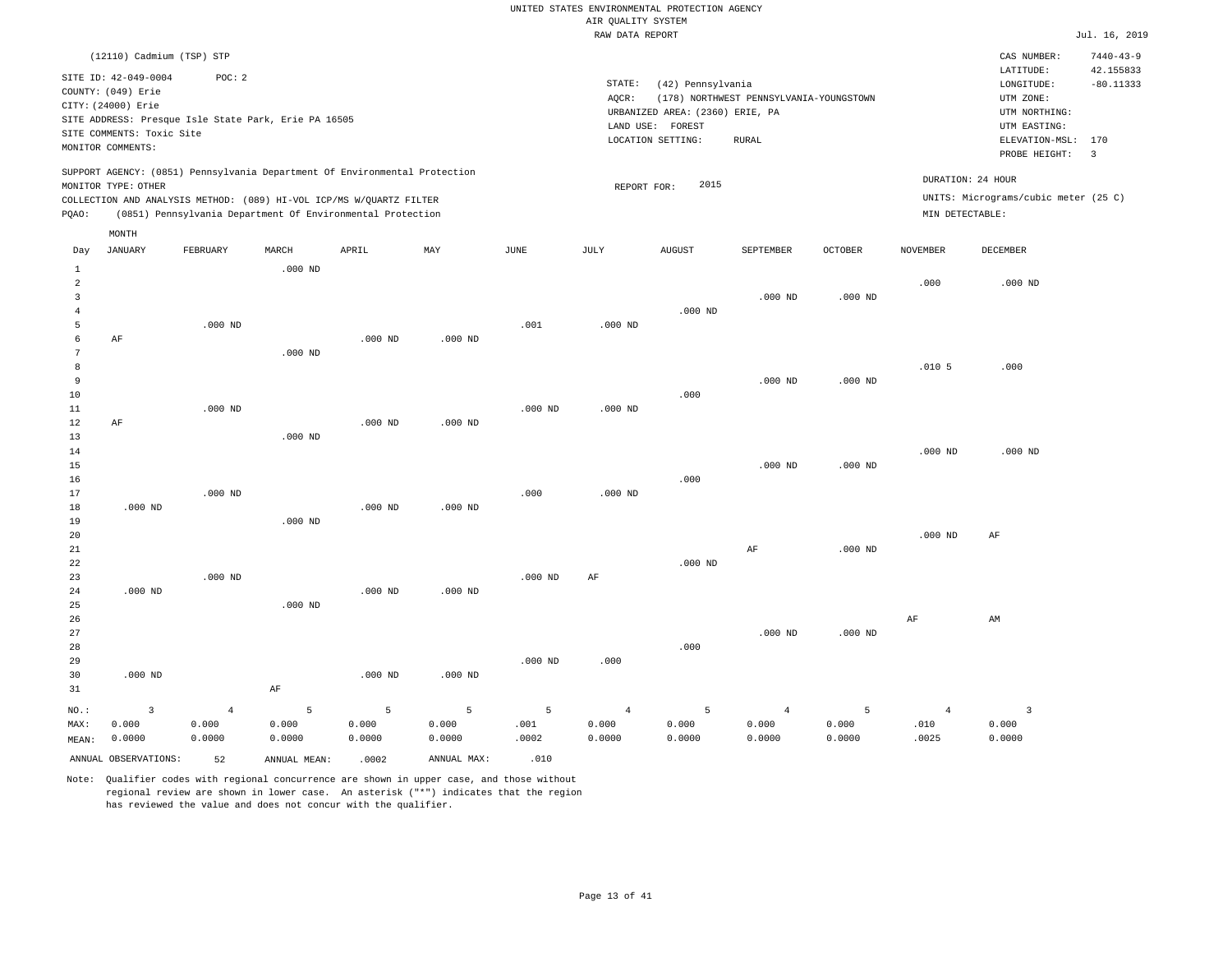|                                           |                           |             |                           |                                                                                                                                   |           |                |                       | RAW DATA REPORT |                                 |                                         |                |                         |                                      | Jul. 16, 2019                |
|-------------------------------------------|---------------------------|-------------|---------------------------|-----------------------------------------------------------------------------------------------------------------------------------|-----------|----------------|-----------------------|-----------------|---------------------------------|-----------------------------------------|----------------|-------------------------|--------------------------------------|------------------------------|
|                                           |                           |             | (12110) Cadmium (TSP) STP |                                                                                                                                   |           |                |                       |                 |                                 |                                         |                |                         | CAS NUMBER:<br>LATITUDE:             | $7440 - 43 - 9$<br>42.155833 |
|                                           | SITE ID: 42-049-0004      |             | POC: 2                    |                                                                                                                                   |           |                |                       | STATE:          | (42) Pennsylvania               |                                         |                |                         | LONGITUDE:                           | $-80.11333$                  |
|                                           | COUNTY: (049) Erie        |             |                           |                                                                                                                                   |           |                |                       | AQCR:           |                                 | (178) NORTHWEST PENNSYLVANIA-YOUNGSTOWN |                |                         | UTM ZONE:                            |                              |
|                                           | CITY: (24000) Erie        |             |                           |                                                                                                                                   |           |                |                       |                 | URBANIZED AREA: (2360) ERIE, PA |                                         |                |                         | UTM NORTHING:                        |                              |
|                                           |                           |             |                           | SITE ADDRESS: Presque Isle State Park, Erie PA 16505                                                                              |           |                |                       |                 | LAND USE: FOREST                |                                         |                |                         | UTM EASTING:                         |                              |
|                                           | SITE COMMENTS: Toxic Site |             |                           |                                                                                                                                   |           |                |                       |                 | LOCATION SETTING:               | <b>RURAL</b>                            |                |                         | $\texttt{ELEVATION-MSL}:$            | 170                          |
|                                           | MONITOR COMMENTS:         |             |                           |                                                                                                                                   |           |                |                       |                 |                                 |                                         |                |                         | PROBE HEIGHT:                        | $\overline{3}$               |
|                                           |                           |             |                           | SUPPORT AGENCY: (0851) Pennsylvania Department Of Environmental Protection                                                        |           |                |                       |                 |                                 |                                         |                |                         | DURATION: 24 HOUR                    |                              |
|                                           | MONITOR TYPE: OTHER       |             |                           |                                                                                                                                   |           |                |                       | REPORT FOR:     | 2016                            |                                         |                |                         |                                      |                              |
| PQAO:                                     |                           |             |                           | COLLECTION AND ANALYSIS METHOD: (089) HI-VOL ICP/MS W/QUARTZ FILTER<br>(0851) Pennsylvania Department Of Environmental Protection |           |                |                       |                 |                                 |                                         |                | MIN DETECTABLE:         | UNITS: Micrograms/cubic meter (25 C) |                              |
|                                           | MONTH                     |             |                           |                                                                                                                                   |           |                |                       |                 |                                 |                                         |                |                         |                                      |                              |
| Day                                       | <b>JANUARY</b>            |             | FEBRUARY                  | MARCH                                                                                                                             | APRIL     | MAY            | $\operatorname{JUNE}$ | JULY            | <b>AUGUST</b>                   | SEPTEMBER                               | OCTOBER        | <b>NOVEMBER</b>         | DECEMBER                             |                              |
| 1                                         | AF                        |             |                           | AM                                                                                                                                |           |                |                       |                 |                                 |                                         |                |                         |                                      |                              |
| $\overline{a}$                            |                           |             |                           |                                                                                                                                   |           |                |                       |                 |                                 |                                         |                | $.000$ ND               | .000                                 |                              |
| $\overline{\mathbf{3}}$<br>$\overline{4}$ |                           |             |                           |                                                                                                                                   |           |                |                       |                 | .000                            | $.000$ ND                               | AF             |                         |                                      |                              |
| $\overline{5}$                            |                           |             |                           |                                                                                                                                   |           |                | ${\rm F}1$            | .000            |                                 |                                         |                |                         |                                      |                              |
| 6                                         |                           |             | AM                        |                                                                                                                                   | $.000$ ND | $.000$ ND      |                       |                 |                                 |                                         |                |                         |                                      |                              |
| 7                                         | AF                        |             |                           | AM                                                                                                                                |           |                |                       |                 |                                 |                                         |                |                         |                                      |                              |
| 8                                         |                           |             |                           |                                                                                                                                   |           |                |                       |                 |                                 |                                         |                | AV                      | ${\rm FT}$                           |                              |
| 9                                         |                           |             |                           |                                                                                                                                   |           |                |                       |                 |                                 | FI                                      | $.000$ ND      |                         |                                      |                              |
| 10                                        |                           |             |                           |                                                                                                                                   |           |                |                       |                 | $_{\rm AG}$                     |                                         |                |                         |                                      |                              |
| 11                                        |                           |             |                           |                                                                                                                                   |           |                | $.000$ ND             | $.000$ ND       |                                 |                                         |                |                         |                                      |                              |
| 12                                        |                           |             | $.000$ ND                 |                                                                                                                                   | $.000$ ND | $.000$ ND      |                       |                 |                                 |                                         |                |                         |                                      |                              |
| 13                                        | AF                        |             |                           | $.000$ ND                                                                                                                         |           |                |                       |                 |                                 |                                         |                |                         |                                      |                              |
| 14                                        |                           |             |                           |                                                                                                                                   |           |                |                       |                 |                                 |                                         |                | AM                      | .000                                 |                              |
| 15                                        |                           |             |                           |                                                                                                                                   |           |                |                       |                 |                                 | $.000$ ND                               | $.000$ ND      |                         |                                      |                              |
| 16                                        |                           |             |                           |                                                                                                                                   |           |                |                       |                 | $\rm{AG}$                       |                                         |                |                         |                                      |                              |
| 17                                        |                           |             |                           |                                                                                                                                   |           |                | $.000$ ND             | $.000$ ND       |                                 |                                         |                |                         |                                      |                              |
| 18                                        |                           |             | $.000$ ND                 |                                                                                                                                   | $.000$ ND | $.000$ ND      |                       |                 |                                 |                                         |                |                         |                                      |                              |
| 19                                        | AF                        |             |                           | $.000$ ND                                                                                                                         |           |                |                       |                 |                                 |                                         |                |                         |                                      |                              |
| 20                                        |                           |             |                           |                                                                                                                                   |           |                |                       |                 |                                 |                                         |                | $.000$ ND               | $.000$ ND                            |                              |
| $21\,$                                    |                           |             |                           |                                                                                                                                   |           |                |                       |                 |                                 | $.000$ ND                               | $.000$ ND      |                         |                                      |                              |
| 22                                        |                           |             |                           |                                                                                                                                   |           |                |                       |                 | $.000$ ND                       |                                         |                |                         |                                      |                              |
| 23                                        |                           |             | AM                        |                                                                                                                                   | $.000$ ND |                | $.000$ ND             | $.000$ ND       |                                 |                                         |                |                         |                                      |                              |
| 24<br>25                                  | AF                        |             |                           | $.000$ ND                                                                                                                         |           | $.000$ ND      |                       |                 |                                 |                                         |                |                         |                                      |                              |
| 26                                        |                           |             |                           |                                                                                                                                   |           |                |                       |                 |                                 |                                         |                | .000                    | $.000$ ND                            |                              |
| 27                                        |                           |             |                           |                                                                                                                                   |           |                |                       |                 |                                 | $.000$ ND                               | $.000$ ND      |                         |                                      |                              |
| 28                                        |                           |             |                           |                                                                                                                                   |           |                |                       |                 | $.000$ ND                       |                                         |                |                         |                                      |                              |
| 29                                        |                           |             |                           |                                                                                                                                   |           |                | $.000$ ND             | .0015           |                                 |                                         |                |                         |                                      |                              |
| 30                                        |                           |             |                           |                                                                                                                                   | $.000$ ND | AM             |                       |                 |                                 |                                         | AM             |                         |                                      |                              |
| 31                                        | AF                        |             |                           | $.000$ ND                                                                                                                         |           |                |                       |                 |                                 |                                         |                |                         |                                      |                              |
| NO.:                                      |                           | $\mathbf 0$ | $\overline{a}$            | $\overline{4}$                                                                                                                    | 5         | $\overline{4}$ | $\overline{4}$        | 5               | 3                               | $\overline{4}$                          | $\overline{4}$ | $\overline{\mathbf{3}}$ | $\overline{4}$                       |                              |
| MAX:                                      |                           |             | 0.000                     | 0.000                                                                                                                             | 0.000     | 0.000          | 0.000                 | .001            | 0.000                           | 0.000                                   | 0.000          | 0.000                   | 0.000                                |                              |
| MEAN:                                     |                           |             | 0.0000                    | 0.0000                                                                                                                            | 0.0000    | 0.0000         | 0.0000                | .0002           | 0.0000                          | 0.0000                                  | 0.0000         | 0.0000                  | 0.0000                               |                              |

ANNUAL OBSERVATIONS:  $42$  ANNUAL MEAN:  $0.0000$  ANNUAL MAX:  $.001$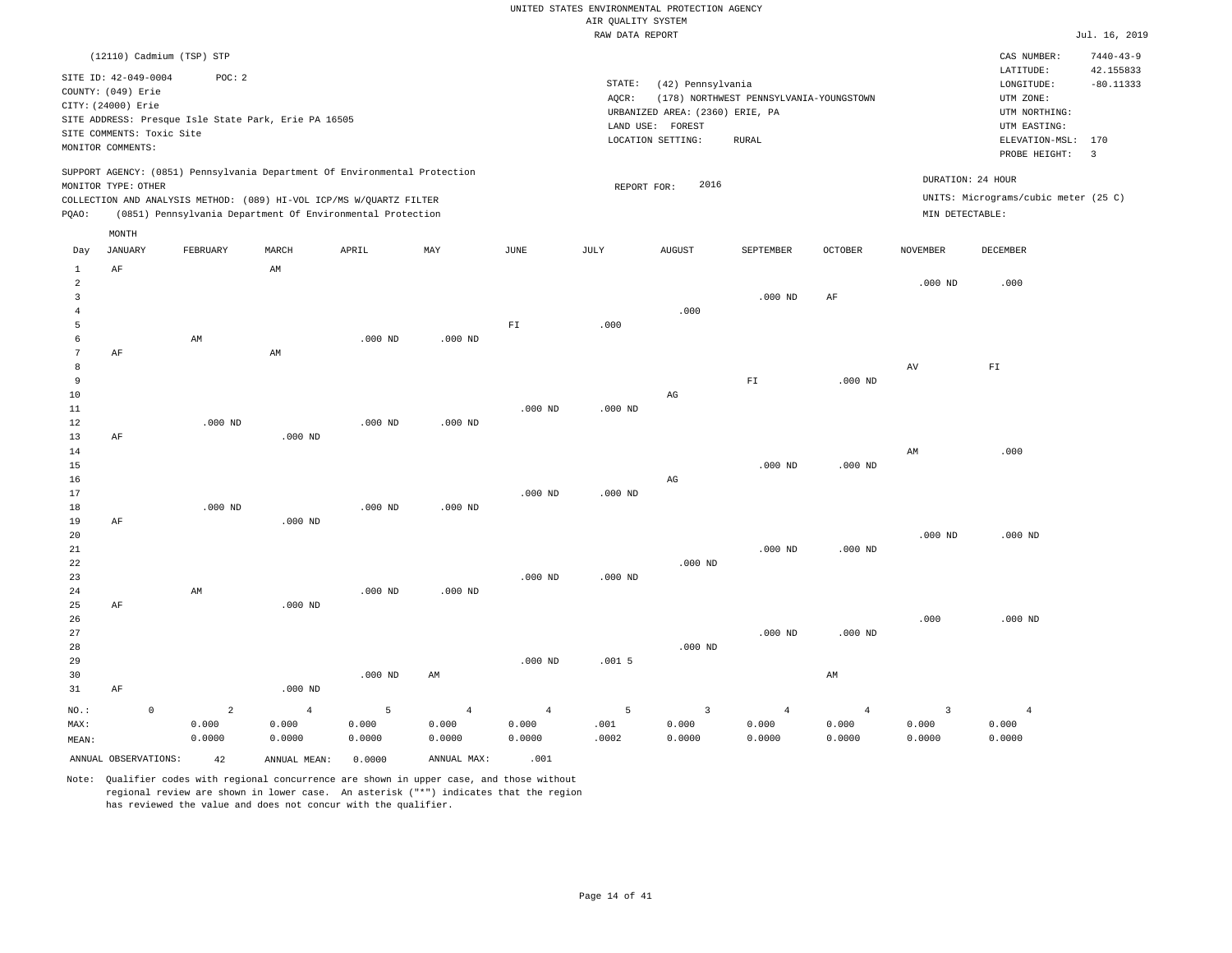|                                       |                                                                                                                    |                                                                                                                                                   |            |                    |                  |           |      | RAW DATA REPORT                                                                                                  |                                                         |                |                 |                                                                                                          | Jul. 16, 2019                                              |
|---------------------------------------|--------------------------------------------------------------------------------------------------------------------|---------------------------------------------------------------------------------------------------------------------------------------------------|------------|--------------------|------------------|-----------|------|------------------------------------------------------------------------------------------------------------------|---------------------------------------------------------|----------------|-----------------|----------------------------------------------------------------------------------------------------------|------------------------------------------------------------|
|                                       | (12110) Cadmium (TSP) STP                                                                                          |                                                                                                                                                   |            |                    |                  |           |      |                                                                                                                  |                                                         |                |                 | CAS NUMBER:                                                                                              | $7440 - 43 - 9$                                            |
|                                       | SITE ID: 42-049-0004<br>COUNTY: (049) Erie<br>CITY: (24000) Erie<br>SITE COMMENTS: Toxic Site<br>MONITOR COMMENTS: | POC: 2<br>SITE ADDRESS: Presque Isle State Park, Erie PA 16505                                                                                    |            |                    |                  |           |      | STATE:<br>(42) Pennsylvania<br>AQCR:<br>URBANIZED AREA: (2360) ERIE, PA<br>LAND USE: FOREST<br>LOCATION SETTING: | (178) NORTHWEST PENNSYLVANIA-YOUNGSTOWN<br><b>RURAL</b> |                |                 | LATITUDE:<br>LONGITUDE:<br>UTM ZONE:<br>UTM NORTHING:<br>UTM EASTING:<br>ELEVATION-MSL:<br>PROBE HEIGHT: | 42.155833<br>$-80.11333$<br>170<br>$\overline{\mathbf{3}}$ |
|                                       | MONITOR TYPE: OTHER                                                                                                | SUPPORT AGENCY: (0851) Pennsylvania Department Of Environmental Protection<br>COLLECTION AND ANALYSIS METHOD: (089) HI-VOL ICP/MS W/QUARTZ FILTER |            |                    |                  |           |      | 2017<br>REPORT FOR:                                                                                              |                                                         |                |                 | DURATION: 24 HOUR<br>UNITS: Micrograms/cubic meter (25 C)                                                |                                                            |
| PQAO:                                 |                                                                                                                    | (0851) Pennsylvania Department Of Environmental Protection                                                                                        |            |                    |                  |           |      |                                                                                                                  |                                                         |                | MIN DETECTABLE: |                                                                                                          |                                                            |
|                                       | MONTH                                                                                                              |                                                                                                                                                   |            |                    |                  |           |      |                                                                                                                  |                                                         |                |                 |                                                                                                          |                                                            |
| Day<br>$\mathbf{1}$                   | <b>JANUARY</b><br>AF                                                                                               | FEBRUARY                                                                                                                                          | MARCH      | APRIL<br>$.000$ ND | MAY<br>$.000$ ND | JUNE      | JULY | <b>AUGUST</b>                                                                                                    | SEPTEMBER                                               | <b>OCTOBER</b> | <b>NOVEMBER</b> | DECEMBER                                                                                                 |                                                            |
| $\overline{a}$<br>3<br>$\overline{4}$ |                                                                                                                    |                                                                                                                                                   | $.000$ ND  |                    |                  |           |      |                                                                                                                  |                                                         |                |                 |                                                                                                          |                                                            |
| 5<br>6<br>7<br>8<br>9                 | AF                                                                                                                 | $.000$ ND                                                                                                                                         | $.000$ ND  | ${\rm FT}$         | $.000$ ND        | $.000$ ND |      |                                                                                                                  |                                                         |                |                 |                                                                                                          |                                                            |
| 10<br>11<br>12<br>13<br>14            | $.000$ ND                                                                                                          | $.000$ ND                                                                                                                                         | ${\rm FT}$ | $.000$ ND          | $.000$ ND        | $.000$ ND |      |                                                                                                                  |                                                         |                |                 |                                                                                                          |                                                            |
| 15<br>16<br>17<br>18                  |                                                                                                                    | TS                                                                                                                                                |            |                    |                  | $.000$ ND |      |                                                                                                                  |                                                         |                |                 |                                                                                                          |                                                            |
| 19<br>20<br>21<br>22                  | AF                                                                                                                 |                                                                                                                                                   | $\rm{AF}$  | AF                 | $.000$ ND        |           |      |                                                                                                                  |                                                         |                |                 |                                                                                                          |                                                            |
| 23<br>24<br>25<br>26<br>27<br>28      | $.000$ ND                                                                                                          | AF                                                                                                                                                | AF         | ${\rm FT}$         | $.000$ ND        | $.000$ ND |      |                                                                                                                  |                                                         |                |                 |                                                                                                          |                                                            |
| 29<br>30                              |                                                                                                                    |                                                                                                                                                   |            |                    |                  | AM        |      |                                                                                                                  |                                                         |                |                 |                                                                                                          |                                                            |

NO.: MAX: MEAN: 2 0.000 0.0000 2 0.000 0.0000 2 0.000 0.0000 2 0.000 0.0000 6 0.000 0.0000 4 0.000 0.0000 0 0 0 0 0 0

.000 ND

Note: Qualifier codes with regional concurrence are shown in upper case, and those without regional review are shown in lower case. An asterisk ("\*") indicates that the region has reviewed the value and does not concur with the qualifier.

ANNUAL OBSERVATIONS: 18 ANNUAL MEAN: 0.0000 ANNUAL MAX: 0.000

31

AM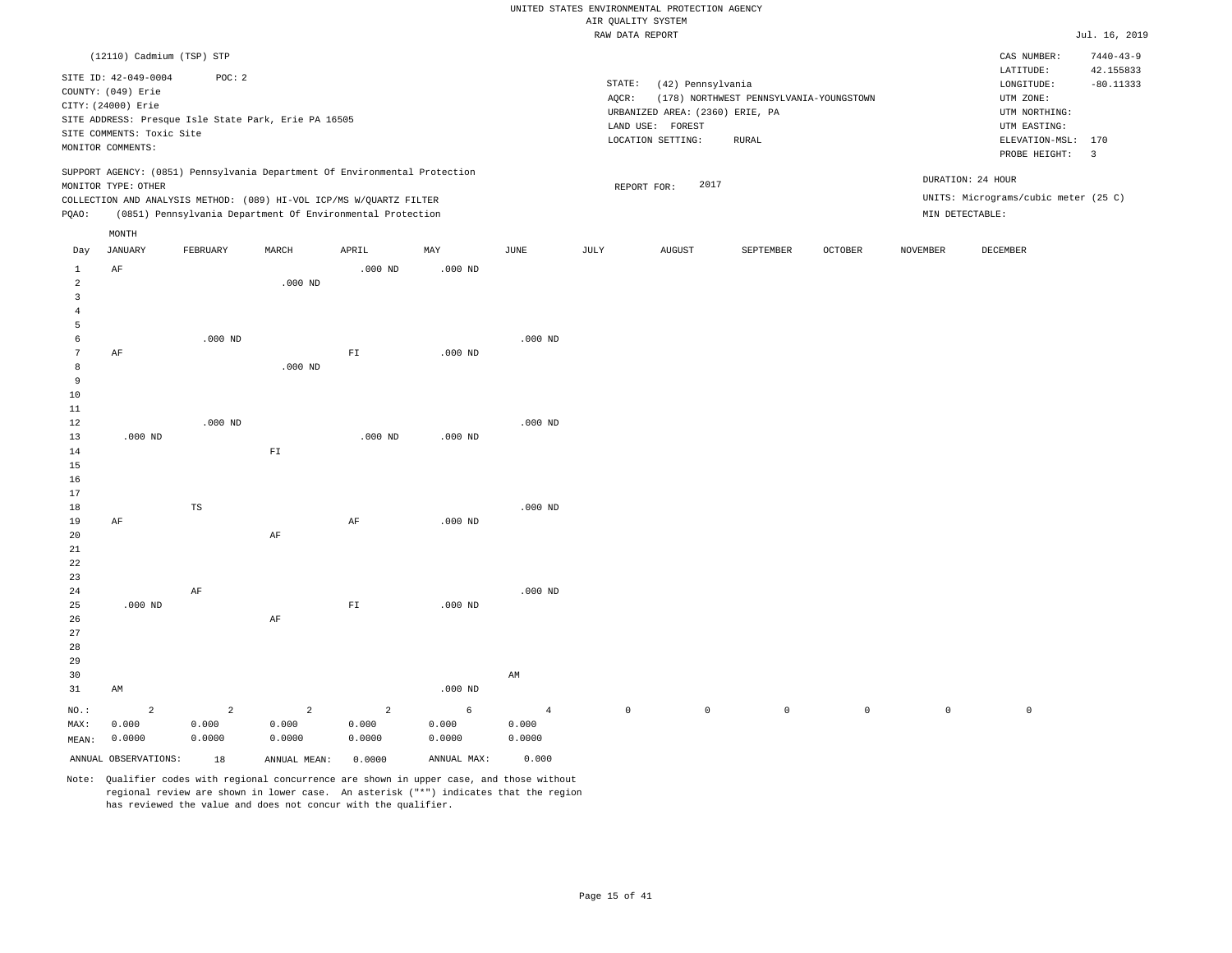|                |                                            |           |                                                                            |                         |             |               | i goi bibin.<br>RAW DATA REPORT |                                 |                                         |                         |                         |                                      | Jul. 16, 2019                |
|----------------|--------------------------------------------|-----------|----------------------------------------------------------------------------|-------------------------|-------------|---------------|---------------------------------|---------------------------------|-----------------------------------------|-------------------------|-------------------------|--------------------------------------|------------------------------|
|                | (12112) Chromium (TSP) STP                 |           |                                                                            |                         |             |               |                                 |                                 |                                         |                         |                         | CAS NUMBER:                          | $7440 - 47 - 3$<br>42.155833 |
|                | SITE ID: 42-049-0004<br>COUNTY: (049) Erie | POC: 2    |                                                                            |                         |             |               | STATE:                          | (42) Pennsylvania               |                                         |                         |                         | LATITUDE:<br>LONGITUDE:              | $-80.11333$                  |
|                | CITY: (24000) Erie                         |           |                                                                            |                         |             |               | AQCR:                           |                                 | (178) NORTHWEST PENNSYLVANIA-YOUNGSTOWN |                         |                         | UTM ZONE:                            |                              |
|                |                                            |           | SITE ADDRESS: Presque Isle State Park, Erie PA 16505                       |                         |             |               |                                 | URBANIZED AREA: (2360) ERIE, PA |                                         |                         |                         | UTM NORTHING:                        |                              |
|                | SITE COMMENTS: Toxic Site                  |           |                                                                            |                         |             |               |                                 | LAND USE: FOREST                |                                         |                         |                         | UTM EASTING:                         |                              |
|                | MONITOR COMMENTS:                          |           |                                                                            |                         |             |               |                                 | LOCATION SETTING:               | <b>RURAL</b>                            |                         |                         | ELEVATION-MSL:<br>PROBE HEIGHT:      | 170<br>$\overline{3}$        |
|                |                                            |           |                                                                            |                         |             |               |                                 |                                 |                                         |                         |                         |                                      |                              |
|                | MONITOR TYPE: OTHER                        |           | SUPPORT AGENCY: (0851) Pennsylvania Department Of Environmental Protection |                         |             |               | REPORT FOR:                     | 2013                            |                                         |                         |                         | DURATION: 24 HOUR                    |                              |
|                |                                            |           | COLLECTION AND ANALYSIS METHOD: (089) HI-VOL ICP/MS W/QUARTZ FILTER        |                         |             |               |                                 |                                 |                                         |                         |                         | UNITS: Micrograms/cubic meter (25 C) |                              |
| PQAO:          |                                            |           | (0851) Pennsylvania Department Of Environmental Protection                 |                         |             |               |                                 |                                 |                                         |                         | MIN DETECTABLE:         |                                      |                              |
|                | MONTH                                      |           |                                                                            |                         |             |               |                                 |                                 |                                         |                         |                         |                                      |                              |
| Day            | JANUARY                                    | FEBRUARY  | MARCH                                                                      | APRIL                   | MAY         | $_{\rm JUNE}$ | JULY                            | <b>AUGUST</b>                   | SEPTEMBER                               | <b>OCTOBER</b>          | <b>NOVEMBER</b>         | <b>DECEMBER</b>                      |                              |
| $\mathbf{1}$   |                                            |           |                                                                            |                         |             |               |                                 |                                 | $.000$ ND                               | $.000$ ND               |                         |                                      |                              |
| $\overline{a}$ |                                            |           |                                                                            |                         |             |               |                                 | $.000$ ND                       |                                         |                         |                         |                                      |                              |
| 3              |                                            | .005      |                                                                            |                         |             | $.000$ ND     | $.000$ ND                       |                                 |                                         |                         |                         |                                      |                              |
| $\overline{4}$ | $.000$ ND                                  |           |                                                                            | $.000$ ND               | $.000$ ND   |               |                                 |                                 |                                         |                         |                         |                                      |                              |
| 5              |                                            |           | $.000$ ND                                                                  |                         |             |               |                                 |                                 |                                         |                         |                         |                                      |                              |
| 6              |                                            |           |                                                                            |                         |             |               |                                 |                                 |                                         |                         | $.000$ ND               | $.000$ ND                            |                              |
| 7<br>8         |                                            |           |                                                                            |                         |             |               |                                 | $.000$ ND                       | $.000$ ND                               | AF                      |                         |                                      |                              |
| 9              |                                            | $.000$ ND |                                                                            |                         |             | $.000$ ND     | $.000$ ND                       |                                 |                                         |                         |                         |                                      |                              |
| 10             | $.000$ ND                                  |           |                                                                            | $.000$ ND               | $.000$ ND   |               |                                 |                                 |                                         |                         |                         |                                      |                              |
| 11             |                                            |           | $.000$ ND                                                                  |                         |             |               |                                 |                                 |                                         |                         |                         |                                      |                              |
| 12             |                                            |           |                                                                            |                         |             |               |                                 |                                 |                                         |                         | $.000$ ND               | $.000$ ND                            |                              |
| 13             |                                            |           |                                                                            |                         |             |               |                                 |                                 | $.000$ ND                               | $.000$ ND               |                         |                                      |                              |
| 14             |                                            |           |                                                                            |                         |             |               |                                 | $.000$ ND                       |                                         |                         |                         |                                      |                              |
| 15             |                                            | $.000$ ND |                                                                            |                         |             | $.000$ ND     | .006                            |                                 |                                         |                         |                         |                                      |                              |
| 16             | .006                                       |           |                                                                            | $.000$ ND               | $.000$ ND   |               |                                 |                                 |                                         |                         |                         |                                      |                              |
| 17             |                                            |           | $.000$ ND                                                                  |                         |             |               |                                 |                                 |                                         |                         |                         |                                      |                              |
| 18<br>19       |                                            |           |                                                                            |                         |             |               |                                 |                                 | $.000$ ND                               | $.000$ ND               | $.000$ ND               | $.000$ ND                            |                              |
| 20             |                                            |           |                                                                            |                         |             |               |                                 | $.000$ ND                       |                                         |                         |                         |                                      |                              |
| 21             |                                            | $.000$ ND |                                                                            |                         |             | $.000$ ND     | $.000$ ND                       |                                 |                                         |                         |                         |                                      |                              |
| 22             | $.000$ ND                                  |           |                                                                            | AF                      | $.000$ ND   |               |                                 |                                 |                                         |                         |                         |                                      |                              |
| 23             |                                            |           | $.000$ ND                                                                  |                         |             |               |                                 |                                 |                                         |                         |                         |                                      |                              |
| 24             |                                            |           |                                                                            |                         |             |               |                                 |                                 |                                         |                         | AF                      | $.000$ ND                            |                              |
| 25             |                                            |           |                                                                            |                         |             |               |                                 |                                 | $.000$ ND                               | AM                      |                         |                                      |                              |
| 26             |                                            |           |                                                                            |                         |             |               |                                 | $.000$ ND                       |                                         |                         |                         |                                      |                              |
| 27             |                                            | $.000$ ND |                                                                            |                         |             | $.000$ ND     | $.000$ ND                       |                                 |                                         |                         |                         |                                      |                              |
| 28<br>29       | $.000$ ND                                  |           | $.000$ ND                                                                  | $.000$ ND               | $.000$ ND   |               |                                 |                                 |                                         |                         |                         |                                      |                              |
| 30             |                                            |           |                                                                            |                         |             |               |                                 |                                 |                                         |                         | $.000$ ND               | $.000$ ND                            |                              |
| 31             |                                            |           |                                                                            |                         |             |               |                                 |                                 |                                         | $.000$ ND               |                         |                                      |                              |
|                |                                            |           |                                                                            |                         |             |               |                                 |                                 |                                         |                         |                         |                                      |                              |
| NO.:<br>MAX:   | 5<br>.006                                  | 5<br>.005 | 5<br>0.000                                                                 | $\overline{4}$<br>0.000 | 5<br>0.000  | 5<br>0.000    | 5<br>.006                       | 5<br>0.000                      | 5<br>0.000                              | $\overline{4}$<br>0.000 | $\overline{4}$<br>0.000 | $\overline{5}$<br>0.000              |                              |
| MEAN:          | .0012                                      | .0010     | 0.0000                                                                     | 0.0000                  | 0.0000      | 0.0000        | .0012                           | 0.0000                          | 0.0000                                  | 0.0000                  | 0.0000                  | 0.0000                               |                              |
|                |                                            |           |                                                                            |                         |             |               |                                 |                                 |                                         |                         |                         |                                      |                              |
|                | ANNUAL OBSERVATIONS:                       | 57        | ANNUAL MEAN:                                                               | .0003                   | ANNUAL MAX: | .006          |                                 |                                 |                                         |                         |                         |                                      |                              |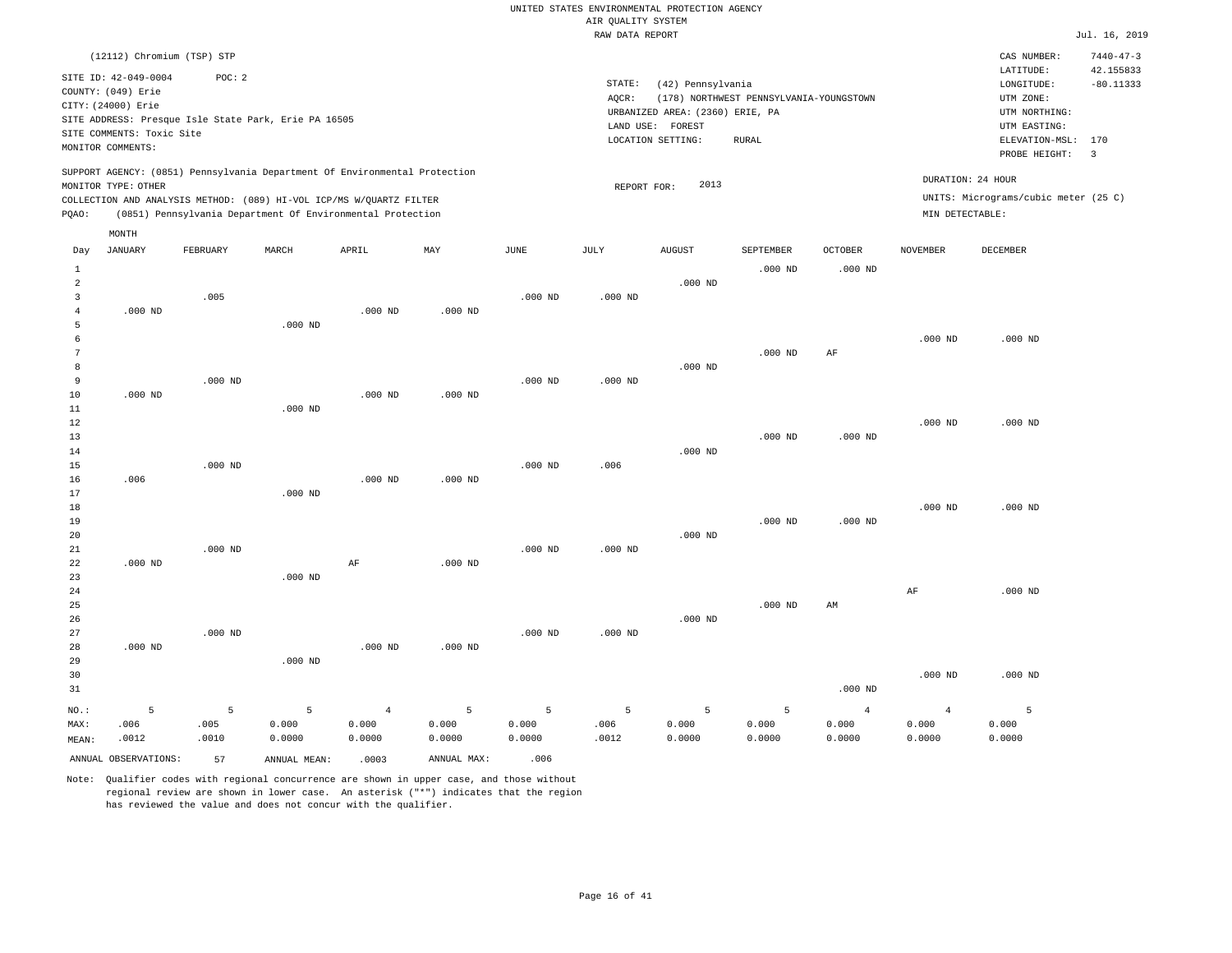|                |                                                                                                   |           |                                                            |           |                |                | RAW DATA REPORT |                                 |                                         |                    |                 |                                      | Jul. 16, 2019   |
|----------------|---------------------------------------------------------------------------------------------------|-----------|------------------------------------------------------------|-----------|----------------|----------------|-----------------|---------------------------------|-----------------------------------------|--------------------|-----------------|--------------------------------------|-----------------|
|                | (12112) Chromium (TSP) STP                                                                        |           |                                                            |           |                |                |                 |                                 |                                         |                    |                 | CAS NUMBER:                          | $7440 - 47 - 3$ |
|                | SITE ID: 42-049-0004                                                                              | POC: 2    |                                                            |           |                |                |                 |                                 |                                         |                    |                 | LATITUDE:                            | 42.155833       |
|                | COUNTY: (049) Erie                                                                                |           |                                                            |           |                |                | STATE:          | (42) Pennsylvania               |                                         |                    |                 | LONGITUDE:                           | $-80.11333$     |
|                | CITY: (24000) Erie                                                                                |           |                                                            |           |                |                | AQCR:           |                                 | (178) NORTHWEST PENNSYLVANIA-YOUNGSTOWN |                    |                 | UTM ZONE:                            |                 |
|                | SITE ADDRESS: Presque Isle State Park, Erie PA 16505                                              |           |                                                            |           |                |                |                 | URBANIZED AREA: (2360) ERIE, PA |                                         |                    |                 | UTM NORTHING:                        |                 |
|                | SITE COMMENTS: Toxic Site                                                                         |           |                                                            |           |                |                |                 | LAND USE: FOREST                |                                         |                    |                 | UTM EASTING:                         |                 |
|                | MONITOR COMMENTS:                                                                                 |           |                                                            |           |                |                |                 | LOCATION SETTING:               | <b>RURAL</b>                            |                    |                 | ELEVATION-MSL: 170                   |                 |
|                |                                                                                                   |           |                                                            |           |                |                |                 |                                 |                                         |                    |                 | PROBE HEIGHT:                        | $\overline{3}$  |
|                | SUPPORT AGENCY: (0851) Pennsylvania Department Of Environmental Protection<br>MONITOR TYPE: OTHER |           |                                                            |           |                |                | REPORT FOR:     | 2014                            |                                         |                    |                 | DURATION: 24 HOUR                    |                 |
|                | COLLECTION AND ANALYSIS METHOD: (089) HI-VOL ICP/MS W/QUARTZ FILTER                               |           |                                                            |           |                |                |                 |                                 |                                         |                    |                 | UNITS: Micrograms/cubic meter (25 C) |                 |
| PQAO:          |                                                                                                   |           | (0851) Pennsylvania Department Of Environmental Protection |           |                |                |                 |                                 |                                         |                    | MIN DETECTABLE: |                                      |                 |
|                | MONTH                                                                                             |           |                                                            |           |                |                |                 |                                 |                                         |                    |                 |                                      |                 |
| Day            | <b>JANUARY</b>                                                                                    | FEBRUARY  | MARCH                                                      | APRIL     | MAY            | JUNE           | JULY            | <b>AUGUST</b>                   | SEPTEMBER                               | <b>OCTOBER</b>     | <b>NOVEMBER</b> | DECEMBER                             |                 |
| 1              |                                                                                                   |           |                                                            |           |                |                |                 |                                 |                                         |                    | $.000$ ND       | $.000$ ND                            |                 |
| $\overline{a}$ |                                                                                                   |           |                                                            |           |                |                |                 |                                 | $.000$ ND                               | $.000$ ND          |                 |                                      |                 |
| $\overline{3}$ |                                                                                                   |           |                                                            |           |                |                |                 | $\rm AF$                        |                                         |                    |                 |                                      |                 |
| $\overline{4}$ |                                                                                                   | $.000$ ND |                                                            |           |                | $.000$ ND      | $.000$ ND       |                                 |                                         |                    |                 |                                      |                 |
| 5              | $.000$ ND                                                                                         |           |                                                            | $.000$ ND | $.000$ ND      |                |                 |                                 |                                         |                    |                 |                                      |                 |
| 6              |                                                                                                   |           | $.000$ ND                                                  |           |                |                |                 |                                 |                                         |                    |                 |                                      |                 |
| 7              |                                                                                                   |           |                                                            |           |                |                |                 |                                 |                                         |                    | $.000$ ND       | $.000$ ND                            |                 |
| 8              |                                                                                                   |           |                                                            |           |                |                |                 |                                 | $.000$ ND                               | $.000$ ND          |                 |                                      |                 |
| 9              |                                                                                                   |           |                                                            |           |                |                |                 | $.000$ ND                       |                                         |                    |                 |                                      |                 |
| $10$           |                                                                                                   | $.000$ ND |                                                            |           |                | $\rm{AF}$      | $.000$ ND       |                                 |                                         |                    |                 |                                      |                 |
| 11             | $.000$ ND                                                                                         |           |                                                            | $.000$ ND | $.000$ ND      |                |                 |                                 |                                         |                    |                 |                                      |                 |
| 12             |                                                                                                   |           | $.000$ ND                                                  |           |                |                |                 |                                 |                                         |                    |                 |                                      |                 |
| 13             |                                                                                                   |           |                                                            |           |                |                |                 |                                 |                                         |                    | $.000$ ND       | $.000$ ND                            |                 |
| 14             |                                                                                                   |           |                                                            |           |                |                |                 |                                 | $.000$ ND                               | .000 <sub>ND</sub> |                 |                                      |                 |
| 15             |                                                                                                   |           |                                                            |           |                |                |                 | $\rm AF$                        |                                         |                    |                 |                                      |                 |
| 16<br>17       | $.000$ ND                                                                                         | $.000$ ND |                                                            | $.000$ ND | $.000$ ND      | $.000$ ND      | $.000$ ND       |                                 |                                         |                    |                 |                                      |                 |
| 18             |                                                                                                   |           | $.000$ ND                                                  |           |                |                |                 |                                 |                                         |                    |                 |                                      |                 |
| 19             |                                                                                                   |           |                                                            |           |                |                |                 |                                 |                                         |                    | $.000$ ND       | $.000$ ND                            |                 |
| 20             |                                                                                                   |           |                                                            |           |                |                |                 |                                 | .000 <sub>ND</sub>                      | $.000$ ND          |                 |                                      |                 |
| 21             |                                                                                                   |           |                                                            |           |                |                |                 | $.000$ ND                       |                                         |                    |                 |                                      |                 |
| 22             |                                                                                                   | $.000$ ND |                                                            |           |                | $.000$ ND      | $.000$ ND       |                                 |                                         |                    |                 |                                      |                 |
| 23             | $.000$ ND                                                                                         |           |                                                            | $.000$ ND | $.000$ ND      |                |                 |                                 |                                         |                    |                 |                                      |                 |
| 24             |                                                                                                   |           | $.000$ ND                                                  |           |                |                |                 |                                 |                                         |                    |                 |                                      |                 |
| 25             |                                                                                                   |           |                                                            |           |                |                |                 |                                 |                                         |                    | $.000$ ND       | $.000$ ND                            |                 |
| 26             |                                                                                                   |           |                                                            |           |                |                |                 |                                 | $.000$ ND                               | AF                 |                 |                                      |                 |
| 27             |                                                                                                   |           |                                                            |           |                |                |                 | $.000$ ND                       |                                         |                    |                 |                                      |                 |
| 28             |                                                                                                   | $.000$ ND |                                                            |           |                | $\rm{AF}$      | AF              |                                 |                                         |                    |                 |                                      |                 |
| 29             | $.000$ ND                                                                                         |           |                                                            | $.000$ ND | $\rm{AF}$      |                |                 |                                 |                                         |                    |                 |                                      |                 |
| 30             |                                                                                                   |           | $.000$ ND                                                  |           |                |                |                 |                                 |                                         |                    |                 |                                      |                 |
| 31             |                                                                                                   |           |                                                            |           |                |                |                 |                                 |                                         |                    |                 | AF                                   |                 |
| NO.:           | 5                                                                                                 | 5         | 5                                                          | 5         | $\overline{4}$ | $\overline{3}$ | $\overline{4}$  | $\overline{3}$                  | 5                                       | $\overline{4}$     | 5               | 5                                    |                 |
| MAX:           | 0.000                                                                                             | 0.000     | 0.000                                                      | 0.000     | 0.000          | 0.000          | 0.000           | 0.000                           | 0.000                                   | 0.000              | 0.000           | 0.000                                |                 |
| MEAN:          | 0.0000                                                                                            | 0.0000    | 0.0000                                                     | 0.0000    | 0.0000         | 0.0000         | 0.0000          | 0.0000                          | 0.0000                                  | 0.0000             | 0.0000          | 0.0000                               |                 |
|                | ANNUAL OBSERVATIONS:                                                                              | 53        | ANNUAL MEAN:                                               | 0.0000    | ANNUAL MAX:    | 0.000          |                 |                                 |                                         |                    |                 |                                      |                 |
|                |                                                                                                   |           |                                                            |           |                |                |                 |                                 |                                         |                    |                 |                                      |                 |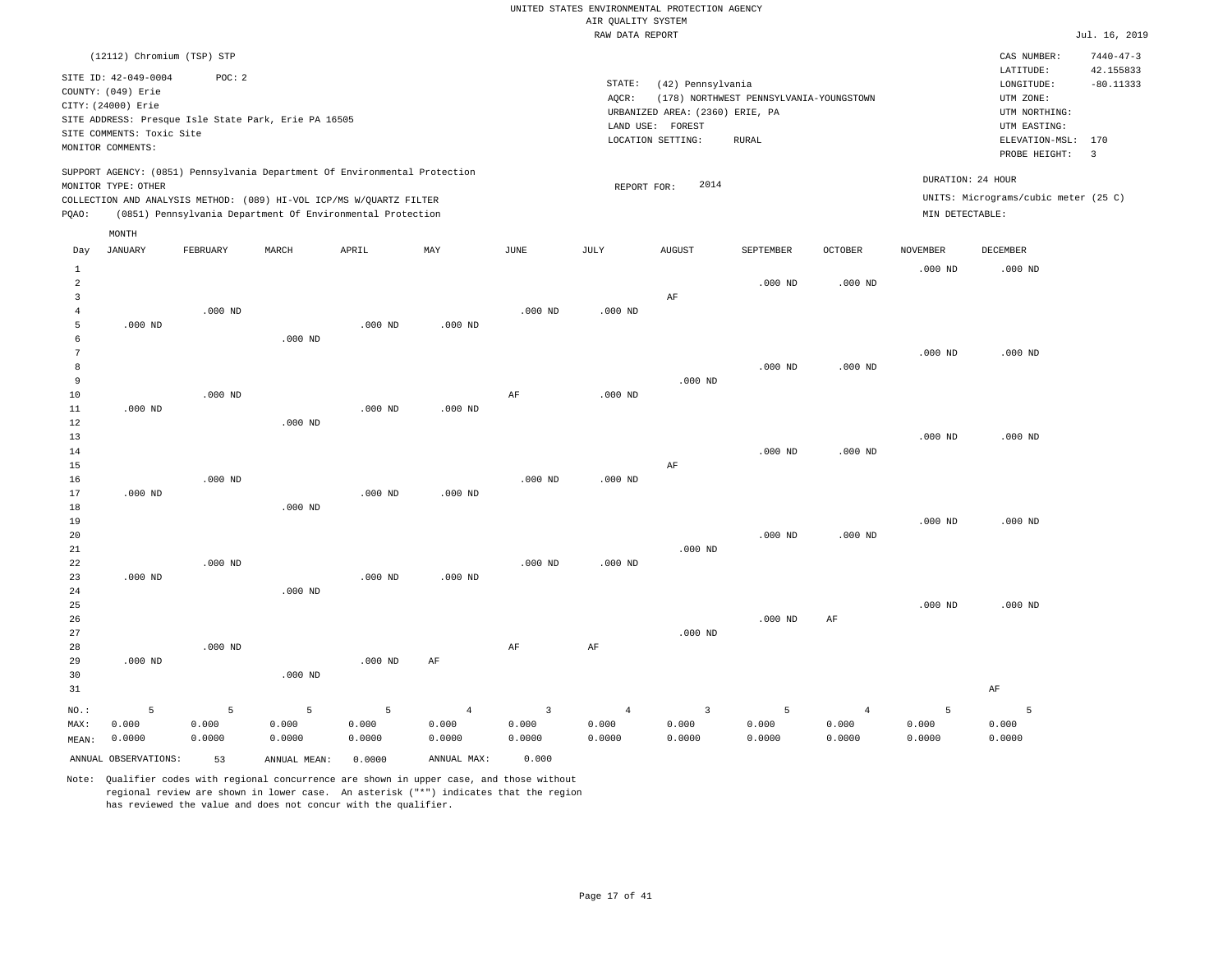LOCATION SETTING: RURAL

REPORT FOR: 2015

| IR QUALITY SYSTEM                                |               |                 |
|--------------------------------------------------|---------------|-----------------|
| RAW DATA REPORT                                  |               | Jul. 16, 2019   |
|                                                  | CAS NUMBER:   | $7440 - 47 - 3$ |
|                                                  | LATITUDE:     | 42.155833       |
| STATE:<br>(42) Pennsylvania                      | LONGITUDE:    | $-80.11333$     |
| AOCR:<br>(178) NORTHWEST PENNSYLVANIA-YOUNGSTOWN | UTM ZONE:     |                 |
| URBANIZED AREA: (2360) ERIE. PA                  | UTM NORTHING: |                 |
| LAND USE:<br>FOREST                              | UTM EASTING:  |                 |

PROBE HEIGHT: 3 ELEVATION-MSL: 170

UNITS: Micrograms/cubic meter (25 C)

DURATION: 24 HOUR

CITY: (24000) Erie SITE ADDRESS: Presque Isle State Park, Erie PA 16505 SITE COMMENTS: Toxic Site MONITOR COMMENTS:

(12112) Chromium (TSP) STP

SITE ID: 42-049-0004 POC: 2

COUNTY: (049) Erie

SUPPORT AGENCY: (0851) Pennsylvania Department Of Environmental Protection MONITOR TYPE: OTHER

COLLECTION AND ANALYSIS METHOD: (089) HI-VOL ICP/MS W/QUARTZ FILTER PQAO: (0851) Pennsylvania Department Of Environmental Protection MIN DETECTABLE:

|                | MONTH                   |                |              |           |             |           |                |               |                |                |                 |                         |
|----------------|-------------------------|----------------|--------------|-----------|-------------|-----------|----------------|---------------|----------------|----------------|-----------------|-------------------------|
| Day            | JANUARY                 | FEBRUARY       | MARCH        | APRIL     | MAY         | JUNE      | JULY           | <b>AUGUST</b> | SEPTEMBER      | <b>OCTOBER</b> | <b>NOVEMBER</b> | <b>DECEMBER</b>         |
| $\mathbf{1}$   |                         |                | $.000$ ND    |           |             |           |                |               |                |                |                 |                         |
| $\overline{a}$ |                         |                |              |           |             |           |                |               |                |                | $.000$ ND       | $.000$ ND               |
| $\overline{3}$ |                         |                |              |           |             |           |                |               | $.000$ ND      | $.000$ ND      |                 |                         |
| 4              |                         |                |              |           |             |           |                | $.000$ ND     |                |                |                 |                         |
| 5              |                         | $.000$ ND      |              |           |             | $.000$ ND | $.000$ ND      |               |                |                |                 |                         |
| 6              | $\rm AF$                |                |              | $.000$ ND | $.000$ ND   |           |                |               |                |                |                 |                         |
| 7              |                         |                | $.000$ ND    |           |             |           |                |               |                |                |                 |                         |
| 8              |                         |                |              |           |             |           |                |               |                |                | $.000$ ND       | $.000$ ND               |
| 9              |                         |                |              |           |             |           |                |               | $.000$ ND      | $.000$ ND      |                 |                         |
| 10             |                         |                |              |           |             |           |                | $.000$ ND     |                |                |                 |                         |
| 11             |                         | $.000$ ND      |              |           |             | $.000$ ND | $.000$ ND      |               |                |                |                 |                         |
| 12<br>13       | $\rm AF$                |                | $.000$ ND    | $.000$ ND | $.000$ ND   |           |                |               |                |                |                 |                         |
| 14             |                         |                |              |           |             |           |                |               |                |                | $.000$ ND       | $.000$ ND               |
| 15             |                         |                |              |           |             |           |                |               | $.000$ ND      | $.000$ ND      |                 |                         |
| 16             |                         |                |              |           |             |           |                | $.000$ ND     |                |                |                 |                         |
| 17             |                         | $.000$ ND      |              |           |             | $.000$ ND | $.000$ ND      |               |                |                |                 |                         |
| 18             | $.000$ ND               |                |              | $.000$ ND | $.000$ ND   |           |                |               |                |                |                 |                         |
| 19             |                         |                | $.000$ ND    |           |             |           |                |               |                |                |                 |                         |
| 20             |                         |                |              |           |             |           |                |               |                |                | $.000$ ND       | AF                      |
| 21             |                         |                |              |           |             |           |                |               | $\rm AF$       | $.000$ ND      |                 |                         |
| 22             |                         |                |              |           |             |           |                | $.000$ ND     |                |                |                 |                         |
| 23             |                         | $.000$ ND      |              |           |             | $.000$ ND | $\rm{AF}$      |               |                |                |                 |                         |
| 24             | $.000$ ND               |                |              | $.000$ ND | $.000$ ND   |           |                |               |                |                |                 |                         |
| 25             |                         |                | $.000$ ND    |           |             |           |                |               |                |                |                 |                         |
| 26             |                         |                |              |           |             |           |                |               |                |                | $\rm{AF}$       | AM                      |
| 27             |                         |                |              |           |             |           |                |               | $.000$ ND      | $.000$ ND      |                 |                         |
| 28             |                         |                |              |           |             |           |                | $.000$ ND     |                |                |                 |                         |
| 29             |                         |                |              |           |             | $.000$ ND | $.000$ ND      |               |                |                |                 |                         |
| 30             | $.000$ ND               |                |              | $.000$ ND | $.000$ ND   |           |                |               |                |                |                 |                         |
| 31             |                         |                | $\rm AF$     |           |             |           |                |               |                |                |                 |                         |
| $_{\rm NO.}$ : | $\overline{\mathbf{3}}$ | $\overline{4}$ | 5            | 5         | 5           | 5         | $\overline{4}$ | 5             | $\overline{4}$ | 5              | $\overline{4}$  | $\overline{\mathbf{3}}$ |
| MAX:           | 0.000                   | 0.000          | 0.000        | 0.000     | 0.000       | 0.000     | 0.000          | 0.000         | 0.000          | 0.000          | 0.000           | 0.000                   |
| MEAN:          | 0.0000                  | 0.0000         | 0.0000       | 0.0000    | 0.0000      | 0.0000    | 0.0000         | 0.0000        | 0.0000         | 0.0000         | 0.0000          | 0.0000                  |
|                | ANNUAL OBSERVATIONS:    | 52             | ANNUAL MEAN: | 0.0000    | ANNUAL MAX: | 0.000     |                |               |                |                |                 |                         |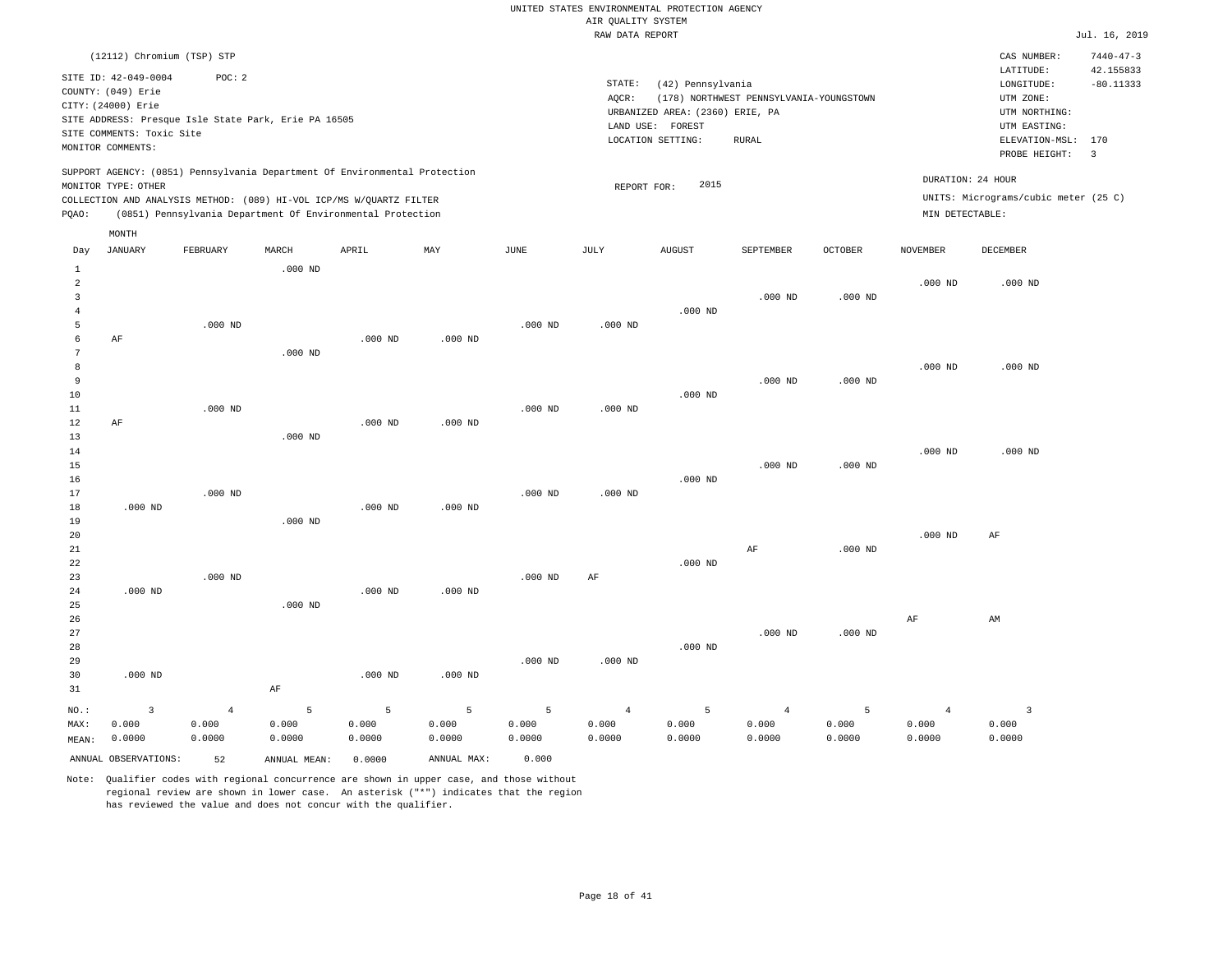|                 |                           |                                                                            |                |           |                |                | RAW DATA REPORT |                                 |                                         |                |                 |                                      | Jul. 16, 2019           |
|-----------------|---------------------------|----------------------------------------------------------------------------|----------------|-----------|----------------|----------------|-----------------|---------------------------------|-----------------------------------------|----------------|-----------------|--------------------------------------|-------------------------|
|                 |                           | (12112) Chromium (TSP) STP                                                 |                |           |                |                |                 |                                 |                                         |                |                 | CAS NUMBER:                          | $7440 - 47 - 3$         |
|                 |                           |                                                                            |                |           |                |                |                 |                                 |                                         |                |                 | LATITUDE:                            | 42.155833               |
|                 | SITE ID: 42-049-0004      | POC: 2                                                                     |                |           |                |                | STATE:          | (42) Pennsylvania               |                                         |                |                 | LONGITUDE:                           | $-80.11333$             |
|                 | COUNTY: (049) Erie        |                                                                            |                |           |                |                | AQCR:           |                                 | (178) NORTHWEST PENNSYLVANIA-YOUNGSTOWN |                |                 | UTM ZONE:                            |                         |
|                 | CITY: (24000) Erie        |                                                                            |                |           |                |                |                 | URBANIZED AREA: (2360) ERIE, PA |                                         |                |                 | UTM NORTHING:                        |                         |
|                 |                           | SITE ADDRESS: Presque Isle State Park, Erie PA 16505                       |                |           |                |                |                 | LAND USE: FOREST                |                                         |                |                 | UTM EASTING:                         |                         |
|                 | SITE COMMENTS: Toxic Site |                                                                            |                |           |                |                |                 | LOCATION SETTING:               | ${\tt RURAL}$                           |                |                 | ELEVATION-MSL: 170                   |                         |
|                 | MONITOR COMMENTS:         |                                                                            |                |           |                |                |                 |                                 |                                         |                |                 | PROBE HEIGHT:                        | $\overline{\mathbf{3}}$ |
|                 |                           | SUPPORT AGENCY: (0851) Pennsylvania Department Of Environmental Protection |                |           |                |                |                 |                                 |                                         |                |                 |                                      |                         |
|                 | MONITOR TYPE: OTHER       |                                                                            |                |           |                |                | REPORT FOR:     | 2016                            |                                         |                |                 | DURATION: 24 HOUR                    |                         |
|                 |                           | COLLECTION AND ANALYSIS METHOD: (089) HI-VOL ICP/MS W/QUARTZ FILTER        |                |           |                |                |                 |                                 |                                         |                |                 | UNITS: Micrograms/cubic meter (25 C) |                         |
| PQAO:           |                           | (0851) Pennsylvania Department Of Environmental Protection                 |                |           |                |                |                 |                                 |                                         |                | MIN DETECTABLE: |                                      |                         |
|                 | MONTH                     |                                                                            |                |           |                |                |                 |                                 |                                         |                |                 |                                      |                         |
| Day             | JANUARY                   | FEBRUARY                                                                   | MARCH          | APRIL     | MAY            | JUNE           | JULY            | <b>AUGUST</b>                   | SEPTEMBER                               | <b>OCTOBER</b> | <b>NOVEMBER</b> | DECEMBER                             |                         |
| $\mathbf{1}$    | AF                        |                                                                            | AM             |           |                |                |                 |                                 |                                         |                |                 |                                      |                         |
| $\overline{2}$  |                           |                                                                            |                |           |                |                |                 |                                 |                                         |                | $.000$ ND       | $.000$ ND                            |                         |
| $\overline{3}$  |                           |                                                                            |                |           |                |                |                 |                                 | $.000$ ND                               | $\rm AF$       |                 |                                      |                         |
| $\overline{4}$  |                           |                                                                            |                |           |                |                |                 | $.000$ ND                       |                                         |                |                 |                                      |                         |
| 5               |                           |                                                                            |                |           |                | ${\rm F\,I}$   | $.000$ ND       |                                 |                                         |                |                 |                                      |                         |
| 6               |                           | AM                                                                         |                | $.000$ ND | $.000$ ND      |                |                 |                                 |                                         |                |                 |                                      |                         |
| $7\phantom{.0}$ | AF                        |                                                                            | AM             |           |                |                |                 |                                 |                                         |                |                 |                                      |                         |
| 8               |                           |                                                                            |                |           |                |                |                 |                                 |                                         |                | AV              | $\mathbb{F} \, \mathbb{I}$           |                         |
| $\overline{9}$  |                           |                                                                            |                |           |                |                |                 |                                 | ${\rm FT}$                              | $.000$ ND      |                 |                                      |                         |
| 10              |                           |                                                                            |                |           |                |                |                 | AG                              |                                         |                |                 |                                      |                         |
| 11<br>12        |                           | $.000$ ND                                                                  |                | $.000$ ND | $.000$ ND      | $.000$ ND      | $.000$ ND       |                                 |                                         |                |                 |                                      |                         |
| 13              | AF                        |                                                                            | $.000$ ND      |           |                |                |                 |                                 |                                         |                |                 |                                      |                         |
| 14              |                           |                                                                            |                |           |                |                |                 |                                 |                                         |                | AM              | $.000$ ND                            |                         |
| 15              |                           |                                                                            |                |           |                |                |                 |                                 | $.000$ ND                               | $.000$ ND      |                 |                                      |                         |
| 16              |                           |                                                                            |                |           |                |                |                 | $_{\rm AG}$                     |                                         |                |                 |                                      |                         |
| 17              |                           |                                                                            |                |           |                | $.000$ ND      | $.000$ ND       |                                 |                                         |                |                 |                                      |                         |
| 18              |                           | $.000$ ND                                                                  |                | $.000$ ND | $.000$ ND      |                |                 |                                 |                                         |                |                 |                                      |                         |
| 19              | AF                        |                                                                            | $.000$ ND      |           |                |                |                 |                                 |                                         |                |                 |                                      |                         |
| 20              |                           |                                                                            |                |           |                |                |                 |                                 |                                         |                | $.000$ ND       | $.000$ ND                            |                         |
| 21              |                           |                                                                            |                |           |                |                |                 |                                 | $.000$ ND                               | $.000$ ND      |                 |                                      |                         |
| 22              |                           |                                                                            |                |           |                |                |                 | $.000$ ND                       |                                         |                |                 |                                      |                         |
| 23              |                           |                                                                            |                |           |                | $.000$ ND      | $.000$ ND       |                                 |                                         |                |                 |                                      |                         |
| 24              |                           | AM                                                                         |                | $.000$ ND | $.000$ ND      |                |                 |                                 |                                         |                |                 |                                      |                         |
| 25              | AF                        |                                                                            | $.000$ ND      |           |                |                |                 |                                 |                                         |                |                 |                                      |                         |
| 26              |                           |                                                                            |                |           |                |                |                 |                                 |                                         |                | $.000$ ND       | $.000$ ND                            |                         |
| 27              |                           |                                                                            |                |           |                |                |                 |                                 | $.000$ ND                               | $.000$ ND      |                 |                                      |                         |
| 28              |                           |                                                                            |                |           |                |                |                 | $.000$ ND                       |                                         |                |                 |                                      |                         |
| 29              |                           |                                                                            |                |           |                | $.000$ ND      | $.000$ ND       |                                 |                                         |                |                 |                                      |                         |
| 30              |                           |                                                                            |                | $.000$ ND | AM             |                |                 |                                 |                                         | AM             |                 |                                      |                         |
| 31              | AF                        |                                                                            | $.000$ ND      |           |                |                |                 |                                 |                                         |                |                 |                                      |                         |
| NO.:            | $\mathbb O$               | $\overline{2}$                                                             | $\overline{4}$ | 5         | $\overline{4}$ | $\overline{4}$ | 5               | $\overline{\mathbf{3}}$         | $\overline{4}$                          | $\overline{4}$ | $\overline{3}$  | $\overline{4}$                       |                         |
| MAX:            |                           | 0.000                                                                      | 0.000          | 0.000     | 0.000          | 0.000          | 0.000           | 0.000                           | 0.000                                   | 0.000          | 0.000           | 0.000                                |                         |
| MEAN:           |                           | 0.0000                                                                     | 0.0000         | 0.0000    | 0.0000         | 0.0000         | 0.0000          | 0.0000                          | 0.0000                                  | 0.0000         | 0.0000          | 0.0000                               |                         |
|                 | ANNUAL OBSERVATIONS:      | 42                                                                         | ANNUAL MEAN:   | 0.0000    | ANNUAL MAX:    | 0.000          |                 |                                 |                                         |                |                 |                                      |                         |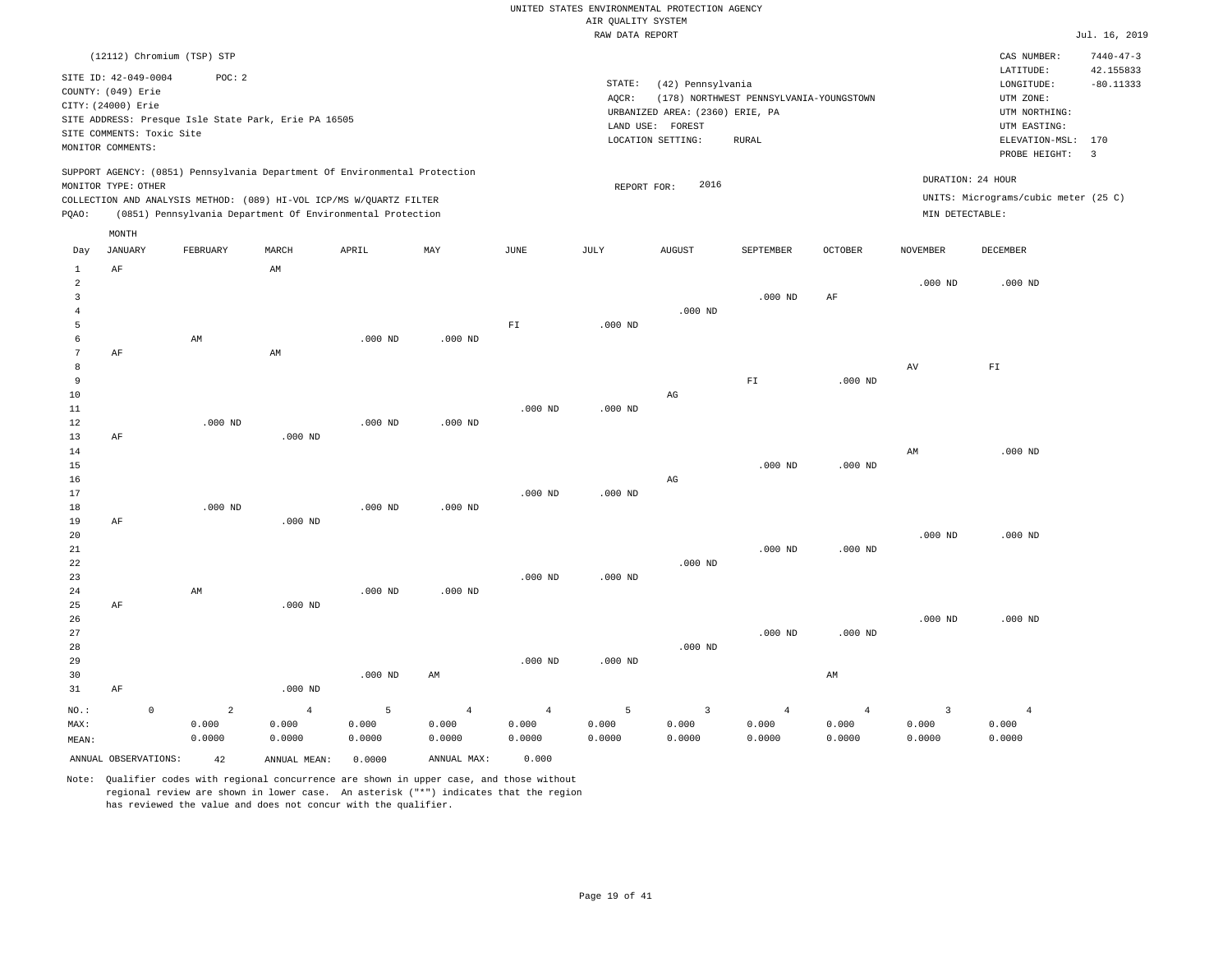|                      |                           |                                                      |              |                                                                            |           |                       | AIR QUALITY SYSTEM<br>RAW DATA REPORT |                                 |                                         |         |                 |                                      | Jul. 16, 2019                |
|----------------------|---------------------------|------------------------------------------------------|--------------|----------------------------------------------------------------------------|-----------|-----------------------|---------------------------------------|---------------------------------|-----------------------------------------|---------|-----------------|--------------------------------------|------------------------------|
|                      |                           |                                                      |              |                                                                            |           |                       |                                       |                                 |                                         |         |                 |                                      |                              |
|                      |                           | (12112) Chromium (TSP) STP                           |              |                                                                            |           |                       |                                       |                                 |                                         |         |                 | CAS NUMBER:<br>LATITUDE:             | $7440 - 47 - 3$<br>42.155833 |
|                      | SITE ID: 42-049-0004      | POC: 2                                               |              |                                                                            |           |                       | STATE:                                | (42) Pennsylvania               |                                         |         |                 | LONGITUDE:                           | $-80.11333$                  |
|                      | COUNTY: (049) Erie        |                                                      |              |                                                                            |           |                       | AQCR:                                 |                                 | (178) NORTHWEST PENNSYLVANIA-YOUNGSTOWN |         |                 | UTM ZONE:                            |                              |
|                      | CITY: (24000) Erie        |                                                      |              |                                                                            |           |                       |                                       | URBANIZED AREA: (2360) ERIE, PA |                                         |         |                 | UTM NORTHING:                        |                              |
|                      |                           | SITE ADDRESS: Presque Isle State Park, Erie PA 16505 |              |                                                                            |           |                       |                                       | LAND USE: FOREST                |                                         |         |                 | UTM EASTING:                         |                              |
|                      | SITE COMMENTS: Toxic Site |                                                      |              |                                                                            |           |                       |                                       | LOCATION SETTING:               | RURAL                                   |         |                 | ELEVATION-MSL: 170                   |                              |
|                      | MONITOR COMMENTS:         |                                                      |              |                                                                            |           |                       |                                       |                                 |                                         |         |                 | PROBE HEIGHT:                        | $\overline{\phantom{a}}$     |
|                      |                           |                                                      |              | SUPPORT AGENCY: (0851) Pennsylvania Department Of Environmental Protection |           |                       |                                       |                                 |                                         |         |                 | DURATION: 24 HOUR                    |                              |
|                      | MONITOR TYPE: OTHER       |                                                      |              |                                                                            |           |                       |                                       | 2017<br>REPORT FOR:             |                                         |         |                 |                                      |                              |
|                      |                           |                                                      |              | COLLECTION AND ANALYSIS METHOD: (089) HI-VOL ICP/MS W/QUARTZ FILTER        |           |                       |                                       |                                 |                                         |         |                 | UNITS: Micrograms/cubic meter (25 C) |                              |
| PQAO:                |                           |                                                      |              | (0851) Pennsylvania Department Of Environmental Protection                 |           |                       |                                       |                                 |                                         |         |                 | MIN DETECTABLE:                      |                              |
|                      | MONTH                     |                                                      |              |                                                                            |           |                       |                                       |                                 |                                         |         |                 |                                      |                              |
| Day                  | JANUARY                   | FEBRUARY                                             | MARCH        | APRIL                                                                      | MAY       | $\operatorname{JUNE}$ | $\mathtt{JULY}$                       | ${\tt AUGUST}$                  | SEPTEMBER                               | OCTOBER | <b>NOVEMBER</b> | DECEMBER                             |                              |
| $\mathbf{1}$         | AF                        |                                                      |              | $.000$ ND                                                                  | $.000$ ND |                       |                                       |                                 |                                         |         |                 |                                      |                              |
| $\overline{2}$       |                           |                                                      | .002         |                                                                            |           |                       |                                       |                                 |                                         |         |                 |                                      |                              |
| $\overline{3}$       |                           |                                                      |              |                                                                            |           |                       |                                       |                                 |                                         |         |                 |                                      |                              |
| $\overline{4}$       |                           |                                                      |              |                                                                            |           |                       |                                       |                                 |                                         |         |                 |                                      |                              |
| 5                    |                           |                                                      |              |                                                                            |           |                       |                                       |                                 |                                         |         |                 |                                      |                              |
| 6                    |                           | $.000$ ND                                            |              |                                                                            |           | .024                  |                                       |                                 |                                         |         |                 |                                      |                              |
| $7\phantom{.0}$<br>8 | $\rm AF$                  |                                                      | .002         | ${\rm FT}$                                                                 | .003      |                       |                                       |                                 |                                         |         |                 |                                      |                              |
| 9                    |                           |                                                      |              |                                                                            |           |                       |                                       |                                 |                                         |         |                 |                                      |                              |
| 10                   |                           |                                                      |              |                                                                            |           |                       |                                       |                                 |                                         |         |                 |                                      |                              |
| 11                   |                           |                                                      |              |                                                                            |           |                       |                                       |                                 |                                         |         |                 |                                      |                              |
| 12                   |                           | $.000$ ND                                            |              |                                                                            |           | .021                  |                                       |                                 |                                         |         |                 |                                      |                              |
| 13                   | $.000$ ND                 |                                                      |              | $.000$ ND                                                                  | .002      |                       |                                       |                                 |                                         |         |                 |                                      |                              |
| 14                   |                           |                                                      | ${\rm F\,I}$ |                                                                            |           |                       |                                       |                                 |                                         |         |                 |                                      |                              |
| 15                   |                           |                                                      |              |                                                                            |           |                       |                                       |                                 |                                         |         |                 |                                      |                              |
| 16                   |                           |                                                      |              |                                                                            |           |                       |                                       |                                 |                                         |         |                 |                                      |                              |
| 17                   |                           |                                                      |              |                                                                            |           |                       |                                       |                                 |                                         |         |                 |                                      |                              |
| 18                   |                           | TS                                                   |              |                                                                            |           | .027                  |                                       |                                 |                                         |         |                 |                                      |                              |
| 19                   | AF                        |                                                      |              | $\rm{AF}$                                                                  | .002      |                       |                                       |                                 |                                         |         |                 |                                      |                              |
| 20                   |                           |                                                      | AF           |                                                                            |           |                       |                                       |                                 |                                         |         |                 |                                      |                              |
| 21                   |                           |                                                      |              |                                                                            |           |                       |                                       |                                 |                                         |         |                 |                                      |                              |
| 22                   |                           |                                                      |              |                                                                            |           |                       |                                       |                                 |                                         |         |                 |                                      |                              |
| 23                   |                           |                                                      |              |                                                                            |           |                       |                                       |                                 |                                         |         |                 |                                      |                              |
| 24                   |                           | AF                                                   |              |                                                                            |           | .024                  |                                       |                                 |                                         |         |                 |                                      |                              |
| 25                   | $.000$ ND                 |                                                      |              | ${\rm FT}$                                                                 | .002      |                       |                                       |                                 |                                         |         |                 |                                      |                              |
| 26                   |                           |                                                      | $\rm AF$     |                                                                            |           |                       |                                       |                                 |                                         |         |                 |                                      |                              |
| 27                   |                           |                                                      |              |                                                                            |           |                       |                                       |                                 |                                         |         |                 |                                      |                              |
| 28                   |                           |                                                      |              |                                                                            |           |                       |                                       |                                 |                                         |         |                 |                                      |                              |
| 29                   |                           |                                                      |              |                                                                            |           |                       |                                       |                                 |                                         |         |                 |                                      |                              |
| 30<br>21             | AM.                       |                                                      |              |                                                                            | 025       | AM                    |                                       |                                 |                                         |         |                 |                                      |                              |
|                      |                           |                                                      |              |                                                                            |           |                       |                                       |                                 |                                         |         |                 |                                      |                              |

|       | - 731 1                 |        |              |        | .                      |       |  |          |          |          |  |
|-------|-------------------------|--------|--------------|--------|------------------------|-------|--|----------|----------|----------|--|
|       |                         |        |              |        | NO.: $2$ 2 2 2 6 4 0 0 |       |  | $\sim$ 0 | $\Omega$ | $\Omega$ |  |
| MAX:  | 0.000                   | 0.000  | .002         | 0.000  | .025                   | .027  |  |          |          |          |  |
| MEAN: | 0.0000                  | 0.0000 | .0020        | 0.0000 | .0057                  | .0240 |  |          |          |          |  |
|       | ANNUAL OBSERVATIONS: 18 |        | ANNUAL MEAN: | .0074  | ANNUAL MAX:            | .027  |  |          |          |          |  |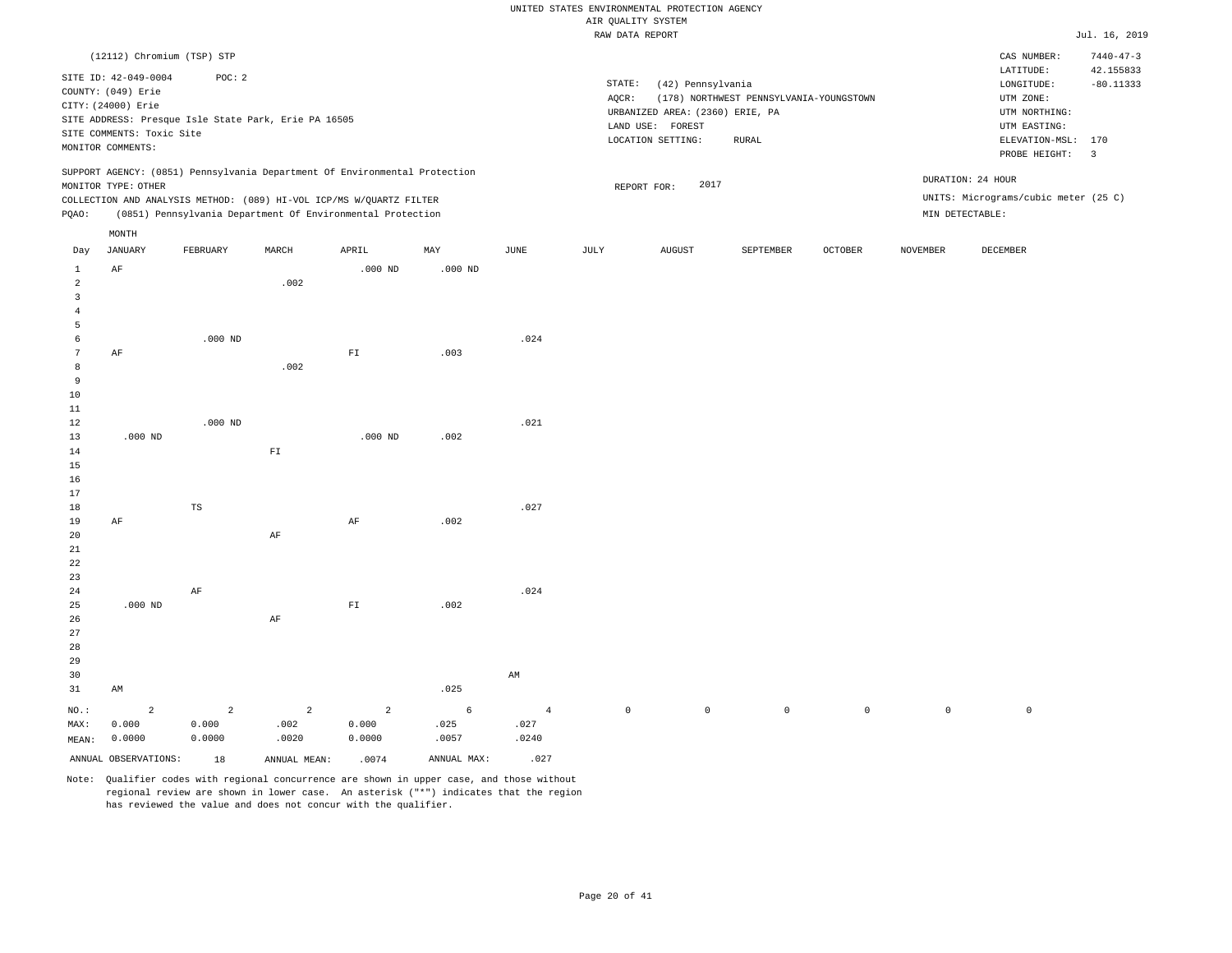|                                |                                                                                                                    |            |                                                                                                                                   |                |             |                | RAW DATA REPORT             |                                                                                               |                                                  |                |                   |                                                                                                          | Jul. 16, 2019                                     |
|--------------------------------|--------------------------------------------------------------------------------------------------------------------|------------|-----------------------------------------------------------------------------------------------------------------------------------|----------------|-------------|----------------|-----------------------------|-----------------------------------------------------------------------------------------------|--------------------------------------------------|----------------|-------------------|----------------------------------------------------------------------------------------------------------|---------------------------------------------------|
|                                | (12128) Lead (TSP) STP                                                                                             |            |                                                                                                                                   |                |             |                |                             |                                                                                               |                                                  |                |                   | CAS NUMBER:                                                                                              | $7439 - 92 - 1$                                   |
|                                | SITE ID: 42-049-0004<br>COUNTY: (049) Erie<br>CITY: (24000) Erie<br>SITE COMMENTS: Toxic Site<br>MONITOR COMMENTS: | POC: 2     | SITE ADDRESS: Presque Isle State Park, Erie PA 16505                                                                              |                |             |                | $\texttt{STATE}$ :<br>AQCR: | (42) Pennsylvania<br>URBANIZED AREA: (2360) ERIE, PA<br>LAND USE: FOREST<br>LOCATION SETTING: | (178) NORTHWEST PENNSYLVANIA-YOUNGSTOWN<br>RURAL |                |                   | LATITUDE:<br>LONGITUDE:<br>UTM ZONE:<br>UTM NORTHING:<br>UTM EASTING:<br>ELEVATION-MSL:<br>PROBE HEIGHT: | 42.155833<br>$-80.11333$<br>170<br>$\overline{3}$ |
|                                | MONITOR TYPE: OTHER                                                                                                |            | SUPPORT AGENCY: (0851) Pennsylvania Department Of Environmental Protection                                                        |                |             |                | REPORT FOR:                 | 2013                                                                                          |                                                  |                | DURATION: 24 HOUR |                                                                                                          |                                                   |
| PQAO:                          |                                                                                                                    |            | COLLECTION AND ANALYSIS METHOD: (089) HI-VOL ICP/MS W/QUARTZ FILTER<br>(0851) Pennsylvania Department Of Environmental Protection |                |             |                |                             |                                                                                               |                                                  |                | MIN DETECTABLE:   | UNITS: Micrograms/cubic meter (25 C)                                                                     |                                                   |
|                                | MONTH                                                                                                              |            |                                                                                                                                   |                |             |                |                             |                                                                                               |                                                  |                |                   |                                                                                                          |                                                   |
| Day                            | JANUARY                                                                                                            | FEBRUARY   | MARCH                                                                                                                             | APRIL          | MAY         | JUNE           | JULY                        | <b>AUGUST</b>                                                                                 | SEPTEMBER                                        | OCTOBER        | <b>NOVEMBER</b>   | DECEMBER                                                                                                 |                                                   |
| $\mathbf{1}$<br>$\overline{a}$ |                                                                                                                    |            |                                                                                                                                   |                |             |                |                             | $.0000$ ND                                                                                    | .0057                                            | $.0000$ ND     |                   |                                                                                                          |                                                   |
| $\overline{3}$                 |                                                                                                                    | $.0000$ ND |                                                                                                                                   |                |             | .0000 ND       | .0068                       |                                                                                               |                                                  |                |                   |                                                                                                          |                                                   |
| $\overline{4}$                 | $.0000$ ND                                                                                                         |            |                                                                                                                                   | $.0000$ ND     | $.0000$ ND  |                |                             |                                                                                               |                                                  |                |                   |                                                                                                          |                                                   |
| 5<br>6                         |                                                                                                                    |            | $.0000$ ND                                                                                                                        |                |             |                |                             |                                                                                               |                                                  |                | $.0000$ ND        | $.0000$ ND                                                                                               |                                                   |
| $7\phantom{.0}$                |                                                                                                                    |            |                                                                                                                                   |                |             |                |                             |                                                                                               | .0061                                            | AF             |                   |                                                                                                          |                                                   |
| 8                              |                                                                                                                    |            |                                                                                                                                   |                |             |                |                             | $.0000$ ND                                                                                    |                                                  |                |                   |                                                                                                          |                                                   |
| 9                              |                                                                                                                    | $.0000$ ND |                                                                                                                                   |                |             | .0065          | $.0000$ ND                  |                                                                                               |                                                  |                |                   |                                                                                                          |                                                   |
| 10<br>11                       | $.0000$ ND                                                                                                         |            | .0086                                                                                                                             | $.0000$ ND     | $.0000$ ND  |                |                             |                                                                                               |                                                  |                |                   |                                                                                                          |                                                   |
| 12                             |                                                                                                                    |            |                                                                                                                                   |                |             |                |                             |                                                                                               |                                                  |                | $.0000$ ND        | $.0000$ ND                                                                                               |                                                   |
| 13                             |                                                                                                                    |            |                                                                                                                                   |                |             |                |                             |                                                                                               | $.0000$ ND                                       | $.0000$ ND     |                   |                                                                                                          |                                                   |
| 14<br>15                       |                                                                                                                    | $.0000$ ND |                                                                                                                                   |                |             | .0000 ND       | .0103                       | $.0000$ ND                                                                                    |                                                  |                |                   |                                                                                                          |                                                   |
| 16                             | $.0000$ ND                                                                                                         |            |                                                                                                                                   | $.0000$ ND     | $.0000$ ND  |                |                             |                                                                                               |                                                  |                |                   |                                                                                                          |                                                   |
| 17                             |                                                                                                                    |            | $.0000 \text{ ND}$                                                                                                                |                |             |                |                             |                                                                                               |                                                  |                |                   |                                                                                                          |                                                   |
| 18                             |                                                                                                                    |            |                                                                                                                                   |                |             |                |                             |                                                                                               |                                                  |                | $.0000$ ND        | $.0000$ ND                                                                                               |                                                   |
| 19<br>20                       |                                                                                                                    |            |                                                                                                                                   |                |             |                |                             | .0070                                                                                         | .0079                                            | .0059          |                   |                                                                                                          |                                                   |
| 21                             |                                                                                                                    | $.0000$ ND |                                                                                                                                   |                |             | $.0000$ ND     | $.0000$ ND                  |                                                                                               |                                                  |                |                   |                                                                                                          |                                                   |
| 22                             | $.0000$ ND                                                                                                         |            |                                                                                                                                   | AF             | $.0000$ ND  |                |                             |                                                                                               |                                                  |                |                   |                                                                                                          |                                                   |
| 23<br>24                       |                                                                                                                    |            | $.0000$ ND                                                                                                                        |                |             |                |                             |                                                                                               |                                                  |                | AF                | $.0000$ ND                                                                                               |                                                   |
| 25                             |                                                                                                                    |            |                                                                                                                                   |                |             |                |                             |                                                                                               | $.0000$ ND                                       | AM             |                   |                                                                                                          |                                                   |
| 26                             |                                                                                                                    |            |                                                                                                                                   |                |             |                |                             | $.0000$ ND                                                                                    |                                                  |                |                   |                                                                                                          |                                                   |
| 27                             |                                                                                                                    | $.0000$ ND |                                                                                                                                   |                |             | $.0000$ ND     | .0079                       |                                                                                               |                                                  |                |                   |                                                                                                          |                                                   |
| 28<br>29                       | $.0000$ ND                                                                                                         |            | .0000 ND                                                                                                                          | $.0000$ ND     | .0060       |                |                             |                                                                                               |                                                  |                |                   |                                                                                                          |                                                   |
| 30                             |                                                                                                                    |            |                                                                                                                                   |                |             |                |                             |                                                                                               |                                                  |                | $.0000$ ND        | $.0000$ ND                                                                                               |                                                   |
| 31                             |                                                                                                                    |            |                                                                                                                                   |                |             |                |                             |                                                                                               |                                                  | .0052          |                   |                                                                                                          |                                                   |
| NO.:                           | 5                                                                                                                  | 5          | 5                                                                                                                                 | $\overline{4}$ | 5           | $\overline{5}$ | 5                           | 5                                                                                             | $\overline{5}$                                   | $\overline{4}$ | $\overline{4}$    | $\overline{5}$                                                                                           |                                                   |
| MAX:                           | 0.0000                                                                                                             | 0.0000     | .0086                                                                                                                             | 0.0000         | .0060       | .0065          | .0103                       | .0070                                                                                         | .0079                                            | .0059          | 0.0000            | 0.0000                                                                                                   |                                                   |
| MEAN:                          | 0.00000                                                                                                            | 0.00000    | .00172                                                                                                                            | 0.00000        | .00120      | .00130         | .00500                      | .00140                                                                                        | .00394                                           | .00278         | 0.00000           | 0.00000                                                                                                  |                                                   |
|                                | ANNUAL OBSERVATIONS:                                                                                               | 57         | ANNUAL MEAN:                                                                                                                      | .00147         | ANNUAL MAX: | .0103          |                             |                                                                                               |                                                  |                |                   |                                                                                                          |                                                   |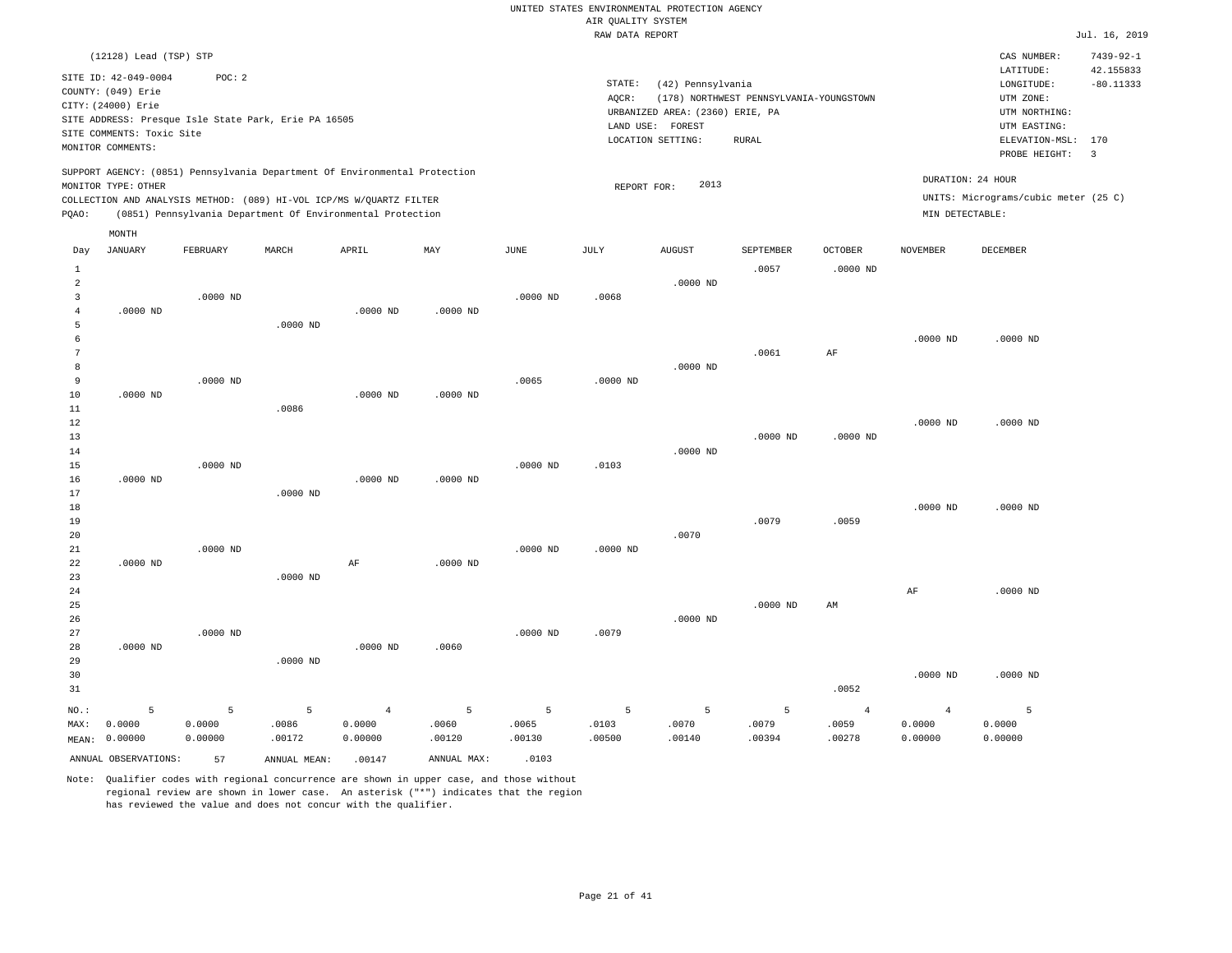|                                  |                           |            |                                                                            |            |                         |                         | RAW DATA REPORT |                                 |                                         |                |                 |                                      | Jul. 16, 2019           |
|----------------------------------|---------------------------|------------|----------------------------------------------------------------------------|------------|-------------------------|-------------------------|-----------------|---------------------------------|-----------------------------------------|----------------|-----------------|--------------------------------------|-------------------------|
|                                  | (12128) Lead (TSP) STP    |            |                                                                            |            |                         |                         |                 |                                 |                                         |                |                 | CAS NUMBER:                          | $7439 - 92 - 1$         |
|                                  | SITE ID: 42-049-0004      | POC: 2     |                                                                            |            |                         |                         |                 |                                 |                                         |                |                 | LATITUDE:                            | 42.155833               |
|                                  | COUNTY: (049) Erie        |            |                                                                            |            |                         |                         | STATE:          | (42) Pennsylvania               |                                         |                |                 | LONGITUDE:                           | $-80.11333$             |
|                                  | CITY: (24000) Erie        |            |                                                                            |            |                         |                         | AOCR:           |                                 | (178) NORTHWEST PENNSYLVANIA-YOUNGSTOWN |                |                 | UTM ZONE:                            |                         |
|                                  |                           |            | SITE ADDRESS: Presque Isle State Park, Erie PA 16505                       |            |                         |                         |                 | URBANIZED AREA: (2360) ERIE, PA |                                         |                |                 | UTM NORTHING:                        |                         |
|                                  | SITE COMMENTS: Toxic Site |            |                                                                            |            |                         |                         |                 | LAND USE: FOREST                |                                         |                |                 | UTM EASTING:                         |                         |
|                                  | MONITOR COMMENTS:         |            |                                                                            |            |                         |                         |                 | LOCATION SETTING:               | <b>RURAL</b>                            |                |                 | ELEVATION-MSL: 170                   |                         |
|                                  |                           |            |                                                                            |            |                         |                         |                 |                                 |                                         |                |                 | PROBE HEIGHT:                        | $\overline{\mathbf{3}}$ |
|                                  |                           |            | SUPPORT AGENCY: (0851) Pennsylvania Department Of Environmental Protection |            |                         |                         |                 | 2014                            |                                         |                |                 | DURATION: 24 HOUR                    |                         |
|                                  | MONITOR TYPE: OTHER       |            | COLLECTION AND ANALYSIS METHOD: (089) HI-VOL ICP/MS W/QUARTZ FILTER        |            |                         |                         | REPORT FOR:     |                                 |                                         |                |                 | UNITS: Micrograms/cubic meter (25 C) |                         |
| PQAO:                            |                           |            | (0851) Pennsylvania Department Of Environmental Protection                 |            |                         |                         |                 |                                 |                                         |                | MIN DETECTABLE: |                                      |                         |
|                                  |                           |            |                                                                            |            |                         |                         |                 |                                 |                                         |                |                 |                                      |                         |
|                                  | MONTH                     |            |                                                                            |            |                         |                         |                 |                                 |                                         |                |                 |                                      |                         |
| Day                              | JANUARY                   | FEBRUARY   | MARCH                                                                      | APRIL      | MAY                     | JUNE                    | JULY            | <b>AUGUST</b>                   | SEPTEMBER                               | OCTOBER        | NOVEMBER        | DECEMBER                             |                         |
| $\mathbf{1}$                     |                           |            |                                                                            |            |                         |                         |                 |                                 |                                         |                | $.0000$ ND      | $.0000$ ND                           |                         |
| $\overline{a}$                   |                           |            |                                                                            |            |                         |                         |                 |                                 | $.0000$ ND                              | $.0000$ ND     |                 |                                      |                         |
| $\overline{3}$<br>$\overline{4}$ |                           | .0049      |                                                                            |            |                         | $.0000$ ND              | $.0000$ ND      | $\rm AF$                        |                                         |                |                 |                                      |                         |
| $\overline{5}$                   | $.0000$ ND                |            |                                                                            | $.0000$ ND | $.0000$ ND              |                         |                 |                                 |                                         |                |                 |                                      |                         |
| 6                                |                           |            | $.0000$ ND                                                                 |            |                         |                         |                 |                                 |                                         |                |                 |                                      |                         |
| $7\phantom{.0}$                  |                           |            |                                                                            |            |                         |                         |                 |                                 |                                         |                | $.0000$ ND      | $.0000$ ND                           |                         |
| 8                                |                           |            |                                                                            |            |                         |                         |                 |                                 | $.0000$ ND                              | .0082          |                 |                                      |                         |
| 9                                |                           |            |                                                                            |            |                         |                         |                 | .0080                           |                                         |                |                 |                                      |                         |
| 10                               |                           | $.0000$ ND |                                                                            |            |                         | AF                      | .0059           |                                 |                                         |                |                 |                                      |                         |
| 11                               | $.0000$ ND                |            |                                                                            | $.0000$ ND | .0055                   |                         |                 |                                 |                                         |                |                 |                                      |                         |
| 12                               |                           |            | $.0000$ ND                                                                 |            |                         |                         |                 |                                 |                                         |                |                 |                                      |                         |
| 13                               |                           |            |                                                                            |            |                         |                         |                 |                                 |                                         |                | $.0000$ ND      | $.0000$ ND                           |                         |
| 14<br>15                         |                           |            |                                                                            |            |                         |                         |                 |                                 | $.0000$ ND                              | $.0000$ ND     |                 |                                      |                         |
| 16                               |                           | $.0000$ ND |                                                                            |            |                         | $.0000$ ND              | $.0000$ ND      | $\rm AF$                        |                                         |                |                 |                                      |                         |
| $17$                             | $.0000$ ND                |            |                                                                            | .0000 ND   | $.0000$ ND              |                         |                 |                                 |                                         |                |                 |                                      |                         |
| $1\,8$                           |                           |            | $.0000$ ND                                                                 |            |                         |                         |                 |                                 |                                         |                |                 |                                      |                         |
| 19                               |                           |            |                                                                            |            |                         |                         |                 |                                 |                                         |                | $.0000$ ND      | $.0000$ ND                           |                         |
| 20                               |                           |            |                                                                            |            |                         |                         |                 |                                 | $.0000$ ND                              | $.0000$ ND     |                 |                                      |                         |
| 21                               |                           |            |                                                                            |            |                         |                         |                 | $.0000$ ND                      |                                         |                |                 |                                      |                         |
| 22                               |                           | $.0000$ ND |                                                                            |            |                         | $.0000$ ND              | .0051           |                                 |                                         |                |                 |                                      |                         |
| 23                               | $.0000$ ND                |            |                                                                            | $.0000$ ND | .0053                   |                         |                 |                                 |                                         |                |                 |                                      |                         |
| 24                               |                           |            | $.0000$ ND                                                                 |            |                         |                         |                 |                                 |                                         |                |                 |                                      |                         |
| 25                               |                           |            |                                                                            |            |                         |                         |                 |                                 |                                         |                | $.0000$ ND      | $.0000$ ND                           |                         |
| 26<br>27                         |                           |            |                                                                            |            |                         |                         |                 | $.0000$ ND                      | .01675                                  | AF             |                 |                                      |                         |
| 28                               |                           | .01275     |                                                                            |            |                         | AF                      | AF              |                                 |                                         |                |                 |                                      |                         |
| 29                               | $.0000$ ND                |            |                                                                            | $.0000$ ND | AF                      |                         |                 |                                 |                                         |                |                 |                                      |                         |
| 30                               |                           |            | $.0000$ ND                                                                 |            |                         |                         |                 |                                 |                                         |                |                 |                                      |                         |
| 31                               |                           |            |                                                                            |            |                         |                         |                 |                                 |                                         |                |                 | AF                                   |                         |
|                                  | 5                         | 5          | 5                                                                          | 5          |                         | $\overline{\mathbf{3}}$ | $\overline{4}$  | $\overline{3}$                  | 5                                       | $\overline{4}$ | 5               | 5                                    |                         |
| NO.:<br>MAX:                     | 0.0000                    | .0127      | 0.0000                                                                     | 0.0000     | $\overline{4}$<br>.0055 | 0.0000                  | .0059           | .0080                           | .0167                                   | .0082          | 0.0000          | 0.0000                               |                         |
| MEAN:                            | 0.00000                   | .00352     | 0.00000                                                                    | 0.00000    | .00270                  | 0.00000                 | .00275          | .00267                          | .00334                                  | .00205         | 0.00000         | 0.00000                              |                         |
|                                  |                           |            |                                                                            |            |                         |                         |                 |                                 |                                         |                |                 |                                      |                         |
|                                  | ANNUAL OBSERVATIONS:      | 53         | ANNUAL MEAN:                                                               | .00136     | ANNUAL MAX:             | .0167                   |                 |                                 |                                         |                |                 |                                      |                         |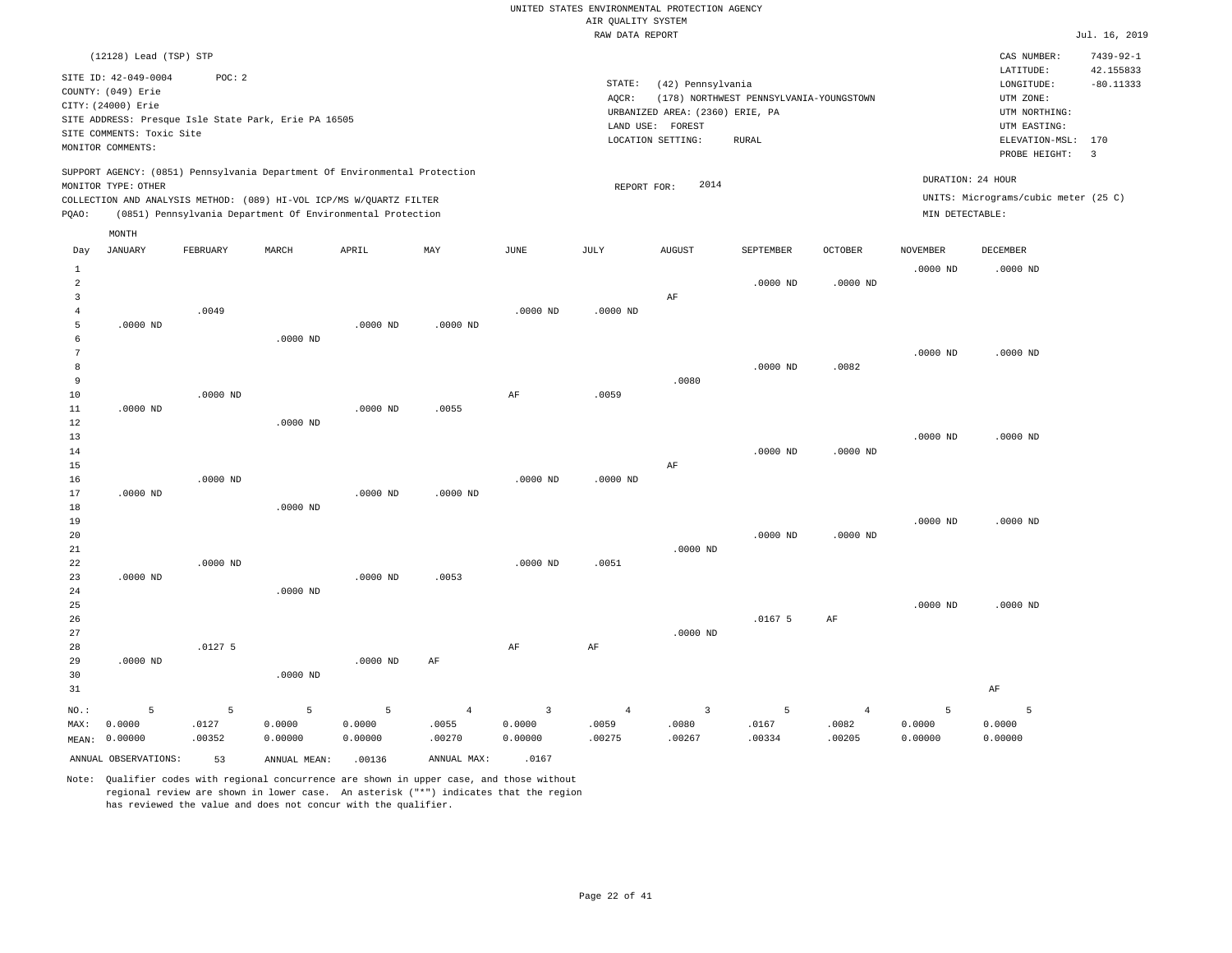#### RAW DATA REPORT JUL. 16, 2019 UNITED STATES ENVIRONMENTAL PROTECTION AGENCY AIR QUALITY SYSTEM

|                | (12128) Lead (TSP) STP    |                                                      |              |                                                                            |             |               |                |                                 |                                         |            |                 | CAS NUMBER:                          | $7439 - 92 - 1$         |
|----------------|---------------------------|------------------------------------------------------|--------------|----------------------------------------------------------------------------|-------------|---------------|----------------|---------------------------------|-----------------------------------------|------------|-----------------|--------------------------------------|-------------------------|
|                |                           |                                                      |              |                                                                            |             |               |                |                                 |                                         |            |                 | LATITUDE:                            | 42.155833               |
|                | SITE ID: 42-049-0004      | POC: 2                                               |              |                                                                            |             |               | STATE:         | (42) Pennsylvania               |                                         |            |                 | LONGITUDE:                           | $-80.11333$             |
|                | COUNTY: (049) Erie        |                                                      |              |                                                                            |             |               | AQCR:          |                                 | (178) NORTHWEST PENNSYLVANIA-YOUNGSTOWN |            |                 | UTM ZONE:                            |                         |
|                | CITY: (24000) Erie        |                                                      |              |                                                                            |             |               |                | URBANIZED AREA: (2360) ERIE, PA |                                         |            |                 | UTM NORTHING:                        |                         |
|                |                           | SITE ADDRESS: Presque Isle State Park, Erie PA 16505 |              |                                                                            |             |               | LAND USE:      | FOREST                          |                                         |            |                 | UTM EASTING:                         |                         |
|                | SITE COMMENTS: Toxic Site |                                                      |              |                                                                            |             |               |                | LOCATION SETTING:               | <b>RURAL</b>                            |            |                 | ELEVATION-MSL:                       | 170                     |
|                | MONITOR COMMENTS:         |                                                      |              |                                                                            |             |               |                |                                 |                                         |            |                 | PROBE HEIGHT:                        | $\overline{\mathbf{3}}$ |
|                | MONITOR TYPE: OTHER       |                                                      |              | SUPPORT AGENCY: (0851) Pennsylvania Department Of Environmental Protection |             |               | REPORT FOR:    | 2015                            |                                         |            |                 | DURATION: 24 HOUR                    |                         |
|                |                           |                                                      |              | COLLECTION AND ANALYSIS METHOD: (089) HI-VOL ICP/MS W/QUARTZ FILTER        |             |               |                |                                 |                                         |            |                 | UNITS: Micrograms/cubic meter (25 C) |                         |
| PQAO:          |                           |                                                      |              | (0851) Pennsylvania Department Of Environmental Protection                 |             |               |                |                                 |                                         |            | MIN DETECTABLE: |                                      |                         |
|                | MONTH                     |                                                      |              |                                                                            |             |               |                |                                 |                                         |            |                 |                                      |                         |
| Day            | <b>JANUARY</b>            | FEBRUARY                                             | MARCH        | APRIL                                                                      | MAY         | $_{\rm JUNE}$ | JULY           | <b>AUGUST</b>                   | SEPTEMBER                               | OCTOBER    | NOVEMBER        | DECEMBER                             |                         |
| $\mathbf{1}$   |                           |                                                      | $.0000$ ND   |                                                                            |             |               |                |                                 |                                         |            |                 |                                      |                         |
| $\overline{a}$ |                           |                                                      |              |                                                                            |             |               |                |                                 |                                         |            | .0070           | $.0000$ ND                           |                         |
| 3              |                           |                                                      |              |                                                                            |             |               |                |                                 | $.0000$ ND                              | $.0000$ ND |                 |                                      |                         |
| $\overline{4}$ |                           |                                                      |              |                                                                            |             |               |                | $.0000$ ND                      |                                         |            |                 |                                      |                         |
| 5              |                           | $.0000$ ND                                           |              |                                                                            |             | $.0000$ ND    | .0092          |                                 |                                         |            |                 |                                      |                         |
| 6              | $\rm AF$                  |                                                      |              | .0000 ND                                                                   | $.0000$ ND  |               |                |                                 |                                         |            |                 |                                      |                         |
| 7              |                           |                                                      | $.0000$ ND   |                                                                            |             |               |                |                                 |                                         |            |                 |                                      |                         |
| 8              |                           |                                                      |              |                                                                            |             |               |                |                                 |                                         |            | $.0000$ ND      | .0062                                |                         |
| 9              |                           |                                                      |              |                                                                            |             |               |                |                                 | $.0000$ ND                              | $.0000$ ND |                 |                                      |                         |
| $10$           |                           |                                                      |              |                                                                            |             |               |                | .0056                           |                                         |            |                 |                                      |                         |
| 11             |                           | $.0000$ ND                                           |              |                                                                            |             | $.0000$ ND    | $.0000$ ND     |                                 |                                         |            |                 |                                      |                         |
| 12             | $\rm AF$                  |                                                      |              | .0000 ND                                                                   | $.0000$ ND  |               |                |                                 |                                         |            |                 |                                      |                         |
| 13             |                           |                                                      | .0057        |                                                                            |             |               |                |                                 |                                         |            |                 |                                      |                         |
| 14             |                           |                                                      |              |                                                                            |             |               |                |                                 |                                         |            | $.0000$ ND      | $.0000$ ND                           |                         |
| 15             |                           |                                                      |              |                                                                            |             |               |                |                                 | $.0000$ ND                              | $.0000$ ND |                 |                                      |                         |
| 16             |                           |                                                      |              |                                                                            |             |               |                | .0093                           |                                         |            |                 |                                      |                         |
| 17             |                           | $.0000$ ND                                           |              |                                                                            |             | .0060         | $.0000$ ND     |                                 |                                         |            |                 |                                      |                         |
| 18             | $.0000$ ND                |                                                      |              | .0000 ND                                                                   | .0000 ND    |               |                |                                 |                                         |            |                 |                                      |                         |
| 19             |                           |                                                      | $.0000$ ND   |                                                                            |             |               |                |                                 |                                         |            |                 |                                      |                         |
| 20<br>21       |                           |                                                      |              |                                                                            |             |               |                |                                 | AF                                      | $.0000$ ND | $.0000$ ND      | AF                                   |                         |
| 22             |                           |                                                      |              |                                                                            |             |               |                | $.0000$ ND                      |                                         |            |                 |                                      |                         |
| 23             |                           | $.0000$ ND                                           |              |                                                                            |             | $.0000$ ND    | AF             |                                 |                                         |            |                 |                                      |                         |
| 24             | $.0000$ ND                |                                                      |              | .0000 ND                                                                   | .0052       |               |                |                                 |                                         |            |                 |                                      |                         |
| 25             |                           |                                                      | $.0000$ ND   |                                                                            |             |               |                |                                 |                                         |            |                 |                                      |                         |
| 26             |                           |                                                      |              |                                                                            |             |               |                |                                 |                                         |            | AF              | AM                                   |                         |
| 27             |                           |                                                      |              |                                                                            |             |               |                |                                 | .0062                                   | $.0000$ ND |                 |                                      |                         |
| 28             |                           |                                                      |              |                                                                            |             |               |                | $.0000$ ND                      |                                         |            |                 |                                      |                         |
| 29             |                           |                                                      |              |                                                                            |             | .0000 ND      | $.0206$ 5      |                                 |                                         |            |                 |                                      |                         |
| 30             | $.0000$ ND                |                                                      |              | $.0000$ ND                                                                 | .0000 ND    |               |                |                                 |                                         |            |                 |                                      |                         |
| 31             |                           |                                                      | AF           |                                                                            |             |               |                |                                 |                                         |            |                 |                                      |                         |
| NO.:           | 3                         | $\overline{4}$                                       | 5            | 5                                                                          | 5           | 5             | $\overline{4}$ | 5                               | $\overline{4}$                          | 5          | $\overline{4}$  | $\overline{3}$                       |                         |
| MAX:           | 0.0000                    | 0.0000                                               | .0057        | 0.0000                                                                     | .0052       | .0060         | .0206          | .0093                           | .0062                                   | 0.0000     | .0070           | .0062                                |                         |
| MEAN:          | 0.00000                   | 0.00000                                              | .00114       | 0.00000                                                                    | .00104      | .00120        | .00745         | .00298                          | .00155                                  | 0.00000    | .00175          | .00207                               |                         |
|                | ANNUAL OBSERVATIONS:      |                                                      |              | .00156                                                                     | ANNUAL MAX: | .0206         |                |                                 |                                         |            |                 |                                      |                         |
|                |                           | 52                                                   | ANNUAL MEAN: |                                                                            |             |               |                |                                 |                                         |            |                 |                                      |                         |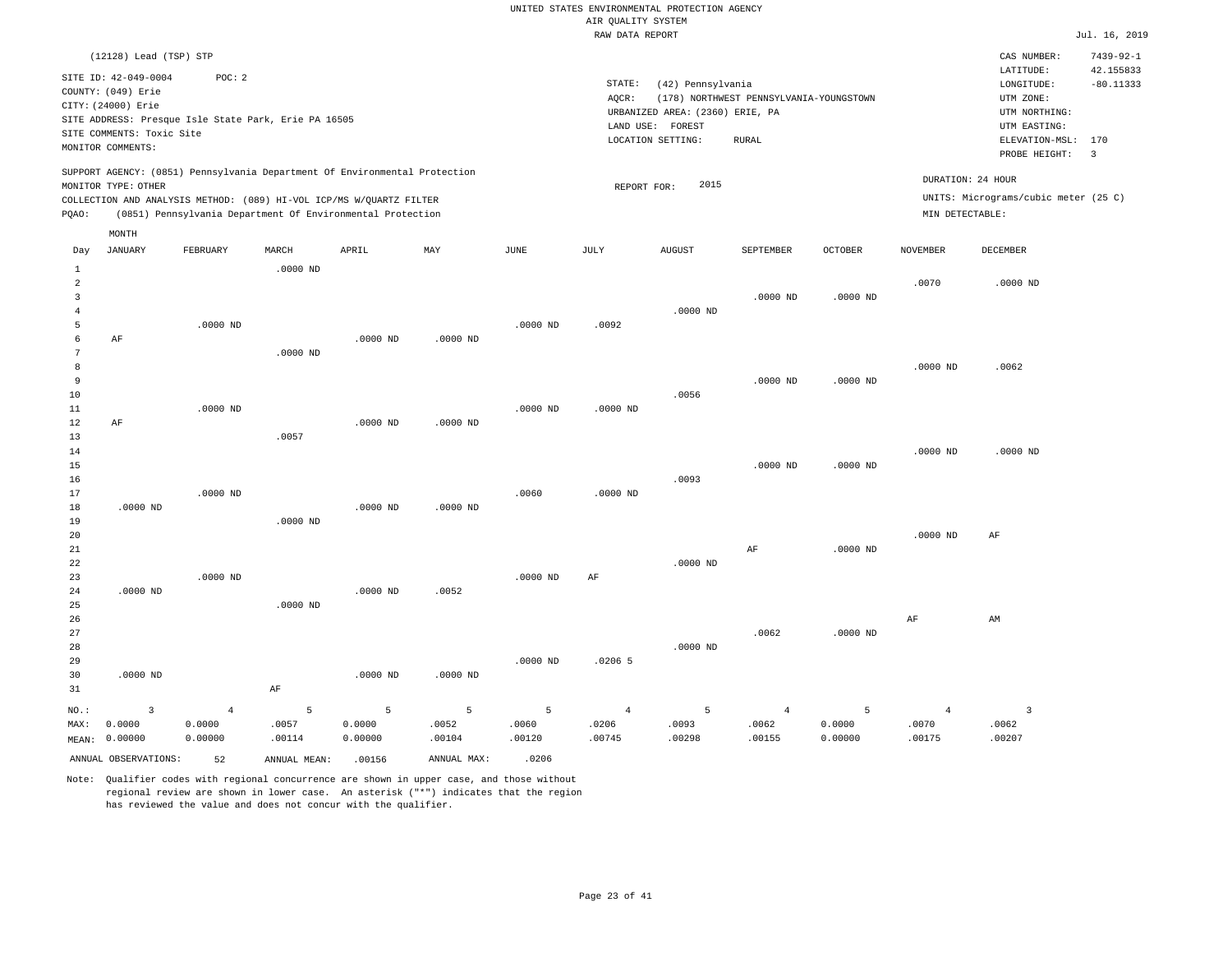|                |                           |                                                                            |                |            |                |                            | RAW DATA REPORT |                                 |                                         |                |                 |                                      | Jul. 16, 2019           |
|----------------|---------------------------|----------------------------------------------------------------------------|----------------|------------|----------------|----------------------------|-----------------|---------------------------------|-----------------------------------------|----------------|-----------------|--------------------------------------|-------------------------|
|                |                           | (12128) Lead (TSP) STP                                                     |                |            |                |                            |                 |                                 |                                         |                |                 | CAS NUMBER:                          | $7439 - 92 - 1$         |
|                |                           |                                                                            |                |            |                |                            |                 |                                 |                                         |                |                 | LATITUDE:                            | 42.155833               |
|                | SITE ID: 42-049-0004      | POC: 2                                                                     |                |            |                |                            | STATE:          | (42) Pennsylvania               |                                         |                |                 | LONGITUDE:                           | $-80.11333$             |
|                | COUNTY: (049) Erie        |                                                                            |                |            |                |                            | AQCR:           |                                 | (178) NORTHWEST PENNSYLVANIA-YOUNGSTOWN |                |                 | UTM ZONE:                            |                         |
|                | CITY: (24000) Erie        |                                                                            |                |            |                |                            |                 | URBANIZED AREA: (2360) ERIE, PA |                                         |                |                 | UTM NORTHING:                        |                         |
|                |                           | SITE ADDRESS: Presque Isle State Park, Erie PA 16505                       |                |            |                |                            |                 | LAND USE: FOREST                |                                         |                |                 | UTM EASTING:                         |                         |
|                | SITE COMMENTS: Toxic Site |                                                                            |                |            |                |                            |                 | LOCATION SETTING:               | RURAL                                   |                |                 | ELEVATION-MSL:                       | 170                     |
|                | MONITOR COMMENTS:         |                                                                            |                |            |                |                            |                 |                                 |                                         |                |                 | PROBE HEIGHT:                        | $\overline{\mathbf{3}}$ |
|                |                           | SUPPORT AGENCY: (0851) Pennsylvania Department Of Environmental Protection |                |            |                |                            |                 |                                 |                                         |                |                 |                                      |                         |
|                | MONITOR TYPE: OTHER       |                                                                            |                |            |                |                            | REPORT FOR:     | 2016                            |                                         |                |                 | DURATION: 24 HOUR                    |                         |
|                |                           | COLLECTION AND ANALYSIS METHOD: (089) HI-VOL ICP/MS W/QUARTZ FILTER        |                |            |                |                            |                 |                                 |                                         |                |                 | UNITS: Micrograms/cubic meter (25 C) |                         |
| PQAO:          |                           | (0851) Pennsylvania Department Of Environmental Protection                 |                |            |                |                            |                 |                                 |                                         |                | MIN DETECTABLE: |                                      |                         |
|                | MONTH                     |                                                                            |                |            |                |                            |                 |                                 |                                         |                |                 |                                      |                         |
| Day            | JANUARY                   | FEBRUARY                                                                   | MARCH          | APRIL      | MAY            | JUNE                       | JULY            | AUGUST                          | SEPTEMBER                               | <b>OCTOBER</b> | <b>NOVEMBER</b> | DECEMBER                             |                         |
| 1              | $\rm AF$                  |                                                                            | AM             |            |                |                            |                 |                                 |                                         |                |                 |                                      |                         |
| 2              |                           |                                                                            |                |            |                |                            |                 |                                 |                                         |                | .0000 ND        | $.0000$ ND                           |                         |
| $\overline{3}$ |                           |                                                                            |                |            |                |                            |                 |                                 | $.0000$ ND                              | AF             |                 |                                      |                         |
| $\bf{4}$       |                           |                                                                            |                |            |                |                            |                 | .0053                           |                                         |                |                 |                                      |                         |
| 5              |                           |                                                                            |                |            |                | $\mathbb{F} \, \mathbb{I}$ | $.0000$ ND      |                                 |                                         |                |                 |                                      |                         |
| 6              |                           | AM                                                                         |                | $.0000$ ND | $.0000$ ND     |                            |                 |                                 |                                         |                |                 |                                      |                         |
| 7              | AF                        |                                                                            | AM             |            |                |                            |                 |                                 |                                         |                |                 |                                      |                         |
| 8              |                           |                                                                            |                |            |                |                            |                 |                                 |                                         |                | AV              | ${\rm F\,I}$                         |                         |
| 9              |                           |                                                                            |                |            |                |                            |                 |                                 | ${\rm FT}$                              | $.0000$ ND     |                 |                                      |                         |
| 10             |                           |                                                                            |                |            |                | $.0000$ ND                 |                 | $_{\rm AG}$                     |                                         |                |                 |                                      |                         |
| 11<br>12       |                           | $.0000$ ND                                                                 |                | .0000 ND   | $.0000$ ND     |                            | $.0000$ ND      |                                 |                                         |                |                 |                                      |                         |
| 13             | AF                        |                                                                            | $.0000$ ND     |            |                |                            |                 |                                 |                                         |                |                 |                                      |                         |
| 14             |                           |                                                                            |                |            |                |                            |                 |                                 |                                         |                | AM              | $.0000$ ND                           |                         |
| 15             |                           |                                                                            |                |            |                |                            |                 |                                 | $.0000$ ND                              | $.0000$ ND     |                 |                                      |                         |
| 16             |                           |                                                                            |                |            |                |                            |                 | $\rm{AG}$                       |                                         |                |                 |                                      |                         |
| 17             |                           |                                                                            |                |            |                | .0061                      | $.0000$ ND      |                                 |                                         |                |                 |                                      |                         |
| 18             |                           | $.0000$ ND                                                                 |                | .0000 ND   | $.0000$ ND     |                            |                 |                                 |                                         |                |                 |                                      |                         |
| 19             | AF                        |                                                                            | $.0000$ ND     |            |                |                            |                 |                                 |                                         |                |                 |                                      |                         |
| 20             |                           |                                                                            |                |            |                |                            |                 |                                 |                                         |                | $.0000$ ND      | $.0000$ ND                           |                         |
| $2\sqrt{1}$    |                           |                                                                            |                |            |                |                            |                 |                                 | $.0000$ ND                              | $.0000$ ND     |                 |                                      |                         |
| 22             |                           |                                                                            |                |            |                |                            |                 | $.0000$ ND                      |                                         |                |                 |                                      |                         |
| 23             |                           |                                                                            |                |            |                | $.0000$ ND                 | $.0000$ ND      |                                 |                                         |                |                 |                                      |                         |
| 24             |                           | AM                                                                         |                | .0000 ND   | $.0000$ ND     |                            |                 |                                 |                                         |                |                 |                                      |                         |
| 25             | AF                        |                                                                            | $.0000$ ND     |            |                |                            |                 |                                 |                                         |                |                 |                                      |                         |
| 26             |                           |                                                                            |                |            |                |                            |                 |                                 |                                         |                | $.0000$ ND      | $.0000$ ND                           |                         |
| 27             |                           |                                                                            |                |            |                |                            |                 |                                 | $.0000$ ND                              | $.0000$ ND     |                 |                                      |                         |
| 28             |                           |                                                                            |                |            |                |                            |                 | $.0000$ ND                      |                                         |                |                 |                                      |                         |
| 29             |                           |                                                                            |                |            |                | $.0000$ ND                 | .0070           |                                 |                                         |                |                 |                                      |                         |
| 30             |                           |                                                                            |                | $.0000$ ND | AM             |                            |                 |                                 |                                         | AM             |                 |                                      |                         |
| 31             | AF                        |                                                                            | $.0000$ ND     |            |                |                            |                 |                                 |                                         |                |                 |                                      |                         |
| NO.:           |                           | $\mathsf{O}\xspace$<br>2                                                   | $\overline{4}$ | 5          | $\overline{4}$ | $\overline{4}$             | 5               | $\overline{\mathbf{3}}$         | $\overline{4}$                          | $\overline{4}$ | $\overline{3}$  | $\overline{4}$                       |                         |
| MAX:           |                           | 0.0000                                                                     | 0.0000         | 0.0000     | 0.0000         | .0061                      | .0070           | .0053                           | 0.0000                                  | 0.0000         | 0.0000          | 0.0000                               |                         |
| MEAN:          |                           | 0.00000                                                                    | 0.00000        | 0.00000    | 0.00000        | .00153                     | .00140          | .00177                          | 0.00000                                 | 0.00000        | 0.00000         | 0.00000                              |                         |
|                | ANNUAL OBSERVATIONS:      | 42                                                                         | ANNUAL MEAN:   | .00044     | ANNUAL MAX:    | .0070                      |                 |                                 |                                         |                |                 |                                      |                         |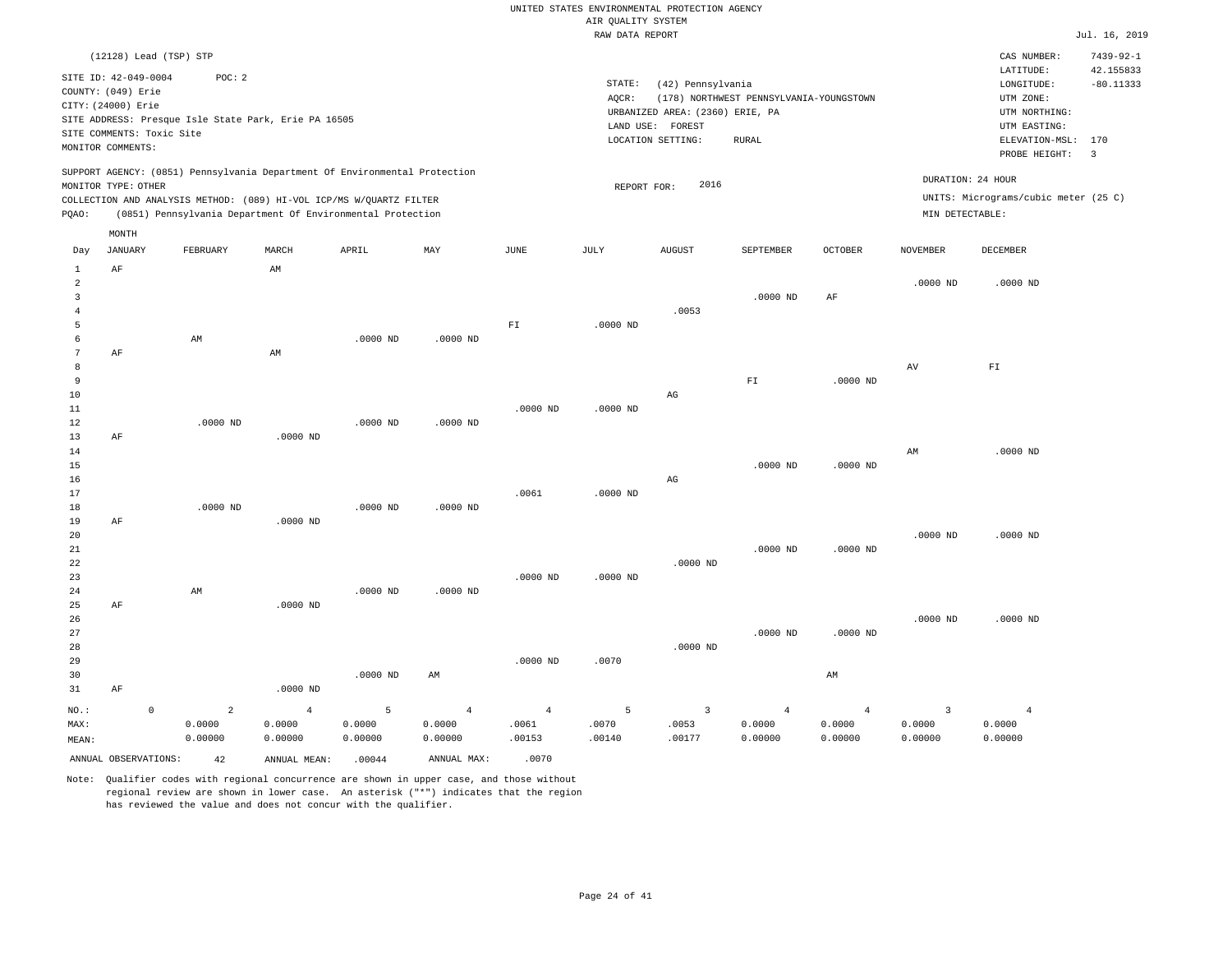#### RAW DATA REPORT JUL. 16, 2019 UNITED STATES ENVIRONMENTAL PROTECTION AGENCY AIR QUALITY SYSTEM

|                                                                             | (12128) Lead (TSP) STP<br>SITE ID: 42-049-0004<br>COUNTY: (049) Erie<br>CITY: (24000) Erie<br>SITE COMMENTS: Toxic Site<br>MONITOR COMMENTS: | POC: 2<br>SITE ADDRESS: Presque Isle State Park, Erie PA 16505 |                                     |                                                                                                                                                                                                                 |                      |                                   | STATE:<br>AQCR:     | (42) Pennsylvania<br>URBANIZED AREA: (2360) ERIE, PA<br>LAND USE: FOREST<br>LOCATION SETTING: | (178) NORTHWEST PENNSYLVANIA-YOUNGSTOWN<br><b>RURAL</b> |                |                     | CAS NUMBER:<br>LATITUDE:<br>LONGITUDE:<br>UTM ZONE:<br>UTM NORTHING:<br>UTM EASTING:<br>ELEVATION-MSL: 170 | $7439 - 92 - 1$<br>42.155833<br>$-80.11333$<br>$\overline{3}$ |
|-----------------------------------------------------------------------------|----------------------------------------------------------------------------------------------------------------------------------------------|----------------------------------------------------------------|-------------------------------------|-----------------------------------------------------------------------------------------------------------------------------------------------------------------------------------------------------------------|----------------------|-----------------------------------|---------------------|-----------------------------------------------------------------------------------------------|---------------------------------------------------------|----------------|---------------------|------------------------------------------------------------------------------------------------------------|---------------------------------------------------------------|
| PQAO:                                                                       | MONITOR TYPE: OTHER                                                                                                                          |                                                                |                                     | SUPPORT AGENCY: (0851) Pennsylvania Department Of Environmental Protection<br>COLLECTION AND ANALYSIS METHOD: (089) HI-VOL ICP/MS W/QUARTZ FILTER<br>(0851) Pennsylvania Department Of Environmental Protection |                      |                                   |                     | 2017<br>REPORT FOR:                                                                           |                                                         |                | MIN DETECTABLE:     | PROBE HEIGHT:<br>DURATION: 24 HOUR<br>UNITS: Micrograms/cubic meter (25 C)                                 |                                                               |
|                                                                             | MONTH                                                                                                                                        |                                                                |                                     |                                                                                                                                                                                                                 |                      |                                   |                     |                                                                                               |                                                         |                |                     |                                                                                                            |                                                               |
| Day                                                                         | JANUARY                                                                                                                                      | FEBRUARY                                                       | MARCH                               | APRIL                                                                                                                                                                                                           | MAY                  | JUNE                              | JULY                | <b>AUGUST</b>                                                                                 | SEPTEMBER                                               | <b>OCTOBER</b> | <b>NOVEMBER</b>     | DECEMBER                                                                                                   |                                                               |
| $\mathbf{1}$<br>$\overline{a}$<br>$\overline{\mathbf{3}}$<br>$\overline{4}$ | AF                                                                                                                                           |                                                                | $.0000$ ND                          | $.0000$ ND                                                                                                                                                                                                      | $.0000$ ND           |                                   |                     |                                                                                               |                                                         |                |                     |                                                                                                            |                                                               |
| 5                                                                           |                                                                                                                                              |                                                                |                                     |                                                                                                                                                                                                                 |                      |                                   |                     |                                                                                               |                                                         |                |                     |                                                                                                            |                                                               |
| 6<br>$7\phantom{.0}$<br>8<br>9<br>10                                        | AF                                                                                                                                           | $.0000$ ND                                                     | $.0000$ ND                          | ${\rm F\,I}$                                                                                                                                                                                                    | $.0000$ ND           | $.0000$ ND                        |                     |                                                                                               |                                                         |                |                     |                                                                                                            |                                                               |
| $11\,$<br>12<br>13<br>14<br>15                                              | $.0000$ ND                                                                                                                                   | $.0000$ ND                                                     | $\mathbb{F} \mathbbm{I}$            | $.0000$ ND                                                                                                                                                                                                      | .0016                | .0013                             |                     |                                                                                               |                                                         |                |                     |                                                                                                            |                                                               |
| 16<br>17<br>18<br>19<br>20                                                  | AF                                                                                                                                           | $\mathbb{TS}$                                                  | AF                                  | AF                                                                                                                                                                                                              | $.0000$ ND           | .0011                             |                     |                                                                                               |                                                         |                |                     |                                                                                                            |                                                               |
| 21<br>22<br>23<br>24<br>25<br>26<br>27                                      | $.0000$ ND                                                                                                                                   | AF                                                             | $\rm AF$                            | ${\rm FT}$                                                                                                                                                                                                      | $.0000$ ND           | .0011                             |                     |                                                                                               |                                                         |                |                     |                                                                                                            |                                                               |
| 28<br>29<br>30<br>31                                                        | AM                                                                                                                                           |                                                                |                                     |                                                                                                                                                                                                                 | .0009                | AM                                |                     |                                                                                               |                                                         |                |                     |                                                                                                            |                                                               |
| NO.:<br>MAX:                                                                | $\overline{a}$<br>0.0000<br>MEAN: 0.00000                                                                                                    | $\overline{a}$<br>0.0000<br>0.00000                            | $\overline{a}$<br>0.0000<br>0.00000 | $\overline{a}$<br>0.0000<br>0.00000                                                                                                                                                                             | 6<br>.0016<br>.00042 | $\overline{4}$<br>.0013<br>.00088 | $\mathsf{O}\xspace$ | $\mathbb O$                                                                                   | $\mathsf 0$                                             | $\mathbb O$    | $\mathsf{O}\xspace$ | $\mathbb O$                                                                                                |                                                               |
|                                                                             | ANNUAL OBSERVATIONS:                                                                                                                         | 18                                                             | ANNUAL MEAN:                        | .00033                                                                                                                                                                                                          | ANNUAL MAX:          | .0016                             |                     |                                                                                               |                                                         |                |                     |                                                                                                            |                                                               |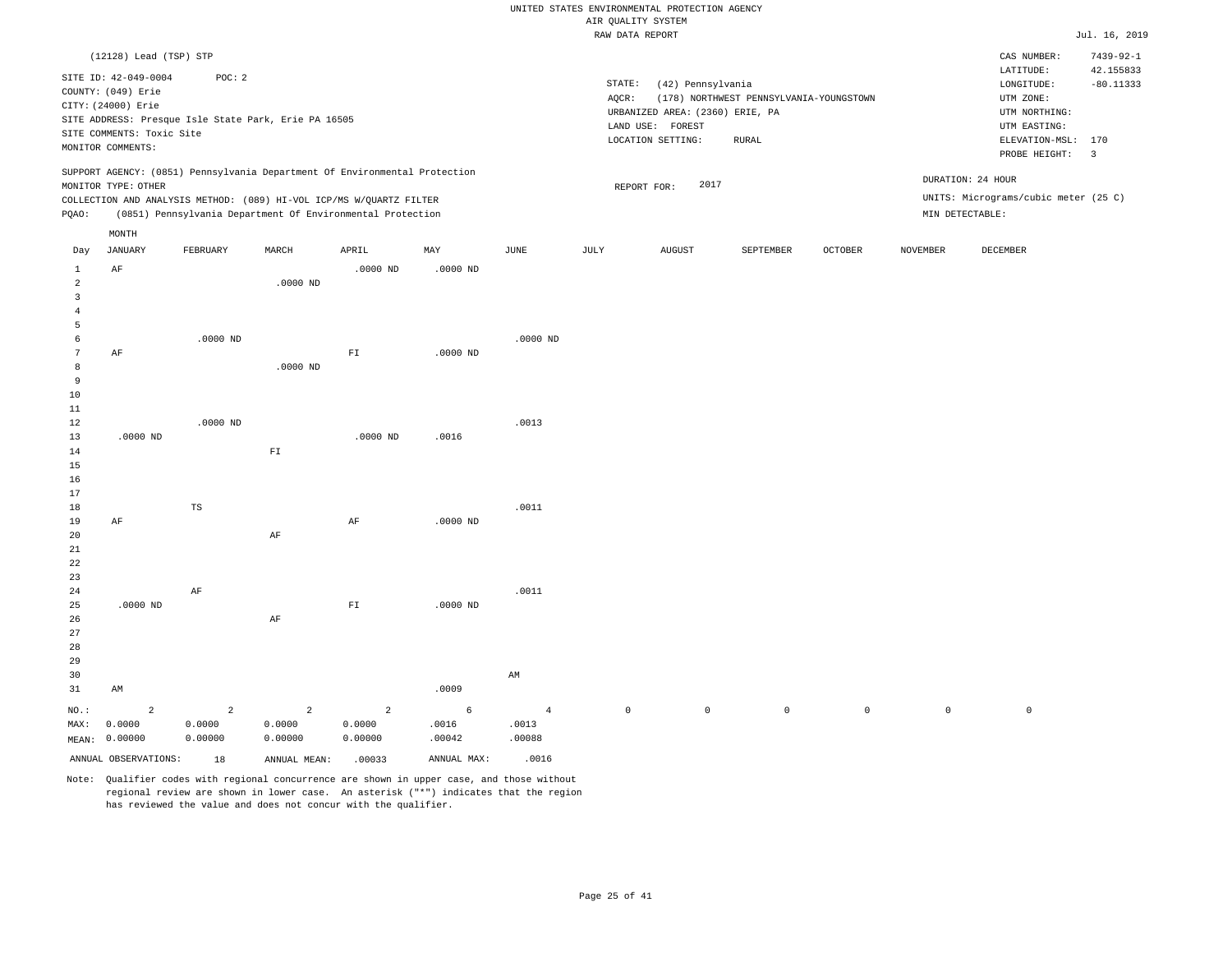|                |                             |          |                                                                            |                |                   |                       | RAW DATA REPORT   |                                 |                                         |                |                 |                                      | Jul. 16, 2019   |
|----------------|-----------------------------|----------|----------------------------------------------------------------------------|----------------|-------------------|-----------------------|-------------------|---------------------------------|-----------------------------------------|----------------|-----------------|--------------------------------------|-----------------|
|                | (12132) Manganese (TSP) STP |          |                                                                            |                |                   |                       |                   |                                 |                                         |                |                 | CAS NUMBER:                          | $7439 - 96 - 5$ |
|                | SITE ID: 42-049-0004        | POC: 2   |                                                                            |                |                   |                       |                   |                                 |                                         |                |                 | LATITUDE:                            | 42.155833       |
|                | COUNTY: (049) Erie          |          |                                                                            |                |                   |                       | STATE:            | (42) Pennsylvania               |                                         |                |                 | LONGITUDE:                           | $-80.11333$     |
|                | CITY: (24000) Erie          |          |                                                                            |                |                   |                       | AQCR:             |                                 | (178) NORTHWEST PENNSYLVANIA-YOUNGSTOWN |                |                 | UTM ZONE:                            |                 |
|                |                             |          | SITE ADDRESS: Presque Isle State Park, Erie PA 16505                       |                |                   |                       |                   | URBANIZED AREA: (2360) ERIE, PA |                                         |                |                 | UTM NORTHING:                        |                 |
|                | SITE COMMENTS: Toxic Site   |          |                                                                            |                |                   |                       |                   | LAND USE: FOREST                |                                         |                |                 | UTM EASTING:                         |                 |
|                | MONITOR COMMENTS:           |          |                                                                            |                |                   |                       |                   | LOCATION SETTING:               | RURAL                                   |                |                 | ELEVATION-MSL: 170                   |                 |
|                |                             |          | SUPPORT AGENCY: (0851) Pennsylvania Department Of Environmental Protection |                |                   |                       |                   |                                 |                                         |                |                 | PROBE HEIGHT:                        | $\overline{3}$  |
|                | MONITOR TYPE: OTHER         |          |                                                                            |                |                   |                       |                   | 2013<br>REPORT FOR:             |                                         |                |                 | DURATION: 24 HOUR                    |                 |
|                |                             |          | COLLECTION AND ANALYSIS METHOD: (089) HI-VOL ICP/MS W/QUARTZ FILTER        |                |                   |                       |                   |                                 |                                         |                |                 | UNITS: Micrograms/cubic meter (25 C) |                 |
| PQAO:          |                             |          | (0851) Pennsylvania Department Of Environmental Protection                 |                |                   |                       |                   |                                 |                                         |                |                 | MIN DETECTABLE:                      |                 |
|                | MONTH                       |          |                                                                            |                |                   |                       |                   |                                 |                                         |                |                 |                                      |                 |
| Day            | <b>JANUARY</b>              | FEBRUARY | MARCH                                                                      | APRIL          | MAY               | $\operatorname{JUNE}$ | JULY              | <b>AUGUST</b>                   | SEPTEMBER                               | OCTOBER        | <b>NOVEMBER</b> | DECEMBER                             |                 |
| $\mathbf{1}$   |                             |          |                                                                            |                |                   |                       |                   |                                 | .002                                    | .006           |                 |                                      |                 |
| $\overline{a}$ |                             |          |                                                                            |                |                   |                       |                   | .007                            |                                         |                |                 |                                      |                 |
| 3              |                             | .003     |                                                                            |                |                   | .004                  | .015 <sub>5</sub> |                                 |                                         |                |                 |                                      |                 |
| $\overline{4}$ | .004                        |          |                                                                            | .010           | .013              |                       |                   |                                 |                                         |                |                 |                                      |                 |
| 5              |                             |          | .003                                                                       |                |                   |                       |                   |                                 |                                         |                |                 |                                      |                 |
| 6              |                             |          |                                                                            |                |                   |                       |                   |                                 |                                         |                | .009            | .003                                 |                 |
| $\overline{7}$ |                             |          |                                                                            |                |                   |                       |                   |                                 | .009                                    | $\rm AF$       |                 |                                      |                 |
| 8              |                             |          |                                                                            |                |                   |                       |                   | .009                            |                                         |                |                 |                                      |                 |
| 9              |                             | .006     |                                                                            |                |                   | .005                  | .007              |                                 |                                         |                |                 |                                      |                 |
| $10$           | .006                        |          |                                                                            | .002           | .010              |                       |                   |                                 |                                         |                |                 |                                      |                 |
| $1\,1$         |                             |          | .013                                                                       |                |                   |                       |                   |                                 |                                         |                |                 |                                      |                 |
| 12             |                             |          |                                                                            |                |                   |                       |                   |                                 |                                         |                | .001            | .003                                 |                 |
| 13             |                             |          |                                                                            |                |                   |                       |                   | .002                            | .002                                    | .004           |                 |                                      |                 |
| 14<br>15       |                             | .002     |                                                                            |                |                   | .006                  | .014              |                                 |                                         |                |                 |                                      |                 |
| 16             | .012                        |          |                                                                            | .006           | $.020$ 5          |                       |                   |                                 |                                         |                |                 |                                      |                 |
| 17             |                             |          | .002                                                                       |                |                   |                       |                   |                                 |                                         |                |                 |                                      |                 |
| 18             |                             |          |                                                                            |                |                   |                       |                   |                                 |                                         |                | .005            | .004                                 |                 |
| 19             |                             |          |                                                                            |                |                   |                       |                   |                                 | .009                                    | .004           |                 |                                      |                 |
| 20             |                             |          |                                                                            |                |                   |                       |                   | .014                            |                                         |                |                 |                                      |                 |
| 21             |                             | .003     |                                                                            |                |                   | .013                  | .005              |                                 |                                         |                |                 |                                      |                 |
| 22             | .004                        |          |                                                                            | $\rm AF$       | .015 <sub>5</sub> |                       |                   |                                 |                                         |                |                 |                                      |                 |
| 23             |                             |          | .002                                                                       |                |                   |                       |                   |                                 |                                         |                |                 |                                      |                 |
| 24             |                             |          |                                                                            |                |                   |                       |                   |                                 |                                         |                | $\rm{AF}$       | .002                                 |                 |
| 25             |                             |          |                                                                            |                |                   |                       |                   |                                 | .005                                    | AM             |                 |                                      |                 |
| 26             |                             |          |                                                                            |                |                   |                       |                   | .007                            |                                         |                |                 |                                      |                 |
| 27             |                             | .002     |                                                                            |                |                   | .006                  | .013              |                                 |                                         |                |                 |                                      |                 |
| $2\,8$         | .003                        |          |                                                                            | .008           | .008              |                       |                   |                                 |                                         |                |                 |                                      |                 |
| 29             |                             |          | .004                                                                       |                |                   |                       |                   |                                 |                                         |                |                 |                                      |                 |
| 30             |                             |          |                                                                            |                |                   |                       |                   |                                 |                                         |                | .005            | .001                                 |                 |
| 31             |                             |          |                                                                            |                |                   |                       |                   |                                 |                                         | .006           |                 |                                      |                 |
| NO.:           | 5                           | 5        | 5                                                                          | $\overline{4}$ | 5                 | 5                     | 5                 | 5                               | 5                                       | $\overline{4}$ | $\overline{4}$  | 5                                    |                 |
| MAX:           | .012                        | .006     | .013                                                                       | .010           | .020              | .013                  | .015              | .014                            | .009                                    | .006           | .009            | .004                                 |                 |
| MEAN:          | .0058                       | .0032    | .0048                                                                      | .0065          | .0132             | .0068                 | .0108             | .0078                           | .0054                                   | .0050          | .0050           | .0026                                |                 |
|                |                             |          |                                                                            |                |                   |                       |                   |                                 |                                         |                |                 |                                      |                 |
|                | ANNUAL OBSERVATIONS:        | 57       | ANNUAL MEAN:                                                               | .0065          | ANNUAL MAX:       | .020                  |                   |                                 |                                         |                |                 |                                      |                 |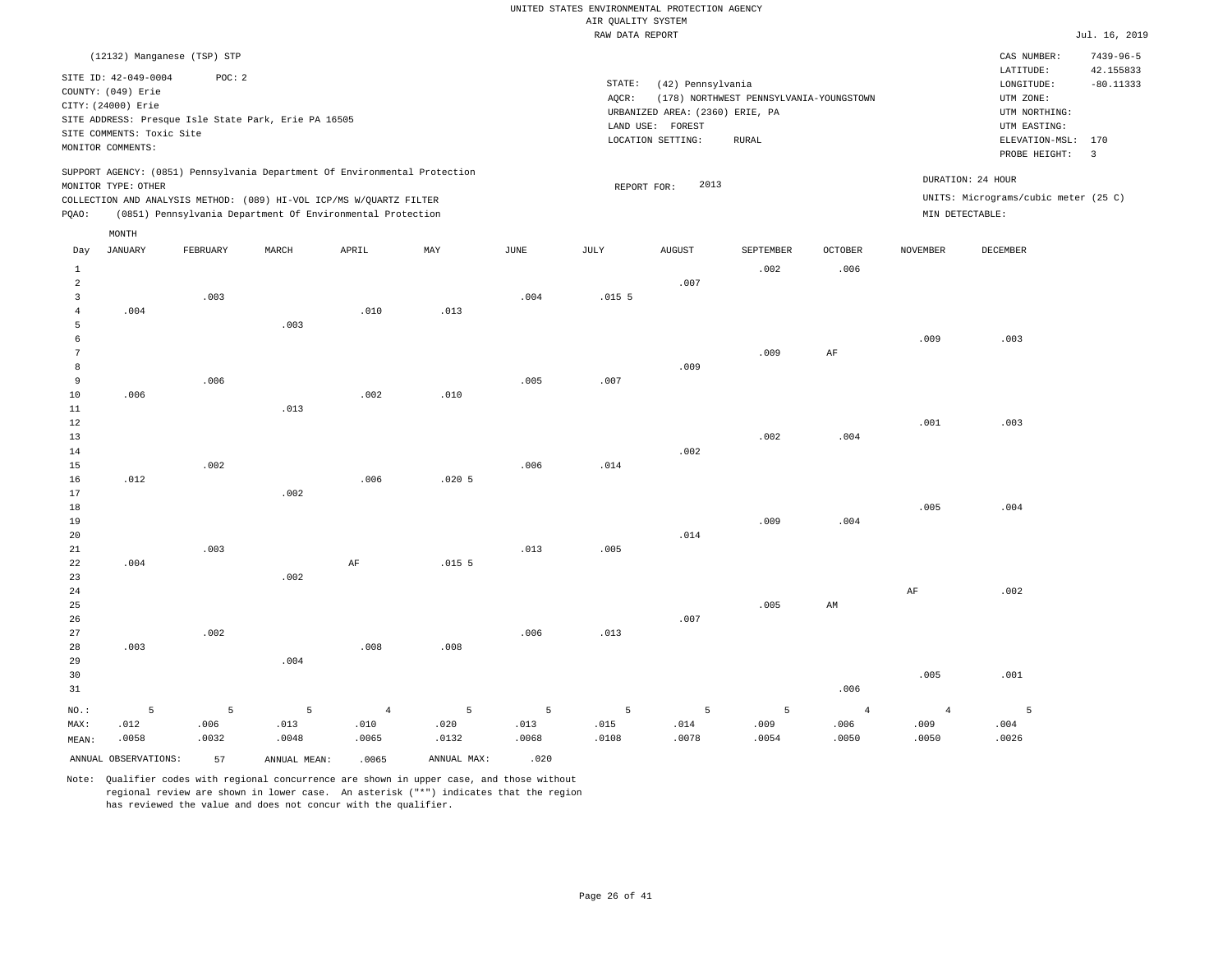|                 |                                            |          |                                                                            |       |                |                         | RAW DATA REPORT |                                 |                                         |                |          |                                      | Jul. 16, 2019           |
|-----------------|--------------------------------------------|----------|----------------------------------------------------------------------------|-------|----------------|-------------------------|-----------------|---------------------------------|-----------------------------------------|----------------|----------|--------------------------------------|-------------------------|
|                 | (12132) Manganese (TSP) STP                |          |                                                                            |       |                |                         |                 |                                 |                                         |                |          | CAS NUMBER:                          | $7439 - 96 - 5$         |
|                 |                                            |          |                                                                            |       |                |                         |                 |                                 |                                         |                |          | LATITUDE:                            | 42.155833               |
|                 | SITE ID: 42-049-0004<br>COUNTY: (049) Erie | POC: 2   |                                                                            |       |                |                         | STATE:          | (42) Pennsylvania               |                                         |                |          | LONGITUDE:                           | $-80.11333$             |
|                 |                                            |          |                                                                            |       |                |                         | AQCR:           |                                 | (178) NORTHWEST PENNSYLVANIA-YOUNGSTOWN |                |          | UTM ZONE:                            |                         |
|                 | CITY: (24000) Erie                         |          |                                                                            |       |                |                         |                 | URBANIZED AREA: (2360) ERIE, PA |                                         |                |          | UTM NORTHING:                        |                         |
|                 |                                            |          | SITE ADDRESS: Presque Isle State Park, Erie PA 16505                       |       |                |                         |                 | LAND USE: FOREST                |                                         |                |          | UTM EASTING:                         |                         |
|                 | SITE COMMENTS: Toxic Site                  |          |                                                                            |       |                |                         |                 | LOCATION SETTING:               | RURAL                                   |                |          | ELEVATION-MSL: 170                   |                         |
|                 | MONITOR COMMENTS:                          |          |                                                                            |       |                |                         |                 |                                 |                                         |                |          | PROBE HEIGHT:                        | $\overline{\mathbf{3}}$ |
|                 |                                            |          | SUPPORT AGENCY: (0851) Pennsylvania Department Of Environmental Protection |       |                |                         |                 |                                 |                                         |                |          |                                      |                         |
|                 | MONITOR TYPE: OTHER                        |          |                                                                            |       |                |                         |                 | 2014<br>REPORT FOR:             |                                         |                |          | DURATION: 24 HOUR                    |                         |
|                 |                                            |          | COLLECTION AND ANALYSIS METHOD: (089) HI-VOL ICP/MS W/QUARTZ FILTER        |       |                |                         |                 |                                 |                                         |                |          | UNITS: Micrograms/cubic meter (25 C) |                         |
| PQAO:           |                                            |          | (0851) Pennsylvania Department Of Environmental Protection                 |       |                |                         |                 |                                 |                                         |                |          | MIN DETECTABLE:                      |                         |
|                 | MONTH                                      |          |                                                                            |       |                |                         |                 |                                 |                                         |                |          |                                      |                         |
| Day             | <b>JANUARY</b>                             | FEBRUARY | MARCH                                                                      | APRIL | MAY            | JUNE                    | JULY            | <b>AUGUST</b>                   | SEPTEMBER                               | <b>OCTOBER</b> | NOVEMBER | DECEMBER                             |                         |
| $\mathbf{1}$    |                                            |          |                                                                            |       |                |                         |                 |                                 |                                         |                | .002     | .003                                 |                         |
| $\overline{a}$  |                                            |          |                                                                            |       |                |                         |                 |                                 | .004                                    | .005           |          |                                      |                         |
| $\overline{3}$  |                                            |          |                                                                            |       |                |                         |                 | $\rm AF$                        |                                         |                |          |                                      |                         |
| $\overline{4}$  |                                            | .011     |                                                                            |       |                | .007                    | .004            |                                 |                                         |                |          |                                      |                         |
| 5               | .006                                       |          |                                                                            | .002  | .005           |                         |                 |                                 |                                         |                |          |                                      |                         |
| 6               |                                            |          | .004                                                                       |       |                |                         |                 |                                 |                                         |                |          |                                      |                         |
| $7\phantom{.0}$ |                                            |          |                                                                            |       |                |                         |                 |                                 |                                         |                | .003     | .004                                 |                         |
| 8               |                                            |          |                                                                            |       |                |                         |                 |                                 | .006                                    | .014           |          |                                      |                         |
| $\overline{9}$  |                                            |          |                                                                            |       |                |                         |                 | .008                            |                                         |                |          |                                      |                         |
| 10              |                                            | .003     |                                                                            |       |                | AF                      | .007            |                                 |                                         |                |          |                                      |                         |
| 11              | .002                                       |          |                                                                            | .007  | .006           |                         |                 |                                 |                                         |                |          |                                      |                         |
| $12\,$          |                                            |          | .002                                                                       |       |                |                         |                 |                                 |                                         |                |          |                                      |                         |
| 13<br>14        |                                            |          |                                                                            |       |                |                         |                 |                                 | .005                                    | .005           | .004     | .003                                 |                         |
| 15              |                                            |          |                                                                            |       |                |                         |                 | AF                              |                                         |                |          |                                      |                         |
| 16              |                                            | .004     |                                                                            |       |                | .009                    | .008            |                                 |                                         |                |          |                                      |                         |
| 17              | .005                                       |          |                                                                            | .008  | .006           |                         |                 |                                 |                                         |                |          |                                      |                         |
| 18              |                                            |          | .008                                                                       |       |                |                         |                 |                                 |                                         |                |          |                                      |                         |
| 19              |                                            |          |                                                                            |       |                |                         |                 |                                 |                                         |                | .004     | .001                                 |                         |
| 20              |                                            |          |                                                                            |       |                |                         |                 |                                 | .004                                    | .005           |          |                                      |                         |
| 21              |                                            |          |                                                                            |       |                |                         |                 | .004                            |                                         |                |          |                                      |                         |
| 22              |                                            | .005     |                                                                            |       |                | .006                    | .011            |                                 |                                         |                |          |                                      |                         |
| 23              | .004                                       |          |                                                                            | .003  | .006           |                         |                 |                                 |                                         |                |          |                                      |                         |
| 24              |                                            |          | .004                                                                       |       |                |                         |                 |                                 |                                         |                |          |                                      |                         |
| 25              |                                            |          |                                                                            |       |                |                         |                 |                                 |                                         |                | .003     | .002                                 |                         |
| 26              |                                            |          |                                                                            |       |                |                         |                 |                                 | .005                                    | $\rm{AF}$      |          |                                      |                         |
| 27              |                                            |          |                                                                            |       |                |                         |                 | .006                            |                                         |                |          |                                      |                         |
| 28              |                                            | .006     |                                                                            |       |                | AF                      | AF              |                                 |                                         |                |          |                                      |                         |
| 29              | .010                                       |          |                                                                            | .002  | AF             |                         |                 |                                 |                                         |                |          |                                      |                         |
| 30              |                                            |          | .002                                                                       |       |                |                         |                 |                                 |                                         |                |          |                                      |                         |
| 31              |                                            |          |                                                                            |       |                |                         |                 |                                 |                                         |                |          | AF                                   |                         |
| NO.:            | 5                                          | 5        | $\overline{5}$                                                             | 5     | $\overline{4}$ | $\overline{\mathbf{3}}$ | $\overline{4}$  | $\mathbf{3}$                    | 5                                       | $\overline{4}$ | 5        | 5                                    |                         |
| MAX:            | .010                                       | .011     | .008                                                                       | .008  | .006           | .009                    | .011            | .008                            | .006                                    | .014           | .004     | .004                                 |                         |
| MEAN:           | .0054                                      | .0058    | .0040                                                                      | .0044 | .0058          | .0073                   | .0075           | .0060                           | .0048                                   | .0073          | .0032    | .0026                                |                         |
|                 | ANNUAL OBSERVATIONS:                       | 53       | ANNUAL MEAN:                                                               | .0052 | ANNUAL MAX:    | .014                    |                 |                                 |                                         |                |          |                                      |                         |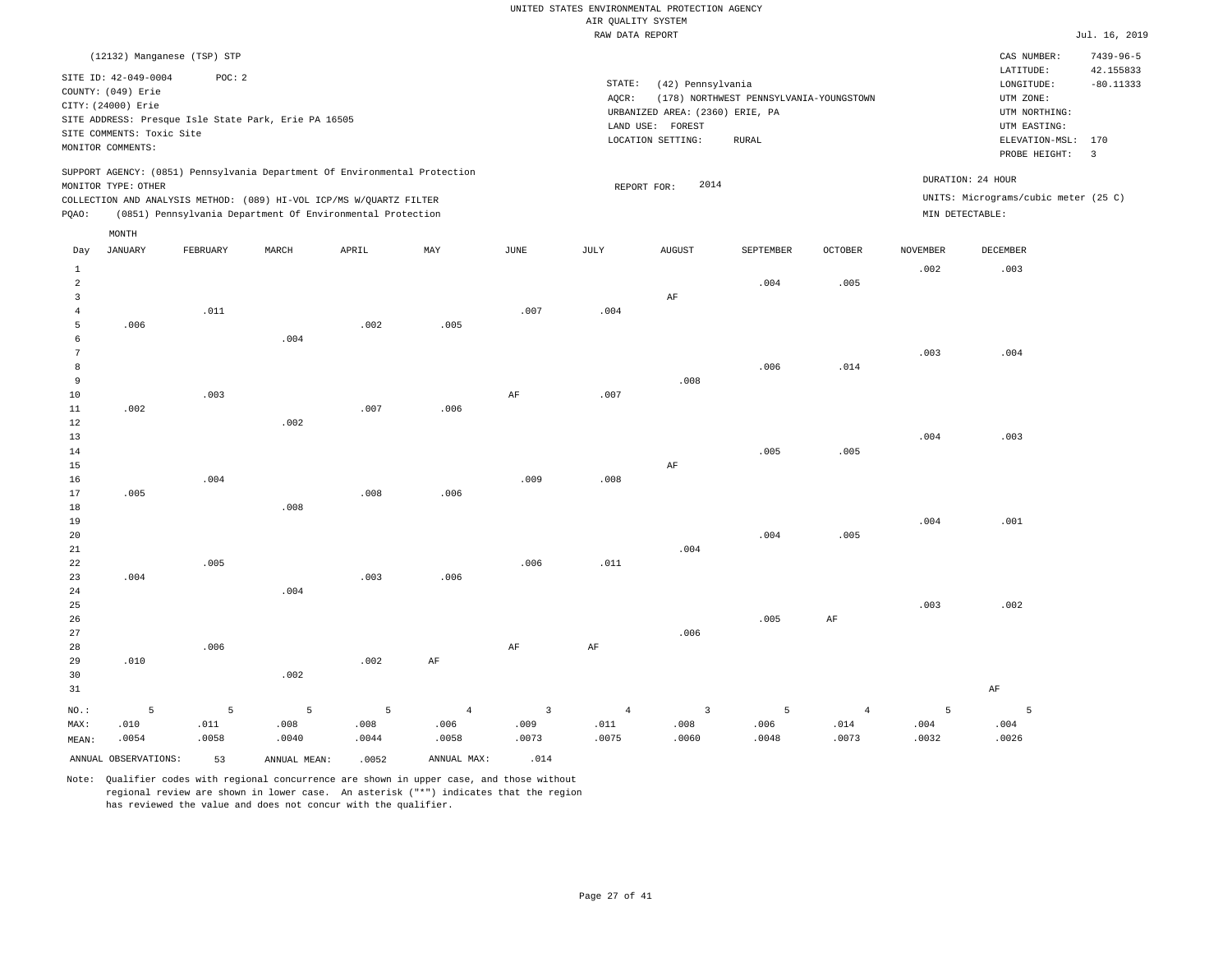#### RAW DATA REPORT **FOULD ASSESSED ASSESSED A** THE RAW DATA REPORT **Jul. 16, 2019** UNITED STATES ENVIRONMENTAL PROTECTION AGENCY AIR QUALITY SYSTEM

|                |                                                                                                                    |                                                                |       |                                                                                                                                                                                                                 |      |      |                              |                                                                                     |                                                         |                |          |                                                                                                          | $0.421 + 201$                                              |
|----------------|--------------------------------------------------------------------------------------------------------------------|----------------------------------------------------------------|-------|-----------------------------------------------------------------------------------------------------------------------------------------------------------------------------------------------------------------|------|------|------------------------------|-------------------------------------------------------------------------------------|---------------------------------------------------------|----------------|----------|----------------------------------------------------------------------------------------------------------|------------------------------------------------------------|
|                |                                                                                                                    | (12132) Manganese (TSP) STP                                    |       |                                                                                                                                                                                                                 |      |      |                              |                                                                                     |                                                         |                |          | CAS NUMBER:                                                                                              | $7439 - 96 - 5$                                            |
|                | SITE ID: 42-049-0004<br>COUNTY: (049) Erie<br>CITY: (24000) Erie<br>SITE COMMENTS: Toxic Site<br>MONITOR COMMENTS: | POC: 2<br>SITE ADDRESS: Presque Isle State Park, Erie PA 16505 |       |                                                                                                                                                                                                                 |      |      | STATE:<br>AQCR:<br>LAND USE: | (42) Pennsylvania<br>URBANIZED AREA: (2360) ERIE, PA<br>FOREST<br>LOCATION SETTING: | (178) NORTHWEST PENNSYLVANIA-YOUNGSTOWN<br><b>RURAL</b> |                |          | LATITUDE:<br>LONGITUDE:<br>UTM ZONE:<br>UTM NORTHING:<br>UTM EASTING:<br>ELEVATION-MSL:<br>PROBE HEIGHT: | 42.155833<br>$-80.11333$<br>170<br>$\overline{\mathbf{3}}$ |
| POAO:          | MONITOR TYPE: OTHER<br>MONTH                                                                                       |                                                                |       | SUPPORT AGENCY: (0851) Pennsylvania Department Of Environmental Protection<br>COLLECTION AND ANALYSIS METHOD: (089) HI-VOL ICP/MS W/QUARTZ FILTER<br>(0851) Pennsylvania Department Of Environmental Protection |      |      |                              | 2015<br>REPORT FOR:                                                                 |                                                         |                |          | DURATION: 24 HOUR<br>UNITS: Micrograms/cubic meter (25 C)<br>MIN DETECTABLE:                             |                                                            |
| Day            | JANUARY                                                                                                            | FEBRUARY                                                       | MARCH | APRIL                                                                                                                                                                                                           | MAY  | JUNE | JULY                         | <b>AUGUST</b>                                                                       | SEPTEMBER                                               | <b>OCTOBER</b> | NOVEMBER | DECEMBER                                                                                                 |                                                            |
| $\overline{2}$ |                                                                                                                    | .001                                                           | .003  |                                                                                                                                                                                                                 |      | .007 | .007                         | .005                                                                                | .011                                                    | .003           | .011     | .004                                                                                                     |                                                            |
|                | AF                                                                                                                 |                                                                |       | .006                                                                                                                                                                                                            | .004 |      |                              |                                                                                     |                                                         |                |          |                                                                                                          |                                                            |

| $7\overline{ }$ |           |      | .007 |      |      |      |      |      |      |      |      |      |
|-----------------|-----------|------|------|------|------|------|------|------|------|------|------|------|
| 8               |           |      |      |      |      |      |      |      |      |      | .008 | .006 |
| 9               |           |      |      |      |      |      |      |      | .007 | .004 |      |      |
| 10              |           |      |      |      |      |      |      | .011 |      |      |      |      |
| $11\,$          |           | .005 |      |      |      | .005 | .008 |      |      |      |      |      |
| $1\,2$          | $\rm{AF}$ |      |      | .007 | .006 |      |      |      |      |      |      |      |
| 13              |           |      | .012 |      |      |      |      |      |      |      |      |      |
| $1\,4$          |           |      |      |      |      |      |      |      |      |      | .006 | .002 |
| $1\,5$          |           |      |      |      |      |      |      |      | .006 | .009 |      |      |
| $16\,$          |           |      |      |      |      |      |      | .005 |      |      |      |      |
| $17\,$          |           | .004 |      |      |      | .009 | .010 |      |      |      |      |      |
| 18              | .004      |      |      | .012 | .010 |      |      |      |      |      |      |      |

| 20          |      |      |      |      |      |      |      |                   |           |      | .006 | AF |
|-------------|------|------|------|------|------|------|------|-------------------|-----------|------|------|----|
| 21          |      |      |      |      |      |      |      |                   | $\rm{AF}$ | .014 |      |    |
| $2\sqrt{2}$ |      |      |      |      |      |      |      | .005              |           |      |      |    |
| 23          |      | .002 |      |      |      | .003 | AF   |                   |           |      |      |    |
| $2\,4$      | .004 |      |      | .003 | .012 |      |      |                   |           |      |      |    |
| 25          |      |      | .005 |      |      |      |      |                   |           |      |      |    |
| $26\,$      |      |      |      |      |      |      |      |                   |           |      | AF   | AM |
| $2\,7$      |      |      |      |      |      |      |      |                   | .008      | .005 |      |    |
| 28          |      |      |      |      |      |      |      | .016 <sub>5</sub> |           |      |      |    |
| 29          |      |      |      |      |      | .003 | .014 |                   |           |      |      |    |

| 31    |                      |       | AF           |       |             |       |       |       |       |       |       |       |
|-------|----------------------|-------|--------------|-------|-------------|-------|-------|-------|-------|-------|-------|-------|
| NO.:  |                      | 4     |              |       |             |       |       |       |       |       |       |       |
| MAX:  | .004                 | .005  | .012         | .012  | .012        | .009  | .014  | .016  | .011  | .014  | .011  | .006  |
| MEAN: | .0040                | .0030 | .0068        | .0068 | .0072       | .0054 | .0098 | .0084 | .0080 | .0070 | .0078 | .0040 |
|       | ANNUAL OBSERVATIONS: | 52    | ANNUAL MEAN: | .0067 | ANNUAL MAX: | .016  |       |       |       |       |       |       |

Note: Qualifier codes with regional concurrence are shown in upper case, and those without regional review are shown in lower case. An asterisk ("\*") indicates that the region has reviewed the value and does not concur with the qualifier.

.006 .004

.007

19

30

.004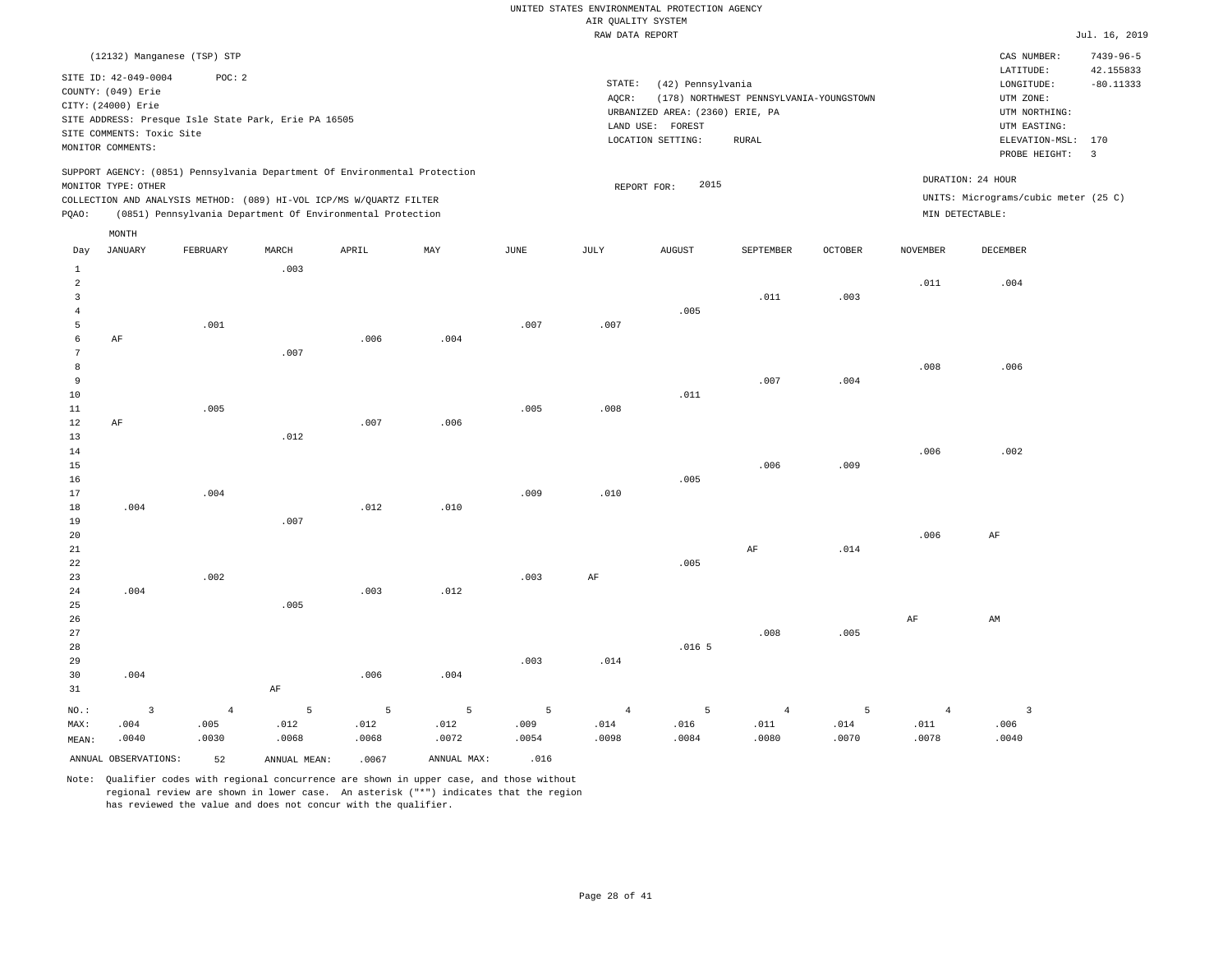|                |                           |                             |                                                                            |       |                |                            | RAW DATA REPORT |                                 |                                         |                    |                   |                                      | Jul. 16, 2019           |
|----------------|---------------------------|-----------------------------|----------------------------------------------------------------------------|-------|----------------|----------------------------|-----------------|---------------------------------|-----------------------------------------|--------------------|-------------------|--------------------------------------|-------------------------|
|                |                           | (12132) Manganese (TSP) STP |                                                                            |       |                |                            |                 |                                 |                                         |                    |                   | CAS NUMBER:                          | $7439 - 96 - 5$         |
|                |                           |                             |                                                                            |       |                |                            |                 |                                 |                                         |                    |                   | LATITUDE:                            | 42.155833               |
|                | SITE ID: 42-049-0004      | POC: 2                      |                                                                            |       |                |                            | STATE:          | (42) Pennsylvania               |                                         |                    |                   | LONGITUDE:                           | $-80.11333$             |
|                | COUNTY: (049) Erie        |                             |                                                                            |       |                |                            | AQCR:           |                                 | (178) NORTHWEST PENNSYLVANIA-YOUNGSTOWN |                    |                   | UTM ZONE:                            |                         |
|                | CITY: (24000) Erie        |                             |                                                                            |       |                |                            |                 | URBANIZED AREA: (2360) ERIE, PA |                                         |                    |                   | UTM NORTHING:                        |                         |
|                |                           |                             | SITE ADDRESS: Presque Isle State Park, Erie PA 16505                       |       |                |                            |                 | LAND USE: FOREST                |                                         |                    |                   | UTM EASTING:                         |                         |
|                | SITE COMMENTS: Toxic Site |                             |                                                                            |       |                |                            |                 | LOCATION SETTING:               | RURAL                                   |                    |                   | ELEVATION-MSL:                       | 170                     |
|                | MONITOR COMMENTS:         |                             |                                                                            |       |                |                            |                 |                                 |                                         |                    |                   | PROBE HEIGHT:                        | $\overline{\mathbf{3}}$ |
|                |                           |                             | SUPPORT AGENCY: (0851) Pennsylvania Department Of Environmental Protection |       |                |                            |                 |                                 |                                         |                    |                   |                                      |                         |
|                | MONITOR TYPE: OTHER       |                             |                                                                            |       |                |                            |                 | 2016<br>REPORT FOR:             |                                         |                    |                   | DURATION: 24 HOUR                    |                         |
|                |                           |                             | COLLECTION AND ANALYSIS METHOD: (089) HI-VOL ICP/MS W/QUARTZ FILTER        |       |                |                            |                 |                                 |                                         |                    |                   | UNITS: Micrograms/cubic meter (25 C) |                         |
| PQAO:          |                           |                             | (0851) Pennsylvania Department Of Environmental Protection                 |       |                |                            |                 |                                 |                                         |                    | MIN DETECTABLE:   |                                      |                         |
|                | MONTH                     |                             |                                                                            |       |                |                            |                 |                                 |                                         |                    |                   |                                      |                         |
| Day            | JANUARY                   | FEBRUARY                    | MARCH                                                                      | APRIL | MAY            | JUNE                       | JULY            | AUGUST                          | SEPTEMBER                               | $\mathtt{OCTOBER}$ | NOVEMBER          | DECEMBER                             |                         |
| $\mathbf{1}$   | $\rm AF$                  |                             | $\mathop{\rm AM}\nolimits$                                                 |       |                |                            |                 |                                 |                                         |                    |                   |                                      |                         |
| $\overline{a}$ |                           |                             |                                                                            |       |                |                            |                 |                                 |                                         |                    | .014 <sub>5</sub> | .004                                 |                         |
| $\overline{3}$ |                           |                             |                                                                            |       |                |                            |                 |                                 | .002                                    | AF                 |                   |                                      |                         |
| $\bf{4}$       |                           |                             |                                                                            |       |                |                            |                 | .009                            |                                         |                    |                   |                                      |                         |
| 5              |                           |                             |                                                                            |       |                | $\mathbb{F} \, \mathbb{I}$ | .004            |                                 |                                         |                    |                   |                                      |                         |
| 6              |                           | AM                          |                                                                            | .005  | .007           |                            |                 |                                 |                                         |                    |                   |                                      |                         |
| 7              | $\rm AF$                  |                             | AM                                                                         |       |                |                            |                 |                                 |                                         |                    |                   |                                      |                         |
| 8              |                           |                             |                                                                            |       |                |                            |                 |                                 |                                         |                    | AV                | ${\rm F\,I}$                         |                         |
| 9              |                           |                             |                                                                            |       |                |                            |                 |                                 | ${\rm FT}$                              | .002               |                   |                                      |                         |
| 10             |                           |                             |                                                                            |       |                |                            |                 | $_{\rm AG}$                     |                                         |                    |                   |                                      |                         |
| $11\,$         |                           |                             |                                                                            |       |                | .011                       | .006            |                                 |                                         |                    |                   |                                      |                         |
| 12<br>13       | AF                        | .002                        | .006                                                                       | .002  | .007           |                            |                 |                                 |                                         |                    |                   |                                      |                         |
| 14             |                           |                             |                                                                            |       |                |                            |                 |                                 |                                         |                    | AM                | .004                                 |                         |
| 15             |                           |                             |                                                                            |       |                |                            |                 |                                 | .005                                    | .007               |                   |                                      |                         |
| 16             |                           |                             |                                                                            |       |                |                            |                 | $_{\rm AG}$                     |                                         |                    |                   |                                      |                         |
| $17$           |                           |                             |                                                                            |       |                | .006                       | .004            |                                 |                                         |                    |                   |                                      |                         |
| 18             |                           | .001                        |                                                                            | .010  | .006           |                            |                 |                                 |                                         |                    |                   |                                      |                         |
| 19             | AF                        |                             | .002                                                                       |       |                |                            |                 |                                 |                                         |                    |                   |                                      |                         |
| 20             |                           |                             |                                                                            |       |                |                            |                 |                                 |                                         |                    | .002              | .004                                 |                         |
| 21             |                           |                             |                                                                            |       |                |                            |                 |                                 | .008                                    | .003               |                   |                                      |                         |
| 22             |                           |                             |                                                                            |       |                |                            |                 | .001                            |                                         |                    |                   |                                      |                         |
| 23             |                           |                             |                                                                            |       |                | .004                       | .005            |                                 |                                         |                    |                   |                                      |                         |
| 24             |                           | AM                          |                                                                            | .005  | .0155          |                            |                 |                                 |                                         |                    |                   |                                      |                         |
| 25             | $\rm AF$                  |                             | .002                                                                       |       |                |                            |                 |                                 |                                         |                    |                   |                                      |                         |
| 26             |                           |                             |                                                                            |       |                |                            |                 |                                 |                                         |                    | .004              | .002                                 |                         |
| 27             |                           |                             |                                                                            |       |                |                            |                 |                                 | .011                                    | .008               |                   |                                      |                         |
| 28             |                           |                             |                                                                            |       |                |                            |                 | .004                            |                                         |                    |                   |                                      |                         |
| 29             |                           |                             |                                                                            |       |                | .005                       | .009            |                                 |                                         |                    |                   |                                      |                         |
| 30             |                           |                             |                                                                            | .003  | AM             |                            |                 |                                 |                                         | AM                 |                   |                                      |                         |
| 31             | AF                        |                             | .005                                                                       |       |                |                            |                 |                                 |                                         |                    |                   |                                      |                         |
| NO.:           | $\circ$                   | 2                           | $\overline{4}$                                                             | 5     | $\overline{4}$ | $\overline{4}$             | 5               | $\overline{\mathbf{3}}$         | $\overline{4}$                          | $\overline{4}$     | 3                 | $\overline{4}$                       |                         |
| MAX:           |                           | .002                        | .006                                                                       | .010  | .015           | .011                       | .009            | .009                            | .011                                    | .008               | .014              | .004                                 |                         |
| MEAN:          |                           | .0015                       | .0038                                                                      | .0050 | .0088          | .0065                      | .0056           | .0047                           | .0065                                   | .0050              | .0067             | .0035                                |                         |
|                | ANNUAL OBSERVATIONS:      | 42                          | ANNUAL MEAN:                                                               | .0054 | ANNUAL MAX:    | .015                       |                 |                                 |                                         |                    |                   |                                      |                         |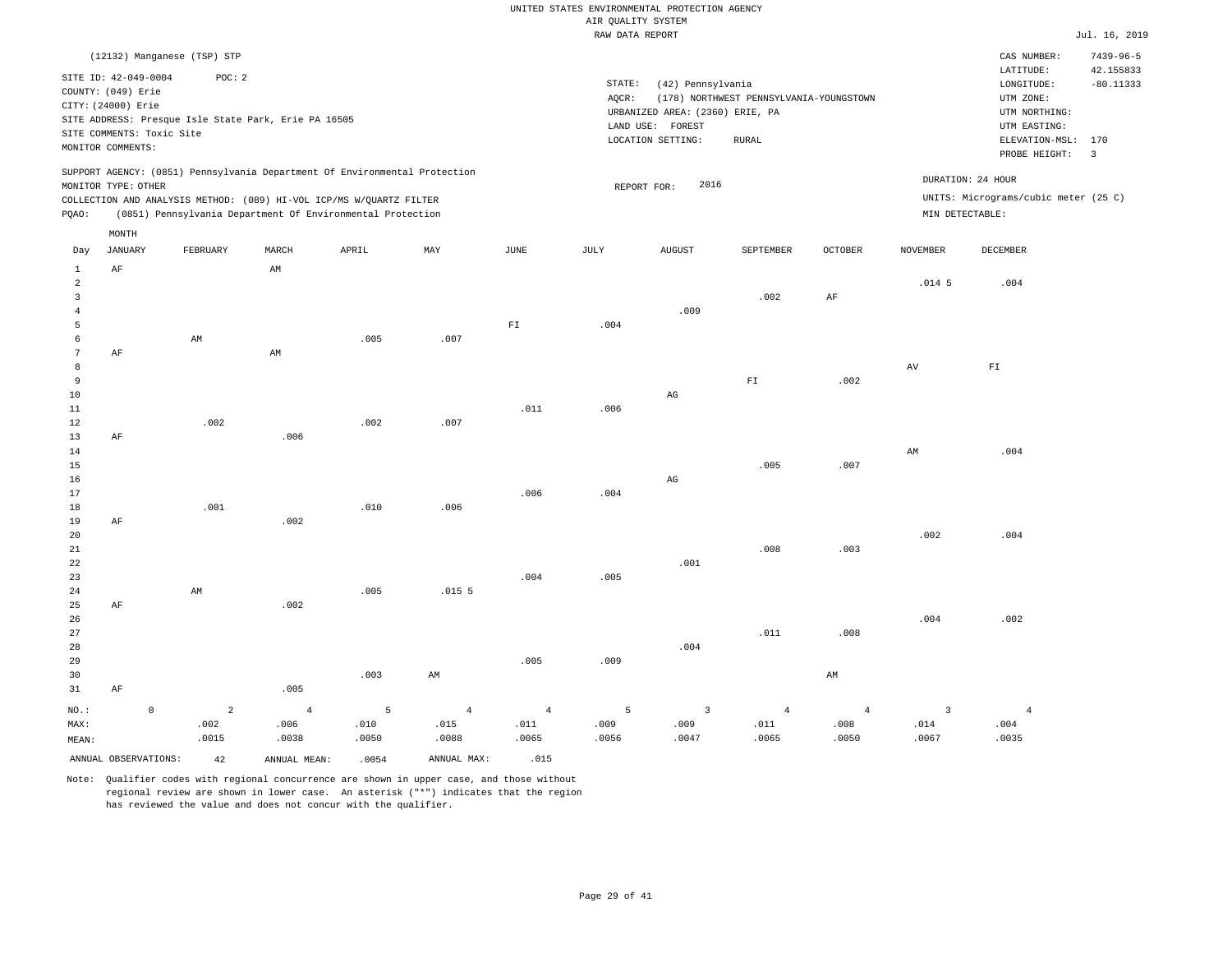|                |                           |                                                                            |                |                          |           |                | RAW DATA REPORT |                                 |                                         |                     |                 |                                                                                                                                                                                                                                                                                                                                                                                                                                                                                                                                                            | Jul. 16, 2019           |
|----------------|---------------------------|----------------------------------------------------------------------------|----------------|--------------------------|-----------|----------------|-----------------|---------------------------------|-----------------------------------------|---------------------|-----------------|------------------------------------------------------------------------------------------------------------------------------------------------------------------------------------------------------------------------------------------------------------------------------------------------------------------------------------------------------------------------------------------------------------------------------------------------------------------------------------------------------------------------------------------------------------|-------------------------|
|                |                           | (12132) Manganese (TSP) STP                                                |                |                          |           |                |                 |                                 |                                         |                     |                 | CAS NUMBER:                                                                                                                                                                                                                                                                                                                                                                                                                                                                                                                                                | $7439 - 96 - 5$         |
|                |                           |                                                                            |                |                          |           |                |                 |                                 |                                         |                     |                 | LATITUDE:                                                                                                                                                                                                                                                                                                                                                                                                                                                                                                                                                  | 42.155833               |
|                | SITE ID: 42-049-0004      | POC: 2                                                                     |                |                          |           |                | STATE:          | (42) Pennsylvania               |                                         |                     |                 | $\texttt{LONGITUDE}: \quad % \begin{align*} \left\lbrack \begin{array}{c} \begin{array}{c} \begin{array}{c} \begin{array}{c} \begin{array}{c} \begin{array}{c} \begin{array}{c} \end{array}\\ \end{array}\\ \begin{array}{c} \end{array}\\ \begin{array}{c} \end{array}\\ \end{array}\\ \begin{array}{c} \end{array}\\ \end{array}\\ \end{align*} \end{align*} \right) \end{align*} \end{align*} \begin{minipage}{0.9\linewidth} \begin{minipage}{0.9\linewidth} \begin{tabular}{c} \begin{array}{c} \begin{array}{c} \begin{array}{c} \begin{array}{c} \$ | $-80.11333$             |
|                | COUNTY: (049) Erie        |                                                                            |                |                          |           |                | AQCR:           |                                 | (178) NORTHWEST PENNSYLVANIA-YOUNGSTOWN |                     |                 | UTM ZONE:                                                                                                                                                                                                                                                                                                                                                                                                                                                                                                                                                  |                         |
|                | CITY: (24000) Erie        |                                                                            |                |                          |           |                |                 | URBANIZED AREA: (2360) ERIE, PA |                                         |                     |                 | UTM NORTHING:                                                                                                                                                                                                                                                                                                                                                                                                                                                                                                                                              |                         |
|                |                           | SITE ADDRESS: Presque Isle State Park, Erie PA 16505                       |                |                          |           |                |                 | LAND USE: FOREST                |                                         |                     |                 | UTM EASTING:                                                                                                                                                                                                                                                                                                                                                                                                                                                                                                                                               |                         |
|                | SITE COMMENTS: Toxic Site |                                                                            |                |                          |           |                |                 | LOCATION SETTING:               | RURAL                                   |                     |                 | ELEVATION-MSL:                                                                                                                                                                                                                                                                                                                                                                                                                                                                                                                                             | 170                     |
|                | MONITOR COMMENTS:         |                                                                            |                |                          |           |                |                 |                                 |                                         |                     |                 | PROBE HEIGHT:                                                                                                                                                                                                                                                                                                                                                                                                                                                                                                                                              | $\overline{\mathbf{3}}$ |
|                |                           | SUPPORT AGENCY: (0851) Pennsylvania Department Of Environmental Protection |                |                          |           |                |                 |                                 |                                         |                     |                 |                                                                                                                                                                                                                                                                                                                                                                                                                                                                                                                                                            |                         |
|                | MONITOR TYPE: OTHER       |                                                                            |                |                          |           |                |                 | 2017<br>REPORT FOR:             |                                         |                     |                 | DURATION: 24 HOUR                                                                                                                                                                                                                                                                                                                                                                                                                                                                                                                                          |                         |
|                |                           | COLLECTION AND ANALYSIS METHOD: (089) HI-VOL ICP/MS W/QUARTZ FILTER        |                |                          |           |                |                 |                                 |                                         |                     |                 | UNITS: Micrograms/cubic meter (25 C)                                                                                                                                                                                                                                                                                                                                                                                                                                                                                                                       |                         |
| PQAO:          |                           | (0851) Pennsylvania Department Of Environmental Protection                 |                |                          |           |                |                 |                                 |                                         |                     |                 | MIN DETECTABLE:                                                                                                                                                                                                                                                                                                                                                                                                                                                                                                                                            |                         |
|                | $\texttt{MONTH}$          |                                                                            |                |                          |           |                |                 |                                 |                                         |                     |                 |                                                                                                                                                                                                                                                                                                                                                                                                                                                                                                                                                            |                         |
| Day            | <b>JANUARY</b>            | FEBRUARY                                                                   | MARCH          | APRIL                    | MAY       | JUNE           | JULY            | <b>AUGUST</b>                   | SEPTEMBER                               | <b>OCTOBER</b>      | <b>NOVEMBER</b> | DECEMBER                                                                                                                                                                                                                                                                                                                                                                                                                                                                                                                                                   |                         |
| $\mathbf{1}$   | AF                        |                                                                            |                | .002                     | .005      |                |                 |                                 |                                         |                     |                 |                                                                                                                                                                                                                                                                                                                                                                                                                                                                                                                                                            |                         |
| $\overline{a}$ |                           |                                                                            | $.000$ ND      |                          |           |                |                 |                                 |                                         |                     |                 |                                                                                                                                                                                                                                                                                                                                                                                                                                                                                                                                                            |                         |
| 3              |                           |                                                                            |                |                          |           |                |                 |                                 |                                         |                     |                 |                                                                                                                                                                                                                                                                                                                                                                                                                                                                                                                                                            |                         |
| 4              |                           |                                                                            |                |                          |           |                |                 |                                 |                                         |                     |                 |                                                                                                                                                                                                                                                                                                                                                                                                                                                                                                                                                            |                         |
| 5              |                           |                                                                            |                |                          |           |                |                 |                                 |                                         |                     |                 |                                                                                                                                                                                                                                                                                                                                                                                                                                                                                                                                                            |                         |
| 6              |                           | .003                                                                       |                |                          |           | $.000$ ND      |                 |                                 |                                         |                     |                 |                                                                                                                                                                                                                                                                                                                                                                                                                                                                                                                                                            |                         |
| 7              | AF                        |                                                                            |                | $\mathbb{F} \mathbbm{I}$ | $.000$ ND |                |                 |                                 |                                         |                     |                 |                                                                                                                                                                                                                                                                                                                                                                                                                                                                                                                                                            |                         |
| 8<br>9         |                           |                                                                            | .008           |                          |           |                |                 |                                 |                                         |                     |                 |                                                                                                                                                                                                                                                                                                                                                                                                                                                                                                                                                            |                         |
| 10             |                           |                                                                            |                |                          |           |                |                 |                                 |                                         |                     |                 |                                                                                                                                                                                                                                                                                                                                                                                                                                                                                                                                                            |                         |
| 11             |                           |                                                                            |                |                          |           |                |                 |                                 |                                         |                     |                 |                                                                                                                                                                                                                                                                                                                                                                                                                                                                                                                                                            |                         |
| 12             |                           | .003                                                                       |                |                          |           | .007           |                 |                                 |                                         |                     |                 |                                                                                                                                                                                                                                                                                                                                                                                                                                                                                                                                                            |                         |
| 13             | .002                      |                                                                            |                | .006                     | .004      |                |                 |                                 |                                         |                     |                 |                                                                                                                                                                                                                                                                                                                                                                                                                                                                                                                                                            |                         |
| 14             |                           |                                                                            | ${\rm F\,I}$   |                          |           |                |                 |                                 |                                         |                     |                 |                                                                                                                                                                                                                                                                                                                                                                                                                                                                                                                                                            |                         |
| 15             |                           |                                                                            |                |                          |           |                |                 |                                 |                                         |                     |                 |                                                                                                                                                                                                                                                                                                                                                                                                                                                                                                                                                            |                         |
| 16             |                           |                                                                            |                |                          |           |                |                 |                                 |                                         |                     |                 |                                                                                                                                                                                                                                                                                                                                                                                                                                                                                                                                                            |                         |
| 17             |                           |                                                                            |                |                          |           |                |                 |                                 |                                         |                     |                 |                                                                                                                                                                                                                                                                                                                                                                                                                                                                                                                                                            |                         |
| 18             |                           | $\mathbb{TS}$                                                              |                |                          |           | .005           |                 |                                 |                                         |                     |                 |                                                                                                                                                                                                                                                                                                                                                                                                                                                                                                                                                            |                         |
| 19             | AF                        |                                                                            |                | AF                       | .006      |                |                 |                                 |                                         |                     |                 |                                                                                                                                                                                                                                                                                                                                                                                                                                                                                                                                                            |                         |
| 20             |                           |                                                                            | AF             |                          |           |                |                 |                                 |                                         |                     |                 |                                                                                                                                                                                                                                                                                                                                                                                                                                                                                                                                                            |                         |
| 21             |                           |                                                                            |                |                          |           |                |                 |                                 |                                         |                     |                 |                                                                                                                                                                                                                                                                                                                                                                                                                                                                                                                                                            |                         |
| 22             |                           |                                                                            |                |                          |           |                |                 |                                 |                                         |                     |                 |                                                                                                                                                                                                                                                                                                                                                                                                                                                                                                                                                            |                         |
| 23             |                           |                                                                            |                |                          |           |                |                 |                                 |                                         |                     |                 |                                                                                                                                                                                                                                                                                                                                                                                                                                                                                                                                                            |                         |
| 24             |                           | $\rm{AF}$                                                                  |                |                          |           | .004           |                 |                                 |                                         |                     |                 |                                                                                                                                                                                                                                                                                                                                                                                                                                                                                                                                                            |                         |
| 25             | .001                      |                                                                            |                | ${\rm F\,I}$             | .003      |                |                 |                                 |                                         |                     |                 |                                                                                                                                                                                                                                                                                                                                                                                                                                                                                                                                                            |                         |
| 26             |                           |                                                                            | AF             |                          |           |                |                 |                                 |                                         |                     |                 |                                                                                                                                                                                                                                                                                                                                                                                                                                                                                                                                                            |                         |
| 27             |                           |                                                                            |                |                          |           |                |                 |                                 |                                         |                     |                 |                                                                                                                                                                                                                                                                                                                                                                                                                                                                                                                                                            |                         |
| 28             |                           |                                                                            |                |                          |           |                |                 |                                 |                                         |                     |                 |                                                                                                                                                                                                                                                                                                                                                                                                                                                                                                                                                            |                         |
| 29             |                           |                                                                            |                |                          |           |                |                 |                                 |                                         |                     |                 |                                                                                                                                                                                                                                                                                                                                                                                                                                                                                                                                                            |                         |
| 30             |                           |                                                                            |                |                          |           | AM             |                 |                                 |                                         |                     |                 |                                                                                                                                                                                                                                                                                                                                                                                                                                                                                                                                                            |                         |
| 31             | AM                        |                                                                            |                |                          | .009      |                |                 |                                 |                                         |                     |                 |                                                                                                                                                                                                                                                                                                                                                                                                                                                                                                                                                            |                         |
| NO.:           | $\overline{2}$            | $\overline{a}$                                                             | $\overline{a}$ | $\overline{a}$           | 6         | $\overline{4}$ | $\mathbb O$     | $\mathsf{O}$                    | $\mathsf{O}\xspace$                     | $\mathsf{O}\xspace$ | $\mathbb O$     | $\,0\,$                                                                                                                                                                                                                                                                                                                                                                                                                                                                                                                                                    |                         |
| MAX:           | .002                      | .003                                                                       | .008           | .006                     | .009      | .007           |                 |                                 |                                         |                     |                 |                                                                                                                                                                                                                                                                                                                                                                                                                                                                                                                                                            |                         |
| MEAN:          | .0015                     | .0030                                                                      | .0040          | .0040                    | .0045     | .0040          |                 |                                 |                                         |                     |                 |                                                                                                                                                                                                                                                                                                                                                                                                                                                                                                                                                            |                         |

ANNUAL OBSERVATIONS: 18 ANNUAL MEAN: .0038 ANNUAL MAX: .009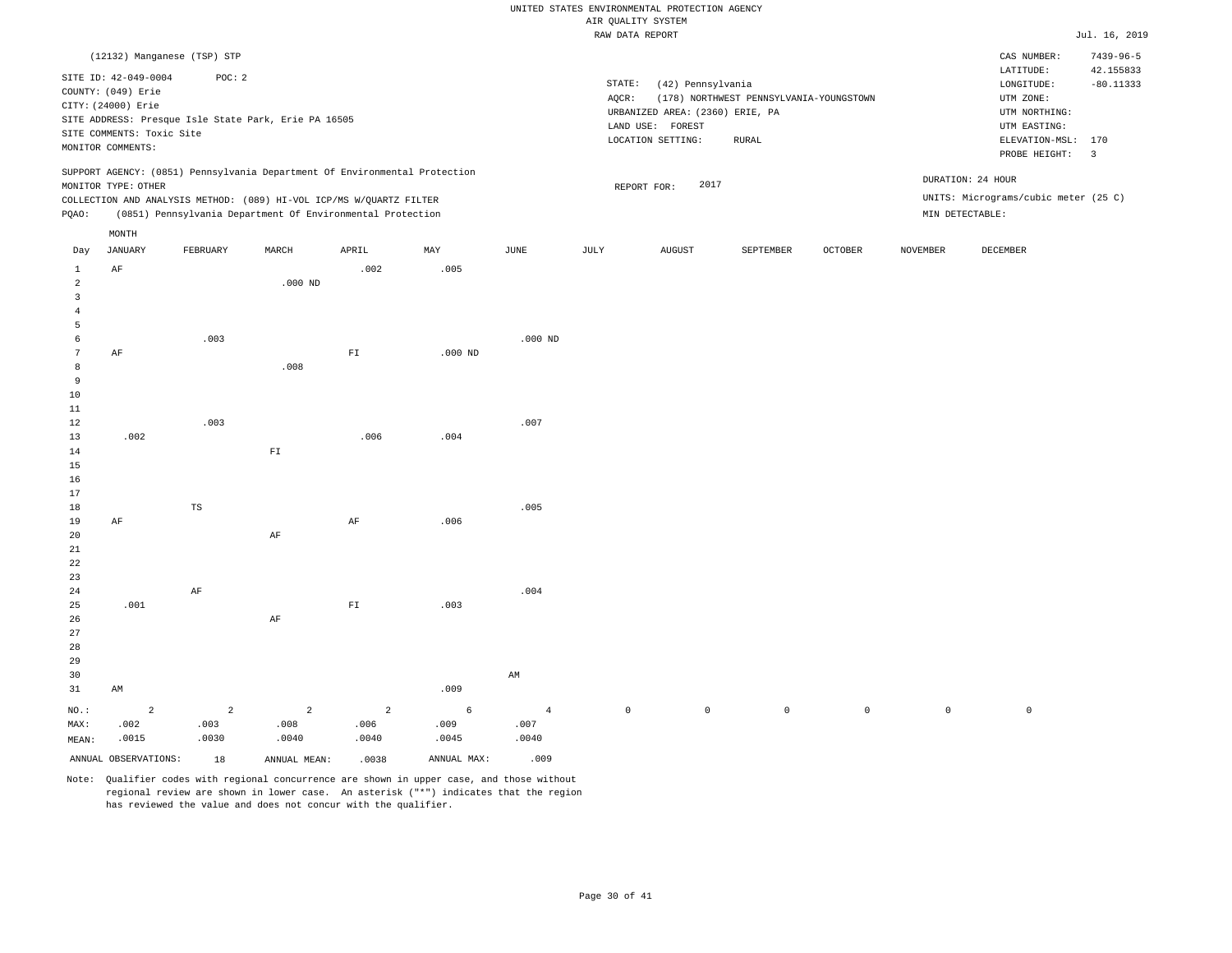|                                                                            |           |           | RAW DATA REPORT |                                 |                                         |                |                 |                                      | Jul. 16, 2019   |
|----------------------------------------------------------------------------|-----------|-----------|-----------------|---------------------------------|-----------------------------------------|----------------|-----------------|--------------------------------------|-----------------|
| (12136) Nickel (TSP) STP                                                   |           |           |                 |                                 |                                         |                |                 | CAS NUMBER:                          | $7440 - 02 - 0$ |
| SITE ID: 42-049-0004<br>POC: 2                                             |           |           |                 |                                 |                                         |                |                 | LATITUDE:                            | 42.155833       |
| COUNTY: (049) Erie                                                         |           |           | STATE:          | (42) Pennsylvania               |                                         |                |                 | LONGITUDE:                           | $-80.11333$     |
| CITY: (24000) Erie                                                         |           |           | AQCR:           |                                 | (178) NORTHWEST PENNSYLVANIA-YOUNGSTOWN |                |                 | UTM ZONE:                            |                 |
|                                                                            |           |           |                 | URBANIZED AREA: (2360) ERIE, PA |                                         |                |                 | UTM NORTHING:                        |                 |
| SITE ADDRESS: Presque Isle State Park, Erie PA 16505                       |           |           |                 | LAND USE: FOREST                |                                         |                |                 | UTM EASTING:                         |                 |
| SITE COMMENTS: Toxic Site                                                  |           |           |                 | LOCATION SETTING:               | <b>RURAL</b>                            |                |                 | ELEVATION-MSL: 170                   |                 |
| MONITOR COMMENTS:                                                          |           |           |                 |                                 |                                         |                |                 | PROBE HEIGHT:                        | $\overline{3}$  |
| SUPPORT AGENCY: (0851) Pennsylvania Department Of Environmental Protection |           |           |                 |                                 |                                         |                |                 | DURATION: 24 HOUR                    |                 |
| MONITOR TYPE: OTHER                                                        |           |           | REPORT FOR:     | 2013                            |                                         |                |                 |                                      |                 |
| COLLECTION AND ANALYSIS METHOD: (089) HI-VOL ICP/MS W/QUARTZ FILTER        |           |           |                 |                                 |                                         |                |                 | UNITS: Micrograms/cubic meter (25 C) |                 |
| (0851) Pennsylvania Department Of Environmental Protection<br>POAO:        |           |           |                 |                                 |                                         |                | MIN DETECTABLE: |                                      |                 |
| MONTH                                                                      |           |           |                 |                                 |                                         |                |                 |                                      |                 |
| APRIL<br>JANUARY<br>FEBRUARY<br>MARCH<br>Day                               | MAY       | JUNE      | JULY            | AUGUST                          | SEPTEMBER                               | OCTOBER        | <b>NOVEMBER</b> | DECEMBER                             |                 |
| $\mathbf{1}$                                                               |           |           |                 |                                 | .007                                    | $.000$ ND      |                 |                                      |                 |
| $\overline{a}$<br>3                                                        |           |           |                 | $.000$ ND                       |                                         |                |                 |                                      |                 |
| $.000$ ND<br>$\overline{4}$<br>$.000$ ND<br>$.000$ ND                      | $.000$ ND | $.000$ ND | $.000$ ND       |                                 |                                         |                |                 |                                      |                 |
| 5<br>$.000$ ND                                                             |           |           |                 |                                 |                                         |                |                 |                                      |                 |
| 6                                                                          |           |           |                 |                                 |                                         |                | $.000$ ND       | $.000$ ND                            |                 |
| 7                                                                          |           |           |                 |                                 | $.000$ ND                               | AF             |                 |                                      |                 |
| 8                                                                          |           |           |                 | $.000$ ND                       |                                         |                |                 |                                      |                 |
| 9<br>$.000$ ND                                                             |           | $.000$ ND | $.000$ ND       |                                 |                                         |                |                 |                                      |                 |
| $10$<br>$.000$ ND<br>$.000$ ND                                             | $.000$ ND |           |                 |                                 |                                         |                |                 |                                      |                 |
| 11<br>$.000$ ND                                                            |           |           |                 |                                 |                                         |                |                 |                                      |                 |
| $1\,2$                                                                     |           |           |                 |                                 |                                         |                | $.000$ ND       | $.000$ ND                            |                 |
| 13                                                                         |           |           |                 |                                 | $.000$ ND                               | $.000$ ND      |                 |                                      |                 |
| 14                                                                         |           |           |                 | $.000$ ND                       |                                         |                |                 |                                      |                 |
| 15<br>$.000$ ND                                                            |           | $.000$ ND | $.000$ ND       |                                 |                                         |                |                 |                                      |                 |
| 16<br>$.000$ ND<br>$.000$ ND                                               | $.000$ ND |           |                 |                                 |                                         |                |                 |                                      |                 |
| 17<br>$.000$ ND                                                            |           |           |                 |                                 |                                         |                |                 |                                      |                 |
| 18                                                                         |           |           |                 |                                 |                                         |                | $.000$ ND       | $.000$ ND                            |                 |
| 19                                                                         |           |           |                 |                                 | $.000$ ND                               | $.000$ ND      |                 |                                      |                 |
| 20                                                                         |           |           |                 | $.000$ ND                       |                                         |                |                 |                                      |                 |
| .021<br>21                                                                 |           | $.000$ ND | $.000$ ND       |                                 |                                         |                |                 |                                      |                 |
| 22<br>$\rm AF$<br>$.000$ ND                                                | $.000$ ND |           |                 |                                 |                                         |                |                 |                                      |                 |
| 23<br>$.000$ ND                                                            |           |           |                 |                                 |                                         |                |                 |                                      |                 |
| 24                                                                         |           |           |                 |                                 |                                         |                | AF              | $.000$ ND                            |                 |
| 25                                                                         |           |           |                 |                                 | $.000$ ND                               | AM             |                 |                                      |                 |
| 26                                                                         |           |           |                 | $.000$ ND                       |                                         |                |                 |                                      |                 |
| 27<br>$.000$ ND                                                            |           | $.000$ ND | $.000$ ND       |                                 |                                         |                |                 |                                      |                 |
| 28<br>$.000$ ND<br>$.000$ ND                                               | $.000$ ND |           |                 |                                 |                                         |                |                 |                                      |                 |
| 29<br>$.000$ ND                                                            |           |           |                 |                                 |                                         |                |                 |                                      |                 |
| 30                                                                         |           |           |                 |                                 |                                         |                | $.000$ ND       | $.000$ ND                            |                 |
| 31                                                                         |           |           |                 |                                 |                                         | $.000$ ND      |                 |                                      |                 |
| NO.:<br>5<br>5<br>5<br>$\overline{4}$                                      | 5         | 5         | 5               | 5                               | 5                                       | $\overline{4}$ | $\overline{4}$  | 5                                    |                 |
| 0.000<br>.021<br>0.000<br>0.000<br>MAX:                                    | 0.000     | 0.000     | 0.000           | 0.000                           | .007                                    | 0.000          | 0.000           | 0.000                                |                 |
| 0.0000<br>.0042<br>0.0000<br>0.0000<br>MEAN:                               |           |           |                 |                                 |                                         |                |                 |                                      |                 |
|                                                                            | 0.0000    | 0.0000    | 0.0000          | 0.0000                          | .0014                                   | 0.0000         | 0.0000          | 0.0000                               |                 |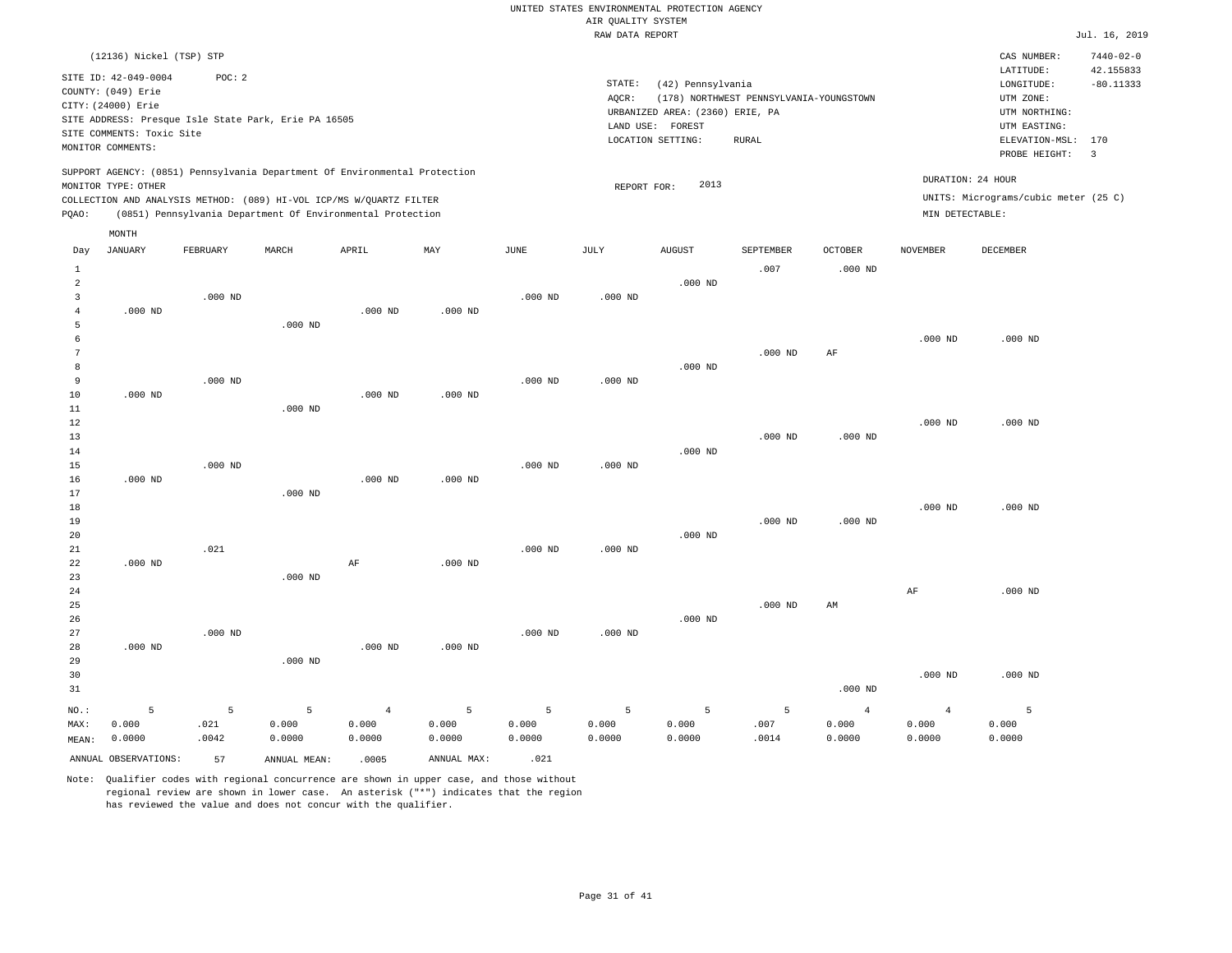#### RAW DATA REPORT JUL. 16, 2019 UNITED STATES ENVIRONMENTAL PROTECTION AGENCY AIR QUALITY SYSTEM

|                                     | (12136) Nickel (TSP) STP                                                                                           |           |                                                                                                                                                   |           |                |                |                 |                                                                                               |                                                         |                    |                   | CAS NUMBER:                                                                                                  | $7440 - 02 - 0$                                     |
|-------------------------------------|--------------------------------------------------------------------------------------------------------------------|-----------|---------------------------------------------------------------------------------------------------------------------------------------------------|-----------|----------------|----------------|-----------------|-----------------------------------------------------------------------------------------------|---------------------------------------------------------|--------------------|-------------------|--------------------------------------------------------------------------------------------------------------|-----------------------------------------------------|
|                                     | SITE ID: 42-049-0004<br>COUNTY: (049) Erie<br>CITY: (24000) Erie<br>SITE COMMENTS: Toxic Site<br>MONITOR COMMENTS: | POC: 2    | SITE ADDRESS: Presque Isle State Park, Erie PA 16505                                                                                              |           |                |                | STATE:<br>AQCR: | (42) Pennsylvania<br>URBANIZED AREA: (2360) ERIE, PA<br>LAND USE: FOREST<br>LOCATION SETTING: | (178) NORTHWEST PENNSYLVANIA-YOUNGSTOWN<br><b>RURAL</b> |                    |                   | LATITUDE:<br>LONGITUDE:<br>UTM ZONE:<br>UTM NORTHING:<br>UTM EASTING:<br>ELEVATION-MSL: 170<br>PROBE HEIGHT: | 42.155833<br>$-80.11333$<br>$\overline{\mathbf{3}}$ |
|                                     | MONITOR TYPE: OTHER                                                                                                |           | SUPPORT AGENCY: (0851) Pennsylvania Department Of Environmental Protection<br>COLLECTION AND ANALYSIS METHOD: (089) HI-VOL ICP/MS W/QUARTZ FILTER |           |                |                | REPORT FOR:     | 2014                                                                                          |                                                         |                    | DURATION: 24 HOUR | UNITS: Micrograms/cubic meter (25 C)                                                                         |                                                     |
| PQAO:                               |                                                                                                                    |           | (0851) Pennsylvania Department Of Environmental Protection                                                                                        |           |                |                |                 |                                                                                               |                                                         |                    | MIN DETECTABLE:   |                                                                                                              |                                                     |
|                                     | MONTH                                                                                                              |           |                                                                                                                                                   |           |                |                |                 |                                                                                               |                                                         |                    |                   |                                                                                                              |                                                     |
| Day                                 | <b>JANUARY</b>                                                                                                     | FEBRUARY  | MARCH                                                                                                                                             | APRIL     | MAY            | JUNE           | JULY            | <b>AUGUST</b>                                                                                 | SEPTEMBER                                               | OCTOBER            | <b>NOVEMBER</b>   | <b>DECEMBER</b>                                                                                              |                                                     |
| $\mathbf{1}$<br>$\overline{a}$<br>3 |                                                                                                                    |           |                                                                                                                                                   |           |                |                |                 | AF                                                                                            | $.000$ ND                                               | $.000$ ND          | $.000$ ND         | $.000$ ND                                                                                                    |                                                     |
| $\overline{4}$                      |                                                                                                                    | $.000$ ND |                                                                                                                                                   |           |                | $.000$ ND      | $.000$ ND       |                                                                                               |                                                         |                    |                   |                                                                                                              |                                                     |
| 5<br>6<br>7                         | $.000$ ND                                                                                                          |           | $.000$ ND                                                                                                                                         | $.000$ ND | $.000$ ND      |                |                 |                                                                                               |                                                         |                    | $.000$ ND         | $.000$ ND                                                                                                    |                                                     |
| 8                                   |                                                                                                                    |           |                                                                                                                                                   |           |                |                |                 |                                                                                               | $.000$ ND                                               | .000 <sub>ND</sub> |                   |                                                                                                              |                                                     |
| 9                                   |                                                                                                                    |           |                                                                                                                                                   |           |                |                |                 | $.000$ ND                                                                                     |                                                         |                    |                   |                                                                                                              |                                                     |
| $10$                                |                                                                                                                    | $.000$ ND |                                                                                                                                                   |           |                | $\rm{AF}$      | $.000$ ND       |                                                                                               |                                                         |                    |                   |                                                                                                              |                                                     |
| $11\,$                              | $.000$ ND                                                                                                          |           |                                                                                                                                                   | $.000$ ND | $.000$ ND      |                |                 |                                                                                               |                                                         |                    |                   |                                                                                                              |                                                     |
| $1\,2$<br>13                        |                                                                                                                    |           | $.000$ ND                                                                                                                                         |           |                |                |                 |                                                                                               |                                                         |                    | $.000$ ND         | $.000$ ND                                                                                                    |                                                     |
| 14                                  |                                                                                                                    |           |                                                                                                                                                   |           |                |                |                 |                                                                                               | $.000$ ND                                               | $.000$ ND          |                   |                                                                                                              |                                                     |
| 15                                  |                                                                                                                    |           |                                                                                                                                                   |           |                |                |                 | AF                                                                                            |                                                         |                    |                   |                                                                                                              |                                                     |
| 16                                  |                                                                                                                    | $.000$ ND |                                                                                                                                                   |           |                | $.000$ ND      | $.000$ ND       |                                                                                               |                                                         |                    |                   |                                                                                                              |                                                     |
| 17                                  | $.000$ ND                                                                                                          |           |                                                                                                                                                   | $.000$ ND | $.000$ ND      |                |                 |                                                                                               |                                                         |                    |                   |                                                                                                              |                                                     |
| $1\,8$<br>19                        |                                                                                                                    |           | $.000$ ND                                                                                                                                         |           |                |                |                 |                                                                                               |                                                         |                    | $.000$ ND         | $.000$ ND                                                                                                    |                                                     |
| 20                                  |                                                                                                                    |           |                                                                                                                                                   |           |                |                |                 |                                                                                               | $.000$ ND                                               | $.000$ ND          |                   |                                                                                                              |                                                     |
| 21                                  |                                                                                                                    |           |                                                                                                                                                   |           |                |                |                 | $.000$ ND                                                                                     |                                                         |                    |                   |                                                                                                              |                                                     |
| 22                                  |                                                                                                                    | $.000$ ND |                                                                                                                                                   |           |                | $.000$ ND      | $.000$ ND       |                                                                                               |                                                         |                    |                   |                                                                                                              |                                                     |
| 23                                  | $.000$ ND                                                                                                          |           |                                                                                                                                                   | $.000$ ND | $.000$ ND      |                |                 |                                                                                               |                                                         |                    |                   |                                                                                                              |                                                     |
| 24                                  |                                                                                                                    |           | $.000$ ND                                                                                                                                         |           |                |                |                 |                                                                                               |                                                         |                    |                   | $.000$ ND                                                                                                    |                                                     |
| 25<br>26                            |                                                                                                                    |           |                                                                                                                                                   |           |                |                |                 |                                                                                               | $.000$ ND                                               | AF                 | $.000$ ND         |                                                                                                              |                                                     |
| 27                                  |                                                                                                                    |           |                                                                                                                                                   |           |                |                |                 | $.000$ ND                                                                                     |                                                         |                    |                   |                                                                                                              |                                                     |
| 28                                  |                                                                                                                    | $.000$ ND |                                                                                                                                                   |           |                | $\rm{AF}$      | AF              |                                                                                               |                                                         |                    |                   |                                                                                                              |                                                     |
| 29                                  | $.000$ ND                                                                                                          |           |                                                                                                                                                   | $.000$ ND | AF             |                |                 |                                                                                               |                                                         |                    |                   |                                                                                                              |                                                     |
| 30                                  |                                                                                                                    |           | $.000$ ND                                                                                                                                         |           |                |                |                 |                                                                                               |                                                         |                    |                   |                                                                                                              |                                                     |
| 31                                  |                                                                                                                    |           |                                                                                                                                                   |           |                |                |                 |                                                                                               |                                                         |                    |                   | $\rm AF$                                                                                                     |                                                     |
| NO.:                                | 5                                                                                                                  | 5         | 5                                                                                                                                                 | 5         | $\overline{4}$ | $\overline{3}$ | $\overline{4}$  | $\overline{\mathbf{3}}$                                                                       | $\overline{5}$                                          | $\overline{4}$     | 5                 | $\overline{5}$                                                                                               |                                                     |
| MAX:                                | 0.000                                                                                                              | 0.000     | 0.000                                                                                                                                             | 0.000     | 0.000          | 0.000          | 0.000           | 0.000                                                                                         | 0.000                                                   | 0.000              | 0.000             | 0.000                                                                                                        |                                                     |
| MEAN:                               | 0.0000                                                                                                             | 0.0000    | 0.0000                                                                                                                                            | 0.0000    | 0.0000         | 0.0000         | 0.0000          | 0.0000                                                                                        | 0.0000                                                  | 0.0000             | 0.0000            | 0.0000                                                                                                       |                                                     |
|                                     | ANNUAL OBSERVATIONS:                                                                                               | 53        | ANNUAL MEAN:                                                                                                                                      | 0.0000    | ANNUAL MAX:    | 0.000          |                 |                                                                                               |                                                         |                    |                   |                                                                                                              |                                                     |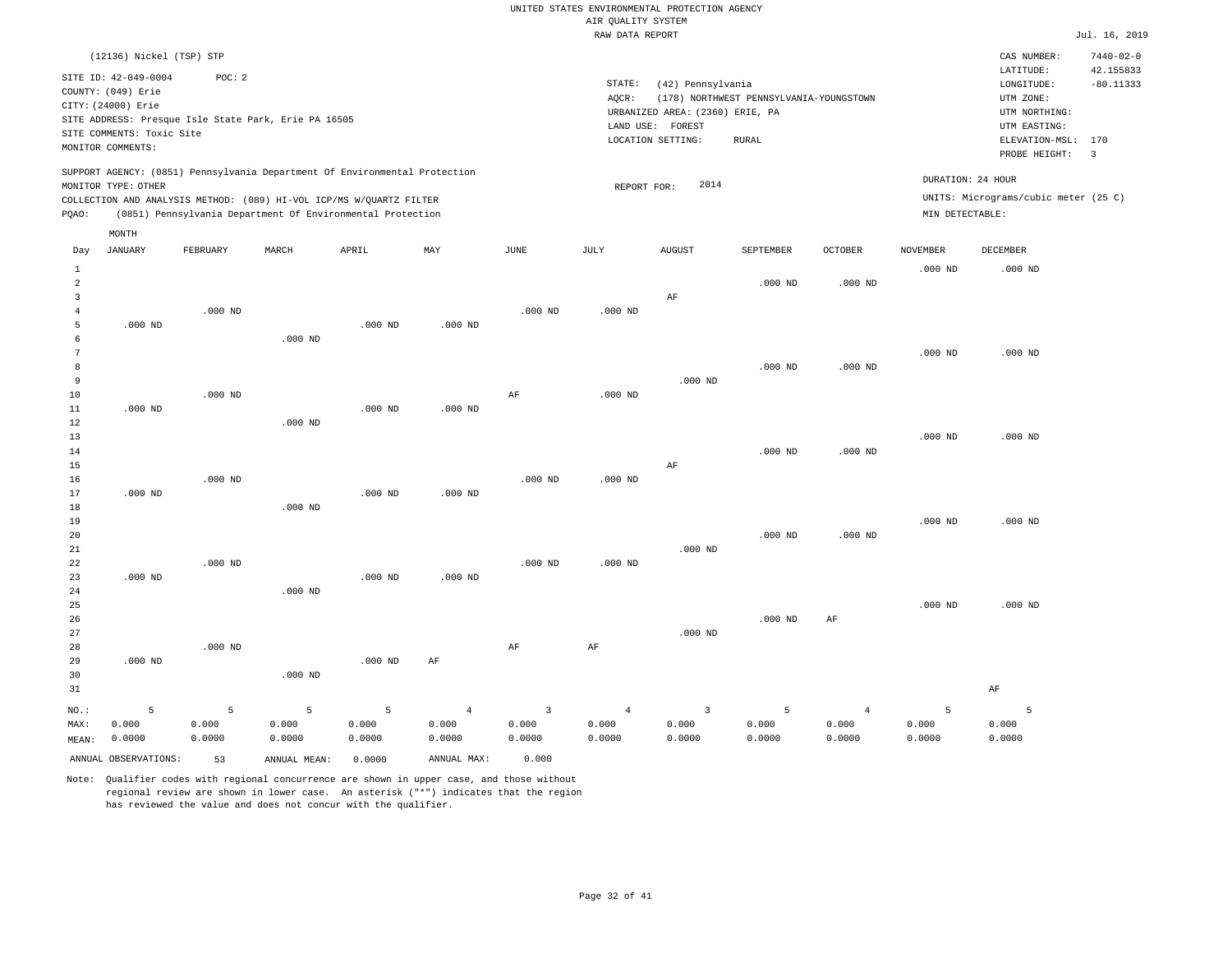LOCATION SETTING: RURAL

REPORT FOR: 2015

| AIR OUALITY SYSTEM                               |               |                 |
|--------------------------------------------------|---------------|-----------------|
| RAW DATA REPORT                                  |               | Jul. 16, 2019   |
|                                                  | CAS NUMBER:   | $7440 - 02 - 0$ |
|                                                  | LATITUDE:     | 42.155833       |
| STATE:<br>(42) Pennsylvania                      | LONGTTUDE:    | $-80.11333$     |
| AOCR:<br>(178) NORTHWEST PENNSYLVANIA-YOUNGSTOWN | UTM ZONE:     |                 |
| URBANIZED AREA: (2360) ERIE, PA                  | UTM NORTHING: |                 |
| LAND USE:<br>FOREST                              | UTM EASTING:  |                 |

PROBE HEIGHT: 3 ELEVATION-MSL: 170

UNITS: Micrograms/cubic meter (25 C)

DURATION: 24 HOUR

SITE ADDRESS: Presque Isle State Park, Erie PA 16505 SITE COMMENTS: Toxic Site MONITOR COMMENTS:

(12136) Nickel (TSP) STP

SITE ID: 42-049-0004 POC: 2

COUNTY: (049) Erie CITY: (24000) Erie

SUPPORT AGENCY: (0851) Pennsylvania Department Of Environmental Protection MONITOR TYPE: OTHER

COLLECTION AND ANALYSIS METHOD: (089) HI-VOL ICP/MS W/QUARTZ FILTER PQAO: (0851) Pennsylvania Department Of Environmental Protection MIN DETECTABLE:

|                | MONTH                   |                |              |           |             |           |                |               |                |           |                 |                         |
|----------------|-------------------------|----------------|--------------|-----------|-------------|-----------|----------------|---------------|----------------|-----------|-----------------|-------------------------|
| Day            | <b>JANUARY</b>          | FEBRUARY       | MARCH        | APRIL     | MAY         | JUNE      | JULY           | <b>AUGUST</b> | SEPTEMBER      | OCTOBER   | <b>NOVEMBER</b> | DECEMBER                |
| $\mathbf{1}$   |                         |                | $.000$ ND    |           |             |           |                |               |                |           |                 |                         |
| $\overline{a}$ |                         |                |              |           |             |           |                |               |                |           | $.000$ ND       | $.000$ ND               |
| 3              |                         |                |              |           |             |           |                |               | $.000$ ND      | $.000$ ND |                 |                         |
| $\overline{4}$ |                         |                |              |           |             |           |                | $.000$ ND     |                |           |                 |                         |
| 5              |                         | $.000$ ND      |              |           |             | $.000$ ND | $.000$ ND      |               |                |           |                 |                         |
| 6              | $\rm AF$                |                |              | $.000$ ND | $.000$ ND   |           |                |               |                |           |                 |                         |
| 7              |                         |                | $.000$ ND    |           |             |           |                |               |                |           |                 |                         |
| 8              |                         |                |              |           |             |           |                |               |                |           | $.000$ ND       | $.000$ ND               |
| 9              |                         |                |              |           |             |           |                |               | $.000$ ND      | $.000$ ND |                 |                         |
| $10$           |                         |                |              |           |             |           |                | $.000$ ND     |                |           |                 |                         |
| 11             |                         | $.000$ ND      |              |           |             | $.000$ ND | $.000$ ND      |               |                |           |                 |                         |
| 12             | AF                      |                |              | $.000$ ND | $.000$ ND   |           |                |               |                |           |                 |                         |
| 13             |                         |                | $.000$ ND    |           |             |           |                |               |                |           |                 |                         |
| 14             |                         |                |              |           |             |           |                |               |                |           | $.000$ ND       | $.000$ ND               |
| 15<br>16       |                         |                |              |           |             |           |                | $.000$ ND     | $.000$ ND      | $.000$ ND |                 |                         |
| 17             |                         | $.000$ ND      |              |           |             | $.000$ ND | $.000$ ND      |               |                |           |                 |                         |
| 18             | $.000$ ND               |                |              | $.000$ ND | $.000$ ND   |           |                |               |                |           |                 |                         |
| 19             |                         |                | $.000$ ND    |           |             |           |                |               |                |           |                 |                         |
| 20             |                         |                |              |           |             |           |                |               |                |           | $.000$ ND       | AF                      |
| 21             |                         |                |              |           |             |           |                |               | $\rm AF$       | $.000$ ND |                 |                         |
| 22             |                         |                |              |           |             |           |                | $.000$ ND     |                |           |                 |                         |
| 23             |                         | $.000$ ND      |              |           |             | $.000$ ND | $\rm{AF}$      |               |                |           |                 |                         |
| 24             | $.000$ ND               |                |              | $.000$ ND | $.000$ ND   |           |                |               |                |           |                 |                         |
| 25             |                         |                | $.000$ ND    |           |             |           |                |               |                |           |                 |                         |
| 26             |                         |                |              |           |             |           |                |               |                |           | $\rm{AF}$       | AM                      |
| 27             |                         |                |              |           |             |           |                |               | $.000$ ND      | $.000$ ND |                 |                         |
| 28             |                         |                |              |           |             |           |                | $.000$ ND     |                |           |                 |                         |
| 29             |                         |                |              |           |             | $.000$ ND | $.000$ ND      |               |                |           |                 |                         |
| 30             | $.000$ ND               |                |              | $.000$ ND | $.000$ ND   |           |                |               |                |           |                 |                         |
| 31             |                         |                | $\rm AF$     |           |             |           |                |               |                |           |                 |                         |
| NO.:           | $\overline{\mathbf{3}}$ | $\overline{4}$ | 5            | 5         | 5           | 5         | $\overline{4}$ | 5             | $\overline{4}$ | 5         | $\overline{4}$  | $\overline{\mathbf{3}}$ |
| MAX:           | 0.000                   | 0.000          | 0.000        | 0.000     | 0.000       | 0.000     | 0.000          | 0.000         | 0.000          | 0.000     | 0.000           | 0.000                   |
| MEAN:          | 0.0000                  | 0.0000         | 0.0000       | 0.0000    | 0.0000      | 0.0000    | 0.0000         | 0.0000        | 0.0000         | 0.0000    | 0.0000          | 0.0000                  |
|                | ANNUAL OBSERVATIONS:    | 52             | ANNUAL MEAN: | 0.0000    | ANNUAL MAX: | 0.000     |                |               |                |           |                 |                         |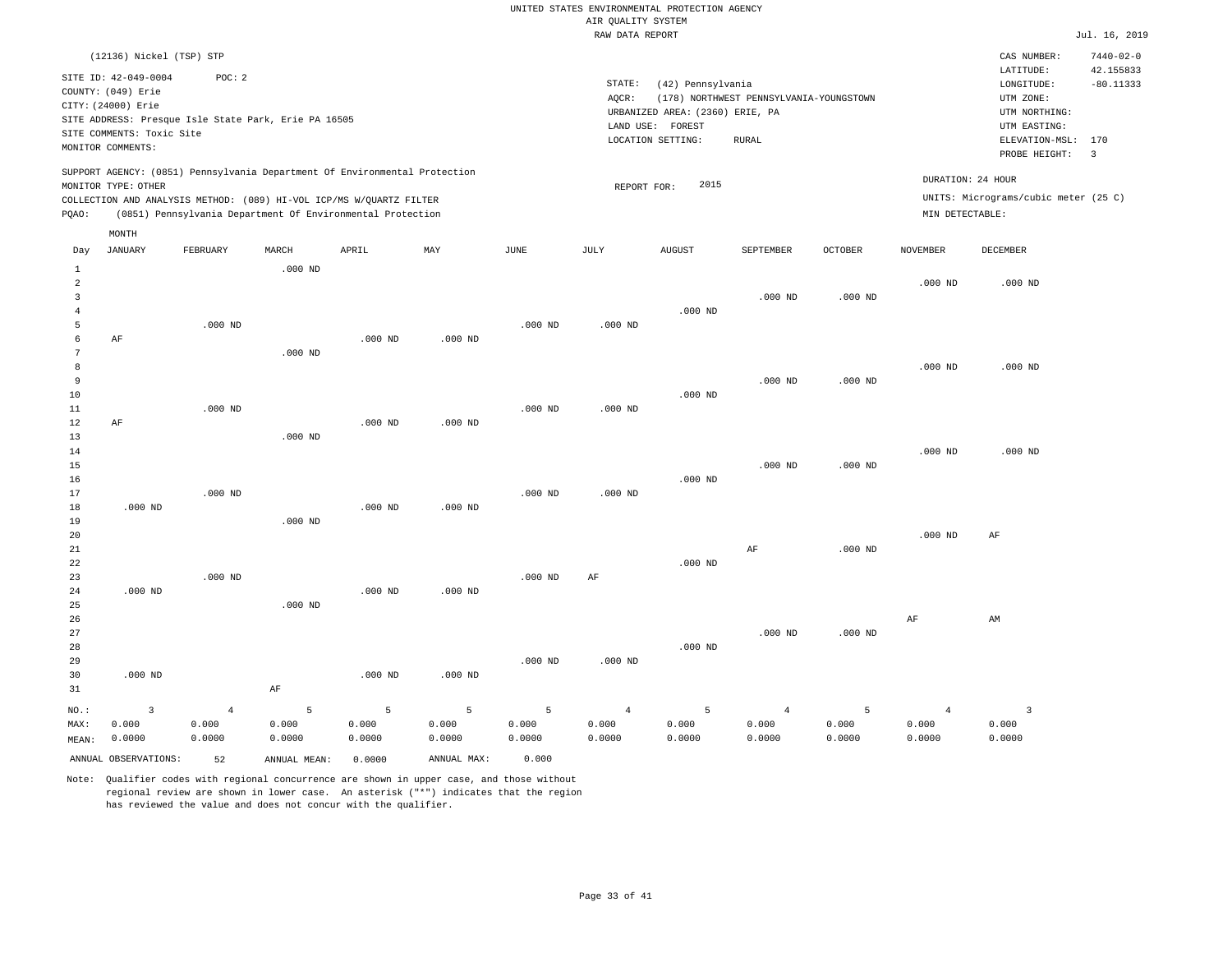|                                  |                           |                                                                            |                |           |                |                          | RAW DATA REPORT |                                 |                                         |                |                 |                                      | Jul. 16, 2019                |
|----------------------------------|---------------------------|----------------------------------------------------------------------------|----------------|-----------|----------------|--------------------------|-----------------|---------------------------------|-----------------------------------------|----------------|-----------------|--------------------------------------|------------------------------|
|                                  |                           | (12136) Nickel (TSP) STP                                                   |                |           |                |                          |                 |                                 |                                         |                |                 | CAS NUMBER:<br>LATITUDE:             | $7440 - 02 - 0$<br>42.155833 |
|                                  | SITE ID: 42-049-0004      | POC: 2                                                                     |                |           |                |                          | STATE:          | (42) Pennsylvania               |                                         |                |                 | LONGITUDE:                           | $-80.11333$                  |
|                                  | COUNTY: (049) Erie        |                                                                            |                |           |                |                          | AOCR:           |                                 | (178) NORTHWEST PENNSYLVANIA-YOUNGSTOWN |                |                 | UTM ZONE:                            |                              |
|                                  | CITY: (24000) Erie        |                                                                            |                |           |                |                          |                 | URBANIZED AREA: (2360) ERIE, PA |                                         |                |                 | UTM NORTHING:                        |                              |
|                                  |                           | SITE ADDRESS: Presque Isle State Park, Erie PA 16505                       |                |           |                |                          |                 | LAND USE: FOREST                |                                         |                |                 | UTM EASTING:                         |                              |
|                                  | SITE COMMENTS: Toxic Site |                                                                            |                |           |                |                          |                 | LOCATION SETTING:               | <b>RURAL</b>                            |                |                 | ELEVATION-MSL:                       | 170                          |
|                                  | MONITOR COMMENTS:         |                                                                            |                |           |                |                          |                 |                                 |                                         |                |                 | PROBE HEIGHT:                        | $\overline{\mathbf{3}}$      |
|                                  |                           | SUPPORT AGENCY: (0851) Pennsylvania Department Of Environmental Protection |                |           |                |                          |                 |                                 |                                         |                |                 | DURATION: 24 HOUR                    |                              |
|                                  | MONITOR TYPE: OTHER       |                                                                            |                |           |                |                          | REPORT FOR:     | 2016                            |                                         |                |                 |                                      |                              |
|                                  |                           | COLLECTION AND ANALYSIS METHOD: (089) HI-VOL ICP/MS W/QUARTZ FILTER        |                |           |                |                          |                 |                                 |                                         |                |                 | UNITS: Micrograms/cubic meter (25 C) |                              |
| PQAO:                            |                           | (0851) Pennsylvania Department Of Environmental Protection                 |                |           |                |                          |                 |                                 |                                         |                | MIN DETECTABLE: |                                      |                              |
|                                  | MONTH                     |                                                                            |                |           |                |                          |                 |                                 |                                         |                |                 |                                      |                              |
| Day                              | <b>JANUARY</b>            | FEBRUARY                                                                   | MARCH          | APRIL     | MAY            | JUNE                     | JULY            | <b>AUGUST</b>                   | SEPTEMBER                               | <b>OCTOBER</b> | <b>NOVEMBER</b> | DECEMBER                             |                              |
| $\mathbf{1}$                     | AF                        |                                                                            | AM             |           |                |                          |                 |                                 |                                         |                |                 |                                      |                              |
| $\overline{a}$<br>$\overline{3}$ |                           |                                                                            |                |           |                |                          |                 |                                 | $.000$ ND                               | AF             | $.000$ ND       | $.000$ ND                            |                              |
| $\overline{4}$                   |                           |                                                                            |                |           |                |                          |                 | $.000$ ND                       |                                         |                |                 |                                      |                              |
| 5                                |                           |                                                                            |                |           |                | $\mathbb{F} \mathbbm{T}$ | $.000$ ND       |                                 |                                         |                |                 |                                      |                              |
| 6                                |                           | AM                                                                         |                | $.000$ ND | $.000$ ND      |                          |                 |                                 |                                         |                |                 |                                      |                              |
| 7                                | AF                        |                                                                            | AM             |           |                |                          |                 |                                 |                                         |                |                 |                                      |                              |
| 8                                |                           |                                                                            |                |           |                |                          |                 |                                 |                                         |                | AV              | ${\rm F\,I}$                         |                              |
| 9                                |                           |                                                                            |                |           |                |                          |                 |                                 | ${\rm F\,I}$                            | $.000$ ND      |                 |                                      |                              |
| 10                               |                           |                                                                            |                |           |                |                          |                 | $\mathbb{A}\mathbb{G}$          |                                         |                |                 |                                      |                              |
| 11                               |                           |                                                                            |                |           |                | $.000$ ND                | $.000$ ND       |                                 |                                         |                |                 |                                      |                              |
| 12                               |                           | $.000$ ND                                                                  |                | $.000$ ND | $.000$ ND      |                          |                 |                                 |                                         |                |                 |                                      |                              |
| 13                               | AF                        |                                                                            | $.000$ ND      |           |                |                          |                 |                                 |                                         |                |                 |                                      |                              |
| 14                               |                           |                                                                            |                |           |                |                          |                 |                                 |                                         |                | AM              | $.000$ ND                            |                              |
| 15                               |                           |                                                                            |                |           |                |                          |                 |                                 | $.000$ ND                               | $.000$ ND      |                 |                                      |                              |
| 16<br>17                         |                           |                                                                            |                |           |                | $.000$ ND                | $.000$ ND       | $\mathbb{A}\mathbb{G}$          |                                         |                |                 |                                      |                              |
| 18                               |                           | $.000$ ND                                                                  |                | $.000$ ND | $.000$ ND      |                          |                 |                                 |                                         |                |                 |                                      |                              |
| 19                               | AF                        |                                                                            | $.000$ ND      |           |                |                          |                 |                                 |                                         |                |                 |                                      |                              |
| 20                               |                           |                                                                            |                |           |                |                          |                 |                                 |                                         |                | $.000$ ND       | $.000$ ND                            |                              |
| 21                               |                           |                                                                            |                |           |                |                          |                 |                                 | $.000$ ND                               | $.000$ ND      |                 |                                      |                              |
| 22                               |                           |                                                                            |                |           |                |                          |                 | $.000$ ND                       |                                         |                |                 |                                      |                              |
| 23                               |                           |                                                                            |                |           |                | $.000$ ND                | $.000$ ND       |                                 |                                         |                |                 |                                      |                              |
| 24                               |                           | AM                                                                         |                | $.000$ ND | $.000$ ND      |                          |                 |                                 |                                         |                |                 |                                      |                              |
| 25                               | AF                        |                                                                            | $.000$ ND      |           |                |                          |                 |                                 |                                         |                |                 |                                      |                              |
| 26                               |                           |                                                                            |                |           |                |                          |                 |                                 |                                         |                | $.000$ ND       | $.000$ ND                            |                              |
| 27                               |                           |                                                                            |                |           |                |                          |                 |                                 | $.000$ ND                               | $.000$ ND      |                 |                                      |                              |
| 28                               |                           |                                                                            |                |           |                |                          |                 | $.000$ ND                       |                                         |                |                 |                                      |                              |
| 29                               |                           |                                                                            |                |           |                | $.000$ ND                | $.000$ ND       |                                 |                                         |                |                 |                                      |                              |
| 30<br>31                         | AF                        |                                                                            | $.000$ ND      | $.000$ ND | AM             |                          |                 |                                 |                                         | AM             |                 |                                      |                              |
|                                  | $\mathbf 0$               | $\overline{2}$                                                             | $\overline{4}$ | 5         | $\overline{4}$ | $\overline{4}$           | 5               | $\overline{3}$                  | $\overline{4}$                          | $\overline{4}$ | $\overline{3}$  | $\overline{4}$                       |                              |
| NO.:<br>MAX:                     |                           | 0.000                                                                      | 0.000          | 0.000     | 0.000          | 0.000                    | 0.000           | 0.000                           | 0.000                                   | 0.000          | 0.000           | 0.000                                |                              |
| MEAN:                            |                           | 0.0000                                                                     | 0.0000         | 0.0000    | 0.0000         | 0.0000                   | 0.0000          | 0.0000                          | 0.0000                                  | 0.0000         | 0.0000          | 0.0000                               |                              |
|                                  |                           |                                                                            |                |           |                |                          |                 |                                 |                                         |                |                 |                                      |                              |

ANNUAL OBSERVATIONS: 42 ANNUAL MEAN: 0.0000 ANNUAL MAX: 0.000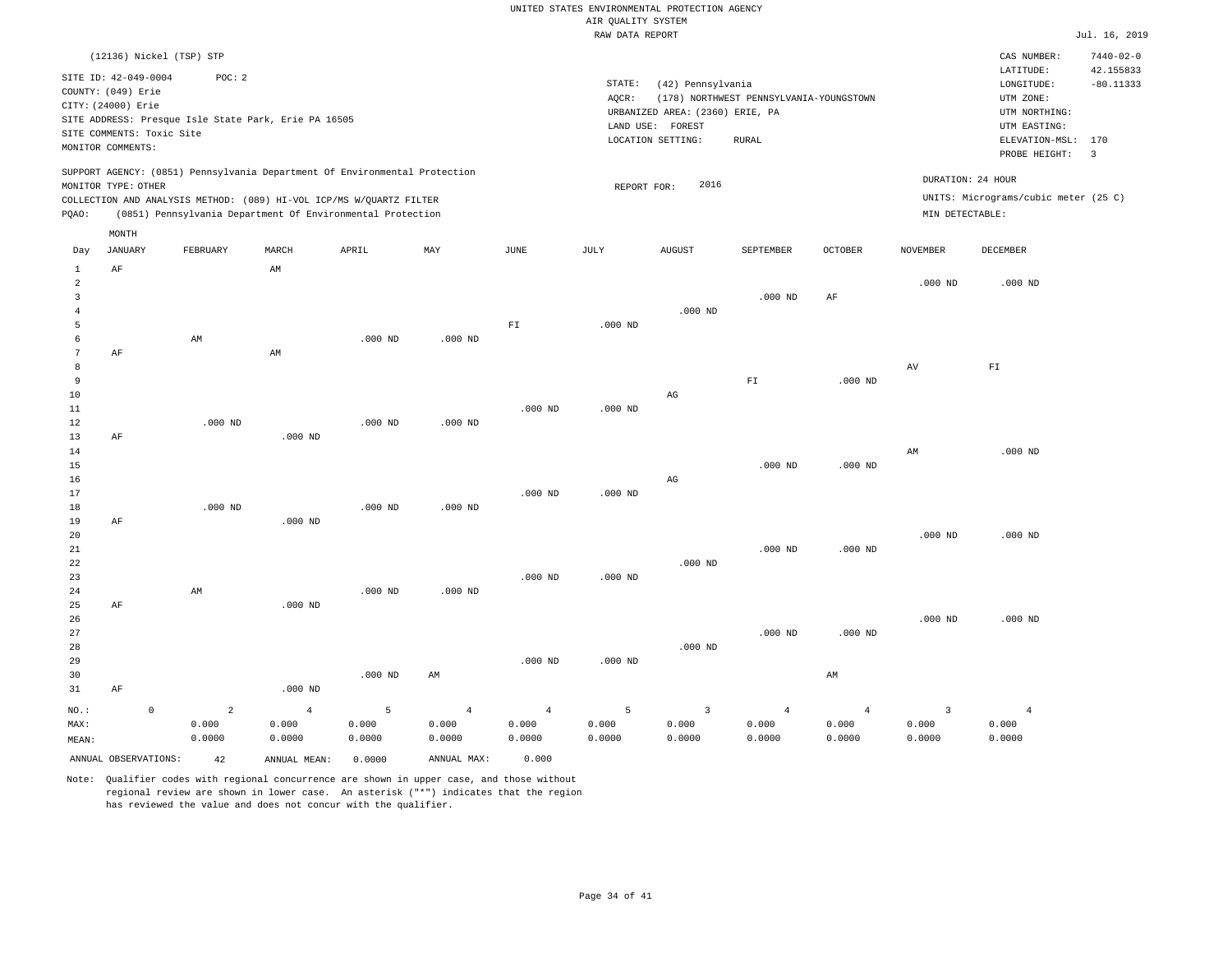|                |                           |                                                      |                |                                                                            |           |                |             | RAW DATA REPORT                 |                                         |              |                     |                                      | Jul. 16, 2019                |
|----------------|---------------------------|------------------------------------------------------|----------------|----------------------------------------------------------------------------|-----------|----------------|-------------|---------------------------------|-----------------------------------------|--------------|---------------------|--------------------------------------|------------------------------|
|                | (12136) Nickel (TSP) STP  |                                                      |                |                                                                            |           |                |             |                                 |                                         |              |                     | CAS NUMBER:<br>LATITUDE:             | $7440 - 02 - 0$<br>42.155833 |
|                | SITE ID: 42-049-0004      | POC: 2                                               |                |                                                                            |           |                | STATE:      | (42) Pennsylvania               |                                         |              |                     | LONGITUDE:                           | $-80.11333$                  |
|                | COUNTY: (049) Erie        |                                                      |                |                                                                            |           |                | AQCR:       |                                 | (178) NORTHWEST PENNSYLVANIA-YOUNGSTOWN |              |                     | UTM ZONE:                            |                              |
|                | CITY: (24000) Erie        |                                                      |                |                                                                            |           |                |             | URBANIZED AREA: (2360) ERIE, PA |                                         |              |                     | UTM NORTHING:                        |                              |
|                |                           | SITE ADDRESS: Presque Isle State Park, Erie PA 16505 |                |                                                                            |           |                |             | LAND USE: FOREST                |                                         |              |                     | UTM EASTING:                         |                              |
|                | SITE COMMENTS: Toxic Site |                                                      |                |                                                                            |           |                |             | LOCATION SETTING:               | RURAL                                   |              |                     | ELEVATION-MSL:                       | 170                          |
|                | MONITOR COMMENTS:         |                                                      |                |                                                                            |           |                |             |                                 |                                         |              |                     | PROBE HEIGHT:                        | $\overline{\mathbf{3}}$      |
|                |                           |                                                      |                | SUPPORT AGENCY: (0851) Pennsylvania Department Of Environmental Protection |           |                |             |                                 |                                         |              |                     | DURATION: 24 HOUR                    |                              |
|                | MONITOR TYPE: OTHER       |                                                      |                |                                                                            |           |                |             | 2017<br>REPORT FOR:             |                                         |              |                     |                                      |                              |
|                |                           |                                                      |                | COLLECTION AND ANALYSIS METHOD: (089) HI-VOL ICP/MS W/QUARTZ FILTER        |           |                |             |                                 |                                         |              |                     | UNITS: Micrograms/cubic meter (25 C) |                              |
| PQAO:          |                           |                                                      |                | (0851) Pennsylvania Department Of Environmental Protection                 |           |                |             |                                 |                                         |              |                     | MIN DETECTABLE:                      |                              |
|                | MONTH                     |                                                      |                |                                                                            |           |                |             |                                 |                                         |              |                     |                                      |                              |
| Day            | JANUARY                   | FEBRUARY                                             | MARCH          | APRIL                                                                      | MAY       | JUNE           | JULY        | <b>AUGUST</b>                   | SEPTEMBER                               | OCTOBER      | NOVEMBER            | DECEMBER                             |                              |
| $\mathbf{1}$   | $\rm{AF}$                 |                                                      |                | $.000$ ND                                                                  | $.000$ ND |                |             |                                 |                                         |              |                     |                                      |                              |
| $\overline{c}$ |                           |                                                      | $.000$ ND      |                                                                            |           |                |             |                                 |                                         |              |                     |                                      |                              |
| $\overline{3}$ |                           |                                                      |                |                                                                            |           |                |             |                                 |                                         |              |                     |                                      |                              |
| $\overline{4}$ |                           |                                                      |                |                                                                            |           |                |             |                                 |                                         |              |                     |                                      |                              |
| 5              |                           |                                                      |                |                                                                            |           |                |             |                                 |                                         |              |                     |                                      |                              |
| 6              |                           | $.000$ ND                                            |                |                                                                            |           | $.000$ ND      |             |                                 |                                         |              |                     |                                      |                              |
| 7              | AF                        |                                                      |                | ${\rm FT}$                                                                 | $.000$ ND |                |             |                                 |                                         |              |                     |                                      |                              |
| 8              |                           |                                                      | $.000$ ND      |                                                                            |           |                |             |                                 |                                         |              |                     |                                      |                              |
| 9              |                           |                                                      |                |                                                                            |           |                |             |                                 |                                         |              |                     |                                      |                              |
| 10             |                           |                                                      |                |                                                                            |           |                |             |                                 |                                         |              |                     |                                      |                              |
| 11             |                           |                                                      |                |                                                                            |           |                |             |                                 |                                         |              |                     |                                      |                              |
| 12             |                           | $.000$ ND                                            |                |                                                                            | $.000$ ND | $.000$ ND      |             |                                 |                                         |              |                     |                                      |                              |
| 13<br>14       | $.000$ ND                 |                                                      | ${\rm FT}$     | $.000$ ND                                                                  |           |                |             |                                 |                                         |              |                     |                                      |                              |
| 15             |                           |                                                      |                |                                                                            |           |                |             |                                 |                                         |              |                     |                                      |                              |
| 16             |                           |                                                      |                |                                                                            |           |                |             |                                 |                                         |              |                     |                                      |                              |
| 17             |                           |                                                      |                |                                                                            |           |                |             |                                 |                                         |              |                     |                                      |                              |
| 18             |                           | TS                                                   |                |                                                                            |           | $.000$ ND      |             |                                 |                                         |              |                     |                                      |                              |
| 19             | AF                        |                                                      |                | AF                                                                         | $.000$ ND |                |             |                                 |                                         |              |                     |                                      |                              |
| 20             |                           |                                                      | $\rm AF$       |                                                                            |           |                |             |                                 |                                         |              |                     |                                      |                              |
| 21             |                           |                                                      |                |                                                                            |           |                |             |                                 |                                         |              |                     |                                      |                              |
| 22             |                           |                                                      |                |                                                                            |           |                |             |                                 |                                         |              |                     |                                      |                              |
| 23             |                           |                                                      |                |                                                                            |           |                |             |                                 |                                         |              |                     |                                      |                              |
| 24             |                           | $\rm AF$                                             |                |                                                                            |           | $.000$ ND      |             |                                 |                                         |              |                     |                                      |                              |
| 25             | $.000$ ND                 |                                                      |                | ${\rm FT}$                                                                 | $.000$ ND |                |             |                                 |                                         |              |                     |                                      |                              |
| 26             |                           |                                                      | AF             |                                                                            |           |                |             |                                 |                                         |              |                     |                                      |                              |
| 27             |                           |                                                      |                |                                                                            |           |                |             |                                 |                                         |              |                     |                                      |                              |
| 28             |                           |                                                      |                |                                                                            |           |                |             |                                 |                                         |              |                     |                                      |                              |
| 29             |                           |                                                      |                |                                                                            |           |                |             |                                 |                                         |              |                     |                                      |                              |
| 30             |                           |                                                      |                |                                                                            |           | AM             |             |                                 |                                         |              |                     |                                      |                              |
| 31             | AM                        |                                                      |                |                                                                            | $.000$ ND |                |             |                                 |                                         |              |                     |                                      |                              |
| NO.:           | $\overline{2}$            | $\overline{a}$                                       | $\overline{a}$ | $\overline{a}$                                                             | 6         | $\overline{4}$ | $\mathbb O$ | $\circ$                         | 0                                       | $\mathsf{O}$ | $\mathsf{O}\xspace$ | $\mathbb O$                          |                              |

| NO.:  |                      |        |              |        |             |        |  |
|-------|----------------------|--------|--------------|--------|-------------|--------|--|
| MAX:  | 0.000                | 0.000  | 0.000        | 0.000  | 0.000       | 0.000  |  |
| MEAN: | 0.0000               | 0.0000 | 0.0000       | 0.0000 | 0.0000      | 0.0000 |  |
|       | ANNUAL OBSERVATIONS: | 18     | ANNUAL MEAN: | 0.0000 | ANNUAL MAX: | 0.000  |  |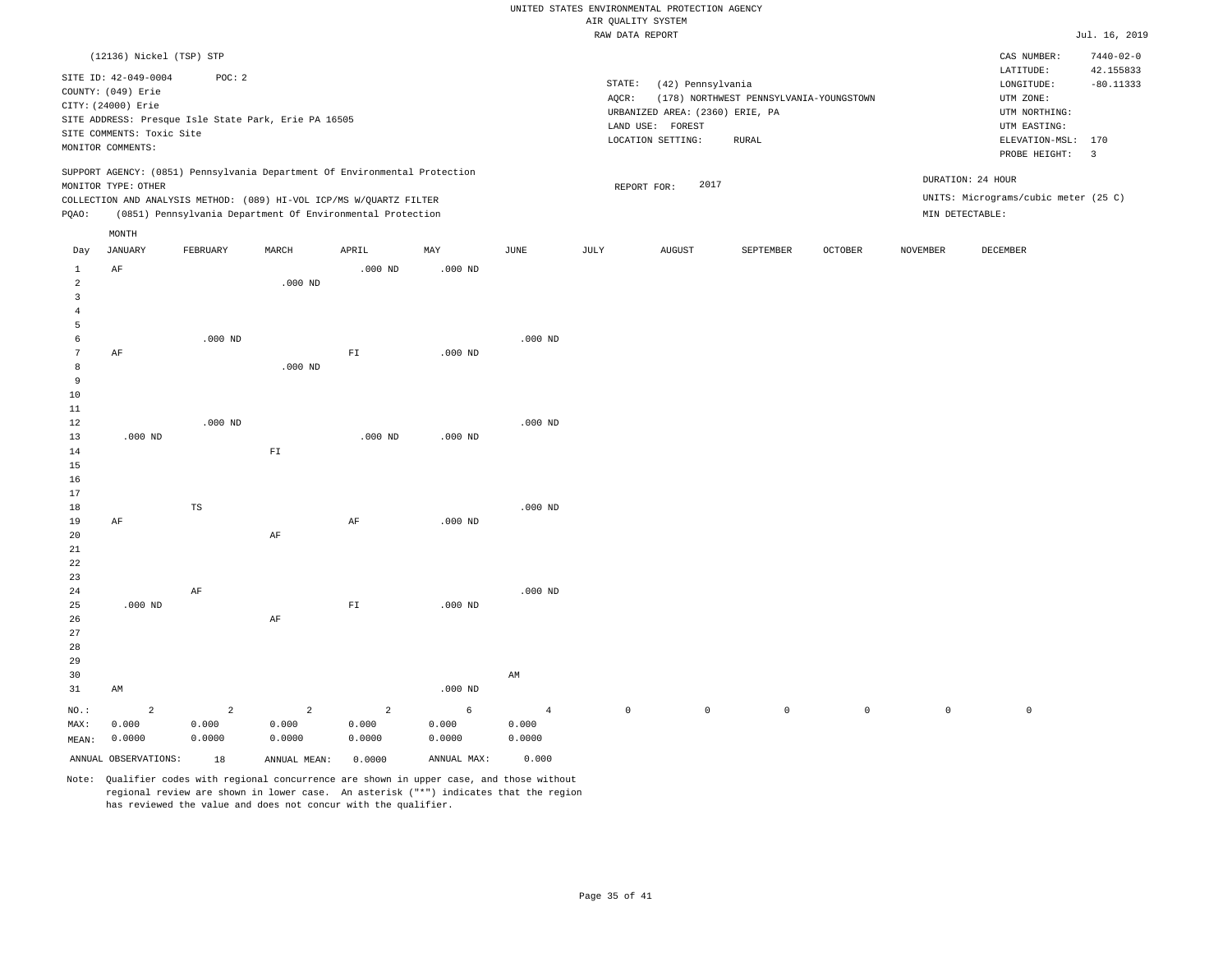#### RAW DATA REPORT JUL. 16, 2019 UNITED STATES ENVIRONMENTAL PROTECTION AGENCY AIR QUALITY SYSTEM

|                      | (12167) Zinc (TSP) STP    |          |                                                                            |                |             |       |             |                                 |                                         |                |                | CAS NUMBER:                          | $7440 - 66 - 6$ |
|----------------------|---------------------------|----------|----------------------------------------------------------------------------|----------------|-------------|-------|-------------|---------------------------------|-----------------------------------------|----------------|----------------|--------------------------------------|-----------------|
|                      | SITE ID: 42-049-0004      | POC: 2   |                                                                            |                |             |       |             |                                 |                                         |                |                | LATITUDE:                            | 42.155833       |
|                      | COUNTY: (049) Erie        |          |                                                                            |                |             |       | STATE:      | (42) Pennsylvania               |                                         |                |                | LONGITUDE:                           | $-80.11333$     |
|                      | CITY: (24000) Erie        |          |                                                                            |                |             |       | AQCR:       |                                 | (178) NORTHWEST PENNSYLVANIA-YOUNGSTOWN |                |                | UTM ZONE:                            |                 |
|                      |                           |          | SITE ADDRESS: Presque Isle State Park, Erie PA 16505                       |                |             |       |             | URBANIZED AREA: (2360) ERIE, PA |                                         |                |                | UTM NORTHING:                        |                 |
|                      | SITE COMMENTS: Toxic Site |          |                                                                            |                |             |       | LAND USE:   | FOREST                          |                                         |                |                | UTM EASTING:                         |                 |
|                      | MONITOR COMMENTS:         |          |                                                                            |                |             |       |             | LOCATION SETTING:               | RURAL                                   |                |                | ELEVATION-MSL:                       | 170             |
|                      |                           |          |                                                                            |                |             |       |             |                                 |                                         |                |                | PROBE HEIGHT:                        | 3               |
|                      | MONITOR TYPE: OTHER       |          | SUPPORT AGENCY: (0851) Pennsylvania Department Of Environmental Protection |                |             |       |             | 2013                            |                                         |                |                | DURATION: 24 HOUR                    |                 |
|                      |                           |          | COLLECTION AND ANALYSIS METHOD: (089) HI-VOL ICP/MS W/QUARTZ FILTER        |                |             |       | REPORT FOR: |                                 |                                         |                |                | UNITS: Micrograms/cubic meter (25 C) |                 |
| PQAO:                |                           |          | (0851) Pennsylvania Department Of Environmental Protection                 |                |             |       |             |                                 |                                         |                |                | MIN DETECTABLE:                      |                 |
|                      | MONTH                     |          |                                                                            |                |             |       |             |                                 |                                         |                |                |                                      |                 |
| Day                  | JANUARY                   | FEBRUARY | MARCH                                                                      | APRIL          | MAY         | JUNE  | JULY        | AUGUST                          | SEPTEMBER                               | <b>OCTOBER</b> | NOVEMBER       | DECEMBER                             |                 |
|                      |                           |          |                                                                            |                |             |       |             |                                 |                                         |                |                |                                      |                 |
| 1                    |                           |          |                                                                            |                |             |       |             |                                 | .013                                    | .021           |                |                                      |                 |
| $\overline{a}$       |                           |          |                                                                            |                |             |       |             | .021                            |                                         |                |                |                                      |                 |
| $\overline{3}$       |                           | .036     |                                                                            |                |             | .018  | .0655       |                                 |                                         |                |                |                                      |                 |
| $\overline{4}$       | .014                      |          |                                                                            | .024           | .025        |       |             |                                 |                                         |                |                |                                      |                 |
| 5                    |                           |          | .012                                                                       |                |             |       |             |                                 |                                         |                |                |                                      |                 |
| 6<br>$7\phantom{.0}$ |                           |          |                                                                            |                |             |       |             |                                 | .028                                    |                | .030           | .031                                 |                 |
| 8                    |                           |          |                                                                            |                |             |       |             |                                 |                                         | $\rm{AF}$      |                |                                      |                 |
| 9                    |                           | .0865    |                                                                            |                |             | .032  | .030        | .030                            |                                         |                |                |                                      |                 |
| 10                   | .018                      |          |                                                                            | .018           | .026        |       |             |                                 |                                         |                |                |                                      |                 |
| $1\,1$               |                           |          | .046                                                                       |                |             |       |             |                                 |                                         |                |                |                                      |                 |
| 12                   |                           |          |                                                                            |                |             |       |             |                                 |                                         |                | .013           | .022                                 |                 |
| 13                   |                           |          |                                                                            |                |             |       |             |                                 | .017                                    | .017           |                |                                      |                 |
| 14                   |                           |          |                                                                            |                |             |       |             | .007                            |                                         |                |                |                                      |                 |
| 15                   |                           | .025     |                                                                            |                |             | .024  | .037        |                                 |                                         |                |                |                                      |                 |
| 16                   | .025                      |          |                                                                            | .019           | .023        |       |             |                                 |                                         |                |                |                                      |                 |
| 17                   |                           |          | .018                                                                       |                |             |       |             |                                 |                                         |                |                |                                      |                 |
| $18$                 |                           |          |                                                                            |                |             |       |             |                                 |                                         |                | .022           | .023                                 |                 |
| 19                   |                           |          |                                                                            |                |             |       |             |                                 | .033                                    | .021           |                |                                      |                 |
| 20                   |                           |          |                                                                            |                |             |       |             | .033                            |                                         |                |                |                                      |                 |
| 21                   |                           | .015     |                                                                            |                |             | .039  | .012        |                                 |                                         |                |                |                                      |                 |
| 22                   | .027                      |          |                                                                            | $\rm AF$       | .032        |       |             |                                 |                                         |                |                |                                      |                 |
| 23                   |                           |          | .014                                                                       |                |             |       |             |                                 |                                         |                |                |                                      |                 |
| 24                   |                           |          |                                                                            |                |             |       |             |                                 |                                         |                | AF             | .015                                 |                 |
| 25                   |                           |          |                                                                            |                |             |       |             |                                 | .016                                    | AM             |                |                                      |                 |
| 26                   |                           |          |                                                                            |                |             |       |             | .018                            |                                         |                |                |                                      |                 |
| 27                   |                           | .012     |                                                                            |                |             | .019  | .048        |                                 |                                         |                |                |                                      |                 |
| 28                   | .035                      |          |                                                                            | .023           | .044        |       |             |                                 |                                         |                |                |                                      |                 |
| 29                   |                           |          | .018                                                                       |                |             |       |             |                                 |                                         |                |                |                                      |                 |
| 30                   |                           |          |                                                                            |                |             |       |             |                                 |                                         |                | .017           | .008                                 |                 |
| 31                   |                           |          |                                                                            |                |             |       |             |                                 |                                         | .038           |                |                                      |                 |
|                      |                           |          |                                                                            |                |             |       |             |                                 |                                         |                |                |                                      |                 |
| NO.:                 | 5                         | 5        | 5                                                                          | $\overline{4}$ | 5           | 5     | 5           | 5                               | 5                                       | $\overline{4}$ | $\overline{4}$ | 5                                    |                 |
| MAX:                 | .035                      | .086     | .046                                                                       | .024           | .044        | .039  | .065        | .033                            | .033                                    | .038           | .030           | .031                                 |                 |
| MEAN:                | .0238                     | .0348    | .0216                                                                      | .0210          | .0300       | .0264 | .0384       | .0218                           | .0214                                   | .0243          | .0205          | .0198                                |                 |
|                      | ANNUAL OBSERVATIONS:      | 57       | ANNUAL MEAN:                                                               | .0255          | ANNUAL MAX: | .086  |             |                                 |                                         |                |                |                                      |                 |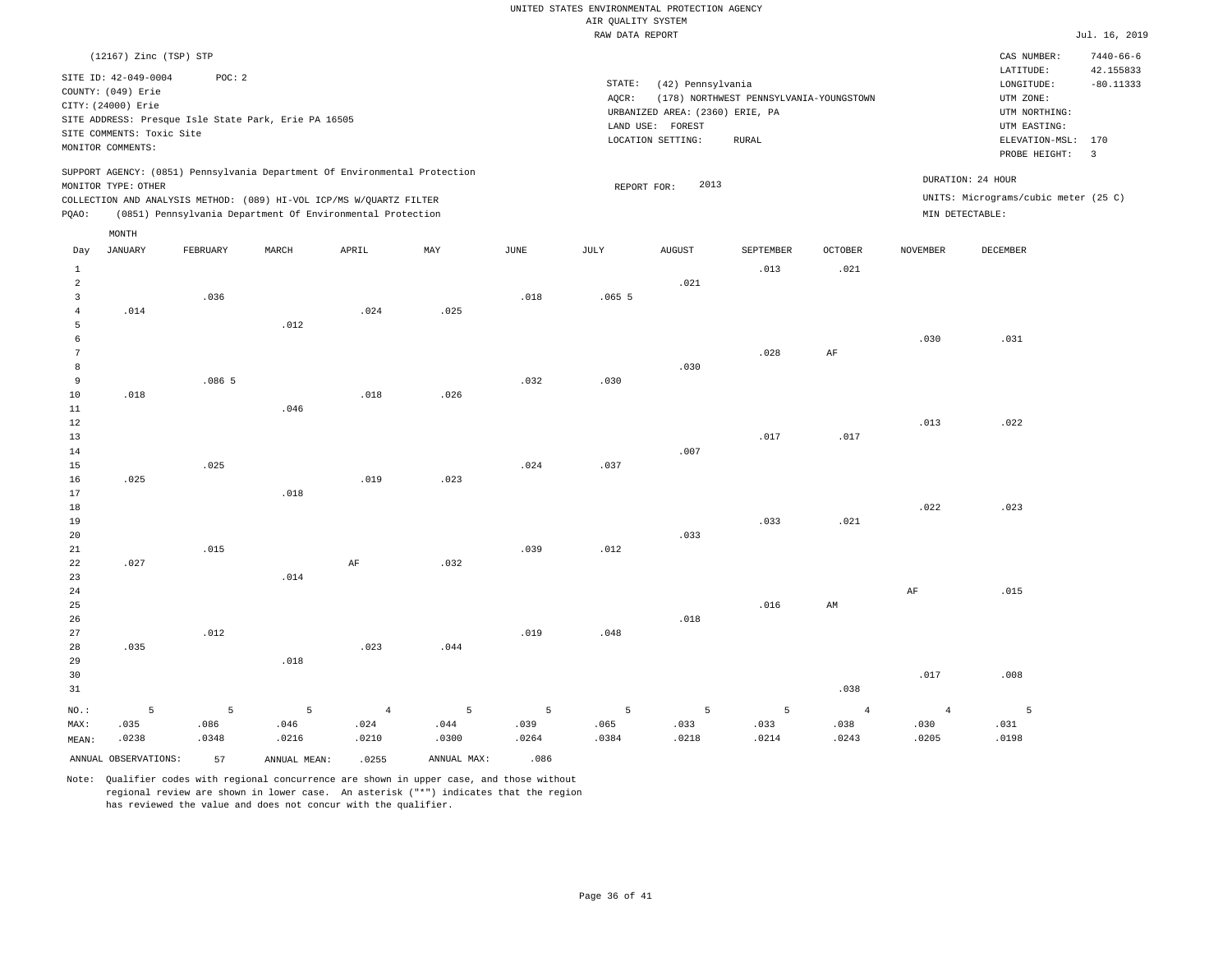#### RAW DATA REPORT UNITED STATES ENVIRONMENTAL PROTECTION AGENCY AIR QUALITY SYSTEM

STATE: (42) Pennsylvania

LOCATION SETTING: RURAL

LAND USE: FOREST

REPORT FOR:  $2014$ 

AQCR: (178) NORTHWEST PENNSYLVANIA-YOUNGSTOWN

URBANIZED AREA: (2360) ERIE, PA UTM NORTHING:

|             | Jul. 16, 2019   |
|-------------|-----------------|
| CAS NUMBER: | $7440 - 66 - 6$ |
| LATITUDE:   | 42.155833       |

PROBE HEIGHT: 3 ELEVATION-MSL: 170

UTM EASTING: UTM ZONE:

UNITS: Micrograms/cubic meter (25 C)

DURATION: 24 HOUR

LONGITUDE: -80.11333

| STTE ID: 42-049-0004                                 | POC: 2 |  |
|------------------------------------------------------|--------|--|
| COUNTY: (049) Erie                                   |        |  |
|                                                      |        |  |
| CITY: (24000) Erie                                   |        |  |
| SITE ADDRESS: Presque Isle State Park, Erie PA 16505 |        |  |
| SITE COMMENTS: Toxic Site                            |        |  |
| MONITOR COMMENTS:                                    |        |  |

(12167) Zinc (TSP) STP

MONTH

SUPPORT AGENCY: (0851) Pennsylvania Department Of Environmental Protection MONITOR TYPE: OTHER

COLLECTION AND ANALYSIS METHOD: (089) HI-VOL ICP/MS W/QUARTZ FILTER PQAO: (0851) Pennsylvania Department Of Environmental Protection MIN DETECTABLE:

|                 | MONT.H               |          |              |       |                |                         |                 |                |           |                |                 |           |
|-----------------|----------------------|----------|--------------|-------|----------------|-------------------------|-----------------|----------------|-----------|----------------|-----------------|-----------|
| Day             | JANUARY              | FEBRUARY | MARCH        | APRIL | MAY            | $_{\rm JUNE}$           | $\mathtt{JULY}$ | <b>AUGUST</b>  | SEPTEMBER | OCTOBER        | <b>NOVEMBER</b> | DECEMBER  |
| $\mathbf{1}$    |                      |          |              |       |                |                         |                 |                |           |                | .016            | .010      |
| $\overline{a}$  |                      |          |              |       |                |                         |                 |                | .025      | .022           |                 |           |
| $\overline{3}$  |                      |          |              |       |                |                         |                 | $\rm{AF}$      |           |                |                 |           |
| $\overline{4}$  |                      | .033     |              |       |                | .045                    | .037            |                |           |                |                 |           |
| 5               | .028                 |          |              | .012  | .013           |                         |                 |                |           |                |                 |           |
| 6               |                      |          | .018         |       |                |                         |                 |                |           |                |                 |           |
| $7\phantom{.0}$ |                      |          |              |       |                |                         |                 |                |           |                | .019            | .011      |
| 8               |                      |          |              |       |                |                         |                 |                | .035      | .0855          |                 |           |
| 9               |                      |          |              |       |                |                         |                 | .020           |           |                |                 |           |
| 10              |                      | .017     |              |       |                | $\rm{AF}$               | .051            |                |           |                |                 |           |
| $11\,$          | .020                 |          |              | .031  | .025           |                         |                 |                |           |                |                 |           |
| 12              |                      |          | .025         |       |                |                         |                 |                |           |                |                 |           |
| 13              |                      |          |              |       |                |                         |                 |                |           |                | .019            | .019      |
| 14              |                      |          |              |       |                |                         |                 |                | .035      | .024           |                 |           |
| 15              |                      |          |              |       |                |                         |                 | $\rm AF$       |           |                |                 |           |
| 16              |                      | .044     |              |       |                | .030                    | .034            |                |           |                |                 |           |
| 17              | .020                 |          |              | .021  | .016           |                         |                 |                |           |                |                 |           |
| 18              |                      |          | .015         |       |                |                         |                 |                |           |                |                 |           |
| 19              |                      |          |              |       |                |                         |                 |                |           |                | .012            | .014      |
| 20              |                      |          |              |       |                |                         |                 |                | .011      | .020           |                 |           |
| 21              |                      |          |              |       |                |                         |                 | .024           |           |                |                 |           |
| 22              |                      | .009     |              |       |                | .031                    | .048            |                |           |                |                 |           |
| 23              | .025                 |          |              | .006  | .021           |                         |                 |                |           |                |                 |           |
| 24              |                      |          | .021         |       |                |                         |                 |                |           |                |                 |           |
| 25              |                      |          |              |       |                |                         |                 |                |           |                | .014            | .013      |
| 26              |                      |          |              |       |                |                         |                 |                | .022      | $\rm{AF}$      |                 |           |
| 27              |                      |          |              |       |                |                         |                 | .030           |           |                |                 |           |
| 28              |                      | .036     |              |       |                | $\rm{AF}$               | $\rm AF$        |                |           |                |                 |           |
| 29              | .018                 |          |              | .010  | $\rm AF$       |                         |                 |                |           |                |                 |           |
| 30              |                      |          | .008         |       |                |                         |                 |                |           |                |                 |           |
| 31              |                      |          |              |       |                |                         |                 |                |           |                |                 | $\rm{AF}$ |
| $_{\rm NO.}$ :  | 5                    | 5        | 5            | 5     | $\overline{4}$ | $\overline{\mathbf{3}}$ | $\sqrt{4}$      | $\overline{3}$ | 5         | $\overline{4}$ | 5               | 5         |
| MAX:            | .028                 | .044     | .025         | .031  | .025           | .045                    | .051            | .030           | .035      | .085           | .019            | .019      |
| MEAN:           | .0222                | .0278    | .0174        | .0160 | .0188          | .0353                   | .0425           | .0247          | .0256     | .0378          | .0160           | .0134     |
|                 | ANNUAL OBSERVATIONS: | 53       | ANNUAL MEAN: | .0239 | ANNUAL MAX:    | .085                    |                 |                |           |                |                 |           |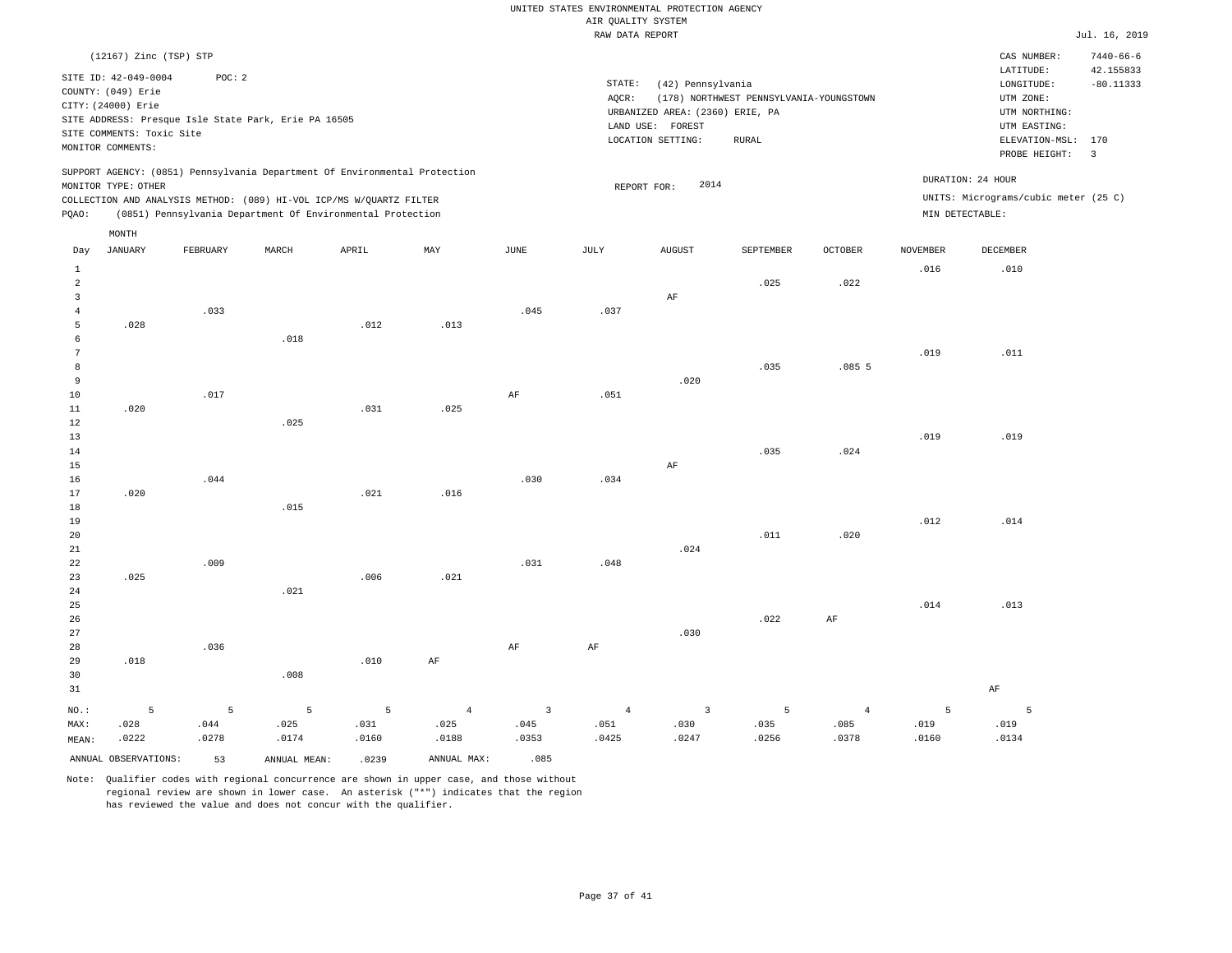|                                |                           |                                                      |       |                                                                            |      |      | RAW DATA REPORT |                                 |                                         |                |                 |                                      | Jul. 16, 2019                |
|--------------------------------|---------------------------|------------------------------------------------------|-------|----------------------------------------------------------------------------|------|------|-----------------|---------------------------------|-----------------------------------------|----------------|-----------------|--------------------------------------|------------------------------|
|                                | (12167) Zinc (TSP) STP    |                                                      |       |                                                                            |      |      |                 |                                 |                                         |                |                 | CAS NUMBER:<br>LATITUDE:             | $7440 - 66 - 6$<br>42.155833 |
|                                | SITE ID: 42-049-0004      | POC: 2                                               |       |                                                                            |      |      | STATE:          | (42) Pennsylvania               |                                         |                |                 | LONGITUDE:                           | $-80.11333$                  |
|                                | COUNTY: (049) Erie        |                                                      |       |                                                                            |      |      | AQCR:           |                                 | (178) NORTHWEST PENNSYLVANIA-YOUNGSTOWN |                |                 | UTM ZONE:                            |                              |
|                                | CITY: (24000) Erie        |                                                      |       |                                                                            |      |      |                 | URBANIZED AREA: (2360) ERIE, PA |                                         |                |                 | UTM NORTHING:                        |                              |
|                                |                           | SITE ADDRESS: Presque Isle State Park, Erie PA 16505 |       |                                                                            |      |      |                 | LAND USE: FOREST                |                                         |                |                 | UTM EASTING:                         |                              |
|                                | SITE COMMENTS: Toxic Site |                                                      |       |                                                                            |      |      |                 | LOCATION SETTING:               | RURAL                                   |                |                 | ELEVATION-MSL:                       | 170                          |
|                                | MONITOR COMMENTS:         |                                                      |       |                                                                            |      |      |                 |                                 |                                         |                |                 | PROBE HEIGHT:                        | $\overline{\mathbf{3}}$      |
|                                |                           |                                                      |       | SUPPORT AGENCY: (0851) Pennsylvania Department Of Environmental Protection |      |      |                 |                                 |                                         |                |                 | DURATION: 24 HOUR                    |                              |
|                                | MONITOR TYPE: OTHER       |                                                      |       |                                                                            |      |      |                 | 2015<br>REPORT FOR:             |                                         |                |                 | UNITS: Micrograms/cubic meter (25 C) |                              |
|                                |                           |                                                      |       | COLLECTION AND ANALYSIS METHOD: (089) HI-VOL ICP/MS W/QUARTZ FILTER        |      |      |                 |                                 |                                         |                |                 | MIN DETECTABLE:                      |                              |
| PQAO:                          |                           |                                                      |       | (0851) Pennsylvania Department Of Environmental Protection                 |      |      |                 |                                 |                                         |                |                 |                                      |                              |
| Day                            | MONTH<br><b>JANUARY</b>   | FEBRUARY                                             | MARCH | APRIL                                                                      | MAY  | JUNE | JULY            | AUGUST                          | SEPTEMBER                               | <b>OCTOBER</b> | <b>NOVEMBER</b> | <b>DECEMBER</b>                      |                              |
|                                |                           |                                                      |       |                                                                            |      |      |                 |                                 |                                         |                |                 |                                      |                              |
| $\mathbf{1}$<br>$\overline{a}$ |                           |                                                      | .018  |                                                                            |      |      |                 |                                 |                                         |                | .030            | .016                                 |                              |
| $\overline{3}$                 |                           |                                                      |       |                                                                            |      |      |                 |                                 | .029                                    | .013           |                 |                                      |                              |
| $\overline{4}$                 |                           |                                                      |       |                                                                            |      |      |                 | .018                            |                                         |                |                 |                                      |                              |
| 5                              |                           | .006                                                 |       |                                                                            |      | .017 | .038            |                                 |                                         |                |                 |                                      |                              |
| 6                              | AF                        |                                                      |       | .017                                                                       | .014 |      |                 |                                 |                                         |                |                 |                                      |                              |
| 7                              |                           |                                                      | .014  |                                                                            |      |      |                 |                                 |                                         |                |                 |                                      |                              |
| 8                              |                           |                                                      |       |                                                                            |      |      |                 |                                 |                                         |                | .013            | .037                                 |                              |
| 9                              |                           |                                                      |       |                                                                            |      |      |                 |                                 | .020                                    | .015           |                 |                                      |                              |
| 10                             |                           |                                                      |       |                                                                            |      |      |                 | .030                            |                                         |                |                 |                                      |                              |
| 11                             |                           | .019                                                 |       |                                                                            |      | .017 | .022            |                                 |                                         |                |                 |                                      |                              |
| 12<br>13                       | AF                        |                                                      | .038  | .020                                                                       | .011 |      |                 |                                 |                                         |                |                 |                                      |                              |
| 14                             |                           |                                                      |       |                                                                            |      |      |                 |                                 |                                         |                | .016            | .009                                 |                              |
| 15                             |                           |                                                      |       |                                                                            |      |      |                 |                                 | .038                                    | .029           |                 |                                      |                              |
| 16                             |                           |                                                      |       |                                                                            |      |      |                 | .0675                           |                                         |                |                 |                                      |                              |
| 17                             |                           | .018                                                 |       |                                                                            |      | .041 | .0615           |                                 |                                         |                |                 |                                      |                              |
| 18                             | .010                      |                                                      |       | .026                                                                       | .016 |      |                 |                                 |                                         |                |                 |                                      |                              |
| 19                             |                           |                                                      | .014  |                                                                            |      |      |                 |                                 |                                         |                |                 |                                      |                              |
| 20                             |                           |                                                      |       |                                                                            |      |      |                 |                                 |                                         |                | .011            | AF                                   |                              |
| 21                             |                           |                                                      |       |                                                                            |      |      |                 |                                 | AF                                      | .034           |                 |                                      |                              |
| 22                             |                           |                                                      |       |                                                                            |      |      |                 | .049                            |                                         |                |                 |                                      |                              |
| 23                             |                           | .009                                                 |       |                                                                            |      | .013 | AF              |                                 |                                         |                |                 |                                      |                              |
| 24<br>25                       | .016                      |                                                      | .020  | .010                                                                       | .020 |      |                 |                                 |                                         |                |                 |                                      |                              |
| 26                             |                           |                                                      |       |                                                                            |      |      |                 |                                 |                                         |                | AF              | AM                                   |                              |
| 27                             |                           |                                                      |       |                                                                            |      |      |                 |                                 | .049                                    | .011           |                 |                                      |                              |
| 28                             |                           |                                                      |       |                                                                            |      |      |                 | .032                            |                                         |                |                 |                                      |                              |
| 29                             |                           |                                                      |       |                                                                            |      | .017 | .0795           |                                 |                                         |                |                 |                                      |                              |
| 30                             | .010                      |                                                      |       | .014                                                                       | .015 |      |                 |                                 |                                         |                |                 |                                      |                              |

31 NO.: MAX: MEAN: 3 .016 .0120 AF 4 .019 .0130 5 .038 .0208 5 .026 .0174 5 .020 .0152 5 .041 .0210 4 .079 .0500 5 .067 .0392 4 .049 .0340 5 .034 .0204 4 .030 .0175 3 .037 .0207 ANNUAL OBSERVATIONS: 52 ANNUAL MEAN: .0236 ANNUAL MAX: .079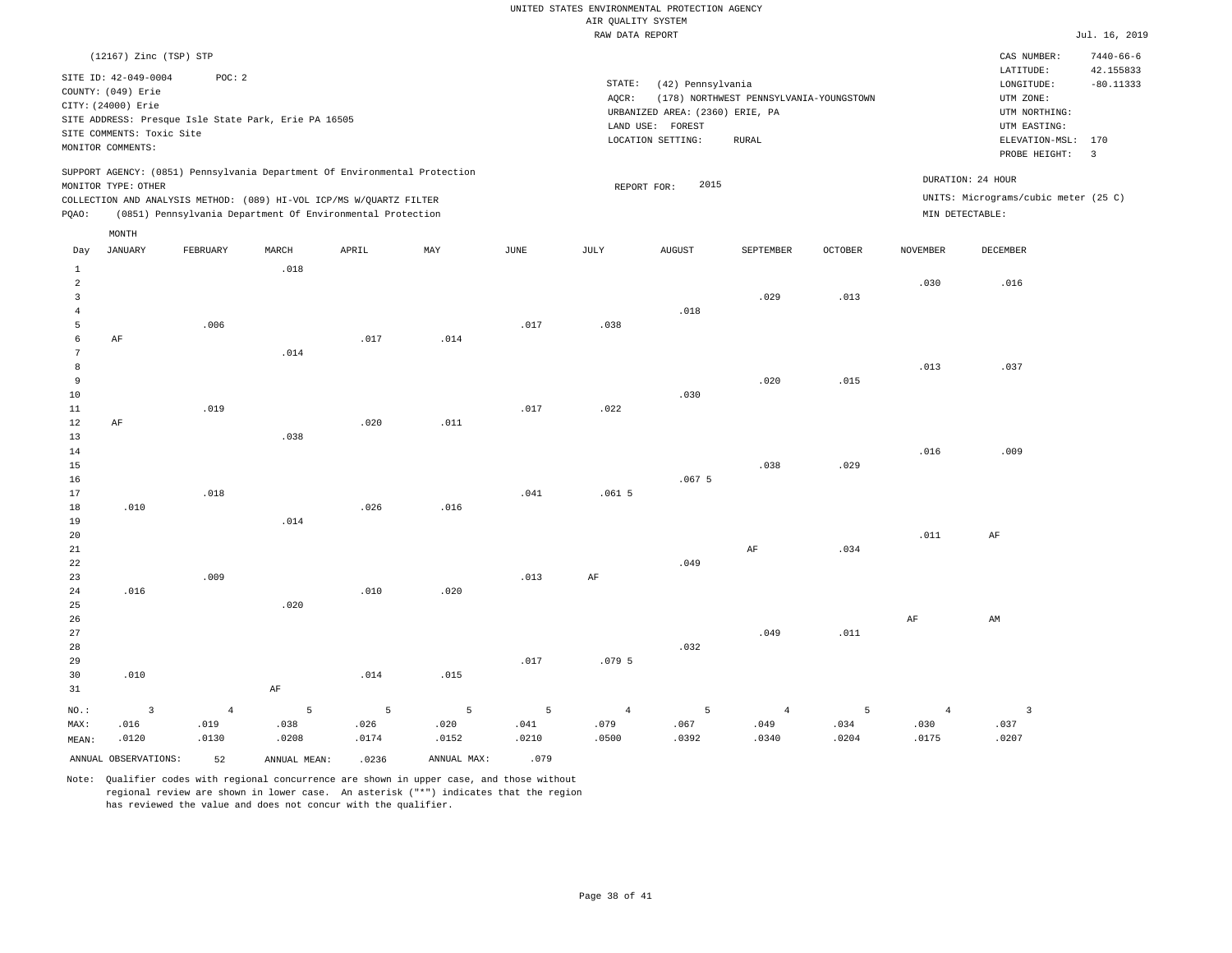|                       | AIR OUALITY SYSTEM |                                         |                   |                    |                         |  |  |  |
|-----------------------|--------------------|-----------------------------------------|-------------------|--------------------|-------------------------|--|--|--|
|                       | RAW DATA REPORT    |                                         |                   |                    |                         |  |  |  |
|                       |                    |                                         |                   | CAS NUMBER:        | $7440 - 66 - 6$         |  |  |  |
|                       |                    |                                         |                   | LATITUDE:          | 42.155833               |  |  |  |
|                       | STATE:             | (42) Pennsylvania                       |                   | LONGITUDE:         | $-80.11333$             |  |  |  |
|                       | AOCR:              | (178) NORTHWEST PENNSYLVANIA-YOUNGSTOWN |                   | UTM ZONE:          |                         |  |  |  |
|                       |                    | URBANIZED AREA: (2360) ERIE, PA         |                   | UTM NORTHING:      |                         |  |  |  |
|                       | LAND USE: FOREST   |                                         |                   | UTM EASTING:       |                         |  |  |  |
|                       | LOCATION SETTING:  | RURAL                                   |                   | ELEVATION-MSL: 170 |                         |  |  |  |
|                       |                    |                                         |                   | PROBE HEIGHT:      | $\overline{\mathbf{3}}$ |  |  |  |
| ironmental Protection |                    | 2016                                    | DURATION: 24 HOUR |                    |                         |  |  |  |
|                       | REPORT FOR:        |                                         |                   |                    |                         |  |  |  |

SUPPORT AGENCY: (0851) Pennsylvania Department Of Environment MONITOR TYPE: OTHER

SITE ADDRESS: Presque Isle State Park, Erie PA 16505

(12167) Zinc (TSP) STP

COUNTY: (049) Erie CITY: (24000) Erie

SITE COMMENTS: Toxic Site MONITOR COMMENTS:

SITE ID: 42-049-0004 POC: 2

COLLECTION AND ANALYSIS METHOD: (089) HI-VOL ICP/MS W/QUARTZ FILTER UNITS: Micrograms/cubic meter (25 C) PQAO: (0851) Pennsylvania Department Of Environmental Protection MIN DETECTABLE: MONTH

| Day             | $_{\rm JANUARY}$ |                      | ${\tt FEBRUARY}$ | $\tt MARCH$            | ${\tt APRIL}$ | MAY            | $_{\rm JUNE}$            | JULY     | AUGUST                  | SEPTEMBER      | OCTOBER        | $\,$ NOVEMBER           | DECEMBER                 |
|-----------------|------------------|----------------------|------------------|------------------------|---------------|----------------|--------------------------|----------|-------------------------|----------------|----------------|-------------------------|--------------------------|
| $\mathbf{1}$    | $\rm AF$         |                      |                  | $\mbox{AM}$            |               |                |                          |          |                         |                |                |                         |                          |
| $\overline{a}$  |                  |                      |                  |                        |               |                |                          |          |                         |                |                | .021                    | .016                     |
| 3               |                  |                      |                  |                        |               |                |                          |          |                         | .014           | $\rm{AF}$      |                         |                          |
| $\overline{4}$  |                  |                      |                  |                        |               |                |                          |          | .029                    |                |                |                         |                          |
| 5               |                  |                      |                  |                        |               |                | $\mathbb{F} \mathbbm{1}$ | .014     |                         |                |                |                         |                          |
| 6               |                  |                      | AM               |                        | .021          | .017           |                          |          |                         |                |                |                         |                          |
| $7\phantom{.0}$ | $\rm AF$         |                      |                  | $\mathbb{A}\mathbb{M}$ |               |                |                          |          |                         |                |                |                         |                          |
| 8               |                  |                      |                  |                        |               |                |                          |          |                         |                |                | $\,\mathrm{AV}$         | $\mathbb{F} \mathbbm{I}$ |
| 9               |                  |                      |                  |                        |               |                |                          |          |                         | ${\rm FT}$     | $.000$ ND      |                         |                          |
| $10$            |                  |                      |                  |                        |               |                |                          |          | $\mathbb{A}\mathbb{G}$  |                |                |                         |                          |
| $11\,$          |                  |                      |                  |                        |               |                | .008                     | .040     |                         |                |                |                         |                          |
| 12              |                  |                      | .009             |                        | .010          | .021           |                          |          |                         |                |                |                         |                          |
| 13              | $\rm{AF}$        |                      |                  | .017                   |               |                |                          |          |                         |                |                |                         | .017                     |
| 14<br>15        |                  |                      |                  |                        |               |                |                          |          |                         | .007           | .016           | $\mbox{AM}$             |                          |
| $16$            |                  |                      |                  |                        |               |                |                          |          | $\mathbb{A}\mathbb{G}$  |                |                |                         |                          |
| 17              |                  |                      |                  |                        |               |                | .0635                    | .010     |                         |                |                |                         |                          |
| 18              |                  |                      | $.000$ ND        |                        | .047          | .011           |                          |          |                         |                |                |                         |                          |
| 19              | $\rm AF$         |                      |                  | .008                   |               |                |                          |          |                         |                |                |                         |                          |
| 20              |                  |                      |                  |                        |               |                |                          |          |                         |                |                | .007                    | .019                     |
| $2\sqrt{1}$     |                  |                      |                  |                        |               |                |                          |          |                         | .014           | $.000$ ND      |                         |                          |
| ${\bf 22}$      |                  |                      |                  |                        |               |                |                          |          | .010                    |                |                |                         |                          |
| 23              |                  |                      |                  |                        |               |                | .010                     | .010     |                         |                |                |                         |                          |
| $2\sqrt{4}$     |                  |                      | $\mbox{AM}$      |                        | .017          | .030           |                          |          |                         |                |                |                         |                          |
| $25\,$          | $\rm AF$         |                      |                  | .009                   |               |                |                          |          |                         |                |                |                         |                          |
| 26              |                  |                      |                  |                        |               |                |                          |          |                         |                |                | .030                    | .015                     |
| $27\,$          |                  |                      |                  |                        |               |                |                          |          |                         | .015           | .014           |                         |                          |
| 28              |                  |                      |                  |                        |               |                |                          |          | .017                    |                |                |                         |                          |
| 29              |                  |                      |                  |                        |               |                | .015                     | $.074-5$ |                         |                |                |                         |                          |
| 30              |                  |                      |                  |                        | .012          | AM             |                          |          |                         |                | AM             |                         |                          |
| 31              | $\rm AF$         |                      |                  | .016                   |               |                |                          |          |                         |                |                |                         |                          |
| $_{\rm NO.}$ :  |                  | $\mathsf{O}\xspace$  | $\overline{a}$   | $\sqrt{4}$             | 5             | $\overline{4}$ | $\sqrt{4}$               | 5        | $\overline{\mathbf{3}}$ | $\overline{4}$ | $\overline{4}$ | $\overline{\mathbf{3}}$ | $\overline{4}$           |
| MAX:            |                  |                      | .009             | .017                   | .047          | .030           | .063                     | .074     | .029                    | .015           | .016           | .030                    | .019                     |
| MEAN:           |                  |                      | .0045            | .0125                  | .0214         | .0198          | .0240                    | .0296    | .0187                   | .0125          | .0075          | .0193                   | .0168                    |
|                 |                  | ANNUAL OBSERVATIONS: | 42               | ANNUAL MEAN:           | .0179         | ANNUAL MAX:    | .074                     |          |                         |                |                |                         |                          |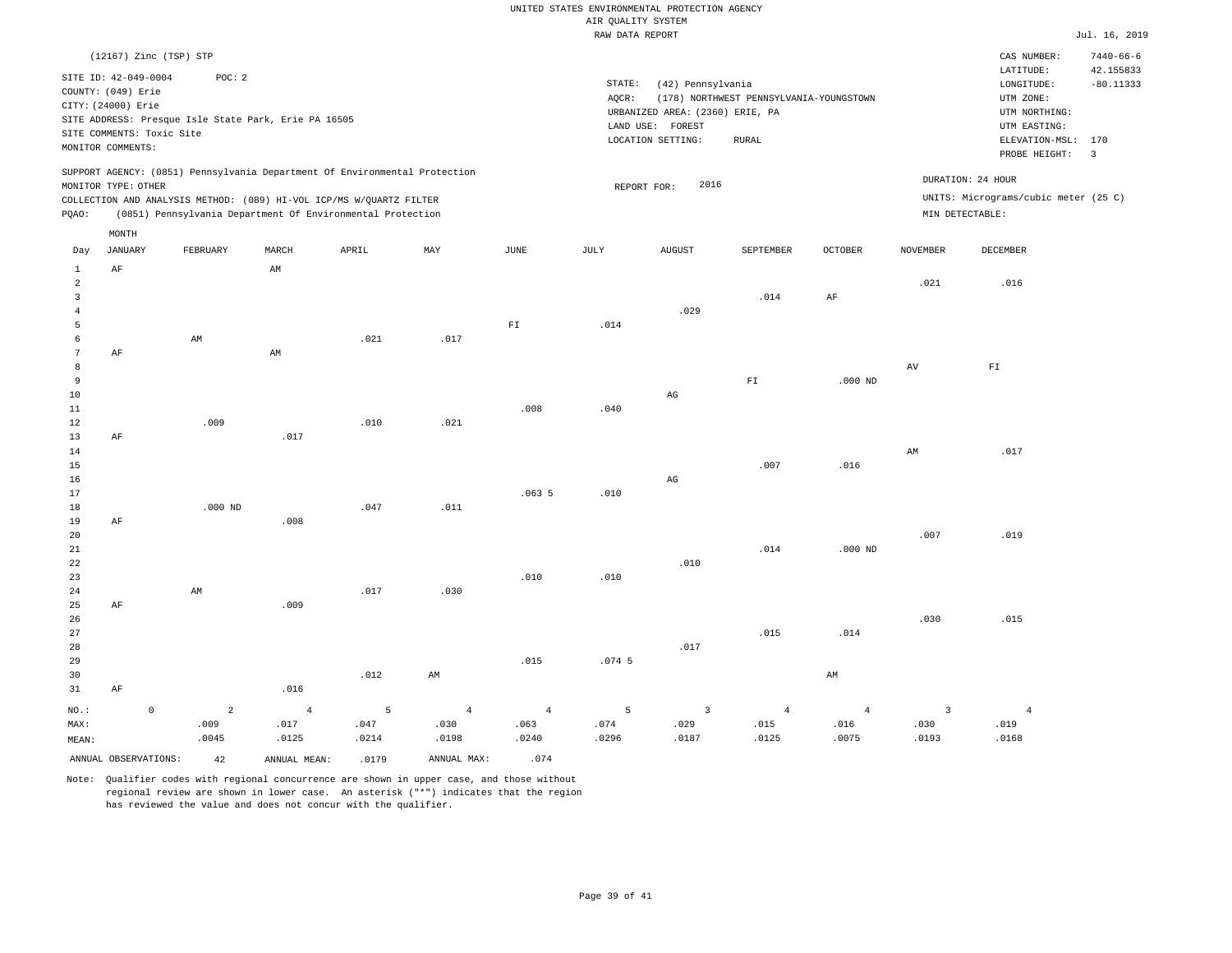|                         |                           |            |                                                                            |                          |             |                        | RAW DATA REPORT |                                 |                                         |                |                     |                                      | Jul. 16, 2019   |
|-------------------------|---------------------------|------------|----------------------------------------------------------------------------|--------------------------|-------------|------------------------|-----------------|---------------------------------|-----------------------------------------|----------------|---------------------|--------------------------------------|-----------------|
|                         | (12167) Zinc (TSP) STP    |            |                                                                            |                          |             |                        |                 |                                 |                                         |                |                     | CAS NUMBER:                          | $7440 - 66 - 6$ |
|                         |                           |            |                                                                            |                          |             |                        |                 |                                 |                                         |                |                     | LATITUDE:                            | 42.155833       |
|                         | SITE ID: 42-049-0004      | POC: 2     |                                                                            |                          |             |                        | STATE:          | (42) Pennsylvania               |                                         |                |                     | LONGITUDE:                           | $-80.11333$     |
|                         | COUNTY: (049) Erie        |            |                                                                            |                          |             |                        | AQCR:           |                                 | (178) NORTHWEST PENNSYLVANIA-YOUNGSTOWN |                |                     | UTM ZONE:                            |                 |
|                         | CITY: (24000) Erie        |            |                                                                            |                          |             |                        |                 | URBANIZED AREA: (2360) ERIE, PA |                                         |                |                     | UTM NORTHING:                        |                 |
|                         |                           |            | SITE ADDRESS: Presque Isle State Park, Erie PA 16505                       |                          |             |                        |                 |                                 |                                         |                |                     |                                      |                 |
|                         | SITE COMMENTS: Toxic Site |            |                                                                            |                          |             |                        |                 | LAND USE: FOREST                |                                         |                |                     | UTM EASTING:                         |                 |
|                         | MONITOR COMMENTS:         |            |                                                                            |                          |             |                        |                 | LOCATION SETTING:               | RURAL                                   |                |                     | ELEVATION-MSL: 170                   |                 |
|                         |                           |            | SUPPORT AGENCY: (0851) Pennsylvania Department Of Environmental Protection |                          |             |                        |                 |                                 |                                         |                |                     | PROBE HEIGHT:                        | $\overline{3}$  |
|                         | MONITOR TYPE: OTHER       |            |                                                                            |                          |             |                        |                 | 2017<br>REPORT FOR:             |                                         |                |                     | DURATION: 24 HOUR                    |                 |
|                         |                           |            | COLLECTION AND ANALYSIS METHOD: (089) HI-VOL ICP/MS W/QUARTZ FILTER        |                          |             |                        |                 |                                 |                                         |                |                     | UNITS: Micrograms/cubic meter (25 C) |                 |
| PQAO:                   |                           |            | (0851) Pennsylvania Department Of Environmental Protection                 |                          |             |                        |                 |                                 |                                         |                |                     | MIN DETECTABLE:                      |                 |
|                         | MONTH                     |            |                                                                            |                          |             |                        |                 |                                 |                                         |                |                     |                                      |                 |
| Day                     | <b>JANUARY</b>            | FEBRUARY   | MARCH                                                                      | APRIL                    | MAY         | JUNE                   | JULY            | <b>AUGUST</b>                   | SEPTEMBER                               | <b>OCTOBER</b> | NOVEMBER            | DECEMBER                             |                 |
| $1\,$                   | $\rm{AF}$                 |            |                                                                            | .011                     | .014        |                        |                 |                                 |                                         |                |                     |                                      |                 |
| $\overline{a}$          |                           |            | $.000$ ND                                                                  |                          |             |                        |                 |                                 |                                         |                |                     |                                      |                 |
| $\overline{\mathbf{3}}$ |                           |            |                                                                            |                          |             |                        |                 |                                 |                                         |                |                     |                                      |                 |
| $\overline{4}$          |                           |            |                                                                            |                          |             |                        |                 |                                 |                                         |                |                     |                                      |                 |
| 5                       |                           |            |                                                                            |                          |             |                        |                 |                                 |                                         |                |                     |                                      |                 |
| 6                       |                           | .009       |                                                                            |                          |             | $.000$ ND              |                 |                                 |                                         |                |                     |                                      |                 |
| $\overline{7}$          | AF                        |            |                                                                            | $\mathbb{F} \mathbbm{I}$ | $.000$ ND   |                        |                 |                                 |                                         |                |                     |                                      |                 |
| 8                       |                           |            | $.000$ ND                                                                  |                          |             |                        |                 |                                 |                                         |                |                     |                                      |                 |
| 9                       |                           |            |                                                                            |                          |             |                        |                 |                                 |                                         |                |                     |                                      |                 |
| $10$                    |                           |            |                                                                            |                          |             |                        |                 |                                 |                                         |                |                     |                                      |                 |
| 11                      |                           |            |                                                                            |                          |             |                        |                 |                                 |                                         |                |                     |                                      |                 |
| 12                      |                           | .015       |                                                                            |                          |             | $.000$ ND              |                 |                                 |                                         |                |                     |                                      |                 |
| 13                      | .005                      |            |                                                                            | .018                     | $.000$ ND   |                        |                 |                                 |                                         |                |                     |                                      |                 |
| 14                      |                           |            | ${\rm F\,I}$                                                               |                          |             |                        |                 |                                 |                                         |                |                     |                                      |                 |
| 15                      |                           |            |                                                                            |                          |             |                        |                 |                                 |                                         |                |                     |                                      |                 |
| 16                      |                           |            |                                                                            |                          |             |                        |                 |                                 |                                         |                |                     |                                      |                 |
|                         |                           |            |                                                                            |                          |             |                        |                 |                                 |                                         |                |                     |                                      |                 |
| 17                      |                           |            |                                                                            |                          |             |                        |                 |                                 |                                         |                |                     |                                      |                 |
| 18                      |                           | TS         |                                                                            |                          |             | $.000$ ND              |                 |                                 |                                         |                |                     |                                      |                 |
| 19                      | AF                        |            |                                                                            | AF                       | $.000$ ND   |                        |                 |                                 |                                         |                |                     |                                      |                 |
| 20                      |                           |            | $\rm AF$                                                                   |                          |             |                        |                 |                                 |                                         |                |                     |                                      |                 |
| 21                      |                           |            |                                                                            |                          |             |                        |                 |                                 |                                         |                |                     |                                      |                 |
| 22                      |                           |            |                                                                            |                          |             |                        |                 |                                 |                                         |                |                     |                                      |                 |
| 23                      |                           |            |                                                                            |                          |             |                        |                 |                                 |                                         |                |                     |                                      |                 |
| 24                      |                           | $\rm{AF}$  |                                                                            |                          |             | $.000$ ND              |                 |                                 |                                         |                |                     |                                      |                 |
| 25                      | .008                      |            |                                                                            | ${\rm FT}$               | $.125$ 5    |                        |                 |                                 |                                         |                |                     |                                      |                 |
| 26                      |                           |            | $\rm AF$                                                                   |                          |             |                        |                 |                                 |                                         |                |                     |                                      |                 |
| 27                      |                           |            |                                                                            |                          |             |                        |                 |                                 |                                         |                |                     |                                      |                 |
| 28                      |                           |            |                                                                            |                          |             |                        |                 |                                 |                                         |                |                     |                                      |                 |
| 29                      |                           |            |                                                                            |                          |             |                        |                 |                                 |                                         |                |                     |                                      |                 |
| 30                      |                           |            |                                                                            |                          |             | $\mathbb{A}\mathbb{M}$ |                 |                                 |                                         |                |                     |                                      |                 |
| 31                      | AM                        |            |                                                                            |                          | $.000$ ND   |                        |                 |                                 |                                         |                |                     |                                      |                 |
| $NO.$ :                 | $\overline{a}$            | $\sqrt{2}$ | $\overline{a}$                                                             | $\overline{a}$           | 6           | $\overline{4}$         | $\mathbb O$     | $\circ$                         | $\mathbb O$                             | $\mathbb O$    | $\mathsf{O}\xspace$ | $\mathbb O$                          |                 |
| MAX:                    | .008                      | .015       | 0.000                                                                      | .018                     | .125        | 0.000                  |                 |                                 |                                         |                |                     |                                      |                 |
|                         |                           |            |                                                                            |                          |             |                        |                 |                                 |                                         |                |                     |                                      |                 |
| MEAN:                   | .0065                     | .0120      | 0.0000                                                                     | .0145                    | .0232       | 0.0000                 |                 |                                 |                                         |                |                     |                                      |                 |
|                         | ANNUAL OBSERVATIONS:      | 18         | ANNUAL MEAN:                                                               | .0114                    | ANNUAL MAX: | .125                   |                 |                                 |                                         |                |                     |                                      |                 |